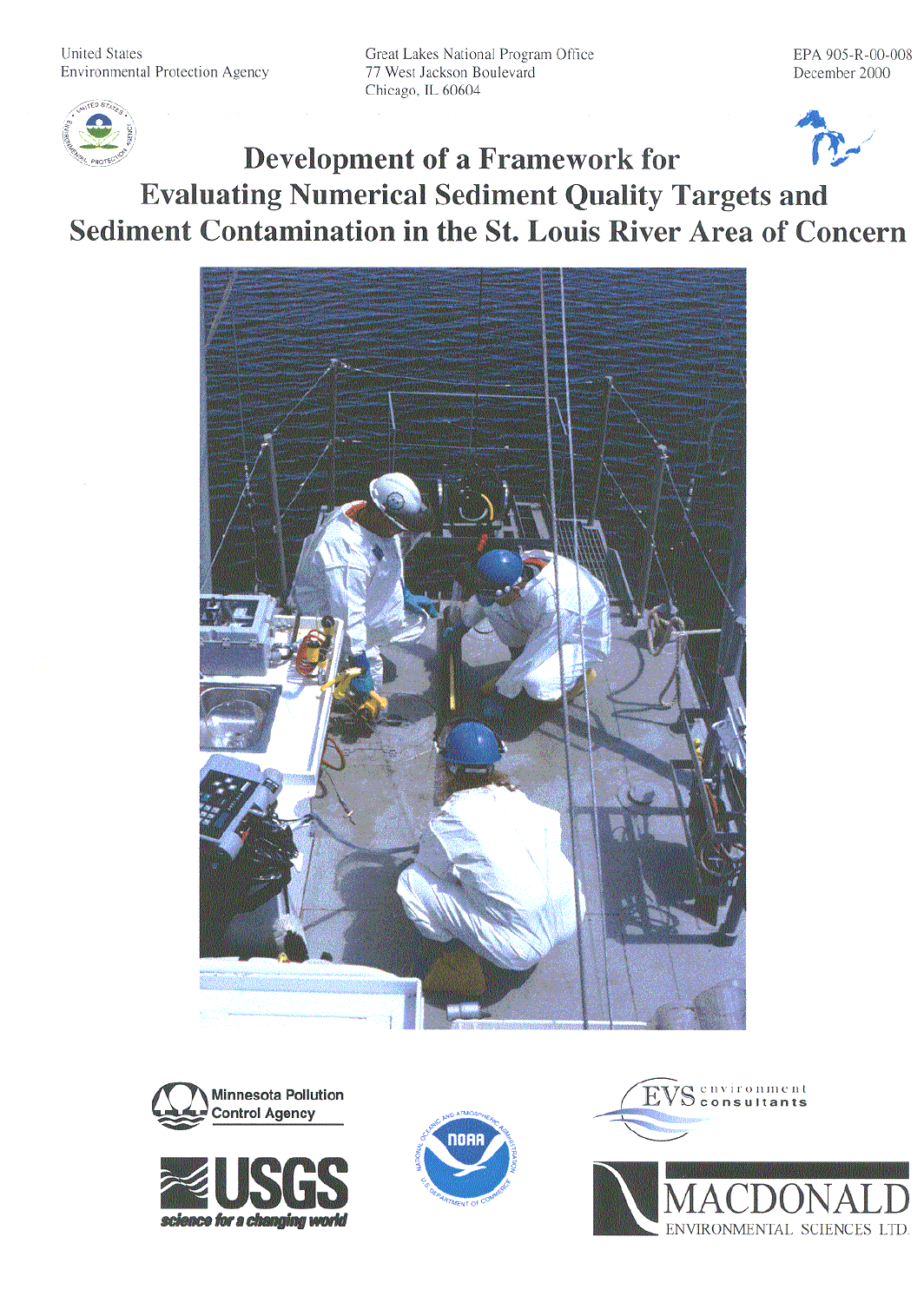# **Development of a Framework for Evaluating Numerical Sediment Quality Targets and Sediment Contamination in the St. Louis River Area of Concern**

## **Final Report**

*Submitted to:*

Scott Cieniawski Great Lakes National Program Office, G-17J U.S. Environmental Protection Agency 77 West Jackson Boulevard Chicago, Illinois 60604-3590

#### *Submitted by:*

J.L. Crane<sup>1</sup>, D.D. MacDonald<sup>2</sup>, C.G. Ingersoll<sup>3</sup>, D.E. Smorong<sup>2</sup>, R.A. Lindskoog<sup>2</sup>, C.G. Severn<sup>4</sup>, T.A. Berger<sup>5</sup>, and L.J. Field<sup>6</sup>

> <sup>1</sup> Minnesota Pollution Control Agency Environmental Outcomes Division 520 Lafayette Road North St. Paul, Minnesota 55155-4194

<sup>2</sup> MacDonald Environmental Sciences Ltd. 2376 Yellow Point Road Nanaimo, British Columbia V9X 1W6 Canada

<sup>3</sup>U.S. Geological Survey Columbia Environmental Research Center 4200 New Haven Road Columbia, Missouri 65201

4 EVS Environment Consultants 200 West Mercer Street, Suite 403 Seattle, Washington 98119

5 1410 Richmond Avenue #159 Houston, Texas 77006

6 National Oceanic and Atmospheric Administration Office of Response and Restoration 7600 Sand Point Way, Northeast Seattle, Washington 98115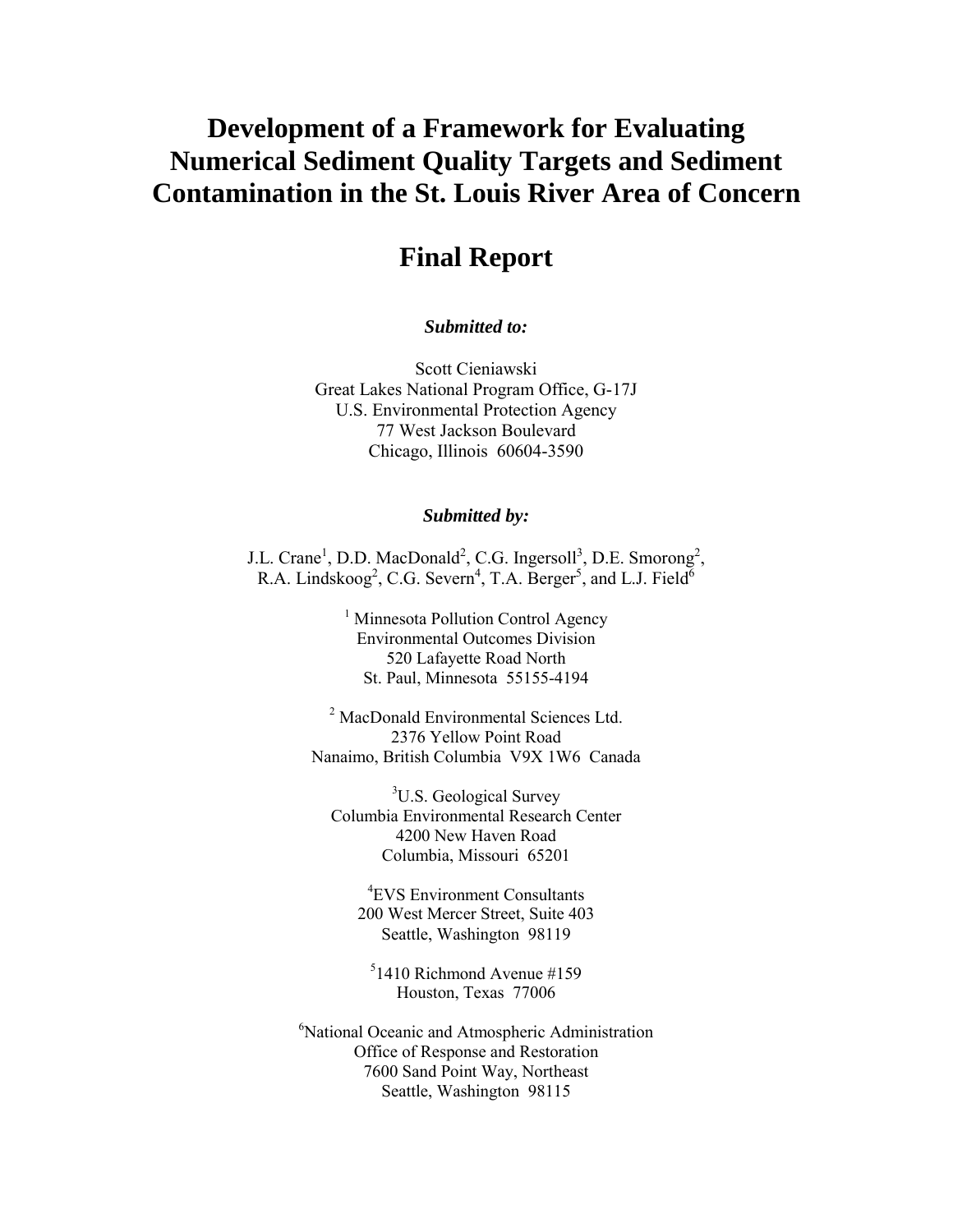#### **DISCLAIMER**

The information in this document has been funded by the U.S. Environmental Protection Agency's (EPA) Great Lakes National Program Office through U.S. EPA Grant Number GL985604-01. It has been subject to the Agency's peer and administrative review, and it has been approved for publication as an U.S. EPA document. Mention of trade names or commercial products does not constitute endorsement or recommendation for use by the U.S. EPA.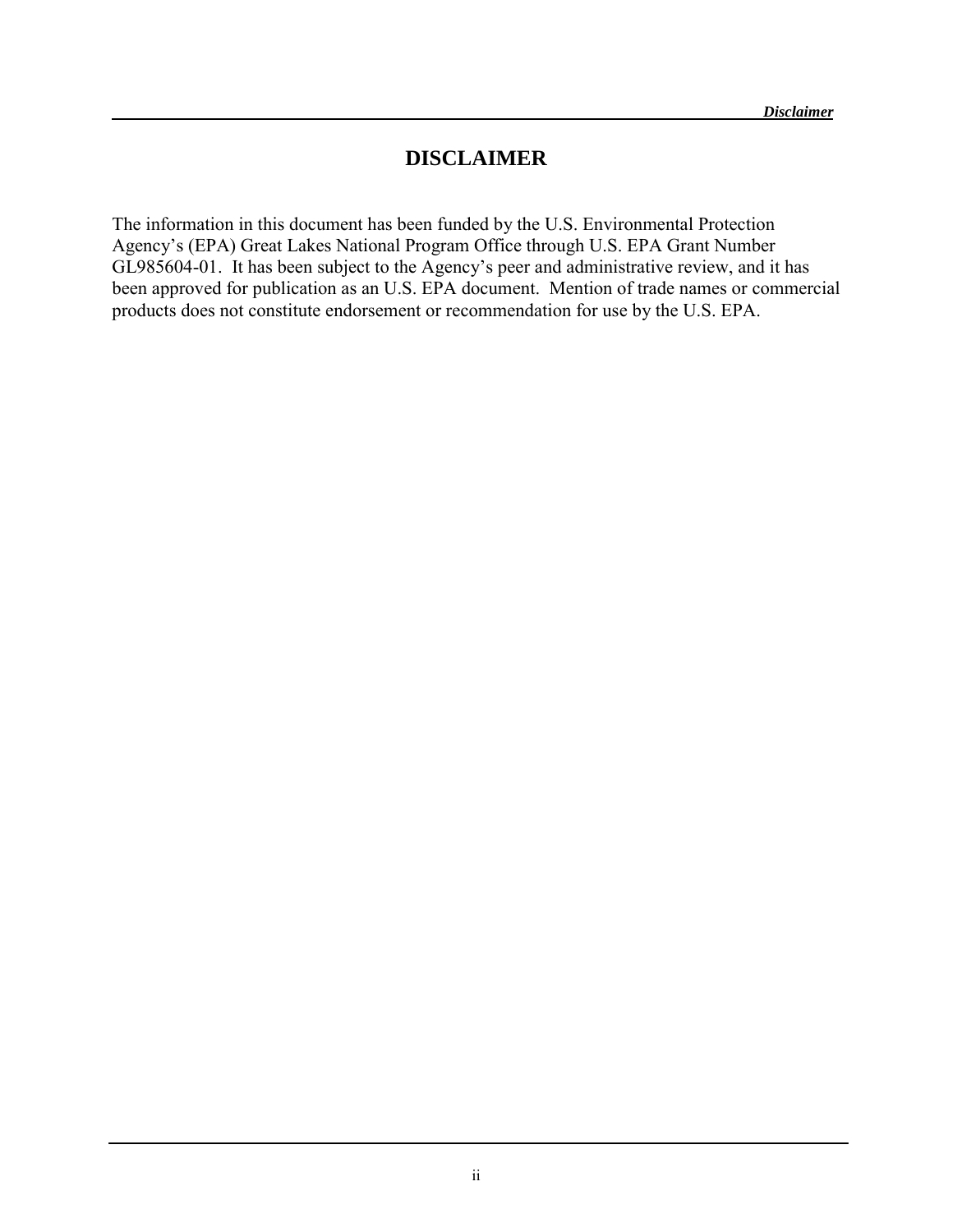# **TABLE OF CONTENTS**

#### **Page #**

| 1.0                                                                                   |  |
|---------------------------------------------------------------------------------------|--|
| 2.0                                                                                   |  |
|                                                                                       |  |
|                                                                                       |  |
|                                                                                       |  |
|                                                                                       |  |
| Ambient Sediment Quality Conditions in the St. Louis River Area of Concern  10<br>3.0 |  |
| 4.0                                                                                   |  |
|                                                                                       |  |
| 4.2 Ecosystem-Based Sediment Quality Management in the St. Louis River                |  |
|                                                                                       |  |
|                                                                                       |  |
| 4.2.3 Selection of Ecosystem Health Indicators for Sediment Quality                   |  |
|                                                                                       |  |
|                                                                                       |  |
| 5.0<br>Development of a Matching Sediment Chemistry and Toxicity Database             |  |
|                                                                                       |  |
|                                                                                       |  |
|                                                                                       |  |
|                                                                                       |  |
|                                                                                       |  |
| 6.0                                                                                   |  |
| 6.2 Sediment Quality Targets for the Protection of Sediment-Dwelling                  |  |
|                                                                                       |  |
| 6.2.1 Strategy for Establishing Numerical Sediment Quality Targets  30                |  |
|                                                                                       |  |
|                                                                                       |  |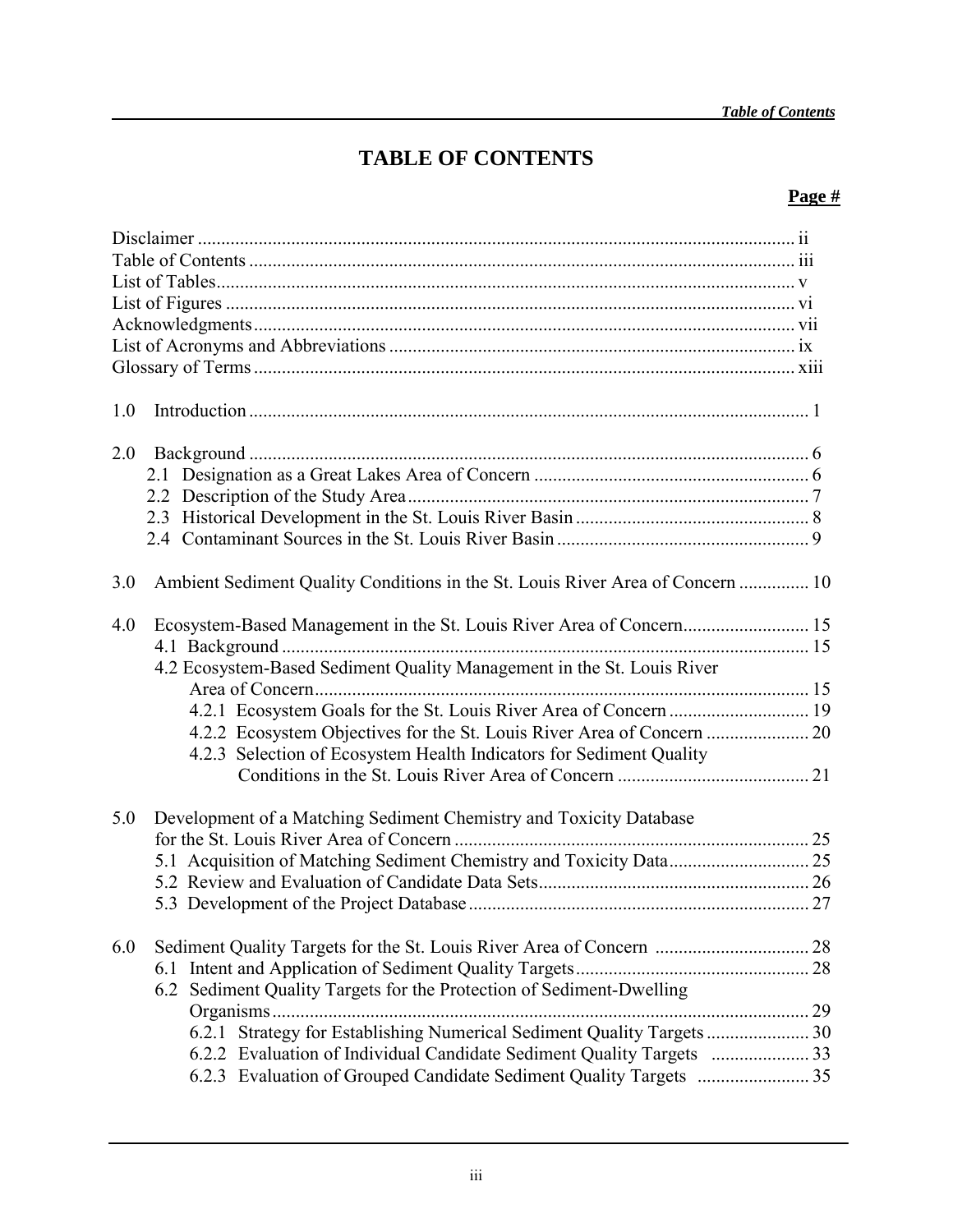# **TABLE OF CONTENTS (continued)**

## **Page #**

|     |             | 6.5 Sediment Quality Targets for the Protection of Recreational and                  |  |
|-----|-------------|--------------------------------------------------------------------------------------|--|
|     |             |                                                                                      |  |
|     |             | 6.6 Sediment Quality Targets for the Protection of Shipping and Navigation 43        |  |
|     |             |                                                                                      |  |
| 7.0 |             | Applications of Sediment Quality Targets for Assessing Sediment Quality              |  |
|     |             |                                                                                      |  |
|     |             |                                                                                      |  |
|     |             |                                                                                      |  |
|     |             |                                                                                      |  |
|     |             |                                                                                      |  |
|     |             |                                                                                      |  |
| 8.0 |             |                                                                                      |  |
| 9.0 |             |                                                                                      |  |
|     |             |                                                                                      |  |
|     |             |                                                                                      |  |
|     | Appendix A. | Background Information on Sediments                                                  |  |
|     | Appendix B. | <b>Sediment Assessment Tools</b>                                                     |  |
|     | Appendix C. | Ecosystem-based Management Approach                                                  |  |
|     | Appendix D. | Designated Uses of Aquatic Resources in the St. Louis River<br>Area of Concern       |  |
|     | Appendix E. | Screening Criteria for BEDS/SEDTOX Co-Occurrence Data                                |  |
|     | Appendix F. | Screening Criteria for BEDS/SEDTOX Spiked Sediment Bioassay Data                     |  |
|     | Appendix G. | Summary Tables of the Available Data on Biological Effects Associated with           |  |
|     |             | Sediment-Sorbed Chemicals in the St. Louis River Area of Concern                     |  |
|     | Appendix H. | Candidate Approaches to the Development of Numerical Sediment Quality                |  |
|     |             | Targets for Potential Chemicals of Concern in the St. Louis River Area of<br>Concern |  |
|     | Appendix I. | Predictive Ability Tables                                                            |  |
|     |             |                                                                                      |  |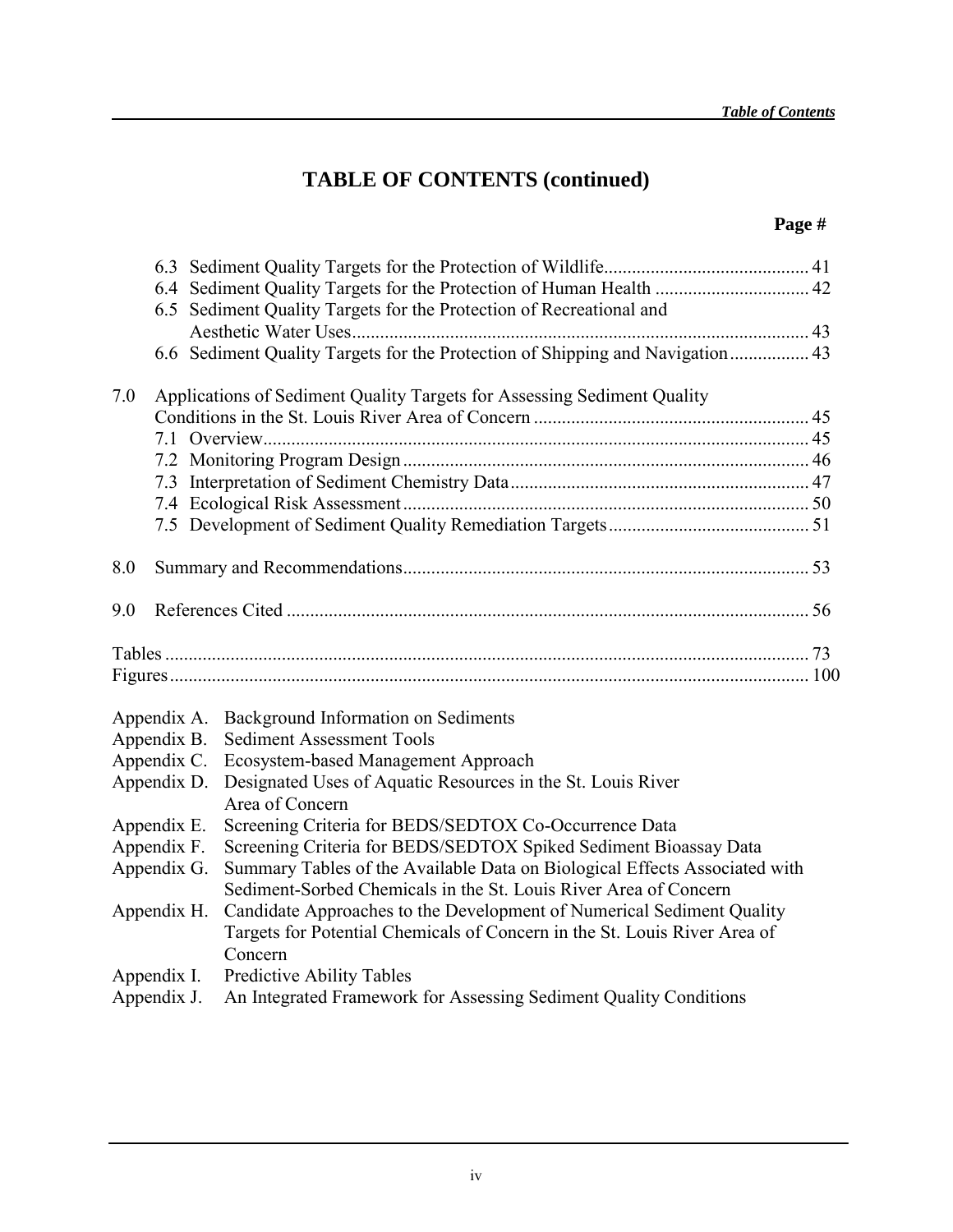## **LIST OF TABLES**

#### **Table** Page #

| $\mathbf{1}$   | List of Confirmed and Possible Use Impairments in the St. Louis River AOC 74     |  |
|----------------|----------------------------------------------------------------------------------|--|
| $\overline{2}$ | List of Studies Which Investigated Sediment Quality in the St. Louis River AOC   |  |
|                |                                                                                  |  |
| 3              |                                                                                  |  |
| $\overline{4}$ | Narrative Objectives and Potential Indicators for Designated Water               |  |
|                |                                                                                  |  |
| 5              | Relative Priority of Recommended Metrics for Assessing Sediment Quality          |  |
|                |                                                                                  |  |
| 6              | Summary of Sediment Toxicity Data for the St. Louis River AOC  84                |  |
| 7              | Summary of the Strengths and Limitations of Existing Approaches for              |  |
|                |                                                                                  |  |
| 8              | Candidate Sediment Quality Targets Used in the Predictive Ability                |  |
|                |                                                                                  |  |
| 9              | Incidence of Sediment Toxicity in the St. Louis River AOC Within                 |  |
|                |                                                                                  |  |
| 10             | Incidence of Toxicity for Mean PEC-Q Ranges as Determined Using Matching         |  |
|                |                                                                                  |  |
| 11             | Proportion of the Great Lakes and North American Data Sets that are Comprised of |  |
|                |                                                                                  |  |
| 12             | Predictive Ability of the Consensus-based SQGs in Freshwater Sediments           |  |
|                |                                                                                  |  |
| 13             | Predictive Ability of the Consensus-based SQGs in Freshwater Sediments           |  |
|                |                                                                                  |  |
| 14             | Recommended Level I and Level II Sediment Quality Targets for the                |  |
|                |                                                                                  |  |
| 15             | Recommended Sediment Quality Targets for the Protection of Wildlife              |  |
|                |                                                                                  |  |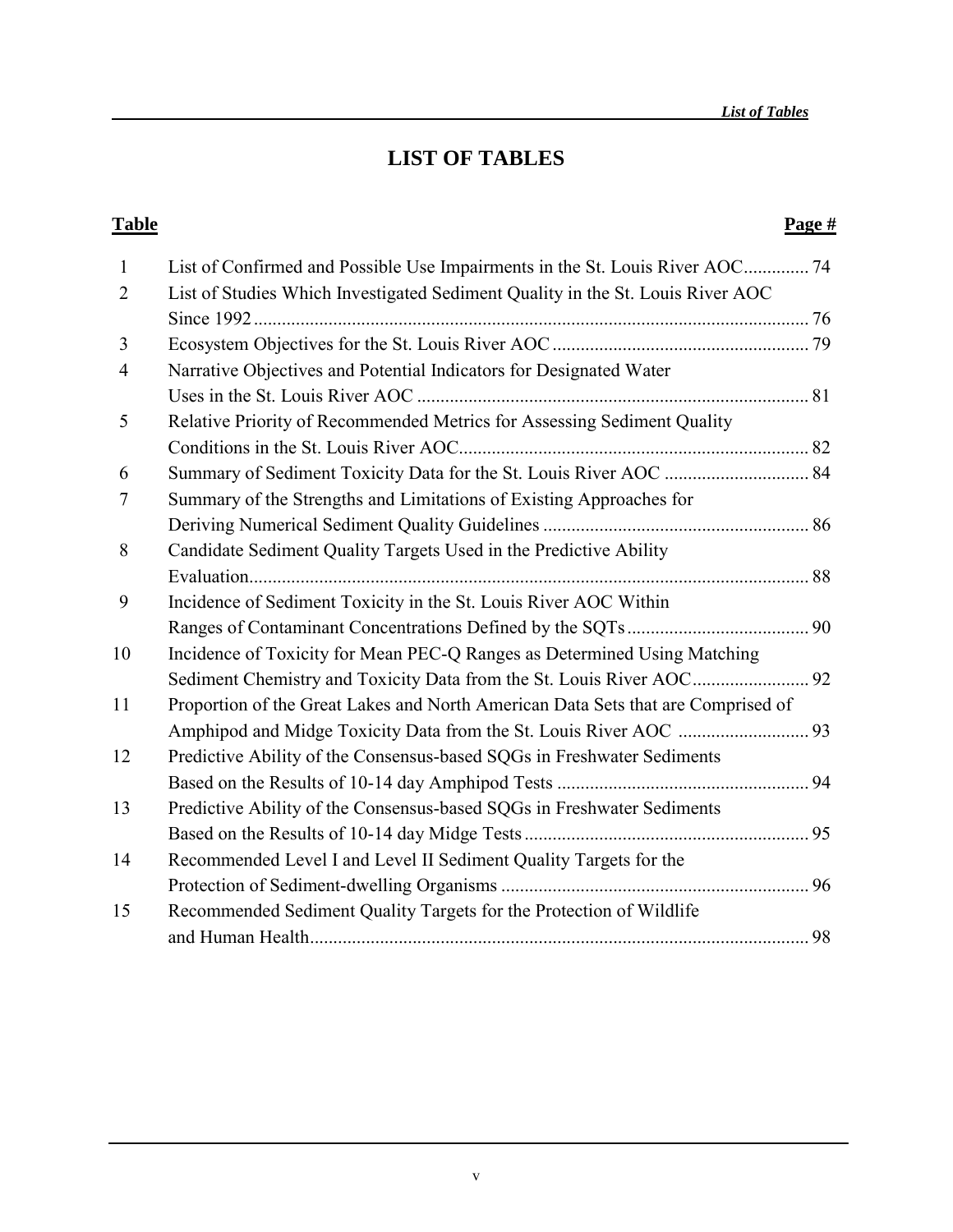## **LIST OF FIGURES**

#### **Figure Page #**

| $\mathbf{1}$   |                                                                            |  |
|----------------|----------------------------------------------------------------------------|--|
| $\overline{2}$ |                                                                            |  |
| 3              | Map of the Duluth/Superior Harbor, including locations of areas            |  |
|                |                                                                            |  |
| $\overline{4}$ |                                                                            |  |
| 5              | Distribution of mean PEC-Q values for surficial sediment samples collected |  |
|                |                                                                            |  |
| 6              | Distribution of mean PEC-Q values for surficial sediment samples collected |  |
|                |                                                                            |  |
| 7              | Distribution of mean PEC-Q values for surficial sediment samples collected |  |
|                |                                                                            |  |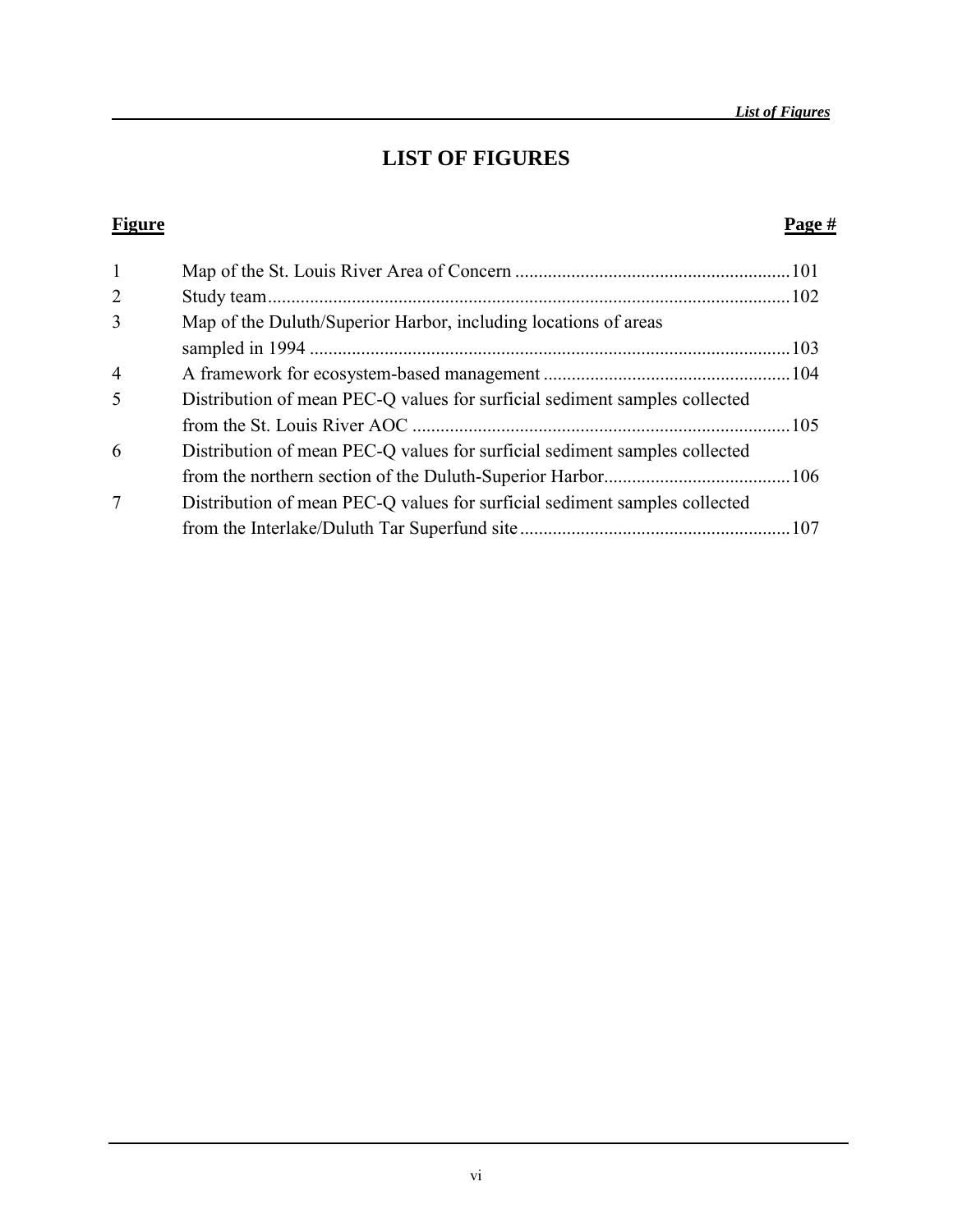#### **ACKNOWLEDGMENTS**

This project represented a team effort between the Minnesota Pollution Control Agency (MPCA), MacDonald Environmental Sciences Ltd. (MESL), EVS Environment Consultants, the U.S. Geological Survey (USGS), and the National Oceanic and Atmospheric Administration (NOAA). Progress on this project was greatly facilitated by two other related projects, specifically NOAA's development of a matching sediment chemistry and toxicity database (SEDTOX) (Jay Field, Principal Investigator) and the USGS's prediction of sediment toxicity using consensus-based sediment quality guidelines (Chris Ingersoll, Principal Investigator). The MPCA's consultant, Don MacDonald (MESL), who worked on all three projects, fostered this collaborative work. The MPCA is particularly indebted to Chris Ingersoll (USGS) and Jay Field (NOAA) for providing no-cost assistance to this project.

The technical team members for this project were as follows:

MPCA: Judy Crane MESL: Don MacDonald, Dawn Smorong, Rebekka Lindskoog, Tadd Berger, Diana Tao, Mary Lou Haines, and Megan Hanacek EVS Environment Consultants: Corinne Severn, Carolyn Hong, Brennen Nakane, and Laurel Menoche USGS: Chris Ingersoll, Ning Wang, and Pam Haverland NOAA: Jay Field

Constructive feedback on this project was obtained from the St. Louis River Citizens Action Committee (CAC) Sediment Contamination Workgroup and the Science Advisory Group on Sediment Quality Assessment. Previous to this project, the CAC Sediment Contamination Workgroup established the narrative ecosystem goals and objectives for managing contaminated sediments in the St. Louis River Area of Concern.

The draft report was reviewed by Tom Janisch (Wisconsin Department of Natural Resources), Ed Long (NOAA), Scott Ireland (U.S. Environmental Protection Agency), Paul Mudroch (Environment Canada), and Steve Hennes (MPCA). Scott Cieniawski [Great Lakes National Program Office (GLNPO)], two members of the CAC Sediment Contamination Workgroup (Karen Plass and J. Howard McCormick), and James Kay (University of Waterloo) reviewed an earlier draft of the chapter on ecosystem-based management.

Janet Eckart (MPCA), Eva Johnson (MPCA), Mary Lou Haines (MESL), and Megan Hanacek (MESL) provided word processing and report production support.

This project was funded by a grant from the U.S. Environmental Protection Agency's Great Lakes National Program Office to the MPCA through grant number GL985604. Callie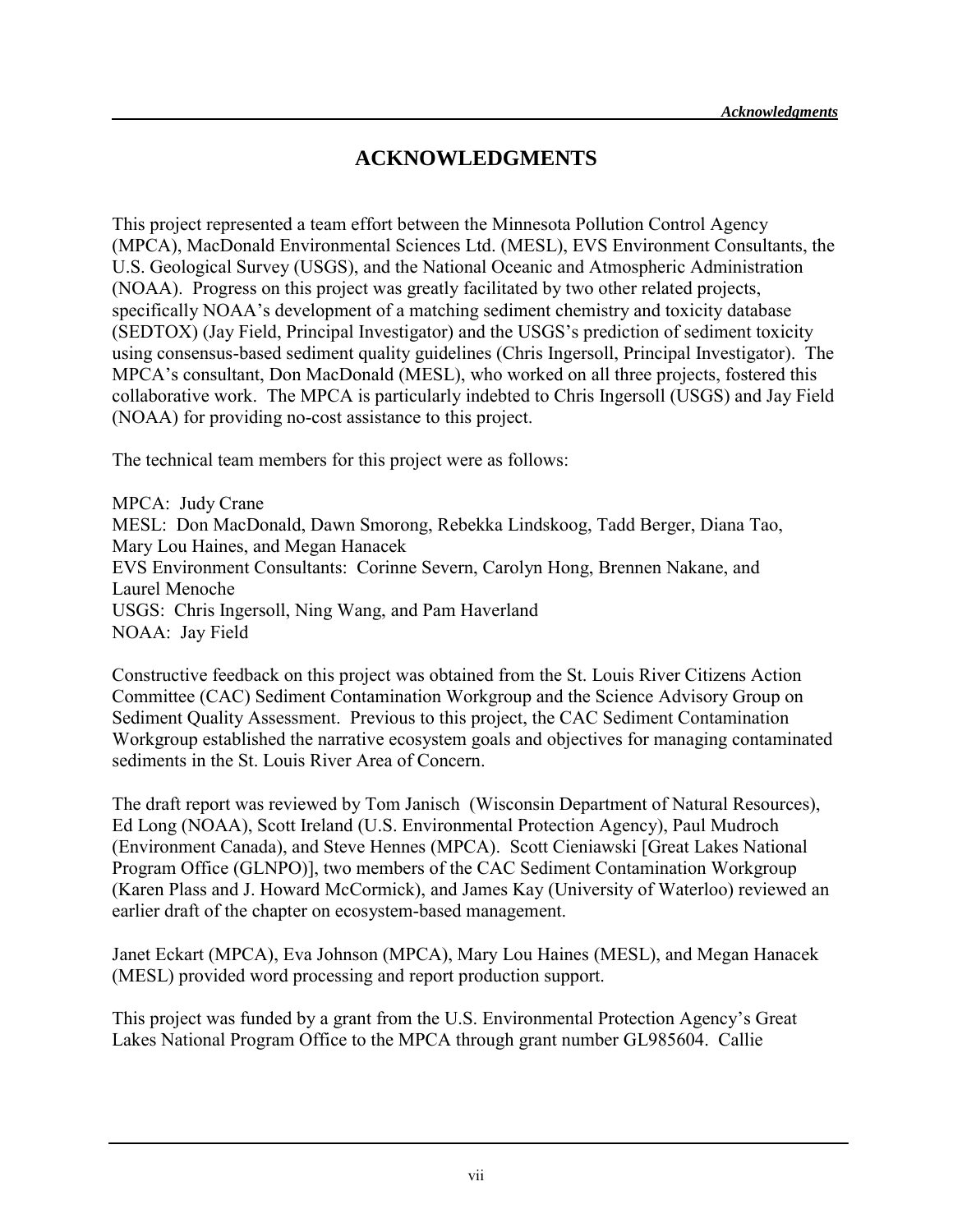#### **ACKNOWLEDGMENTS (continued)**

Bolattino, Scott Cieniawski, and Kathleen O'Connor provided valuable input as the successive GLNPO Project Officers for this project. MESL's work was funded through a technical contract from the MPCA. EVS Environment Consultants was a subconsultant to MESL for this project.

This report should be cited as:

Crane, J.L., D.D. MacDonald, C.G. Ingersoll, D.E. Smorong, R.A. Lindskoog, C.G. Severn, T.A. Berger, and L.J. Field. 2000. Development of a framework for evaluating numerical sediment quality targets and sediment contamination in the St. Louis River Area of Concern. U.S. Environmental Protection Agency, Great Lakes National Program Office, Chicago, IL. EPA-905-R-00-008.

For a copy of the journal reprints arising from this work, or for further information, contact:

Judy L. Crane, Ph.D. Environmental Outcomes Division Minnesota Pollution Control Agency 520 Lafayette Road North St. Paul, MN 55155-4194 Voice: 651-297-4068 Fax: 651-297-7709 Email: judy.crane@pca.state.mn.us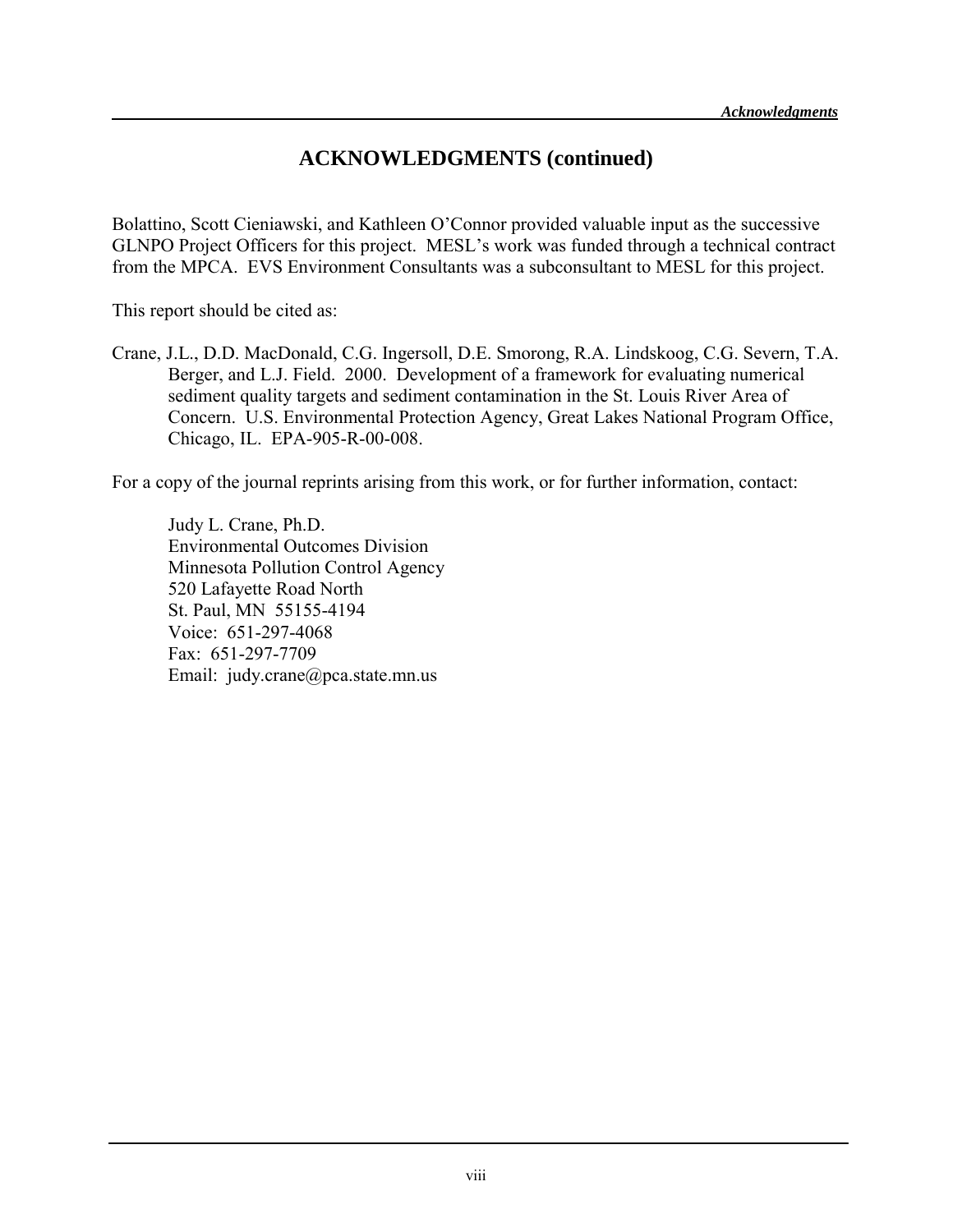## **LIST OF ACRONYMS AND ABBREVIATIONS**

| <b>Apparent Effects Threshold</b>                                  |
|--------------------------------------------------------------------|
| Alkalinity                                                         |
| Area of Concern                                                    |
| Applicable or Relevant and Appropriate Requirement                 |
| Assessment and Remediation of Contaminated Sediments               |
| Arsenic                                                            |
| American Society for Testing and Materials                         |
| Acid Volatile Sulfide                                              |
| <b>Biological Effects Database for Sediments</b>                   |
| Background                                                         |
| Biota-to-Sediment Accumulation Factor                              |
| Benzene, Toluene, Ethylbenzene, and Xylene                         |
| <b>Citizens Action Committee</b>                                   |
| Canadian Council of Ministers of the Environment                   |
| <b>Compact Disk</b>                                                |
| Confined Disposal Facility                                         |
| Company                                                            |
| Chemicals of Concern (also referred to as contaminants of concern) |
| Chemical Oxygen Demand                                             |
| Cesium                                                             |
| Metabolite of DDT                                                  |
| Metabolite of DDT                                                  |
| Dichloro-diphenyl-trichloroethane                                  |
| Dissolved Oxygen                                                   |
| Data Quality Objective                                             |
| Diesel Range Organics                                              |
| Detailed Site Investigation                                        |
| Dry Weight                                                         |
| <b>Environment Canada</b>                                          |
| Median Effective Concentration                                     |
| <b>Effects</b> Level                                               |
| <b>Environmental Protection Agency</b>                             |
| <b>Equilibrium Partitioning</b>                                    |
| <b>Effects Range</b>                                               |
| <b>Ecological Risk Assessment</b>                                  |
| <b>Effects Range-Low</b>                                           |
| <b>Effects Range-Median</b>                                        |
| <b>Equilibrium Partitioning Sediment Guideline</b>                 |
| Fraction of Organic Carbon in the Sediment                         |
| Final Chronic Value                                                |
|                                                                    |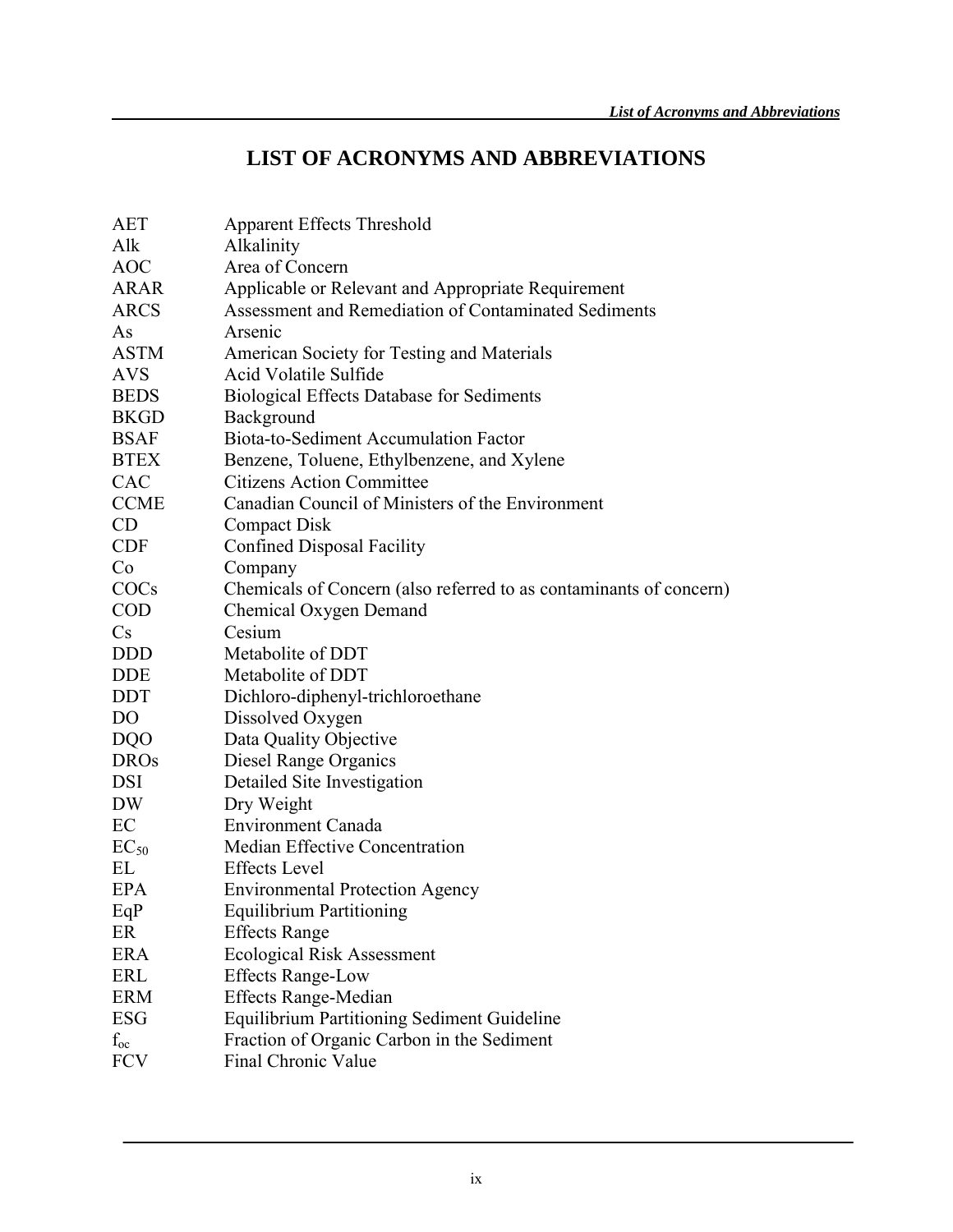# **LIST OF ACRONYMS AND ABBREVIATIONS (continued)**

| <b>FDA</b>      | Food and Drug Administration                            |
|-----------------|---------------------------------------------------------|
| FL              | Florida                                                 |
| <b>GIS</b>      | Geographic Information System                           |
| <b>GLI</b>      | <b>Great Lakes Initiative</b>                           |
| <b>GLNPO</b>    | Great Lakes National Program Office                     |
| $H_2S$          | Hydrogen Sulfide                                        |
| <b>HA28</b>     | 28-day Hyalella azteca Toxicity Test                    |
| Hg              | Mercury                                                 |
| <b>HTAC</b>     | Harbor Technical Advisory Committee                     |
| <b>IJC</b>      | <b>International Joint Commission</b>                   |
| IT Corp.        | International Technology Corporation                    |
| $K_{oc}$        | Organic Carbon Partition Coefficient                    |
| $K_{ow}$        | <b>Octanol-Water Partition Coefficient</b>              |
| $K_{p}$         | <b>Sediment-Water Partition Coefficient</b>             |
| kg              | Kilogram                                                |
| km              | Kilometers                                              |
| L               | Liter                                                   |
| $LC_{50}$       | Median Lethal Concentration                             |
| <b>LEL</b>      | Lowest Effect Level                                     |
| <b>LRM</b>      | Logistic Regression Modeling                            |
| <b>MDH</b>      | Minnesota Department of Health                          |
| <b>MDNR</b>     | Minnesota Department of Natural Resources               |
| <b>MENVIQ</b>   | Ministere de l'Envionnement du Quebec                   |
| <b>MESL</b>     | MacDonald Environmental Sciences Ltd.                   |
| <b>MET</b>      | Minimal Effect Threshold                                |
| mg              | Milligram                                               |
| MN              | Minnesota                                               |
| <b>MPCA</b>     | Minnesota Pollution Control Agency                      |
| ND              | No Data Available                                       |
| <b>NEC</b>      | No Effect Concentration                                 |
| NG              | Not Given                                               |
| NH <sub>3</sub> | Ammonia                                                 |
| <b>NOAA</b>     | National Oceanic and Atmospheric Administration         |
| <b>NOECs</b>    | No Effect Concentrations                                |
| <b>NPDES</b>    | National Pollutant Discharge Elimination System         |
| <b>NRCS</b>     | <b>Natural Resources Conservation Service</b>           |
| <b>NSTP</b>     | National Status and Trends Program                      |
| <b>NYSDEC</b>   | New York State Department of Environmental Conservation |
| <b>OC</b>       | Organic Carbon                                          |
| <b>PAET</b>     | Probable Apparent Effects Threshold                     |
|                 |                                                         |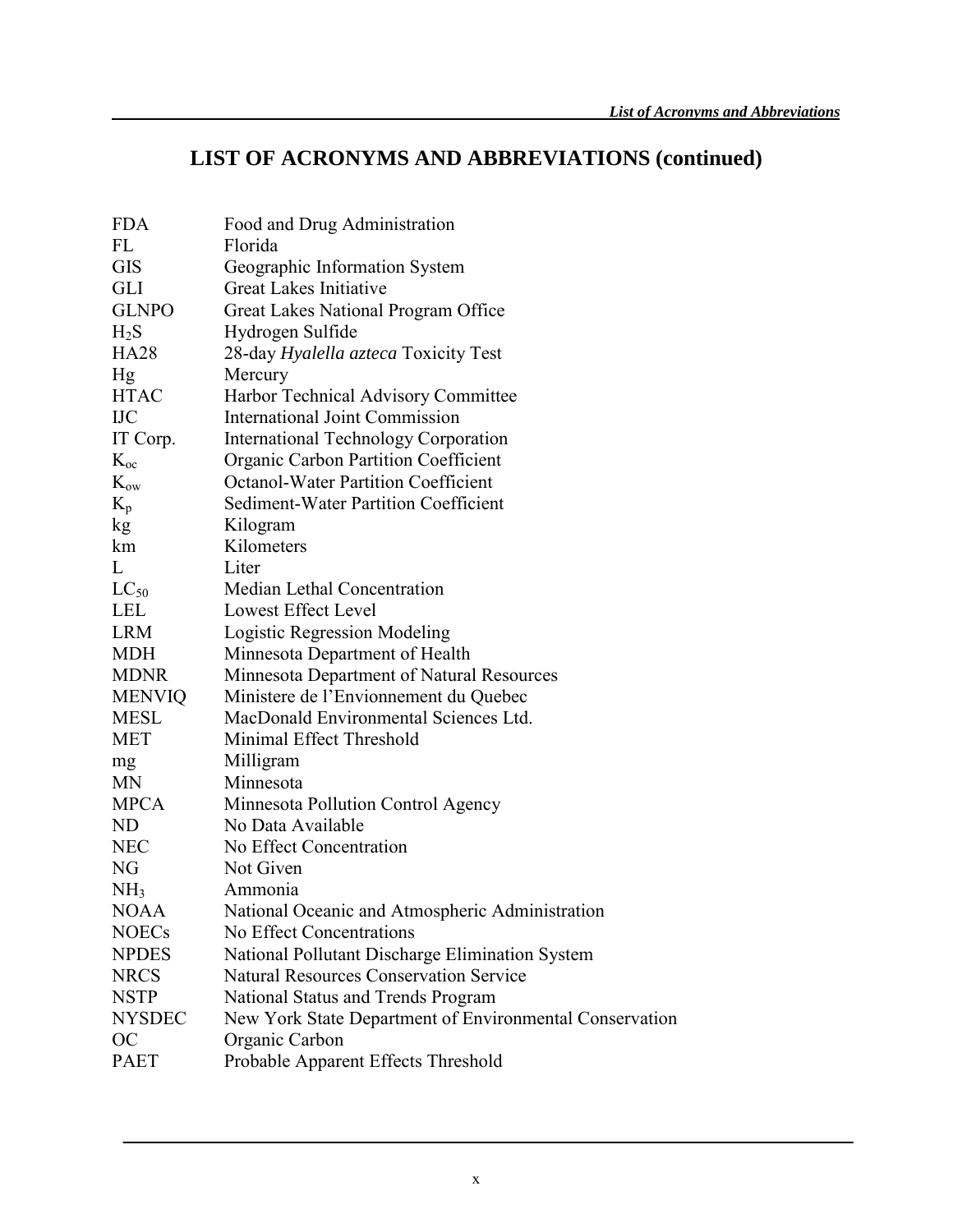## **LIST OF ACRONYMS AND ABBREVIATIONS (continued)**

| PAHs          | Polycyclic Aromatic Hydrocarbons                               |
|---------------|----------------------------------------------------------------|
| Pb            | Lead                                                           |
| <b>PCBs</b>   | Polychlorinated Biphenyls                                      |
| <b>PCOCs</b>  | Potential Chemicals of Concern                                 |
| <b>PEC</b>    | Probable Effect Concentration                                  |
| PEC-Q         | Probable Effect Concentration Quotient                         |
| <b>PEL</b>    | Probable Effect Level                                          |
| <b>PEL-28</b> | Probable Effect Level for <i>Hyalella azteca</i> , 28-day Test |
| PEL-Q         | Probable Effect Level Quotient                                 |
| <b>PRPs</b>   | <b>Potentially Responsible Parties</b>                         |
| QA            | <b>Quality Assurance</b>                                       |
| QAPP          | <b>Quality Assurance Project Plan</b>                          |
| RA            | <b>Risk Assessment</b>                                         |
| <b>RAP</b>    | Remedial Action Plan                                           |
| <b>RDA</b>    | <b>Redundancy Analysis</b>                                     |
| <b>R-EMAP</b> | Regional Environmental Monitoring and Assessment Program       |
| <b>SECs</b>   | <b>Sediment Effect Concentrations</b>                          |
| <b>SEDTOX</b> | <b>Sediment Toxicity Database</b>                              |
| SEL           | Severe Effect Level                                            |
| <b>SEM</b>    | Simultaneously Extractable Metal                               |
| <b>SETAC</b>  | Society of Environmental Toxicology and Chemistry              |
| <b>SLC</b>    | <b>Screening Level Concentration</b>                           |
| <b>SMS</b>    | <b>Sediment Management Strategy</b>                            |
| <b>SOLEC</b>  | State of the Lakes Ecosystem Conference                        |
| SQAL          | <b>Sediment Quality Advisory Levels</b>                        |
| SQG           | <b>Sediment Quality Guideline</b>                              |
| <b>SQRT</b>   | <b>Sediment Quality Remediation Target</b>                     |
| SQT           | <b>Sediment Quality Target</b>                                 |
| <b>SSLC</b>   | Species Screening Level Concentration                          |
| <b>TCDD</b>   | 2,3,7,8-Tetrachlorodibenzo-p-dioxin                            |
| <b>TCDF</b>   | 2,3,7,8-Tetrachlorodibenzo-p-furans                            |
| <b>TEC</b>    | <b>Threshold Effect Concentration</b>                          |
| TEL           | <b>Threshold Effect Level</b>                                  |
| <b>TEL-28</b> | Threshold Effect Level for Hyalella azteca, 28-day Test        |
| <b>TEQ</b>    | Toxic Equivalent                                               |
| <b>TET</b>    | <b>Toxic Effect Threshold</b>                                  |
| TIE           | <b>Toxicity Identification Evaluation</b>                      |
| TOC           | <b>Total Organic Carbon</b>                                    |
| <b>TMDL</b>   | <b>Total Maximum Daily Load</b>                                |
| <b>TR</b>     | <b>Tissue Residue</b>                                          |
|               |                                                                |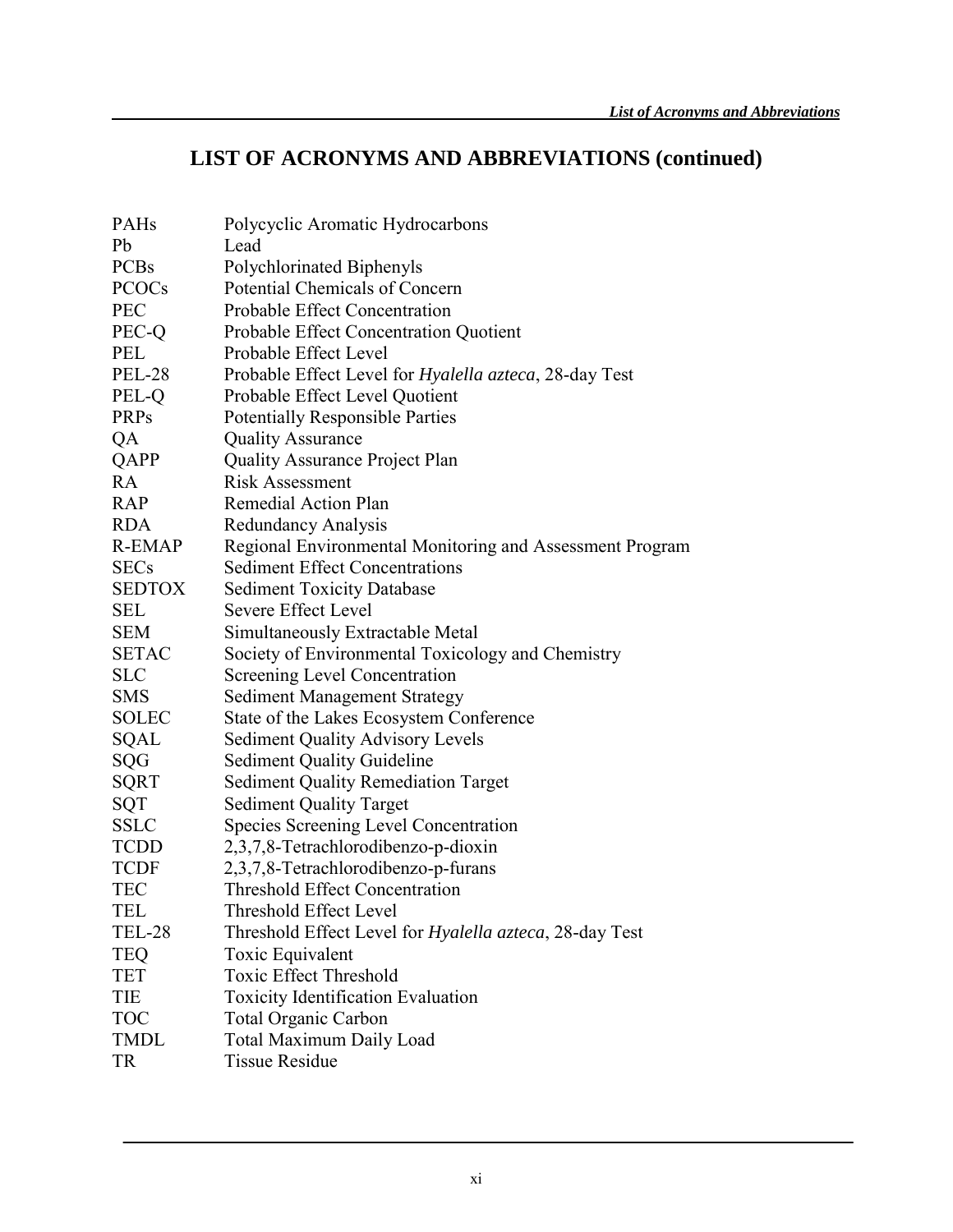# **LIST OF ACRONYMS AND ABBREVIATIONS (continued)**

| <b>TRG</b>    | <b>Tissue Residue Guideline</b>                  |
|---------------|--------------------------------------------------|
| TU            | <b>Toxic Unit</b>                                |
| $\mu$ g       | Microgram                                        |
| <b>US</b>     | <b>United States</b>                             |
| <b>USACOE</b> | United States Army Corps of Engineers            |
| <b>USEPA</b>  | United States Environmental Protection Agency    |
| <b>USGS</b>   | United States Geological Survey                  |
| UV            | Ultraviolet                                      |
| <b>WDNR</b>   | <b>Wisconsin Department of Natural Resources</b> |
| <b>WEA</b>    | Weight-of-Evidence Approach                      |
| WI            | Wisconsin                                        |
| <b>WLSSD</b>  | <b>Western Lake Superior Sanitary District</b>   |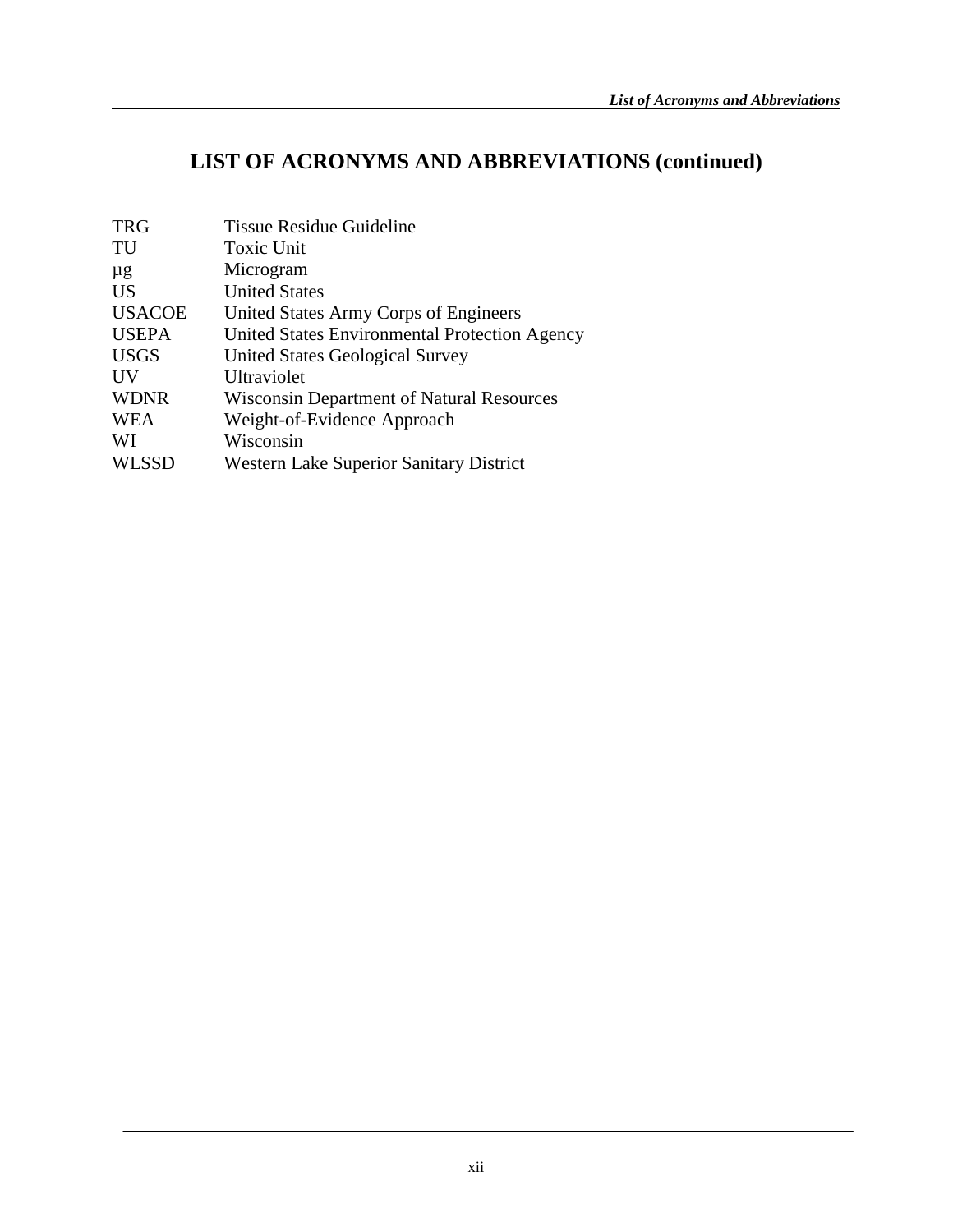## **GLOSSARY OF TERMS**

- *Acute toxicity* The immediate or short-term response of an organism to a chemical substance. Lethality is the response that is most commonly measured in acute toxicity tests.
- *Aquatic ecosystem* All the living and nonliving material interacting within an aquatic system (e.g., pond, lake, river, ocean)
- *Aquatic organisms* All of the species that utilize habitats within aquatic ecosystems (e.g., aquatic plants, invertebrates, fish, and amphibians).
- *Area of Concern* One of 43 Areas of Concern designated in the Great Lakes basin by the International Joint Commission. Each AOC must go through a multi-stage remedial action plan process.
- *Autotrophic organisms*  The organisms (e.g., algae, bryophytes, and aquatic macrophytes) that are able to synthesize food from simple inorganic substances (e.g., carbon dioxide, nitrogen, and phosphorus) and the sun's energy.
- *Benthic invertebrate community* The assemblages of various species of sediment dwelling organisms that are found within an aquatic ecosystem.
- **Bioaccumulation** The net accumulation of a chemical substance by an organism as a result of uptake from all environmental sources.
- *Bioaccumulative substances* The chemicals that tend to accumulate in the tissues of aquatic organisms.
- *Bulk sediment* Sediment and associated porewater.
- *Chemical benchmark* Guidelines for water or sediment quality which define the concentration of contaminants that are associated with high or low probabilities of observing harmful biological effects, depending on the narrative intent of the guideline.
- *Chronic toxicity* The response of an organism to long-term exposure to a chemical substance. Among others, the responses that are typically measured in chronic toxicity tests include lethality, decreased growth, and impaired reproduction.
- *Consensus-based PECs* The probable effect concentrations that were developed from published sediment quality guidelines of similar narrative intent.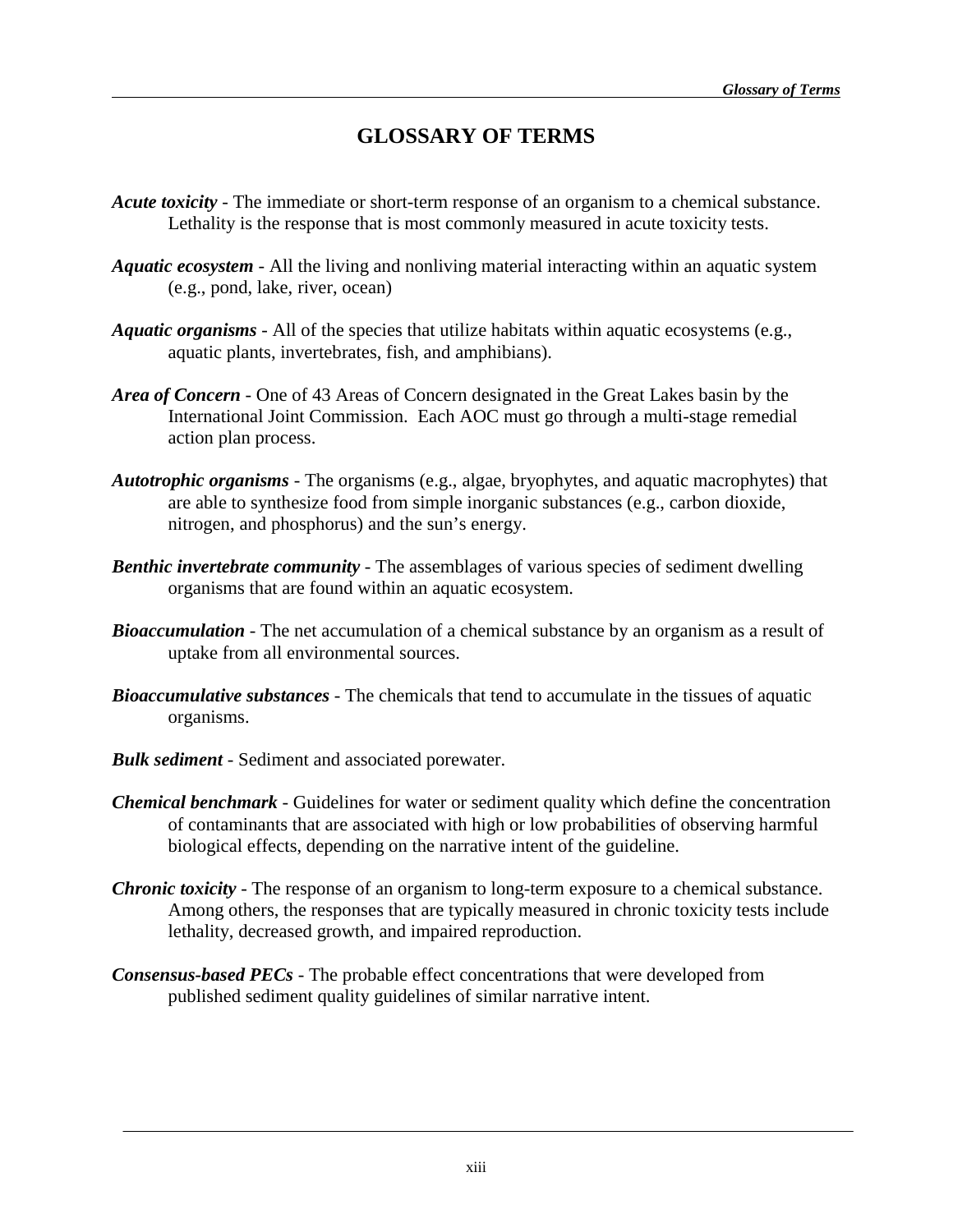## **GLOSSARY OF TERMS (continued)**

- *Consensus-based TECs* The threshold effect concentrations that were developed from published sediment quality guidelines of similar narrative intent.
- *Contaminants of concern -* The chemical substances that occur in sediments at levels that could harm sediment-dwelling organisms, wildlife, or human health (also called chemicals of concern).
- *Contaminated sediment* Sediment containing chemical substances at concentrations that pose a known or suspected threat to environmental or human health.
- *Demersal fish species* Fish that are associated with bottom sediments, such as carp or sculpins.
- *Ecocentric approach*  A view that considers the broader implications of human activities in the ecosystem.
- *Ecosystem* All the living (e.g., plants, animals, and humans) and nonliving (rocks, sediments, soil, water, and air) material interacting within a specified location in time and space.
- *Ecosystem-based management* **-** An approach that integrates the management of natural landscapes, ecological processes, physical and biological components, and human activities to maintain or enhance the integrity of an ecosystem. This approach places equal emphasis on concerns related to the environment, the economy, and the community (also called the ecosystem approach).
- *Ecosystem goals*  Are broad management goals which describe the long-term vision that has been established for the ecosystem.
- *Ecosystem metrics*  Identify quantifiable attributes of the indicators and defines acceptable ranges, or targets, for these variables.
- *Ecosystem objectives*  Are developed for the various components of the ecosystem to clarify the scope and intent of the ecosystem goals. These objectives should include target schedules for being achieved.
- *Egocentric approach*  A way of viewing the external environment only in terms of human uses.
- *Endpoint* The response measured in a toxicity test.

*Epibenthic organisms* - The organisms that live on the surface of bottom sediments.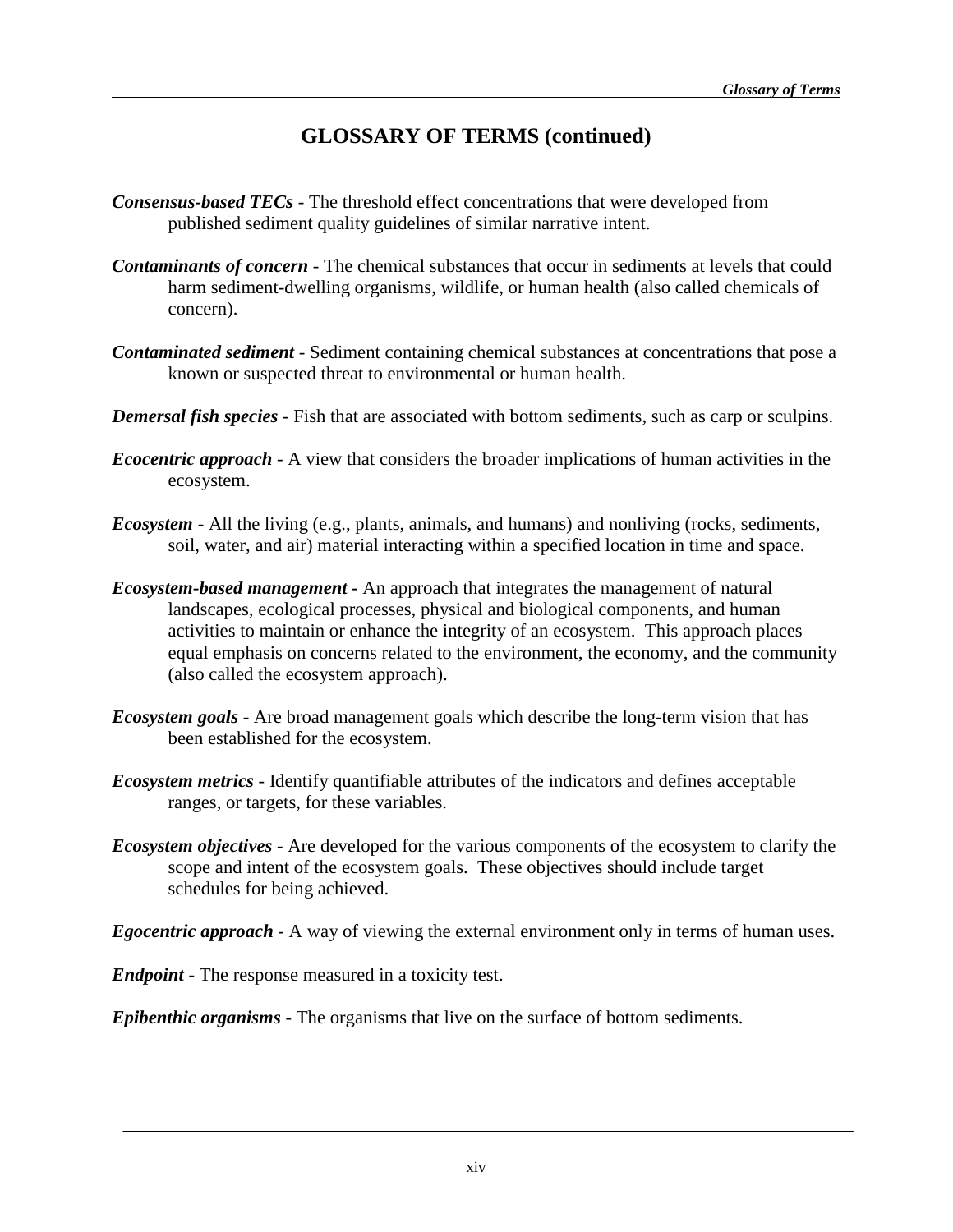## **GLOSSARY OF TERMS (continued)**

- *Exposure* Co-occurrence of, or contact between, a stressor (e.g., chemical substance) and an ecological component (e.g., aquatic organism).
- *Heterotrophic organisms*  The organisms (e.g., bacteria, epibenthic and infaunal invertebrates, fish, amphibians, and reptiles) that utilize, transform, and decompose the materials that are synthesized by autotrophic organisms.
- *Hot spot site* An area of elevated sediment contamination.
- *Indicators*  Provide a sign of ecosystem health. Indicators should adequately represent the ecosystem goals and objectives that have been established.
- *Infaunal organisms* The organisms that live in bottom sediments.
- **Level I SQT** Chemical concentrations which will provide a high level of protection for designated water uses in the St. Louis River Area of Concern.
- *Level II SOT* Chemical concentration which will provide a moderate level of protection for designated water uses in the St. Louis River Area of Concern.
- *Population* An aggregate of individuals of a species within a specified location in time and space.
- *Porewater* The water that occupies the spaces between sediment particles.
- *Potential chemicals of concern* The concentrations of chemical substances that are elevated above anthropogenic background and for which sources of these chemicals can be identified in the watershed (also called chemicals of potential concern).
- *Priority Substances* The chemicals that occur in sediments at concentrations sufficient to injure sediment-dwelling organisms, wildlife, or human health.
- *Sediment*  Particulate material that usually lies below water.
- *Sediment-associated contaminants* Contaminants that can be or are present in sediments, including bulk sediments and/or porewater.
- *Sediment chemistry data* Information on the concentrations of chemical substances in bulk sediments or porewater.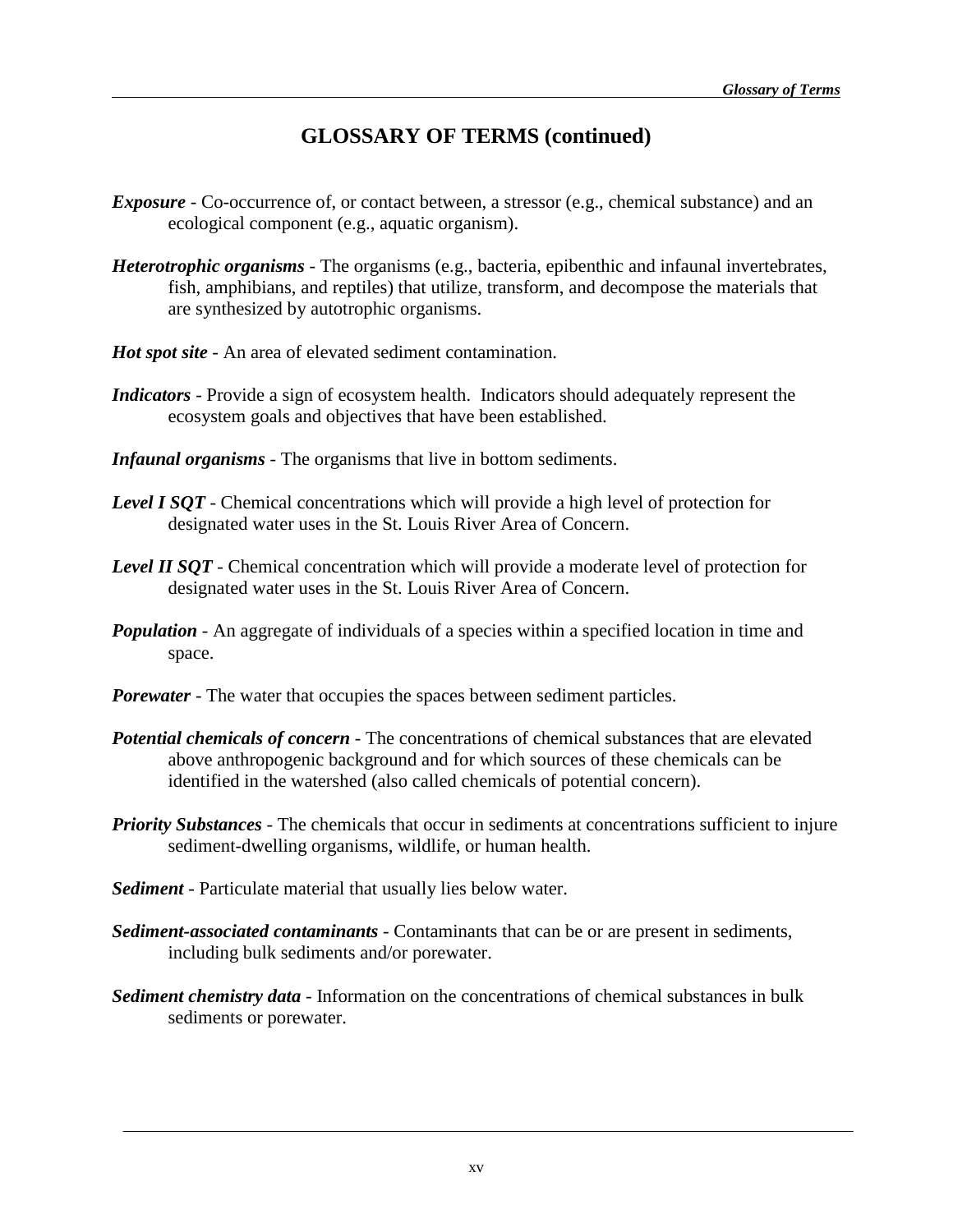## **GLOSSARY OF TERMS (continued)**

- *Sediment-dwelling organisms* The organisms that live in, on, or near bottom sediments, including both epibenthic and infaunal species.
- *Sediment injury* The presence of conditions that have injured or are sufficient to injure sediment-dwelling organisms, wildlife, or human health.
- *Sediment quality guideline* Chemical benchmark that is intended to define the concentration of a sediment-associated contaminant that is associated with a high or a low probability of observing harmful biological effects or unacceptable levels of bioaccumulation, depending on its purpose and narrative intent.
- *Sediment quality target* Site-specific chemical benchmarks for the St. Louis River AOC. See Level I SQT and Level II SQT.
- *Targets*  Provide measurable values for ecosystem metrics.
- *Toxic substances* The chemicals that have the potential to harm sediment-dwelling organisms, wildlife, or human health.
- *Wildlife* The reptiles, amphibians, birds, and mammals that are associated with aquatic ecosystems [e.g., piscivorous (fish eating) wildlife].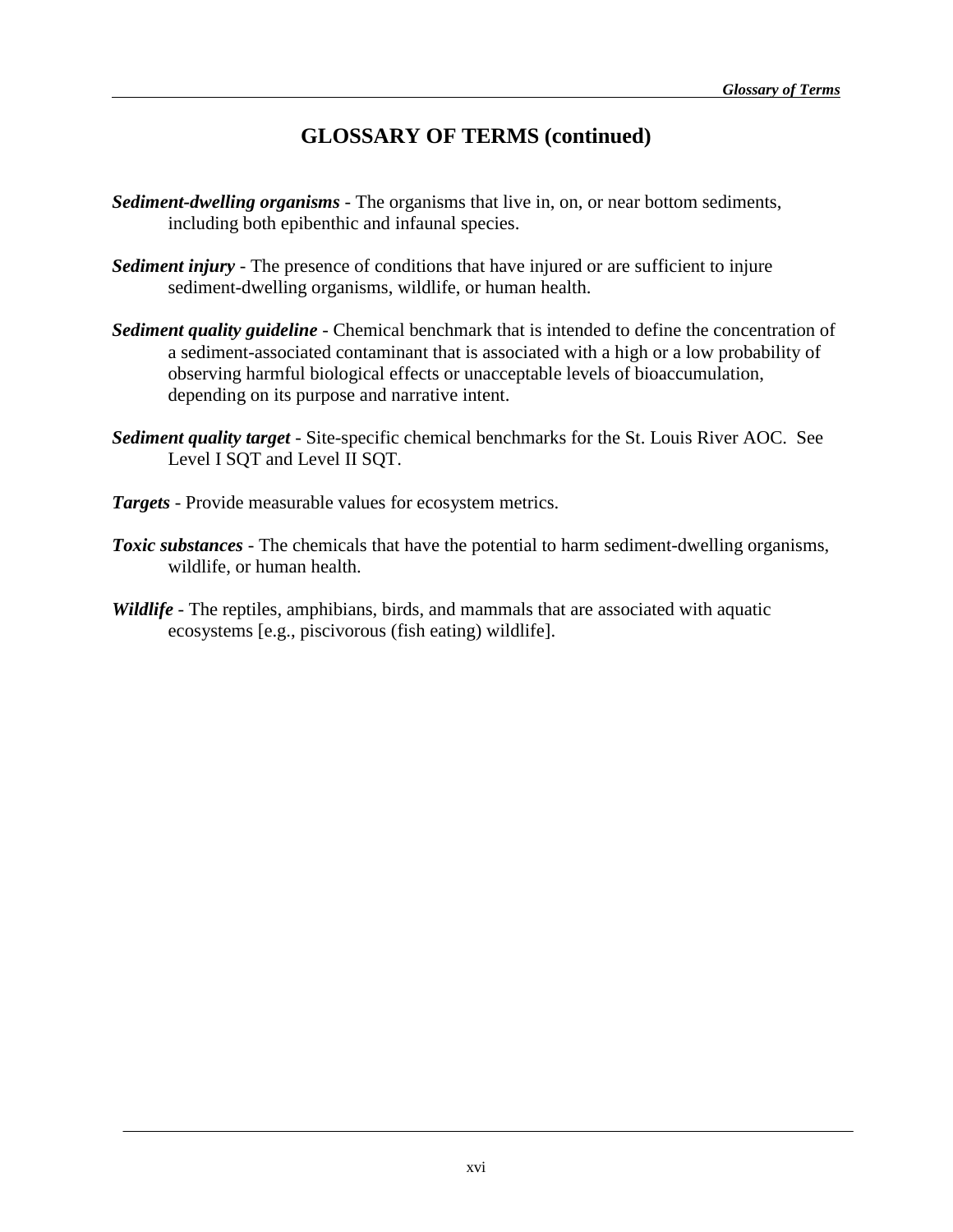#### **CHAPTER 1**

## **INTRODUCTION**

The St. Louis River Area of Concern (AOC) is an important transboundary waterway between northeastern Minnesota and northwestern Wisconsin (Figure 1). This AOC contains several sites where concentrations of metals, mercury, polycyclic aromatic hydrocarbons (PAHs), polychlorinated biphenyls (PCBs), pesticides, and/or dioxins and furans are elevated in the sediments compared to reference areas. In areas where these chemical substances occur at concentrations that pose a known or suspected threat to environmental or human health, the sediments are designated as contaminated. Restrictions on dredging, fish advisories, and habitat impairments to bottom feeding organisms are just a few of the use impairments resulting from contaminated sediments in this Great Lakes AOC. Since the St. Louis River constitutes the second largest tributary to Lake Superior, the potential transport of sediment-derived contaminants to Lake Superior is of additional concern to many stakeholders. For general background information on sediment quality issues, see Appendix A.

The Minnesota Pollution Control Agency (MPCA) has taken the lead on a number of sediment assessment studies in the St. Louis River AOC, particularly since 1992 when more funding opportunities became available for contaminated sediment studies at Great Lakes AOCs. The MPCA utilizes a number of sediment quality assessment tools to characterize the sediments on both a random and site-specific basis. These tools include sediment chemistry measurements, physical measurements (e.g., particle size), sediment toxicity tests (acute and chronic tests), benthic (i.e., bottom-dwelling) community surveys, and bioaccumulation studies (see Appendix B for additional information about these sediment quality tools). The information gained from these studies is evaluated, using a weight-of-evidence approach, for making management decisions about contaminated areas.

Sediment quality guidelines (SQGs) provide another sediment quality assessment tool. The SQGs are chemical benchmarks that are intended to define the concentration of sedimentassociated contaminants that are associated with a high or low probability of observing harmful biological effects, or unacceptable levels of bioaccumulation, depending on the purpose and narrative intent of the SQGs. The MPCA does not have SQGs, sediment criteria, or sediment standards promulgated for its use in Minnesota's Water Quality Rule (Minn. Rules Chapter 7050). The Water Quality Rule contains a general, narrative provision that no sewage, industrial waste, or other wastes shall be discharged from either point or nonpoint sources into any waters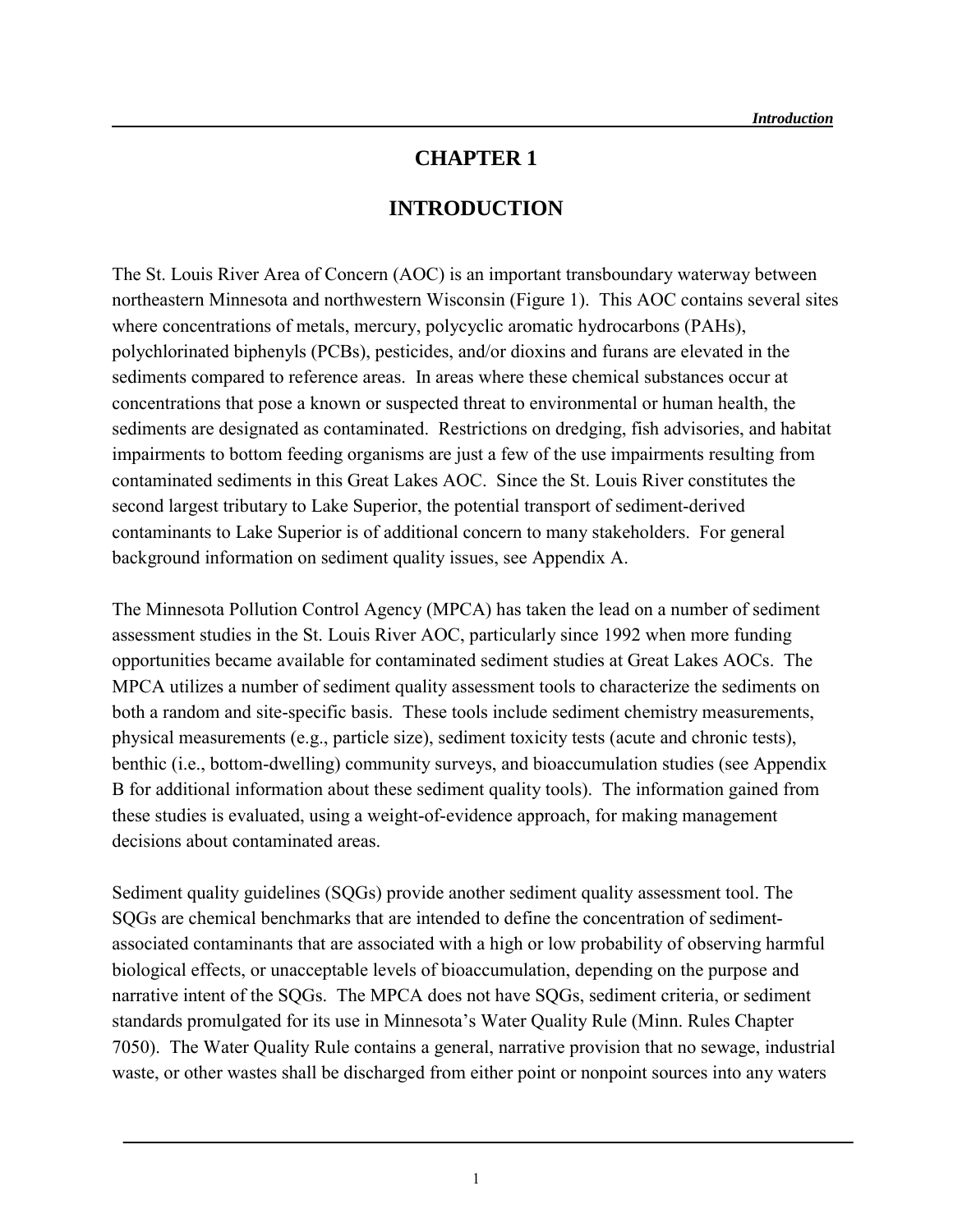of the state so as to cause any nuisance conditions, such as aquatic habitat degradation (Minn. Rules Chapter 7050; [http://www.revisor.leg.state.mn.us/arule/7050/\).](http://www.revisor.leg.state.mn.us/arule/7050/)) Sediment contamination is briefly discussed in the Minnesota Rule for total maximum daily loads (TMDLs) for the Lake Superior basin. This rule specifies that where sufficient data are available to quantify the transport of Great Lakes Initiative (GLI) designated pollutants to sediments, TMDLs must account for and prevent such accumulations that preclude attainment of specified designated uses (Minn. Rules Chapter 7052; http://www.revisor.leg.state.mn.us/arule/7052/). Without having numerical SQGs in place in Minnesota, MPCA staff have made benchmark comparisons of their sediment quality data to SQGs derived from other jurisdictions [e.g., Ontario's Ministry of Environment and Energy SQGs that define three levels of ecotoxic effects to benthic organisms (Persaud *et al*. 1993)].

The Wisconsin Department of Natural Resources (WDNR) has also utilized Ontario's SQGs in addition to the National Oceanic and Atmospheric Administration (NOAA) guidelines (Long and Morgan 1991), for assessing sediment quality at sites in Wisconsin. More recently, WDNR staff have been including the effects-based concentrations from other published guidelines and integrating them into a consensus-based approach in establishing lower and upper effect levels (Tom Janisch, WDNR, personal communication, 2000). WDNR staff start out using the Ontario and NOAA guidelines on the lower tiers of a site assessment in order to obtain a general idea of the potential extent and degree of contamination at a site. From this point, decisions are made about what the next steps in the tiered assessment should be (e.g., additional sampling for characterization, collect samples for toxicity testing, and/or conduct a screening level risk assessment). For some small sites, the WDNR has recently taken the approach of adopting the SQGs for several metals as the sediment quality remediation targets (SQRTs) for the sites. Thus, they have recommended moving immediately into remediation design without the need for further studies. However, the degree and extent of contamination at the site must have already been adequately characterized by the potentially responsible parties (PRPs).

Other government, academic, and tribal researchers, as well as consultants for the PRPs, have conducted localized sediment assessment studies in the St. Louis River AOC during the past ten years. In combination with the MPCA-led sediment studies, a number of high quality data sets of matching sediment chemistry and toxicity test results have been generated. The MPCA was interested in using these data sets to determine if site-specific sediment quality targets (SQTs) could be developed for potential chemicals of concern (PCOCs) and chemicals of concern (COCs) in the St. Louis River AOC. If so, the MPCA was also interested in determining how comparable the site-specific SQTs were with other regionally and nationally derived SQGs. The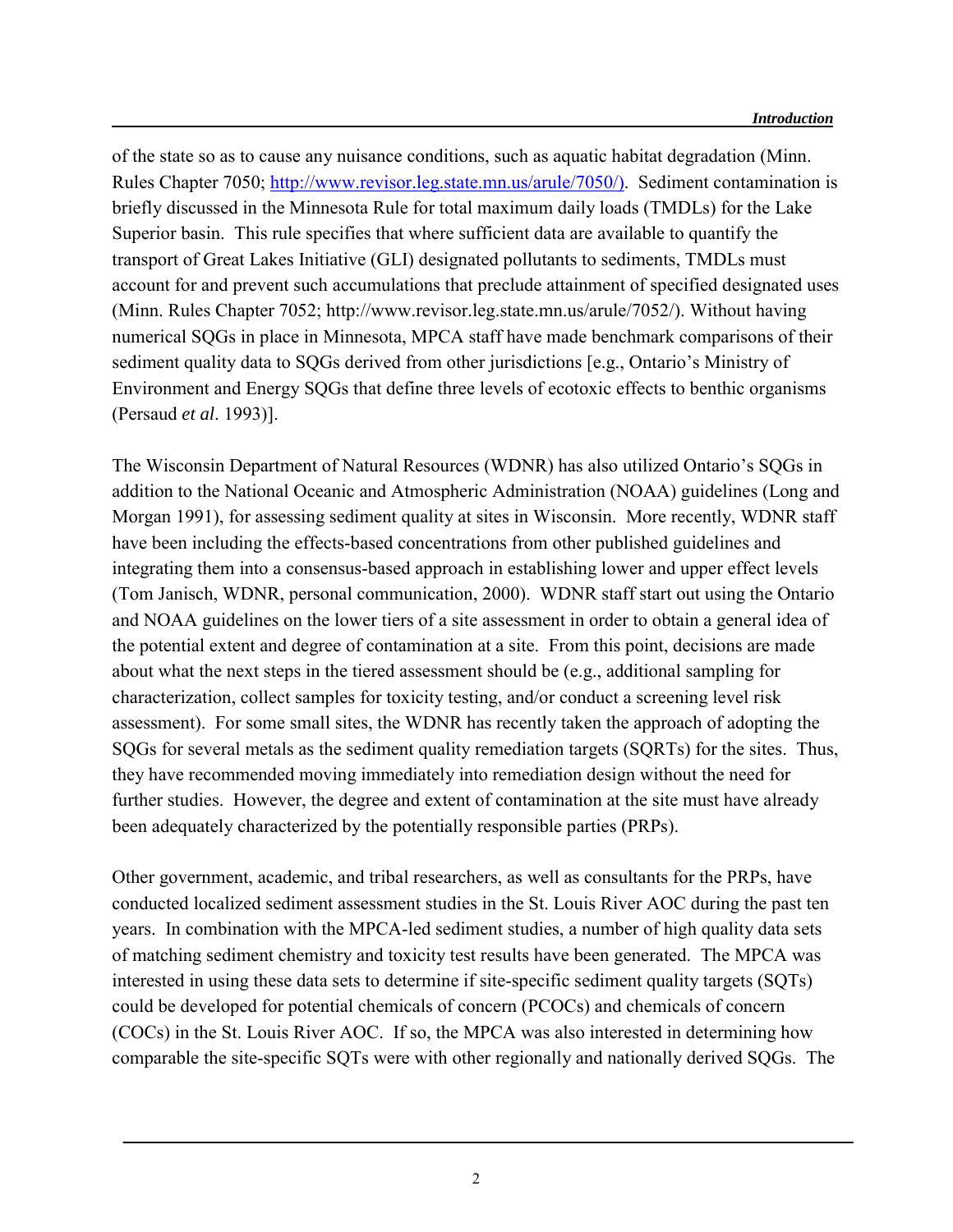MPCA obtained a grant from the United States Environmental Protection Agency's (U.S. EPA) Great Lakes National Program Office (GLNPO) to achieve the following objectives:

- Assemble a database of matching freshwater sediment chemistry and toxicity data for the St. Louis River AOC;
- Develop a biologically-based approach for deriving site-specific SQTs for PCOCs and COCs in the St. Louis River AOC; and,
- Evaluate the comparability of the site-specific SQTs with other published SQGs that represented regional and national geographic areas.

Through a competitive process, the MPCA selected MacDonald Environmental Sciences Ltd. (MESL) to assist the agency with this effort. In turn, MESL used EVS Environment Consultants as a subconsultant for a portion of the database work. The scope of work was revised due to MESL's input and collaborative work with the U.S. Geological Survey (USGS) and NOAA on two similar projects:

- NOAA's development of a matching sediment chemistry and toxicity database (SEDTOX) for North America (Jay Field, Principal Investigator); and
- USGS's prediction of sediment toxicity using consensus-based SQGs (Chris Ingersoll, Principal Investigator).

Based on the terms of reference that were established for the project, a work plan was developed. This work plan focused on the development of guidance on ecosystem-based management of contaminated sediments within the St. Louis River AOC that, in-turn, formed the basis for developing SQTs. A flow chart of the study team is given in Figure 2. The work plan consisted of the following elements (responsible team members are given in parentheses):

- Presentation of background information on commercial, industrial, and urban development of the St. Louis River watershed that has contributed to contamination of the aquatic ecosystem (MPCA and MESL);
- Description of historic and ongoing contaminant sources and the results of recent contaminated sediment investigations (MPCA);
- Collection, evaluation, and compilation of the existing matching sediment chemistry and sediment toxicity data for the study area (MPCA, MESL, EVS Environment Consultants, USGS, and NOAA);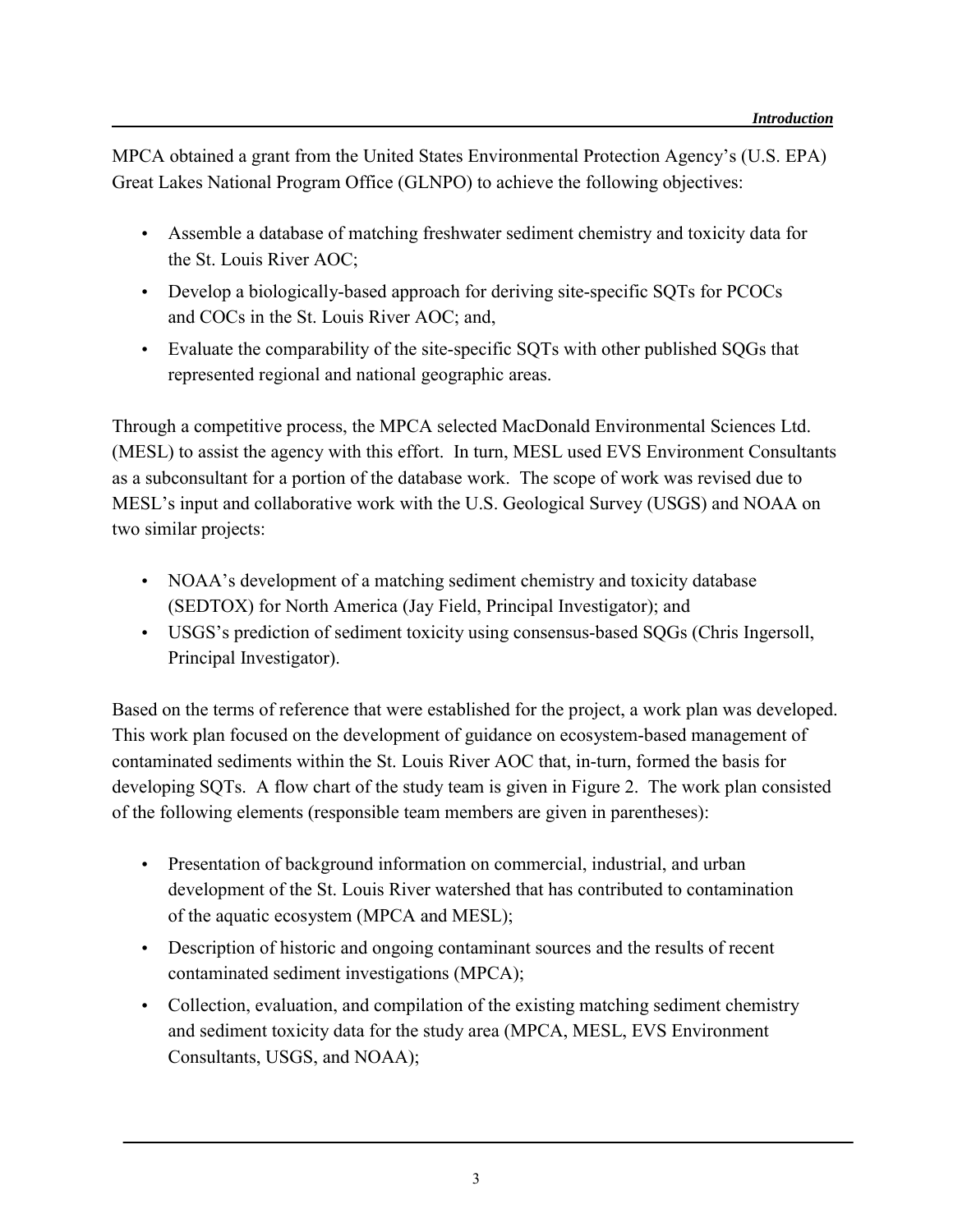- Description of an ecosystem-based approach to the management of the St. Louis River AOC, with an emphasis on contaminated sediment management (MESL and MPCA);
- Description of the designated water uses in the St. Louis River AOC (MPCA and MESL);
- Consultation with the Sediment Contamination Workgroup of the St. Louis River Citizens Action Committee (CAC) about implementation of the ecosystem-based management approach and development of sediment indicators (including specific metrics and target values). The workgroup is composed of volunteers, including private citizens and representatives from industries, nonprofit organizations, the Western Lake Superior Sanitary District (WLSSD), universities, the Fond du Lac Band of Lake Superior Chippewa, consultants, and government agencies (MPCA, MESL, and St. Louis River CAC Sediment Contamination Workgroup);
- Establishment of narrative ecosystem goals and objectives that articulate the longterm vision for managing contaminated sediments in the St. Louis River AOC (St. Louis River CAC Sediment Contamination Workgroup);
- Identification of candidate ecosystem health indicators that could be used to measure attainment of the ecosystem goals and objectives (including physical, chemical, and biological indicators) (MESL, MPCA, and USGS);
- Development of numerical SOTs that can be used as metrics and targets for the chemical indicators that were identified for the St. Louis River AOC (MESL, USGS, NOAA, and MPCA);
- Evaluation of the predictive ability of the numerical SQTs for the St. Louis River AOC data set (MESL, USGS, MPCA, NOAA, and EVS Environment Consultants);
- Recommendation of SQTs based on the results of these predictive ability evaluations (MESL, MPCA, and USGS); and,
- Development of a framework that provides guidance on the use of the numerical SQTs, in conjunction with other companion tools, for making decisions on the management of contaminated sediments (MESL, USGS, MPCA, NOAA, EVS Environment Consultants, Science Advisory Group on Sediment Quality Assessment, and GLNPO).

This report summarizes the results of the aforementioned study and provides a series of recommendations for advancing the assessment, management, and remediation of contaminated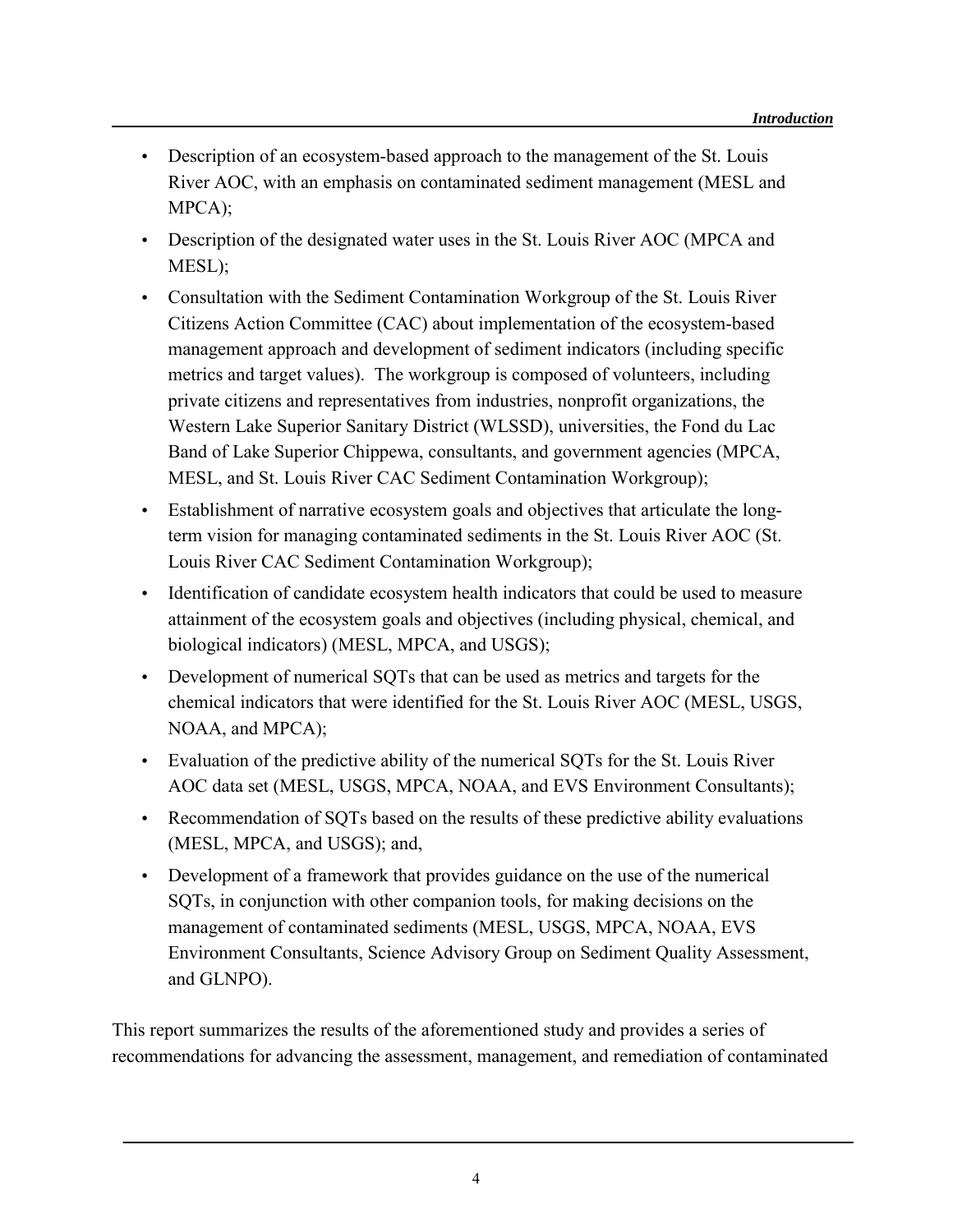sediments in the St. Louis River AOC. Due to the technical nature of this report, a list of abbreviations and acronyms, as well as a glossary of terms are given in this report. The MPCA will also be utilizing other means (e.g., fact sheets, presentations) to communicate the results of this study to the public and other stakeholders.

*As a caveat to this study, the authors wish to emphasize that the SQTs developed for the St. Louis River AOC are most applicable to soft sediments. These SQTs should not be applied to assessments of upland soils, land-applied sludge, or other land-based materials (e.g., gravel). These SQTs should be used with care for any sediments containing large amounts of gravel, coarse sand, tar, slag, metal ore (e.g., taconite pellets), paint chips, coal chunks, fly ash, or wood chips. The presence of the aforementioned materials may bind up some chemicals so that they are not bioavailable to aquatic organisms.*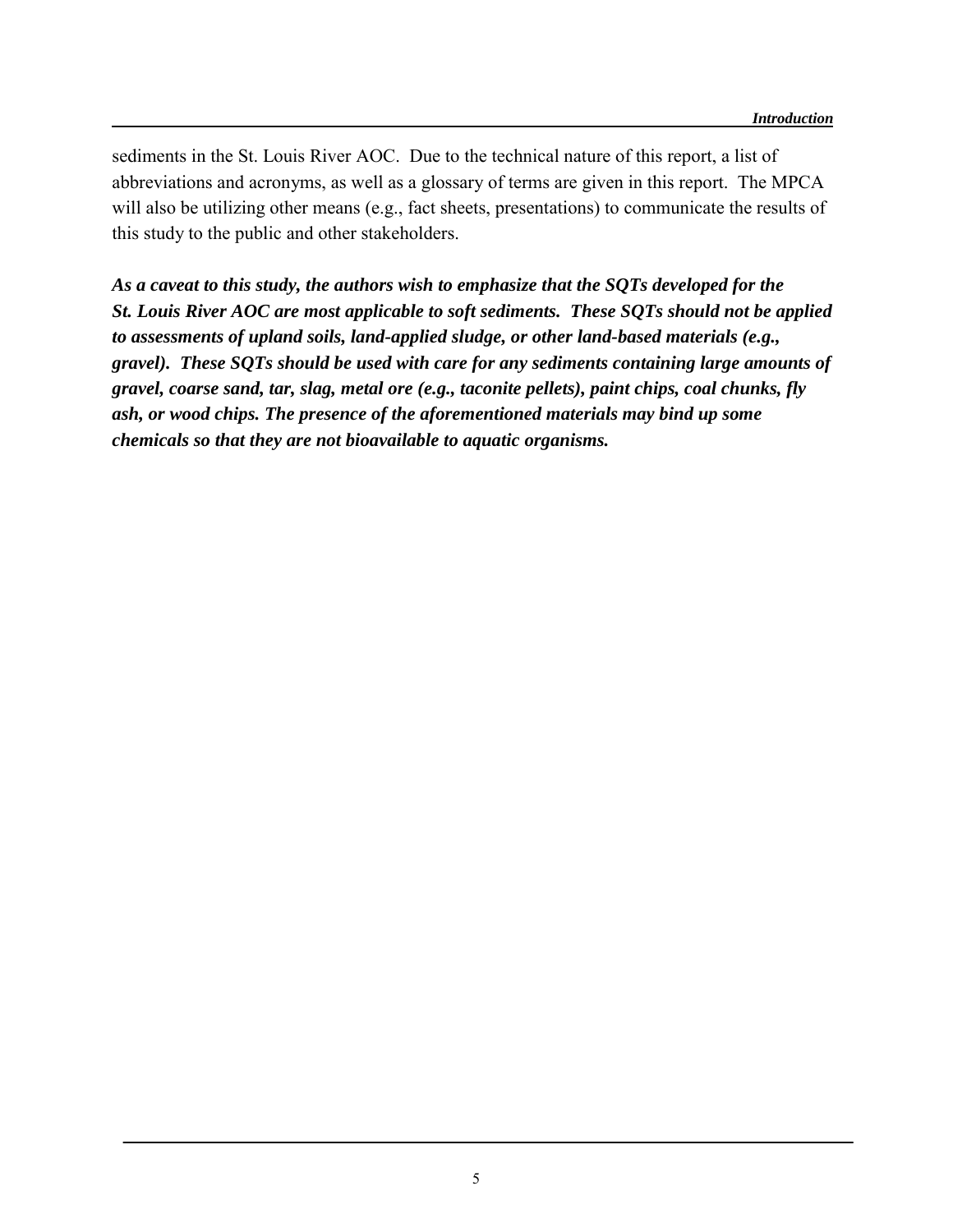#### **CHAPTER 2**

## **BACKGROUND**

#### **2.1 DESIGNATION AS A GREAT LAKES AREA OF CONCERN**

The St. Louis River estuary has been, and continues to be, of vital economic, environmental, and social importance to the area encompassing Cloquet, MN; Duluth, MN; and Superior, WI. The middle and lower portions of the estuary support a variety of industrial, residential, and recreational activities. In addition, these areas provide essential habitats for aquatic organisms and aquatic-dependent wildlife species. The lower estuary culminates in the Duluth-Superior Harbor, which is one of the most heavily used ports in the Great Lakes basin. Not surprisingly, historic and ongoing land use and water-related activities in the middle and lower portions of the estuary have contributed a variety of nutrients and chemicals to the St. Louis River.

In 1987, concerns over environmental quality conditions prompted the designation of the lower St. Louis River (i.e., from Cloquet, MN to its entrance to Lake Superior) as one of 43 Great Lakes AOCs [International Joint Commission (IJC) 1989]. Remedial Action Plans (RAPs) have been established as the principal mechanism for addressing concerns related to impaired uses in the most severely impacted geographic areas in the Great Lakes basin (i.e., AOCs). Specifically, the terms of the Great Lakes Water Quality Agreement necessitate the preparation of a RAP for each of the 43 AOCs. The RAPs are being prepared using a staged approach which includes:

- Stage I Identify and assess use impairments, and identify the sources of the stresses from all media in the AOC;
- Stage II Identify proposed remediation actions and their method of implementation; and,
- Stage III Document evidence that impaired uses have been restored.

Importantly, the RAP process must embody a comprehensive ecosystem approach and include substantial citizen participation (MPCA and WDNR 1992). The IJC, through a formal protocol agreement between Canada and the United States, was charged with reviewing the RAPs for each AOC and assuring that they met these basic criteria. To facilitate effective citizen participation, the St. Louis River Citizen Advisory Committee became the independent,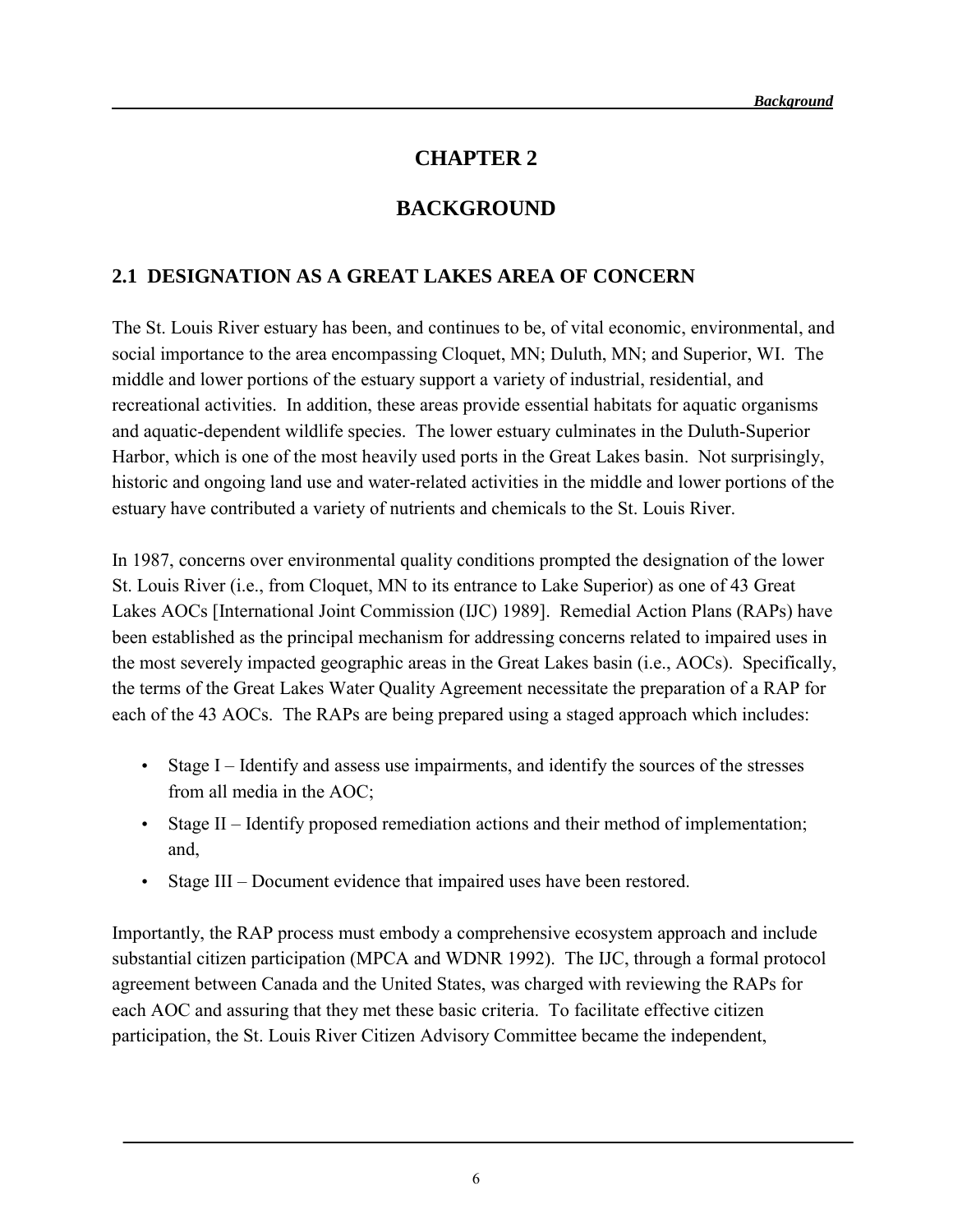nonprofit Citizens Action Committee (CAC) in 1997. The CAC has played an essential role in the further development and implementation of the RAP process.

To support environmental quality assessments, the IJC developed a set of criteria for evaluating use impairments at Great Lakes AOCs. As part of the Stage I RAP, the existing information on environmental conditions in the St. Louis River was assembled and compared to the IJC's fourteen impaired use categories. The results of this assessment indicated that at least ten use impairments had occurred in the St. Louis River AOC (Table 1; MPCA and WDNR 1992). Additionally, two possible impairments were indicated; however, additional data were needed to confirm their presence in the AOC (MPCA and WDNR 1992). Many of the confirmed impairments were associated with sediment contamination in the St. Louis River watershed, including effects on sediment-dwelling organisms and other aquatic species, fish consumption advisories, and restrictions to dredging activities. For additional background information on the role of sediments in aquatic ecosystems and general sediment quality issues and concerns, see Appendix A.

#### **2.2 DESCRIPTION OF THE STUDY AREA**

The boundaries of the St. Louis River AOC range from Cloquet, MN to the Duluth and Superior entries to Lake Superior (Figure 1). Along much of its length, the St. Louis River flows through a landscape that is dominated by northern boreal forests. Upstream of the AOC boundaries, the river channel is characterized by shallow meanders and sandy gravel bars. Near Cloquet, MN, the character of the river changes abruptly as it starts its steep descent to Lake Superior (Fredrickson 1998). This portion of the watershed is characterized by deeply incised river channels and canyons. Five dams have been constructed on this reach of the river to take advantage of the hydroelectric power generation potential associated with the increased river gradient. These dams have resulted in the creation of six reservoirs downstream of Cloquet, including the Knife Falls, Potlatch, Scanlon, Thomson, Forbay, and Fond du Lac Reservoirs. While these reservoirs are relatively small and have limited water storage capacities, the flow and water level in the river downstream of the reservoirs are significantly affected by water releases from these facilities (MPCA and WDNR 1992).

As the river approaches Lake Superior, the current dissipates and the water body takes on the character of a lake (Fredrickson 1998). The St. Louis River estuary, which covers an area of roughly 12,000 acres, is comprised of numerous large bays, peninsulas, and islands. Some of the important natural features in the estuary include Spirit Lake, Pokegama Bay, Kimball's Bay, St.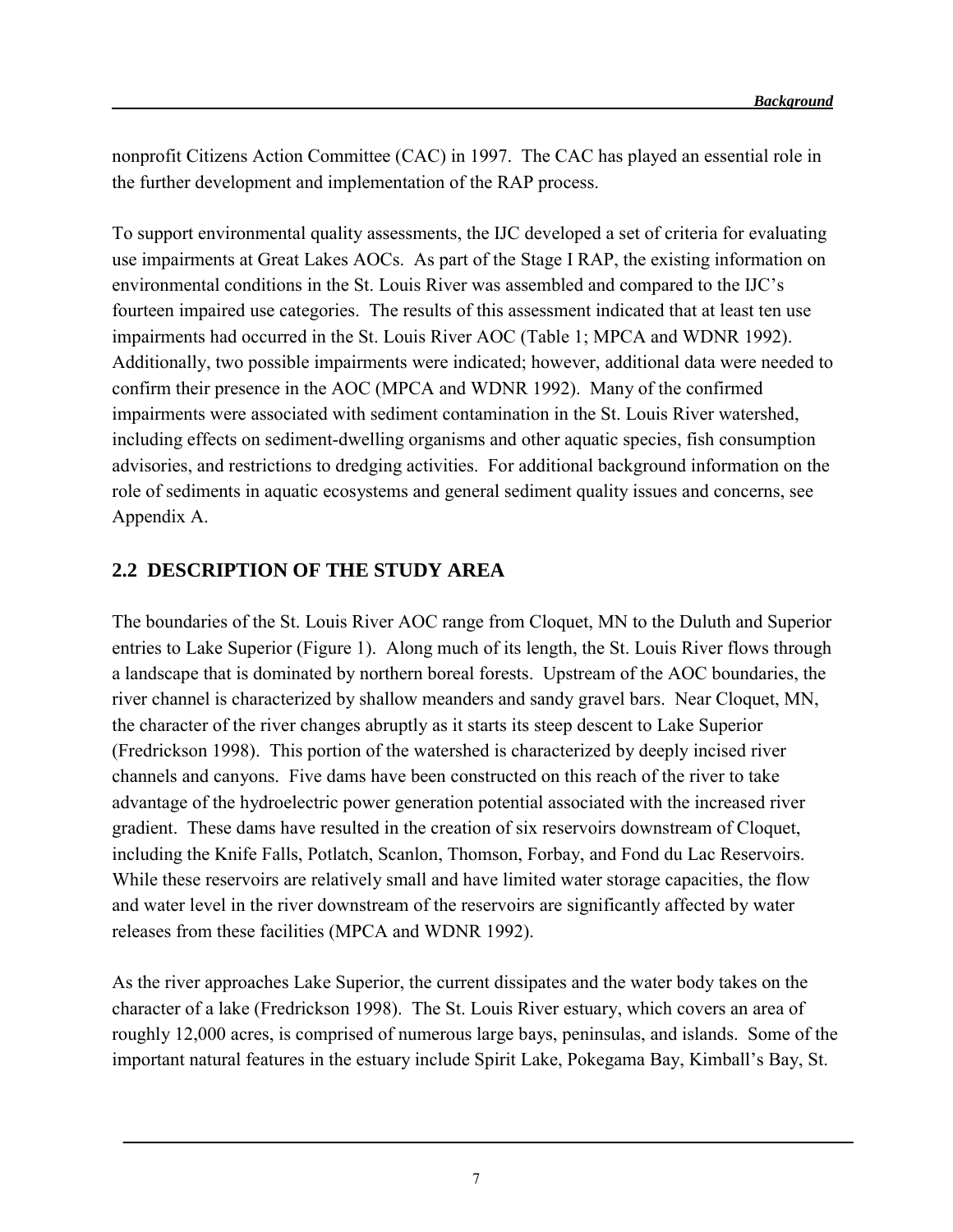Louis Bay, Duluth Harbor, Superior Bay, and Allouez Bay. Together, these areas support a wide variety of important fish, aquatic invertebrate, bird, and other wildlife species. Just prior to entering Lake Superior at the Duluth Ship Canal and the Superior Entry, the river forms a large embayment which is protected by two long sandbars (i.e., Minnesota and Wisconsin Points). These sandbars form the longest natural freshwater sandbars in the world. Two inner spits, Rices Point and Conners Point, divide the port into inner and outer harbors. This unique geomorphology has created a natural harbor which has been dredged and modified since the mid-1800s to accommodate shipping traffic and commerce (Walker and Hall 1976). The harbor waterfront is currently 79 km long, with 27 km of dredged channels (Duluth Seaway Port Authority Web Site: http://www.duluthport.com/seawayfactsmetric.html).

#### **2.3 HISTORICAL DEVELOPMENT IN THE ST. LOUIS RIVER BASIN**

The combination of abundant natural resources and easy access to markets through the Great Lakes waterway has supported a number of development activities in the Cloquet, MN and Duluth-Superior areas. For example, access to large tracts of virgin forest gave rise to a thriving forest products industry, including lumber, particle board, and pulp and paper production. Managed woodlands continue to support some of these activities today. Beginning in the 1870s, the Duluth-Superior Harbor became a conduit for the transport and milling of grains in the upper Midwest (Walker and Hall 1976). Bulk grain shipments currently constitute the ports third leading commodity after iron ore and coal (Duluth Seaway Port Authority Web Site: [http://www.duluthport.com/seawaytonnagestats.html\).](http://www.duluthport.com/seawaytonnagestats.html)) Historically, the storage and shipping of taconite, limestone, coal, and iron ore were conducted at various locations within the Duluth-Superior Harbor (Walker and Hall 1976). The storage and transport of iron ore, coal, and limestone along the Duluth-Superior waterfront is still prevalent. Historically, smelting operations along the harbor have resulted in some of the most contaminated sediment sites in the harbor today (i.e., the USX and Interlake/Duluth Tar Superfund sites).

A significant amount of development along the St. Louis River was concentrated in the Duluth-Superior Harbor at Rices Point in Minnesota and Connors Point and Howard's Bay in Wisconsin (Kellner *et al*. 1999). These areas continue to be heavily utilized by waterfront businesses. The Harbor Technical Advisory Committee (HTAC) of the Duluth-Superior Metropolitan Interstate Committee has recommended that all waterfront commerce be moved to the outer harbor so that dredging of the inner harbor shipping channels can be reduced. The only company utilizing access to the waterfront in the upper part of the inner harbor is Hallet Dock Co. at Boat Slip 6.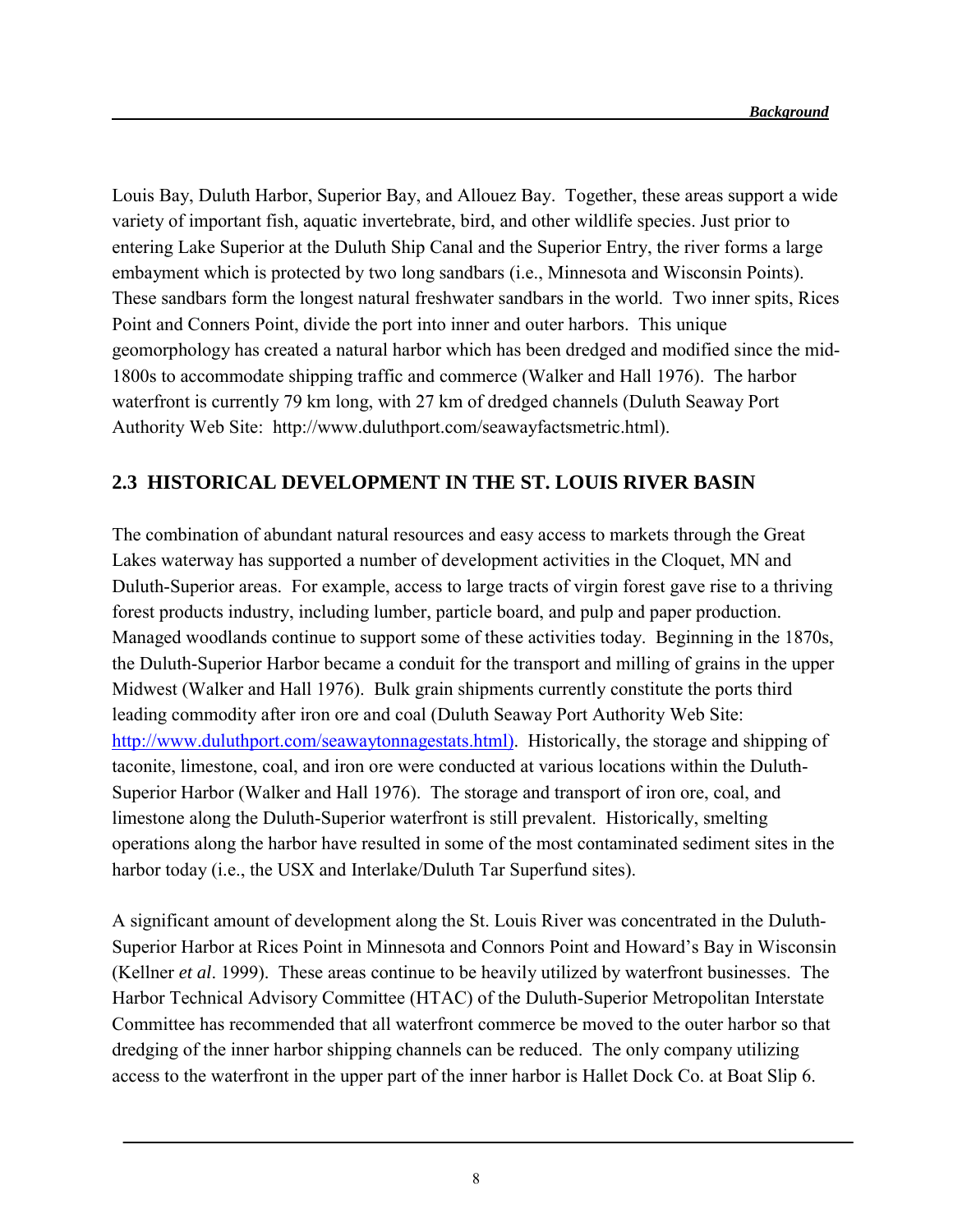Hallet's operations may be relocated in the next few years, depending on sediment remediation options selected for the nearby Interlake/Duluth Tar Superfund site.

Other important economic activities that are conducted in the lower portion of the basin include: residential and commercial development, hydroelectric power production, oil and gas storage, manufacturing, petroleum refining, gas and chemical production, and shipping. The tourism industry has increased substantially in the Duluth-Superior area since the mid-1980s. This has resulted in greater commercial development of the waterfront, particularly around Canal Park in Duluth, MN.

#### **2.4 CONTAMINANT SOURCES IN THE ST. LOUIS RIVER BASIN**

A number of point and nonpoint sources of nutrients and PCOCs in the St. Louis River AOC were identified in the Stage I RAP (MPCA and WDNR 1992). Prior to 1978, these sources included: National Pollutant Discharge Elimination System (NPDES) permitted dischargers, industrial discharges, and municipal sewage treatment plants. Since 1978, most of the Minnesota industries located in the lower portion of the watershed have sent their wastewater to WLSSD for treatment and disposal. Since 1985, WLSSD staff have worked with local companies to monitor industrial discharges. Major industrial contributors are regulated under the Industrial Pretreatment Program through a series of routine monitoring, self-monitoring and reporting, and on-site inspections (WLSSD 1995). The City of Superior also operates a waste water treatment plant by the Superior Harbor Basin. As a result of these actions to consolidate the treatment of sanitary and industrial effluent, the water quality and fisheries of the St. Louis River system greatly improved during the 1980s (MPCA and WDNR 1992). However, contaminated sediments remain as a major environmental problem in this AOC.

The nonpoint sources of nutrients and PCOCs to the St. Louis River AOC have not been fully documented. However, it is likely that the major nonpoint sources of environmental contaminants to the system include atmospheric deposition, landfills, storm water and urban runoff, unpermitted discharges, spills, and *in situ* contaminated sediments within the AOC. The release of PCOCs into the water column from nonpoint sources contributes to the load of these chemicals deposited in the sediments.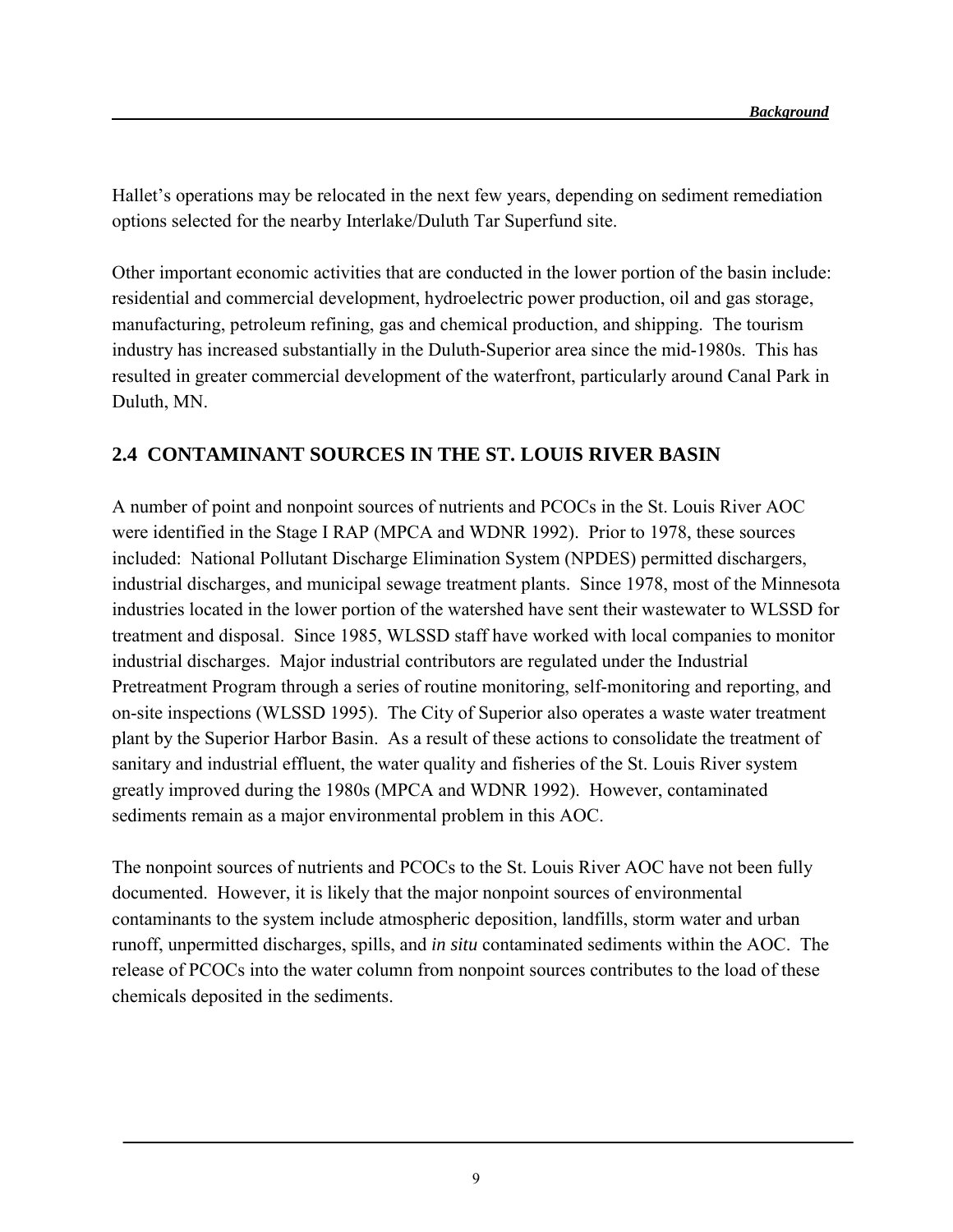## **CHAPTER 3**

# **AMBIENT SEDIMENT QUALITY CONDITIONS IN THE ST. LOUIS RIVER AREA OF CONCERN**

While the sediment quality data given in the Stage I RAP provided some information on areas of elevated sediment contamination (i.e., hot spot sites), as determined by exceedances of the Ontario SQGs (Persaud *et al.* 1993), most of the historic data were generated to support assessments of the quality of dredged materials and evaluation of appropriate disposal options. As such, little information was available on the sediment quality of the reservoirs around Cloquet, MN and on the many shallow, biologically productive areas throughout the lower portion of the river. For this reason, the MPCA and WDNR agreed to cooperatively implement a sediment strategy under the Stage II RAP (MPCA and WDNR 1995), which includes:

- *Phase I: Assessment* The assessment phase of the strategy involves reviewing the existing information on sediment quality in the St. Louis River AOC, conducting sampling to identify and determine the relative size of sediment hot spots, determining background concentrations of sediment-associated chemicals in the AOC, and establishing the current status of sediment quality in the AOC to support subsequent trend assessment.
- *Phase II: Hot Spot Management Plan* The development of a hot spot management plan involves identifying the PRPs for each site and developing community and clean-up goals for each site. Subsequently, the extent of sediment contamination will be mapped, a feasibility study with developed remediation scenarios (with costs) will be conducted, and the necessary funds to complete the remediation will be solicited.
- *Phase III: Implementation* During the implementation phase, the most suitable remediation scenario will be completed at each site, monitoring will be conducted at each site to evaluate success, and periodic sampling will be conducted to determine if sediment quality conditions are improving.

The sediment data assembled to support Stage I of the RAP, and those data collected thereafter (Table 2), indicate that several areas in the St. Louis River AOC are contaminated by a variety of PCOCs and COCs. These assessments of sediment quality involved comparing the sediment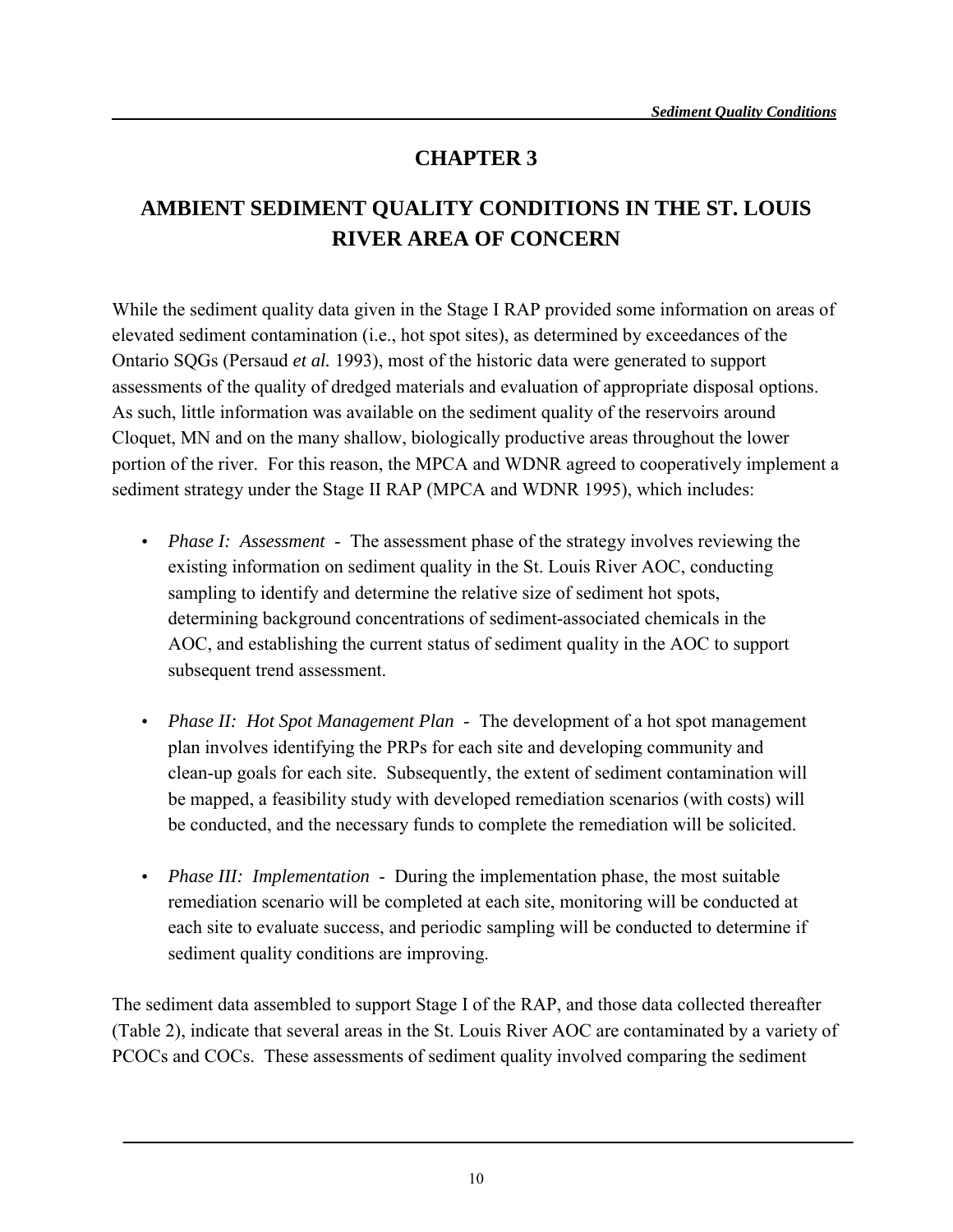quality data in the St. Louis River AOC with guidelines used by other jurisdictions (Persaud *et al*. 1993; Smith *et al*. 1996). Sediment assessment projects in the reservoirs downstream of Cloquet, MN, and in the lower estuary, have been conducted to determine the spatial extent of contamination and to assess impacts to benthic biota and fish. The data that have been collected to date show a range of biological impacts and presence of COCs in the reservoirs and lower estuary of the St. Louis River AOC. The most important COC found in surficial sediment in the Thomson, Forbay, and Fond du Lac Reservoir sediments is mercury (Glass *et al*. 1990, 1998; Schubauer-Berigan and Crane 1996), while historical contamination by PCBs and 2,3,7,8-TCDD (dioxin) can be found in deeper sediments in these reservoirs (Schubauer-Berigan and Crane 1996). This determination of COCs was based on the usage of these chemicals in the immediate watershed and exceedances of the Ontario SQGs for mercury and PCBs (Persaud *et al*. 1993). The Ontario Ministry of Environment and Energy has not derived any SQGs for 2,3,7,8-TCDD.

Mercury and PAHs are widespread PCOCs in depositional areas of the lower St. Louis River estuary, whereas metals, PCBs, dioxins and furans, organochlorine pesticides, tributyltin, and diesel range organics (DROs) tend to be more localized PCOCs (MPCA and WDNR 1992; Redman and Janisch 1995; Schubauer-Berigan and Crane 1997; Crane *et al*. 1997; Crane 1999a,b,c; Breneman *et al*. 2000). The sediments with the highest concentrations of COCs occur at two Superfund sites (i.e., USX and Interlake/Duluth Tar) in the inner Duluth Harbor (Schubauer-Berigan and Crane 1997; IT Corporation 1997). Other areas with elevated concentrations of PCOCs and COCs in the Duluth-Superior Harbor include Hog Island Inlet/Newton Creek in Superior, WI (Redman and Janisch 1995), as well as several boat slips, areas adjacent to wastewater treatment plants, and other areas with historical sources of COCs (Figure 3) (Schubauer-Berigan and Crane 1997; Crane *et al.* 1997; Crane 1999a). The data from these sediment studies will be included in the next update of the U.S. EPA's National Sediment Inventory; this inventory will provide comparisons of the national incidence and severity of sediment contamination (USEPA 1997a).

Sediments from several hot spot sites in the AOC have been shown to be toxic to sedimentdwelling organisms and/or associated with alterations of benthic invertebrate community structure (Prater and Anderson 1977; Redman and Janisch 1995; Schubauer-Berigan and Crane 1996, 1997; Crane *et al.* 1997; Crane 1999b,c; Breneman *et al.* 2000; USEPA In prep.). A widescale assessment of the relationship between surficial sediment characteristics and benthic community structure in the St. Louis River AOC was conducted in 1995 as part of a Regional Environmental Monitoring and Assessment Program (R-EMAP) project (Breneman *et al*. 2000). For the R-EMAP study, taxa richness was variable (i.e., 1 to 25 taxa) among randomly sampled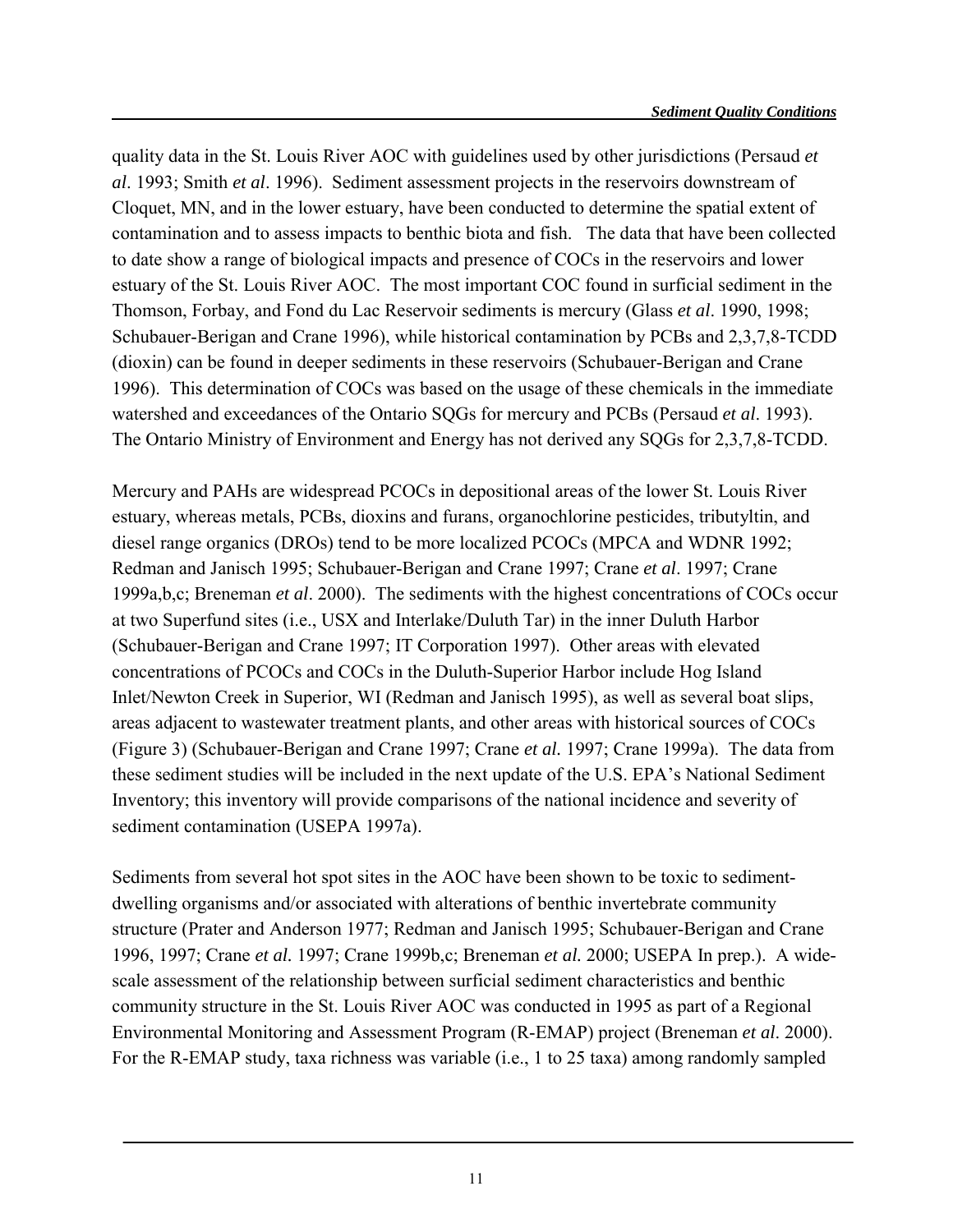sites within two habitat classes (i.e.,  $\leq 5.5$  m and  $\geq 5.5$  m water depth). Oligochaetes were the most abundant taxa, whereas Chironomidae larvae provided a majority of the taxa richness with 43 genera. For the entire data set, the majority of variation in benthic community structure was attributed to water depth and longitudinal location from the headwaters (Breneman *et al*. 2000).

Fish consumption advisories are in effect for selected fish species in the St. Louis River AOC because of elevated concentrations of mercury found in the tissue of the fish. Most of these advisories limit fish consumption to one meal per week for the protection of human health (MDH 1999); more restrictive advisories are in effect for women of child bearing age and young children. In addition, health advisories are also in effect for the consumption of carp and lake sturgeon due to elevated concentrations of PCBs found in the tissue of the fish (MDH 1999).

Action is currently being taken by the MPCA and WDNR to implement source control measures and remediate contaminated sediments at several contaminated hot spot areas in the lower St. Louis River estuary. Two Superfund sites, on the Minnesota side of the border, comprise the most contaminated sediment areas in the lower estuary. At the Interlake/Duluth Tar Superfund site, the Feasibility Study has been re-opened in accordance with the February 22, 2000 agreement between the MPCA, the Interlake Corporation, Honeywell International Inc., and Domtar, Inc. The following remediation options are being considered at this site:

- the no action alternative;
- dredging and in-water containment in Boat Slip 6;
- capping in place; and
- dredging, upland dewatering, and off-site disposal.

During a two-year process, data gaps will be identified and additional information will be collected to evaluate the remediation options at the Interlake/Duluth Tar Superfund site. Certain modifications to the remedial alternatives under consideration may be made. At the USX Superfund site, natural recovery was implemented as the remediation option in the 1989 Record of Decision. However, this option has not worked due to the slow deposition rate of new sediments, and areas of erosion, within the Superfund site. Other remediation options will be considered after more sediment quality data are collected for the USX site.

Additional assessment and remediation work is being done at several smaller contaminated sites. At the Hog Island Inlet/Newton Creek site in Superior, WI, the WDNR has worked with Murphy Oil Co. to dredge contaminated sediments out of both the Newton Creek impoundment and up to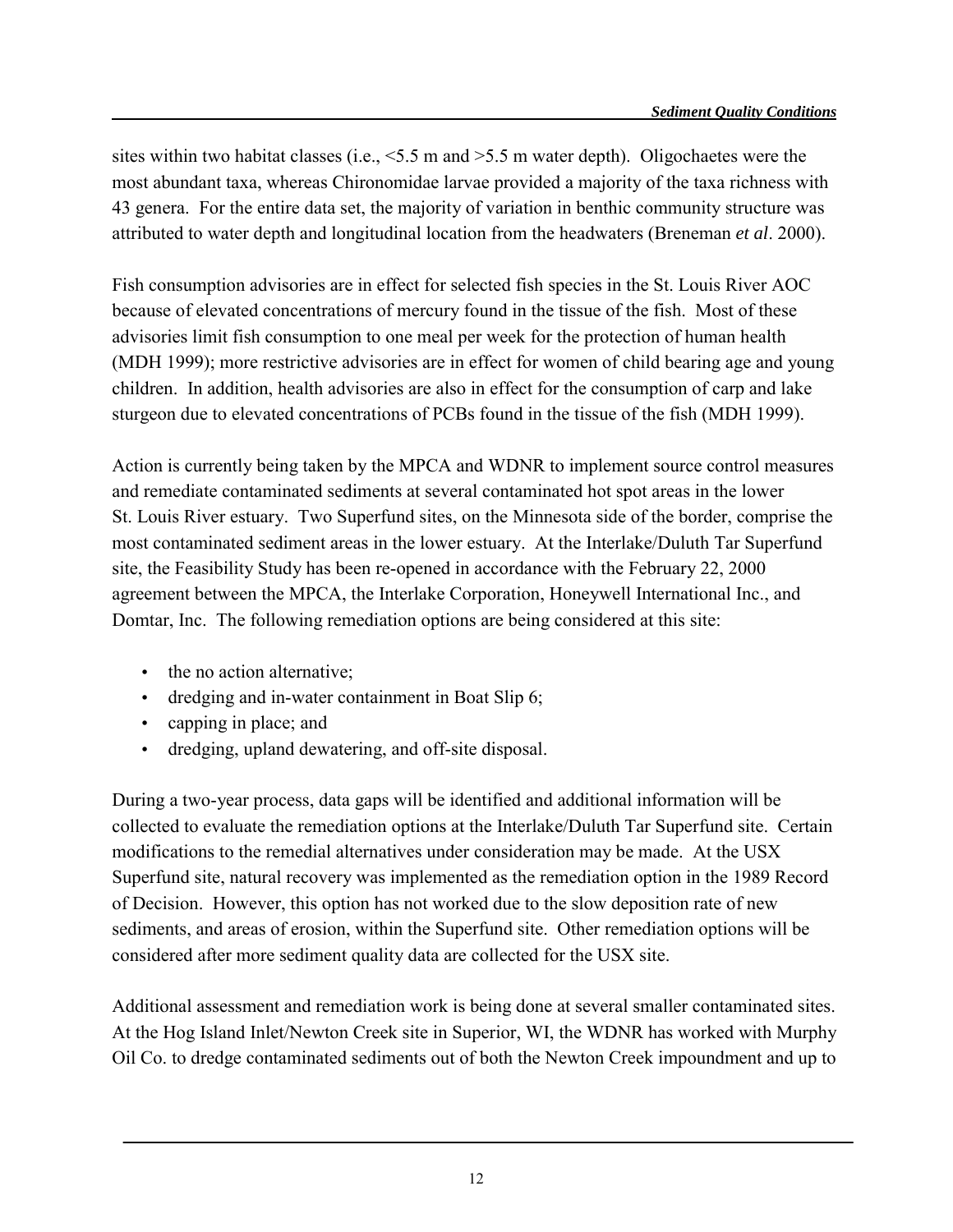800 feet downstream from the impoundment. The sediments were placed in a designated landfill, which was formerly a lagoon on the Murphy Oil property, as the first phase of the cleanup efforts. In the Duluth Harbor, a sediment remediation scoping project has been completed at one boat slip, Slip C (Crane 1999a), and a similar project is underway at another boat slip, Minnesota Slip, to further delineate the extent of contamination and to develop a short-list of potential remediation options (Crane 1999c).

The results of some of these recent sediment investigations (i.e., Schubauer-Berigan and Crane 1997; Crane *et al.* 1997; Breneman *et al.* 2000) have shown that several areas within the St. Louis River AOC are relatively clean. These determinates were based on comparing sediment chemistry data from sample sites to reference areas, in addition to Ontario's Lowest Effect Level (LEL) SQGs. For example, the areas located in the estuary upstream of the USX Superfund site in Morgan Park, MN and Allouez Bay in Superior, WI, have low concentrations of PCOCs compared to reference areas in the lower estuary and to available SQGs (MPCA and WDNR 1992; Schubauer-Berigan and Crane 1997; Breneman *et al*. 2000). These clean areas provide important fisheries and wildlife habitat. These clean sites also represent reference areas for determining background levels of anthropogenic contaminants in the lower estuary. In addition, the Duluth-Superior Harbor shipping channels contain substantial quantities of relatively clean materials that pass land-based application guidelines. Dredged materials from the shipping channels are washed at the Erie Pier confined disposal facility (CDF) in Duluth, MN and the sand-sized particles are re-used for beach nourishment, habitat development, highway construction, and other beneficial uses [U.S. Army Corps of Engineers (USACOE) 1997].

A number of ancillary studies, relating to contaminated sediments, provide additional information on nonpoint sources of pollutants to the St. Louis River, including:

- Miller Creek (Duluth, MN) storm water study (MPCA 1994);
- Nemadji River (Superior, WI) basin project [Natural Resources Conservation Service (NRCS) 1998];
- St. Louis River pollutant loading study (King 1999a); and
- Development of a TMDL for mercury in the St. Louis River AOC (MPCA, in progress).

The information generated in the aforementioned investigations is being used to identify nonpoint pollutant sources and to develop strategies for mitigating releases of toxic chemicals into the St. Louis River AOC. Reduction or elimination of contaminant discharges is an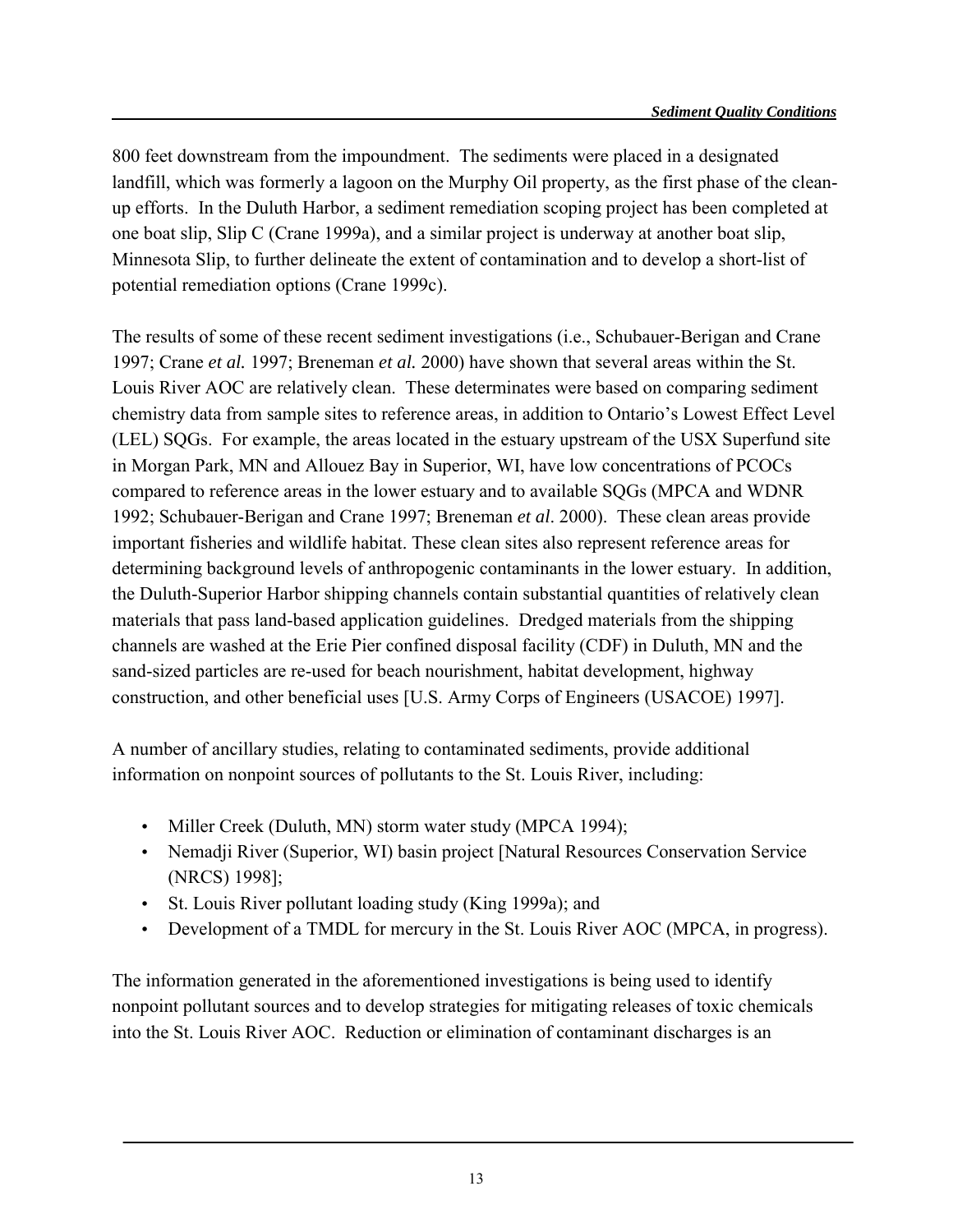important element of the overall sediment management strategy (SMS) for the AOC (i.e., to prevent further degradation of sediment quality conditions).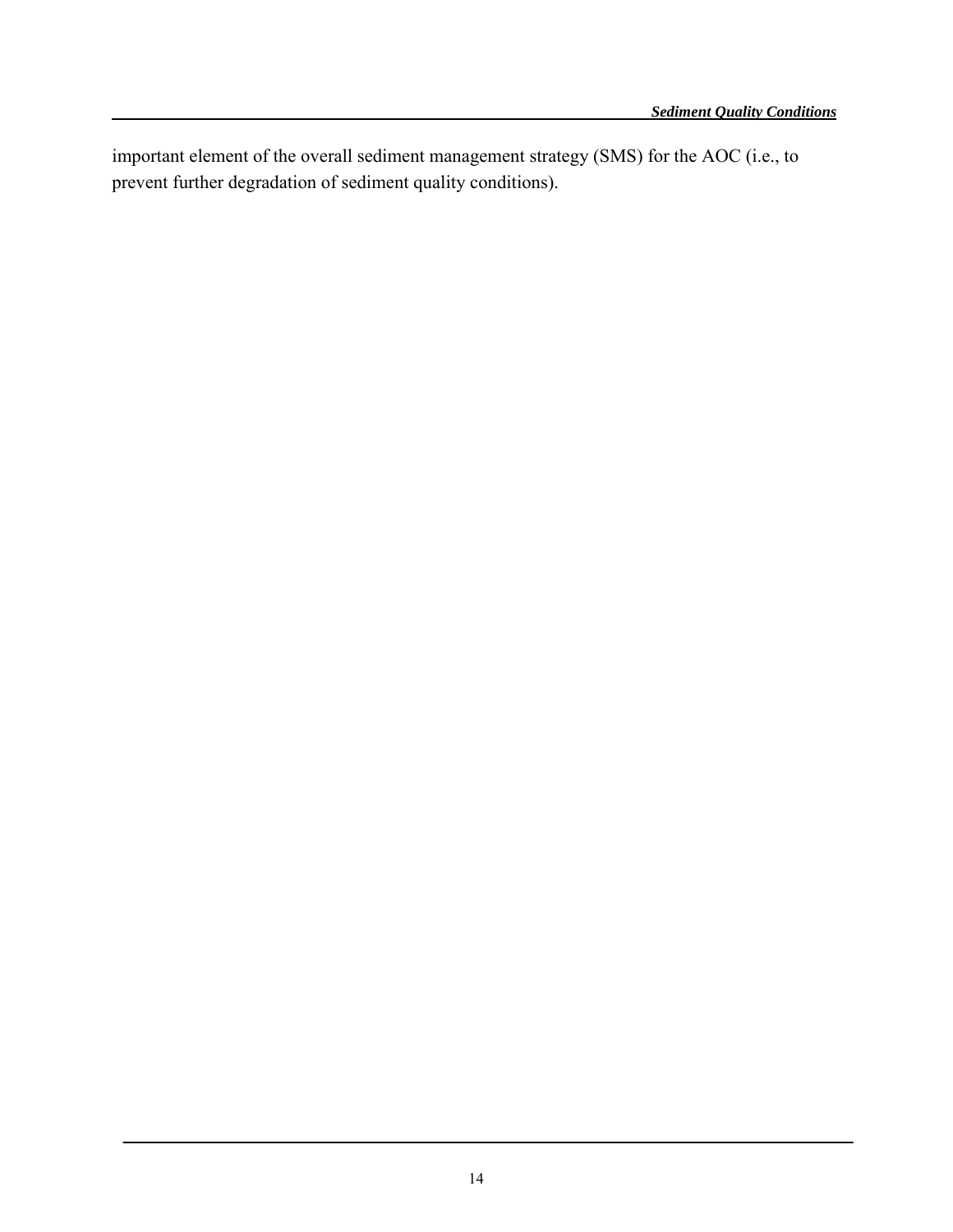#### **CHAPTER 4**

## **ECOSYSTEM-BASED MANAGEMENT IN THE ST. LOUIS RIVER AREA OF CONCERN**

#### **4.1 BACKGROUND**

The sediment strategy that was developed under the Stage II RAP (MPCA and WDNR 1995) provided some general guidance on conducting phased sediment studies in the St. Louis River AOC. In order to achieve successful implementation of this strategy, though, the strategy needs to be framed within the context of an ecosystem-based management approach. Ecosystem-based management has been defined as the integrated management of natural landscapes, ecological processes, physical and biological components, and human activities to maintain or enhance the integrity of an ecosystem (Ecosystem Management Task Force 1992). It places equal emphasis on concerns related to the environment, the economy, and the community. This approach recognizes that it is the human interactions with ecosystems, rather than the ecosystems themselves, that must be managed (Environment Canada 1996; Thomas *et al.* 1988). Additional background information on the historical development of the ecosystem approach, benefits of the ecosystem approach, and framework for ecosystem-based management are given in Appendix C.

## **4.2 ECOSYSTEM-BASED SEDIMENT QUALITY MANAGEMENT IN THE ST. LOUIS RIVER AREA OF CONCERN**

Under the Great Lakes Water Quality Agreement, a comprehensive ecosystem approach is to be used to address concerns related to environmental quality conditions at each of the 43 Great Lakes AOCs. The development and implementation of ecosystem-based RAPs has been established as the primary mechanism for restoring the beneficial uses of the aquatic ecosystem in these areas. The MPCA, Minnesota Department of Natural Resources (MDNR), WDNR, Fond du Lac Band, and the St. Louis River CAC are key partners in the remedial action planning process in the St. Louis River AOC. Successful adoption of the framework for ecosystem-based management will require a long-term commitment from all stakeholders and a willingness to explore new decision-making processes. In terms of ecosystem-based sediment quality management, the key elements in the implementation process include (Figure 4):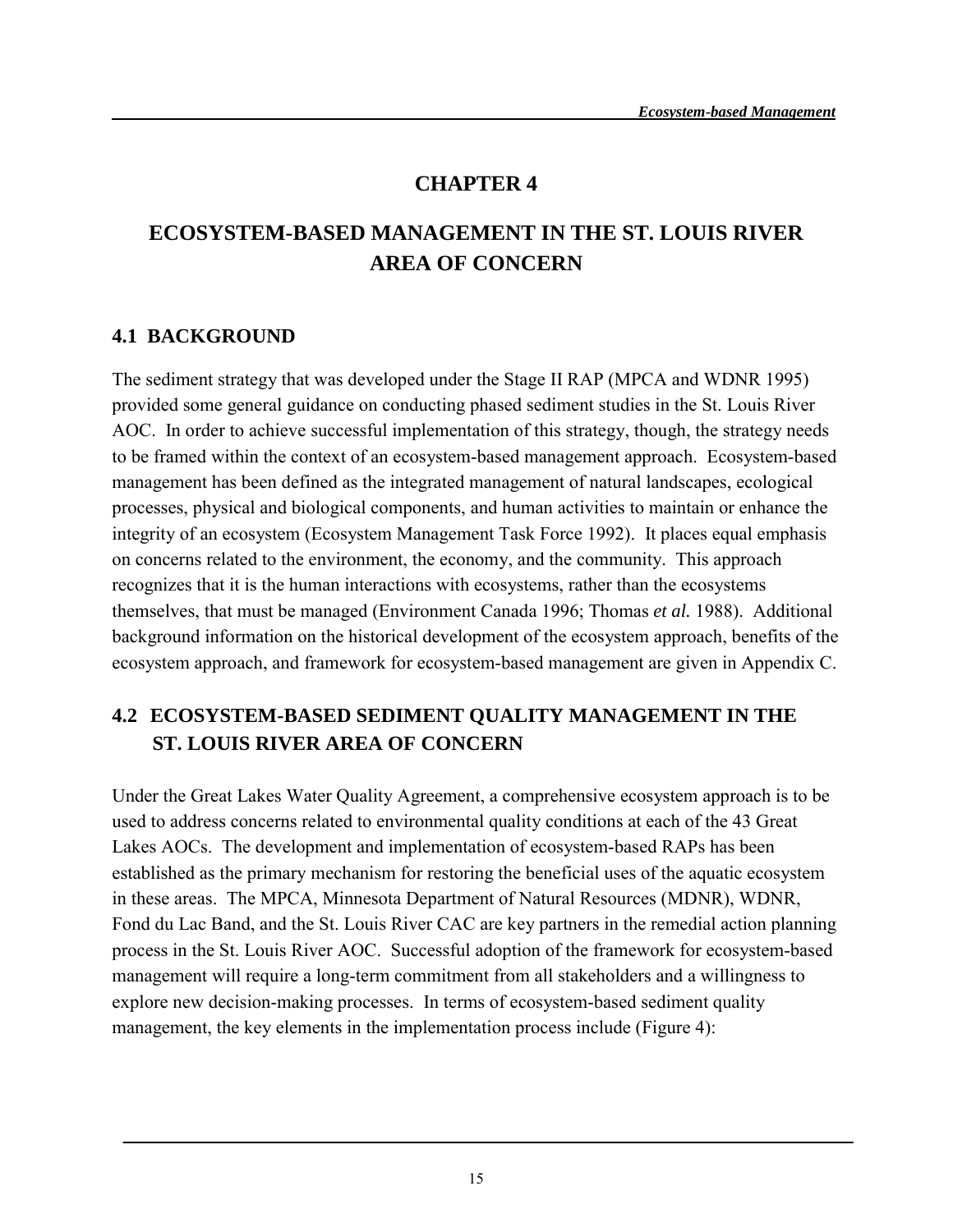- conduct a preliminary assessment of existing information on sediment quality conditions and identify key sediment-related management issues;
- develop ecosystem goals and objectives that relate to sediment quality;
- identify and evaluate candidate indicators of sediment quality conditions in the St. Louis River AOC (including physical, chemical, and biological indicators of sediment quality conditions);
	- select a suite of key sediment-related indicators of ecosystem health;
	- establish metrics and targets for each key sediment-related indicator;
- conduct directed research and monitoring;
	- identify data gaps and research needs;
	- incorporate key sediment-related indicators, metrics, and targets into watershed management plans and decision-making processes;
	- design and implement focused environmental research and monitoring programs;
	- re-evaluate key sediment-related indicators to assess effectiveness of decisions (i.e., to evaluate progress towards the ecosystem goals and objectives); and,
	- refine key sediment-related indicators, metrics, and targets, if necessary.

The St. Louis River Stage I and II RAPs have been developed cooperatively by a wide variety of individuals representing government agencies, tribal organizations, academic institutions, community and environmental groups, private citizens, and industrial interests. These various interests are participating in several technical advisory committees of the St. Louis River CAC. In accordance with the terms of reference for the RAP, the participants involved in the management of the St. Louis River AOC have agreed to adopt the ecosystem approach to environmental management. The first step in this process involves identification of key management issues and a preliminary assessment of the knowledge base. This assessment is intended to provide stakeholders with a common basis for identifying management issues and priorities in the system under consideration. In the case of the St. Louis River basin, the existing information on the status of the physical, chemical, and biological components of the ecosystem was compiled during Stage I of the RAP (MPCA and WDNR 1992). This information provided stakeholders with a general understanding of the structure and function of the ecosystem and, therefore, a common basis for establishing broad management goals and ecosystem objectives.

Next, ecosystem goals and objectives need to be developed. Ecosystem goals are broad management goals which describe the long-term vision that has been established for the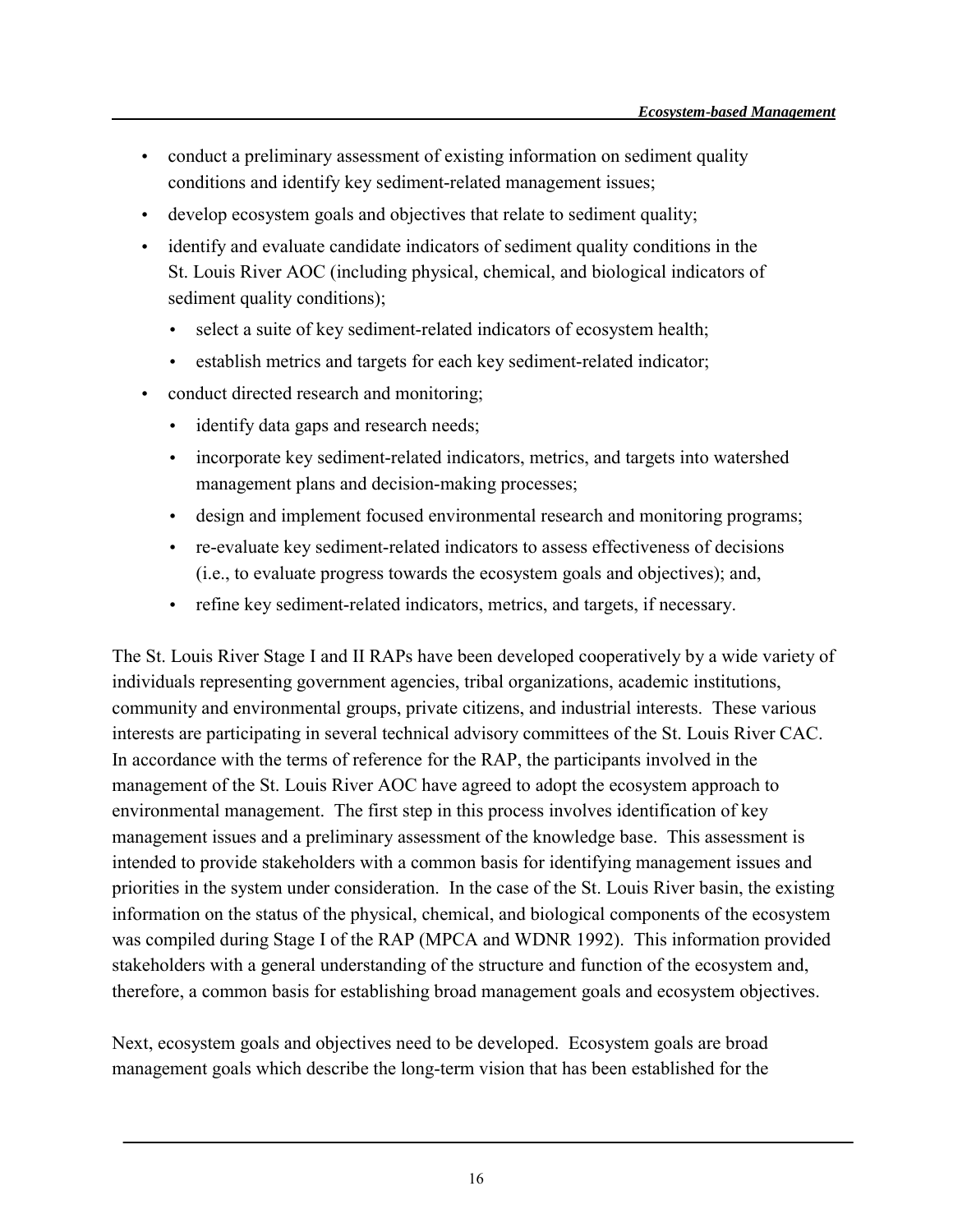ecosystem. These goals must reflect the importance of the ecosystem to stakeholder groups, such as the St. Louis River CAC. The ecosystem goals for the St. Louis River AOC are further described in Section 4.2.1. Objectives are developed for the various components of the ecosystem to clarify the scope and intent of the ecosystem goals. These objectives should include target schedules for being achieved. The ecosystem objectives for the St. Louis River AOC are further described in Section 4.2.2.

Next, candidate indicators of ecosystem health need to be identified and evaluated to determine their applicability to the St. Louis River ecosystem. Indicators need to be meaningful and relevant to the community at large, as well as to scientists. Participants of the 1998 State of the Lakes Ecosystem Conference (SOLEC) prepared an overarching set of indicators which objectively represent the condition of the Great Lakes ecosystem (Bertram and Stadler-Salt 1998). The MPCA has its own programs to develop representative indicators in waters of the state. The selection criteria for choosing suitable indicators should consider attributes such as biological and social relevance, sensitivity to stressors, broad applicability, measurability, ease of interpretation, and cost effectiveness (Council of Great Lakes Research Managers 1991). However, local experience should also be employed to establish a suite of indicators that adequately reflects the goals and objectives that have been established. The Science Advisory Group on Sediment Quality Assessment has recommended that the MPCA adopt many of the sediment quality indicators they recommended for Tampa Bay, FL (MacDonald 1995; 1997a). The MPCA has solicited input from the St. Louis River CAC Sediment Contamination Workgroup, and other RAP participants, to review these recommendations and to provide input on the selection of a final suite of indicators.

Ecosystem metrics are also required to support the implementation of ecosystem-based management. These metrics identify quantifiable attributes of the indicators and define acceptable ranges, or targets, for these variables. If all of the measured metrics fall within acceptable ranges, as determined by the MPCA through consultations with interested stakeholders, then the narrative goals and objectives for the ecosystem would be considered to have been met. The information collected during the selection of metrics and targets will also provide a basis for identifying data gaps and research needs to support implementation of the ecosystem approach.

A key element of the implementation process will involve incorporation of the management goals, ecosystem objectives, indicators, and metrics into management plans and decision-making processes that coordinate the decisions and activities of all participants (i.e., the RAP). In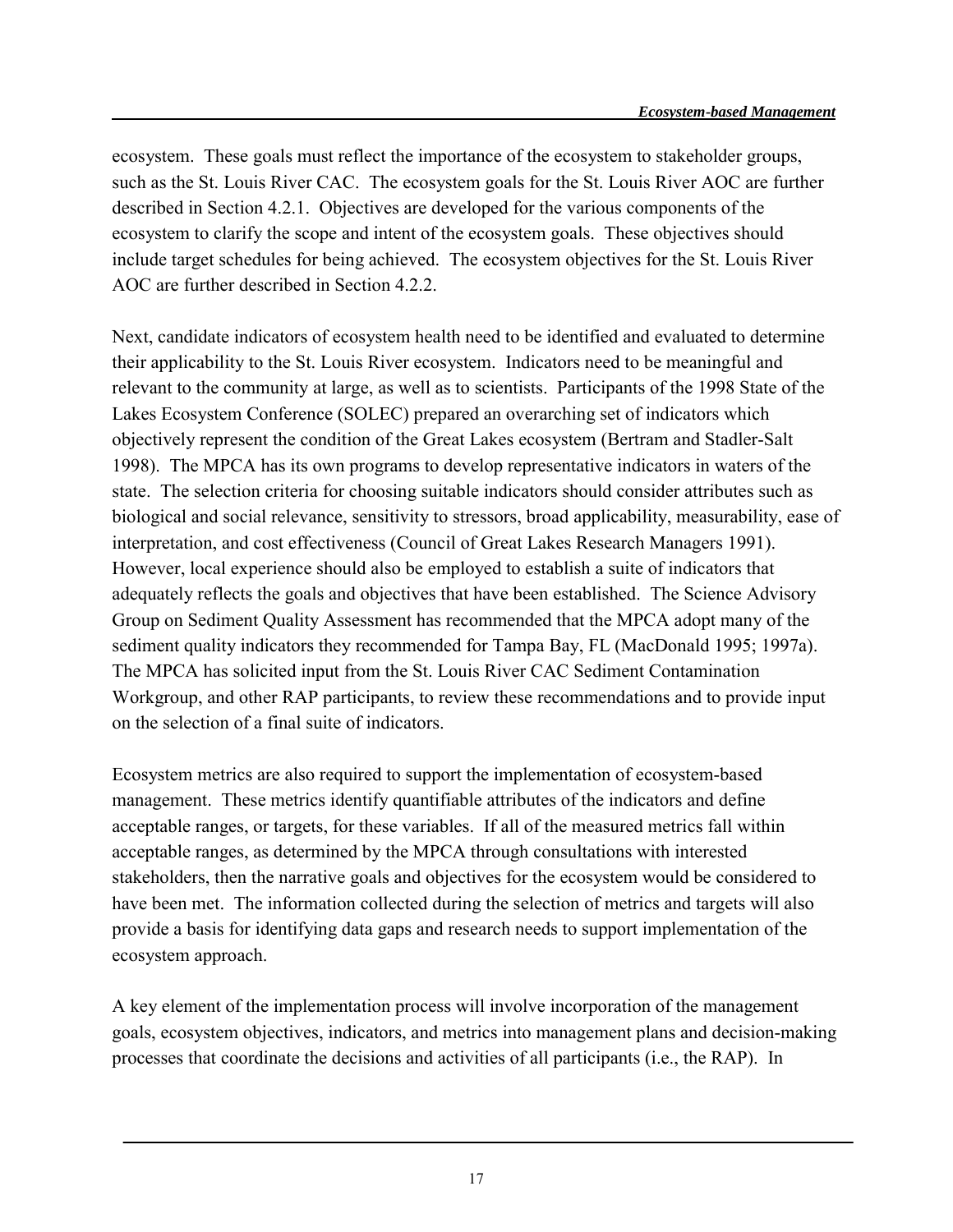addition, focused environmental research and monitoring programs need to be developed to evaluate the status and trends of the key indicators. The results of these research and monitoring programs provide a basis for further evaluating the relevance of the indicators, refining the ecosystem metrics, and determining if the goals and objectives for the watershed are being achieved. This implementation process is consistent with the environmental strategies the MPCA adopted in 1998 as part of an agency-wide reorganization (MPCA 1998). The MPCA initiated an agency-wide performance management system which will be used to track progress on achieving goals and objectives. If the goals and objectives are not met within a designated time period, then the MPCA and stakeholders will need to reassess the technical and financial feasibilities of implementing the goals and objectives.

The ecosystem-based management approach has already been employed at other areas in the St. Louis River watershed [e.g., Miller Creek watershed project (MPCA 1994) and the St. Louis River management plan (Mueller 1997)] and in the greater Lake Superior area (Jordan and Uhlig 1994; MPCA 1997a). The MDNR is committed to using an ecosystem-based framework for setting natural resource management priorities throughout the state (MDNR 1997). Thus, effective community, government, tribal, and business partnerships have already been established, which will further implementation of the sediment-related ecosystem-based management approach in the St. Louis River AOC.

Successful implementation of the ecosystem-based management approach, on a wide-scale basis in the St. Louis River AOC, could potentially take several years to decades to achieve. Examples of how the ecosystem approach is being used at another Great Lakes AOC (i.e., Toronto, Ontario) can provide a useful case study for stakeholders in the St. Louis River AOC. The ecosystem-based management approach has been particularly successful in the regeneration of the Toronto waterfront, especially for brownfields redevelopment and the creation of a Waterfront Trail (Royal Commission on the Future of the Toronto Waterfront 1992; Waterfront Regeneration Trust 1998). However, the Metropolitan Toronto and Region RAP encountered some initial difficulties with implementing an ecosystem approach, partly due to the enormous size of the AOC (Royal Commission on the Future of the Toronto Waterfront 1991; 1992). The Waterfront Regeneration Trust in conjunction with the Toronto and Region Conservation Authority implemented a watershed-based approach after completion of the Stage II RAP to make implementation of the ecosystem approach more manageable. With six major watersheds in the Toronto RAP area, the principle avenues for public involvement, project initiation, and priority setting are now with watershed and waterfront groups (Metro Toronto and Region Remedial Action Plan Web Site: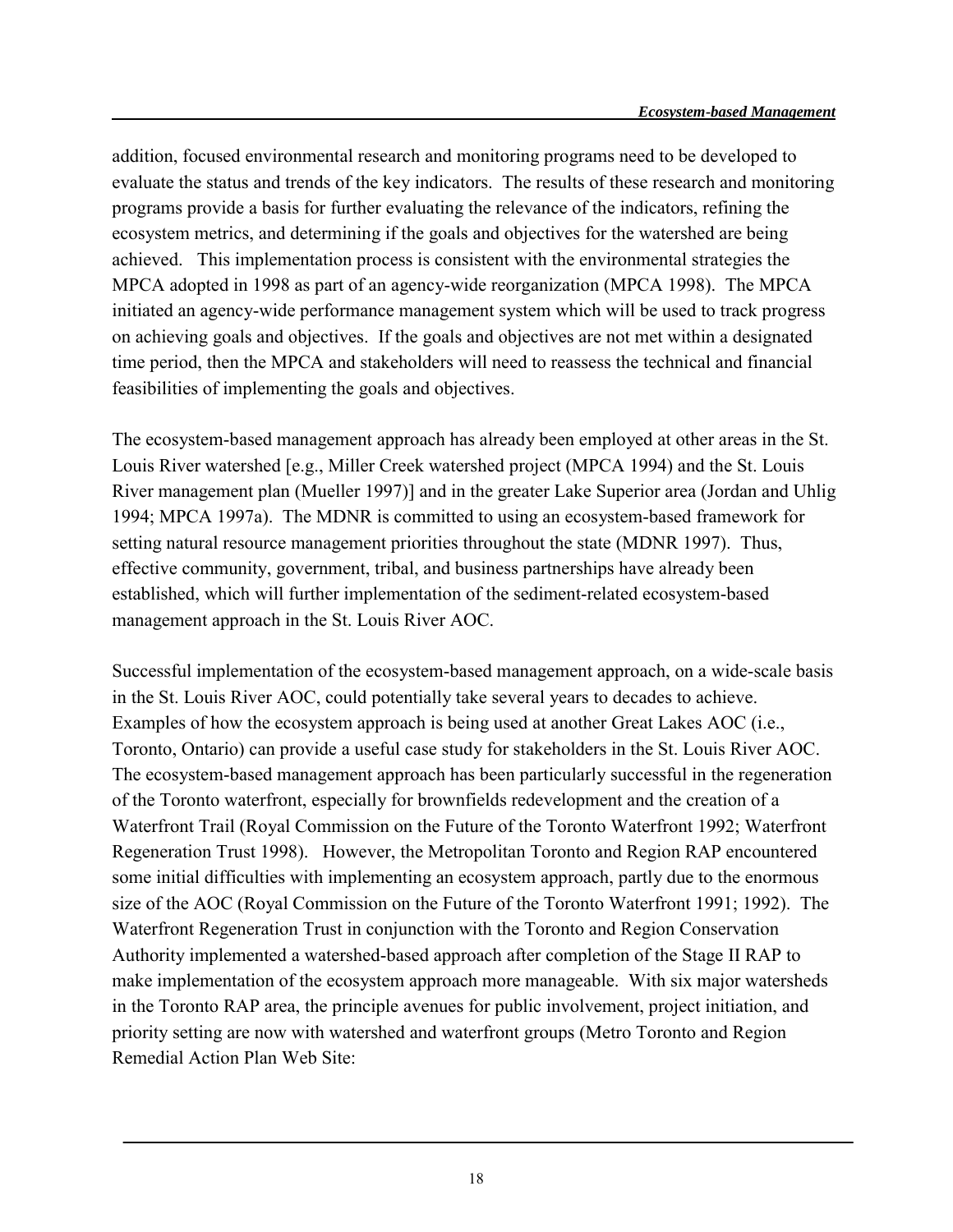[http://www.cciw.ca/glimr/raps/ontario/toronto/intro.html#implementation\)](http://www.cciw.ca/glimr/raps/ontario/toronto/intro.html#implementation). Similarly, the St. Louis River AOC also encompasses a large area (i.e., 72 nautical kilometers of which the last section fans out into a 12,000-acre estuary), and efforts began approximately fifteen years ago to revitalize the Duluth waterfront. A long-term commitment from the MPCA, partnering agencies, and stakeholders is needed to ensure enough resources are dedicated to implement the ecosystem-based management approach in the St. Louis River AOC.

#### **4.2.1 Ecosystem Goals for the St. Louis River Area of Concern**

Ecosystem goals are broad narrative statements that define the management goals that have been established for a specific ecosystem. The development of ecosystem goals requires input from a number of sources to ensure that societal values are adequately represented. Open consultation with the public should be considered a primary source of information for defining these goals. Government agencies, nonprofit organizations, industries, tribal groups, and other stakeholders should also be consulted during this phase of the process.

A number of public consultation processes have already been conducted in the St. Louis River basin to support the development of a long-term vision for the future. For example, the City of Duluth led a visioning process that identified goals for the city for the year 2001 and beyond. Similarly, the Lake Superior Binational Forum has developed a broader vision for the Lake Superior basin, which includes the St. Louis River watershed. While the visions that have emerged from these processes vary, the citizens and communities in the vicinity of the St. Louis River generally share the following ecosystem goals:

- to create economic opportunities for residents;
- to preserve the St. Louis River and Lake Superior ecosystems;
- to protect open space and wild lands;
- to preserve the area's rich and colorful history;
- to create affordable housing;
- to support education;
- to maintain safe and friendly neighborhoods; and,
- to promote the arts and cultural activities.

Of the above goals, the preservation of the St. Louis River and Lake Superior ecosystems relates the most closely with contaminated sediment issues. However, the other goals also apply after a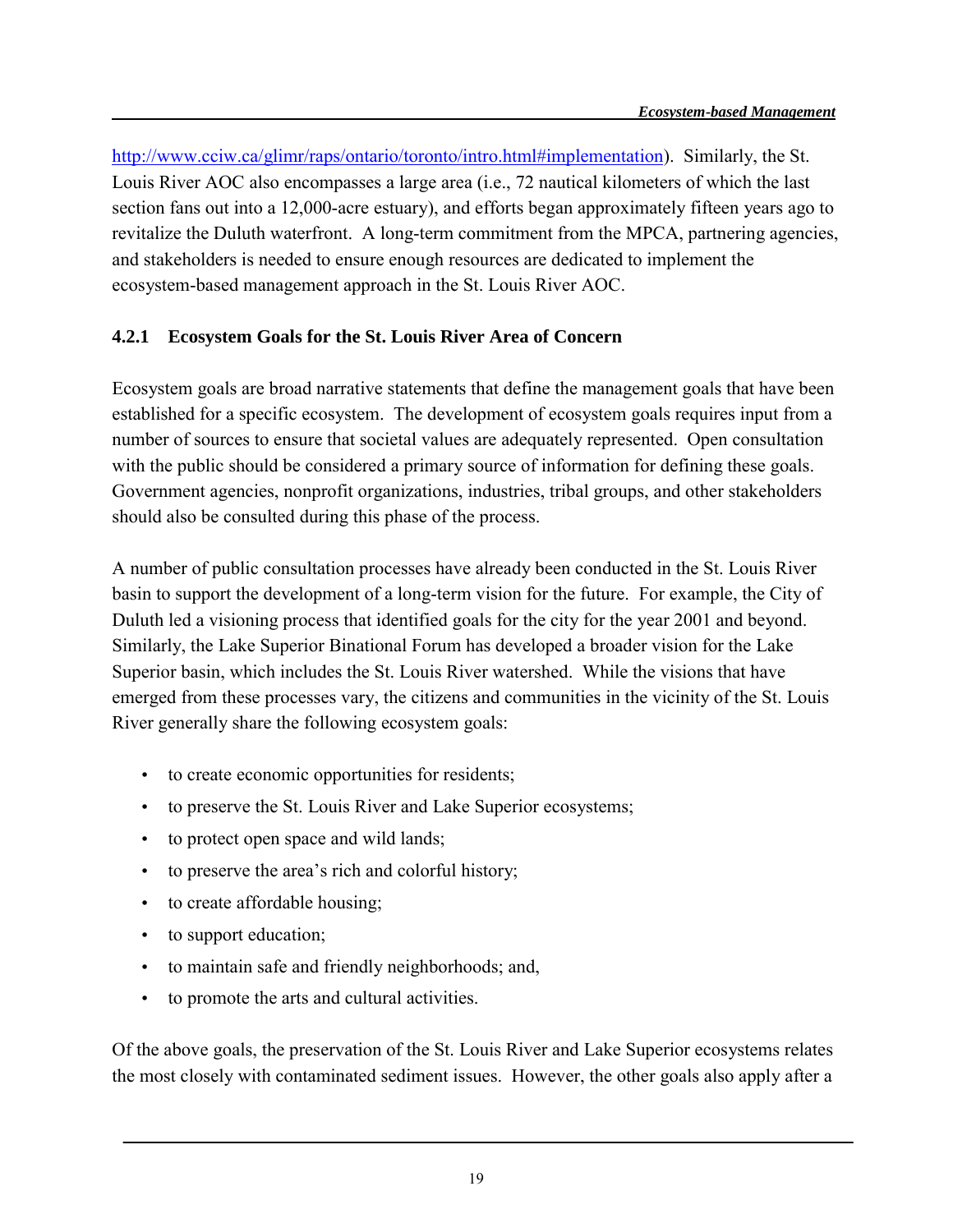hot spot site is cleaned up. As part of any sediment remediation action, nearshore sources of COCs must be controlled and/or cleaned up. Economic opportunities can be created for residents that start businesses on newly cleaned-up nearshore land or operate recreational services on the water (e.g., charter fishing, kayaking, sailboat, and scuba diving services). Alternatively, open space and forested areas near the former hot spot site can be preserved and used for educational, artistic, or cultural activities, such as festivals. The incorporation of boardwalks that contain adjacent sculptures and/or sign posts of historical information could also be incorporated into waterfront development activities by former hot spot areas. Similar boardwalks have already been created in the Canal Park area of Duluth. For nearshore areas that could be zoned residential, affordable housing could be created. The formation of neighborhood block groups could increase the safety and sense of community in the neighborhood. Finally, any residential, commercial, or industrial development of nearshore areas would most likely increase the value of the property. Thus, increased property taxes on the land could be used to support education.

While these ecosystem goals provide a long-term vision for the area, they are too general to support the development of specific planning, research, and management initiatives for the St. Louis River watershed. Thus, *ecosystem objectives*, that are more closely linked with ecological science (Harris *et al.* 1987), need to be developed to further clarify and add detail to the broad ecosystem goals. In turn, the ecosystem objectives will support the identification of indicators and metrics that provide direct information for assessing the health and integrity of the ecosystem.

#### **4.2.2 Ecosystem Objectives for the St. Louis River Area of Concern**

In recognition of the central role that communities play in the implementation of ecosystem management principles, the IJC has indicated that community vision statements are essential elements of the RAP process. For this reason, the MPCA and WDNR facilitated broad public involvement in the creation and implementation of the Stage I and II RAPs (MPCA and WDNR 1992, 1995). The participants involved in this process collectively developed a vision to protect and restore the St. Louis River AOC. This vision was articulated in a series of ecosystem objectives that are intended to guide the implementation of the RAP and other management processes in the St. Louis River basin (Table 3).

Many of these ecosystem objectives provide guidance on the desired future state of sediment quality conditions in the St. Louis River AOC. These ecosystem objectives make it clear that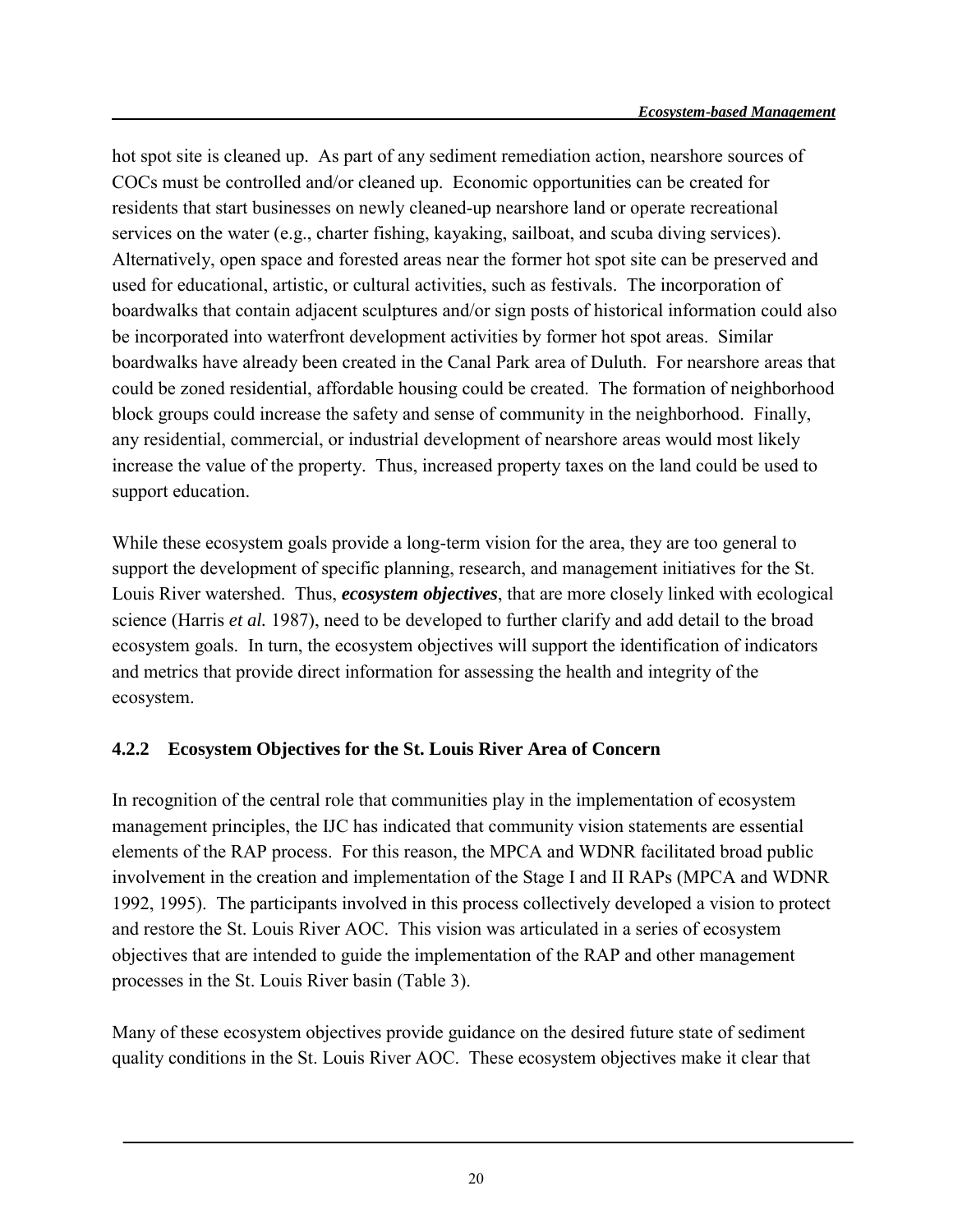participants in the RAP process agree that sediment quality in the St. Louis River basin should be maintained and/or restored to protect benthic communities and, where necessary, restore and/or enhance the community. Another important ecosystem objective is to protect and restore fish and wildlife habitat. Thus, concentrations of bioaccumulative substances in benthos, fish, and wildlife tissues need to be reduced to a level protective of ecological and human health. Protection of recreational values and facilitation of dredged material management are also key elements of the overall vision.

In order to achieve the ecosystem objectives for the St. Louis River AOC, specific indicators must be established to determine the status of sediment quality conditions. A process for establishing such key indicators (including specific metrics and targets) is discussed in the following section.

### **4.2.3 Selection of Ecosystem Health Indicators for Sediment Quality Conditions in the St. Louis River Area of Concern**

It is difficult to directly measure the level of attainment of various ecosystem goals and objectives that have been established for the St. Louis River AOC. For this reason, it is desirable to establish a suite of ecosystem health indicators that can be used to determine if the designated uses of the aquatic ecosystem are being protected and, where necessary, restored. In the St. Louis River AOC, indicators of aquatic ecosystem health are required to facilitate the assessment of water quality conditions, the hydrological regime, sediment quality conditions, fish tissue quality, contaminant loadings, and the status of aquatic habitats, wetlands, and biological communities. The present study is intended to contribute to this effort by identifying a suite of ecosystem health indicators that can be used for assessing ambient sediment quality conditions in the St. Louis River AOC.

A wide variety of tools have been recommended for assessing sediment quality conditions in freshwater ecosystems (Appendix B). The Science Advisory Group on Sediment Quality Assessment has evaluated a variety of tools and identified a suite of aquatic ecosystem health indicators for assessing sediment quality conditions in Tampa Bay, FL (MacDonald 1995; 1997a). This suite of indicators included sediment chemistry, sediment toxicity, benthic invertebrate community structure, sediment quality triad, physical characteristics of sediments, water chemistry, tissue chemistry, and biomarkers in fish. Ingersoll and MacDonald (1999) further evaluated these tools to identify the most relevant indicators of sediment quality conditions in freshwater ecosystems. This refined list of ecosystem health indicators included: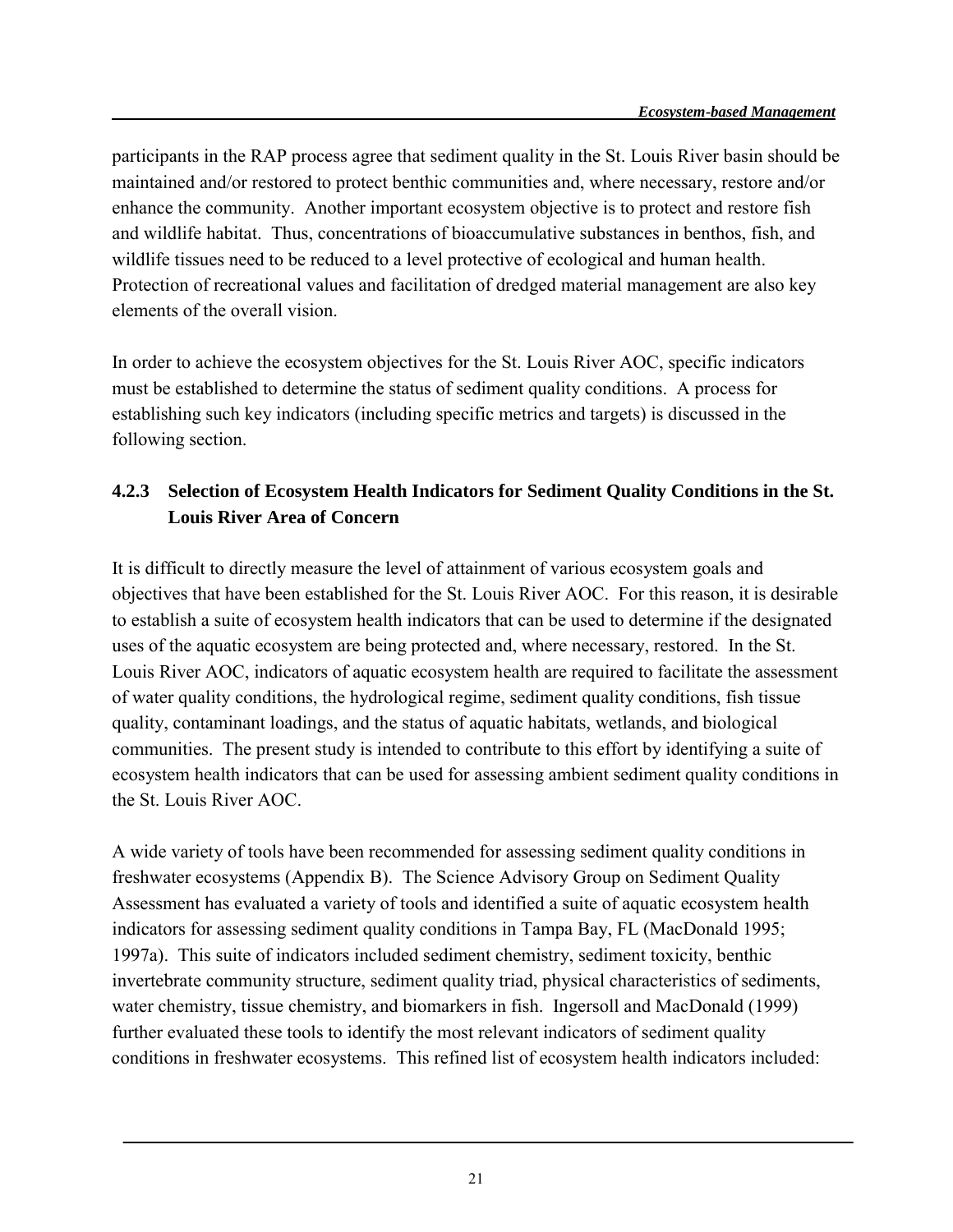- sediment chemistry (i.e., relative to background levels and to effects-based and bioaccumulation-based SQGs);
- status of physical habitats;
- sediment toxicity (i.e., acute mortality and chronic endpoints, such as, growth, reproduction, and abnormal development in fish and invertebrates);
- benthic invertebrate community structure;
- status of fish populations;
- fish health (i.e., including tumor incidence, organ morphology, and other measures of health); and,
- fish tissue quality (i.e., including contaminant concentrations in fish tissue and the taste, odor, and consistency of the tissue).

The results of this evaluation provided important information for recommending a suite of candidate ecosystem health indicators for the St. Louis River AOC. Most of the aforementioned ecosystem health indicators were presented to the St. Louis River CAC Sediment Contamination Workgroup at a meeting that was convened in November 1998. Some Workgroup members also thought the presence of wild rice stands and hydrological factors could be used as sedimentrelated indicators. Additional comments were solicited from the entire Workgroup on a draft paper on this topic (MacDonald and Crane In review). The comments that were received by this diverse Workgroup provided a basis for selecting a final suite of indicators that would provide the necessary information on sediment quality conditions in the St. Louis River AOC. This suite of indicators include:

- sediment chemistry;
- sediment toxicity tests;
- benthic community assessments; and,
- bioaccumulation assessments (e.g., tissue chemistry).

The relationship between these indicators and the narrative objectives that have been established for the St. Louis River AOC is presented in Table 4. These indicators could be used to determine if various water uses are being protected by the sediment management strategies that are implemented in the St. Louis River AOC. These water uses include: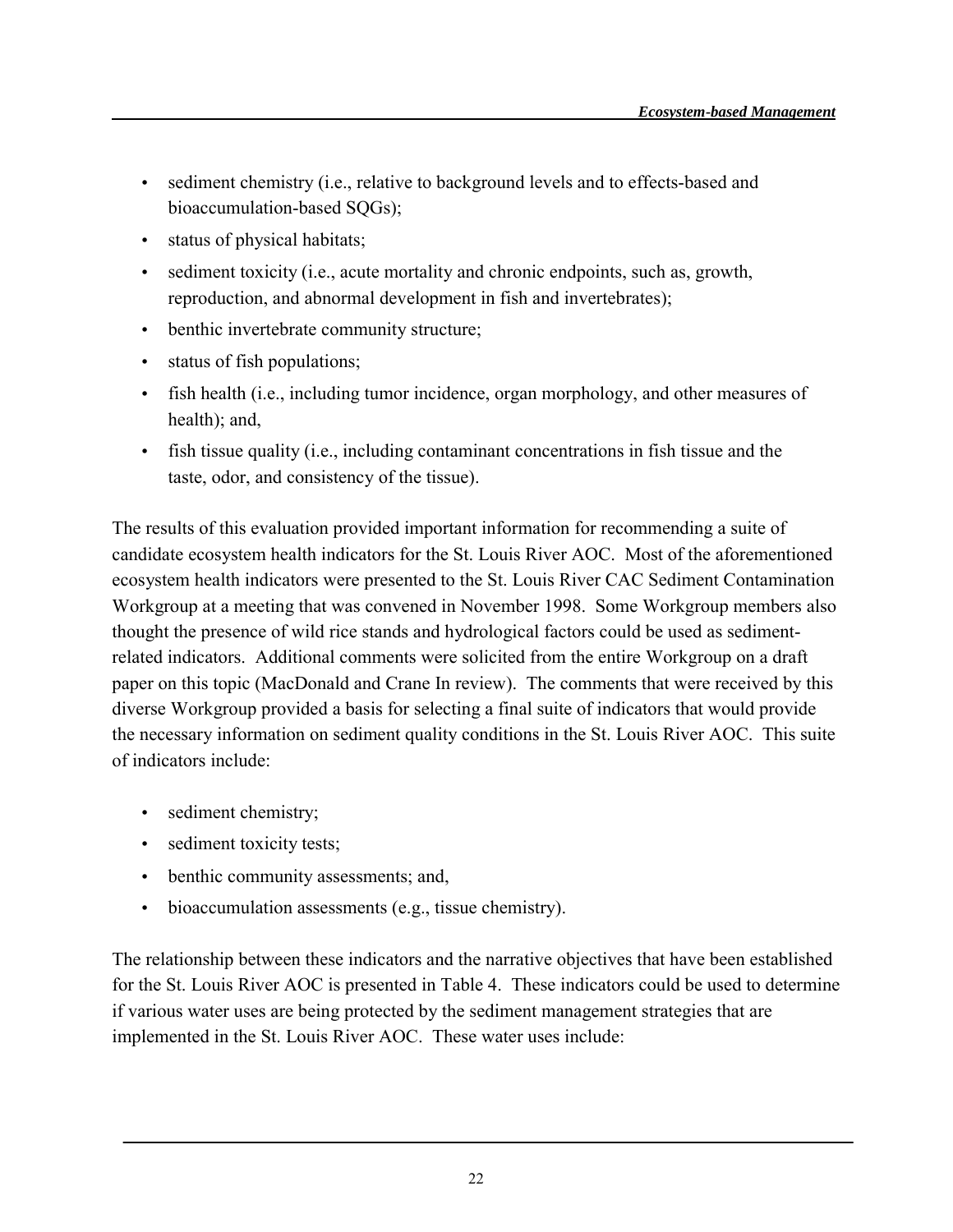- aquatic life;
- aquatic-dependent wildlife;
- human health:
- recreation and aesthetics; and,
- navigation and shipping.

See Appendix D for additional information about the aforementioned water uses in the St. Louis River AOC.

Ecosystem health indicators are most effective when accompanied by metrics and quantitative targets. Metrics may be defined as any measurable characteristic of an ecosystem health indicator. For example, the dry weight concentration of mercury in sediments might be identified as an important metric relative to sediment chemistry. While metrics provide information that can be used to directly assess trends in environmental conditions, numerical targets are also needed to provide more direct linkages to the ecosystem objectives. In the case of sediment chemistry, such targets define the range of chemical concentrations necessary to protect the benthic community and/or assure that problematic levels of bioaccumulation do not occur.

There is a need to establish metrics and numerical targets for each of the priority ecosystem health indicators that have been recommended for the St. Louis River AOC. The first step in this process involves the identification of candidate metrics for each indicator. Subsequently, the candidate metrics for each priority indicator needs to be evaluated in terms of the utility of the information that they are likely to generate. This evaluation is likely to provide a basis for identifying the most appropriate metrics for each ecosystem health indicator.

Targets are also required for the metrics that apply to each indicator. Such targets may vary depending on the desired management actions to take place at a particular site. For example, a target that would trigger further investigations at a site would be set at a lower level than a target intended to trigger sediment remediation. In addition, targets for areas that are subjected to periodic or frequent physical disturbances (e.g., shipping channels) may differ from those that are established for areas that are seldom disturbed. For this reason, multiple targets may be set for many of the metrics. A listing of the metrics that are recommended for assessing sediment quality conditions in the St. Louis River AOC is presented in Table 5. Of these metrics, only SQTs for PCOCs and COCs in the St. Louis River AOC will be developed in this report.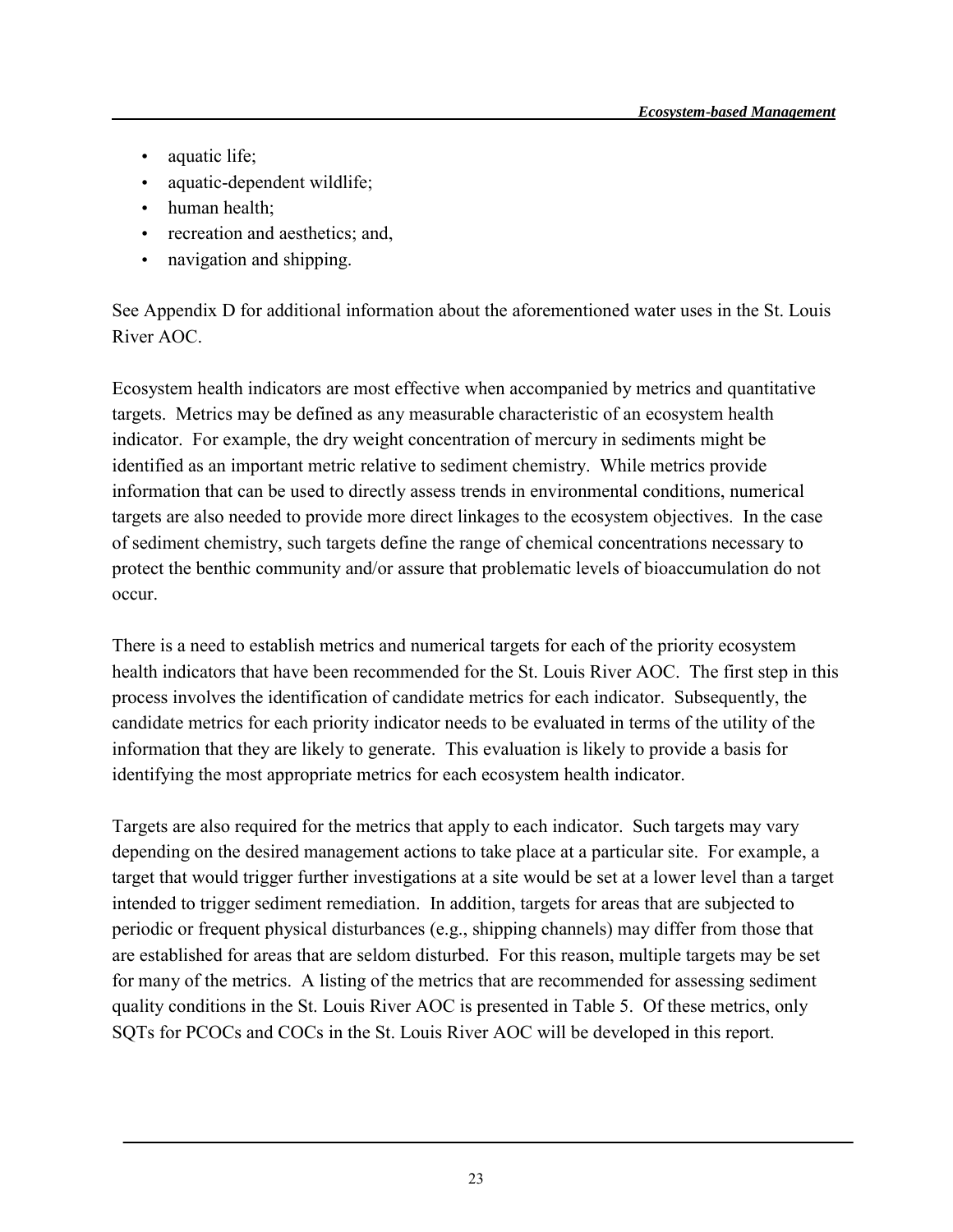It should be noted that the indicators that are recommended for assessing sediment quality conditions represent important components of the overall suite of indicators that is needed for evaluating environmental conditions within the St. Louis River AOC. Such a suite of indicators would include those that relate to water quality conditions, hydrological conditions, and other key environmental compartments. For example, the number and areal extent of wild rice stands could be used as an indicator of water quality conditions, since the presence of wild rice stands increases as water quality approves. In addition, discharge and stage height could be used as indicators of hydrological conditions. In the future, it would be advantageous to establish a full suite of indicators (including metrics and targets) and incorporate them into environmental monitoring programs that are conducted within the St. Louis River AOC.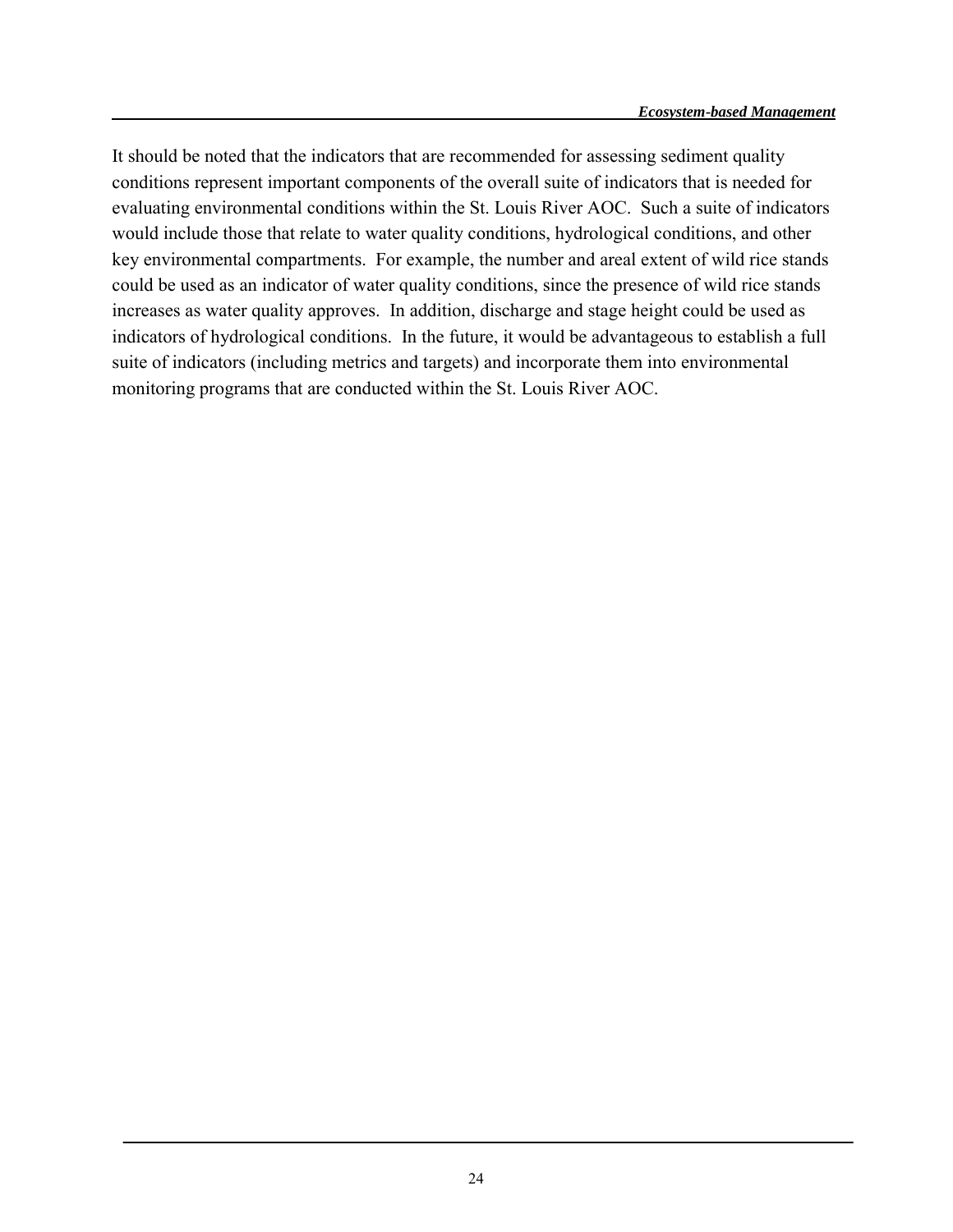### **CHAPTER 5**

# **DEVELOPMENT OF A MATCHING SEDIMENT CHEMISTRY AND TOXICITY DATABASE FOR THE ST. LOUIS RIVER AREA OF CONCERN**

# **5.1 ACQUISITION OF MATCHING SEDIMENT CHEMISTRY AND TOXICITY DATA**

An extensive search of the scientific literature was conducted by MESL and the MPCA to acquire matching sediment chemistry and toxicity data for the St. Louis River AOC. More specifically, an effort was made to acquire all of the relevant information on the concentrations of PCOCs and COCs in sediments from the St. Louis River AOC (i.e., trace metals, PCBs, PAHs, certain organochlorine pesticides, such as toxaphene, and several other classes of organic contaminants, such as dioxins and furans), as well as associated data on the toxicity of those sediments to sediment-dwelling organisms. The process that was used to identify and acquire candidate data sets included:

- Collating the documents and electronic data sets for the studies that have been conducted by the MPCA and WDNR in the St. Louis River AOC (this information was compiled by MPCA staff and forwarded to MESL);
- Accessing the information contained in MESL's extensive database on the effects of sediment-sorbed contaminants on aquatic organisms [i.e., Biological Effects Database for Sediments (BEDS)];
- Conducting on-line searches of a number of commercial bibliographic databases to obtain recently published articles from peer-reviewed journals;
- Reviewing recent volumes of peer-reviewed journals that routinely publish papers on the effects of sediment-associated contaminants to access recently published data (e.g., *Chemosphere*; *Environmental Toxicology and Chemistry*; *Water, Air, and Soil Pollution*; *Toxicology*; *Archives of Environmental Contamination and Toxicology*; *Environmental Science and Technology*; *Ecotoxicology*, etc.);
- Contacting various experts in the sediment quality assessment field, by either letter or phone, to obtain published and unpublished data sets relevant to this project;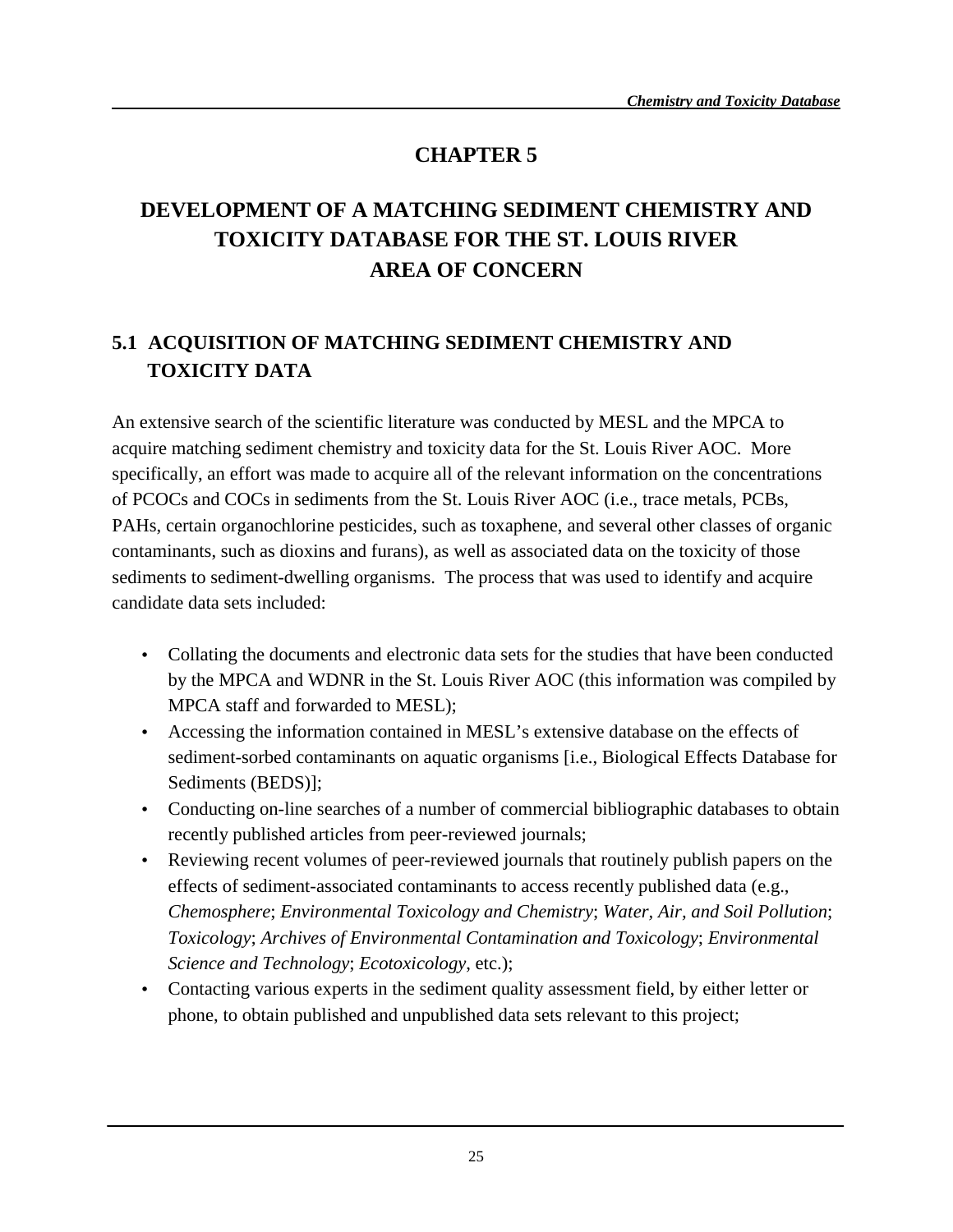• Publishing general requests for matching sediment chemistry and toxicity data sets in the Society of Environmental Toxicology and Chemistry's *SETAC News* and the U.S. EPA's *Contaminated Sediments Newsletter*.

The matching sediment chemistry and toxicity data that were acquired during this study were used to support the development of a sediment toxicity database for the St. Louis River AOC. These matching sediment chemistry and sediment toxicity data were also used to support the development of a broader sediment toxicity database (i.e., SEDTOX). Development of the SEDTOX database is part of a larger cooperative effort between MESL, EVS Environment Consultants, NOAA, and the USGS to develop and evaluate tools for assessing sediment quality conditions in freshwater, estuarine, and marine ecosystems. Participation in this cooperative effort ensured that MPCA would be able to access information from the SEDTOX database to support evaluations of the predictive ability of the numerical SQTs in the St. Louis River AOC and in other areas within the Great Lakes. This broader perspective was considered to be an essential part of the overall SQT evaluation process due to the limitations on matching sediment chemistry and toxicity data from the St. Louis River AOC.

#### **5.2 REVIEW AND EVALUATION OF CANDIDATE DATA SETS**

All of the data sets and associated documents that were retrieved during the course of this study were critically evaluated to determine their scientific and technical validity. To support this critical evaluation, a comprehensive set of screening criteria were developed in cooperation with the Science Advisory Group on Sediment Quality Assessment (Appendices E and F). These screening criteria provided a means of consistently evaluating the methods that were used in each study, including the procedures that were used to collect, handle, and transport sediment samples, the protocols that were applied to conduct sediment toxicity tests, the methods that were used to determine the concentrations of PCOCs and COCs in sediments, and the statistical tests that were applied to the study results. In many cases, additional communications with investigators and professional judgement was needed to determine if the screening criteria had been satisfied. The data sets which met the screening criteria were incorporated into spreadsheets in Microsoft Excel format, printed, and verified against the original data sources. Overall, application of these quality assurance (QA) procedures were intended to ensure that only high quality and fully verified data were incorporated into the project database.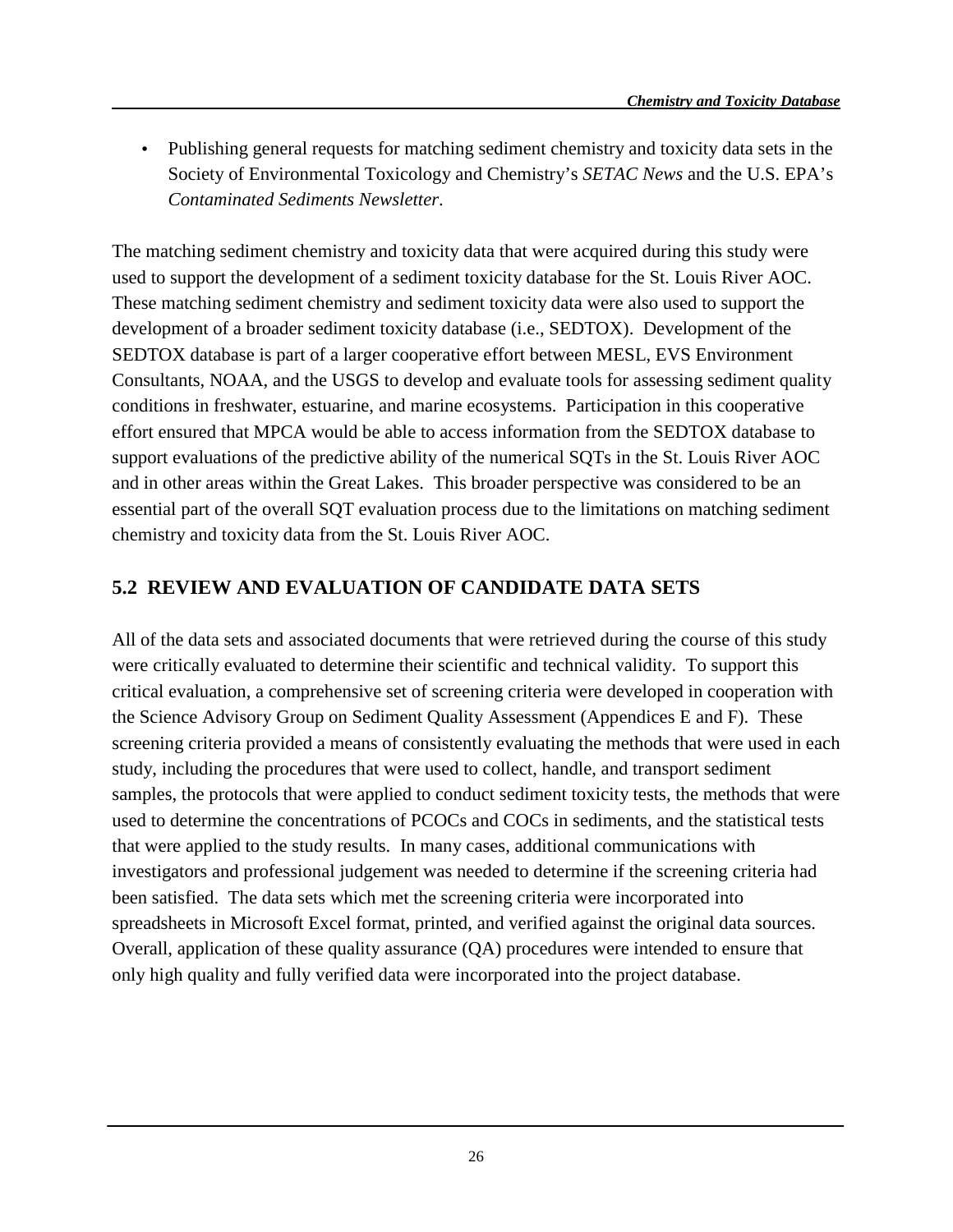### **5.3 DEVELOPMENT OF THE PROJECT DATABASE**

All of the matching sediment chemistry and toxicity data assembled from the St. Louis River AOC, which met the screening criteria, were incorporated into the project database in Microsoft Access (Table 6). These data were captured on a per sample basis. Each record in the resulting database included the citation, a brief description of the study area (i.e., by water body and reach), a description of the sampling locations (including georeferencing data, if available), information on the toxicity tests that were conducted (including species tested, endpoint measured, test duration, etc.), type of material tested (i.e., whole sediment, porewater, or elutriate), the total organic carbon (TOC) concentrations (if reported), and the chemical concentrations (expressed on a dry weight basis). Other supporting data, such as simultaneously extractable metal (SEM) concentrations, acid volatile sulfides (AVS), particle size distribution, and water temperature were also included in the individual data records, as available.

As a conservative estimate, SEM concentrations were assumed to be equivalent to total metal concentrations in the database. Most of the SEM entries in the database were from the R-EMAP study conducted in the St. Louis River AOC (Breneman *et al*. 2000).

EVS Environment Consultants and MESL were responsible for transferring St. Louis River AOC data into the SEDTOX database format and for generating ascending data tables for each PCOC in the St. Louis River AOC (Appendix G). Additional QA procedures were taken to verify that no translation problems had occurred with incorporating data into the project database (i.e., data entries were compared to the original data sources). In addition, the ascending data tables produced from the database were spot checked to insure that data quality objectives (DQOs) were met. Finally, the MPCA project manager conducted a QA review of the draft database. MESL incorporated final revisions into the database. This database is available, upon request, from Judy Crane (MPCA) at the contact address given in the acknowledgments.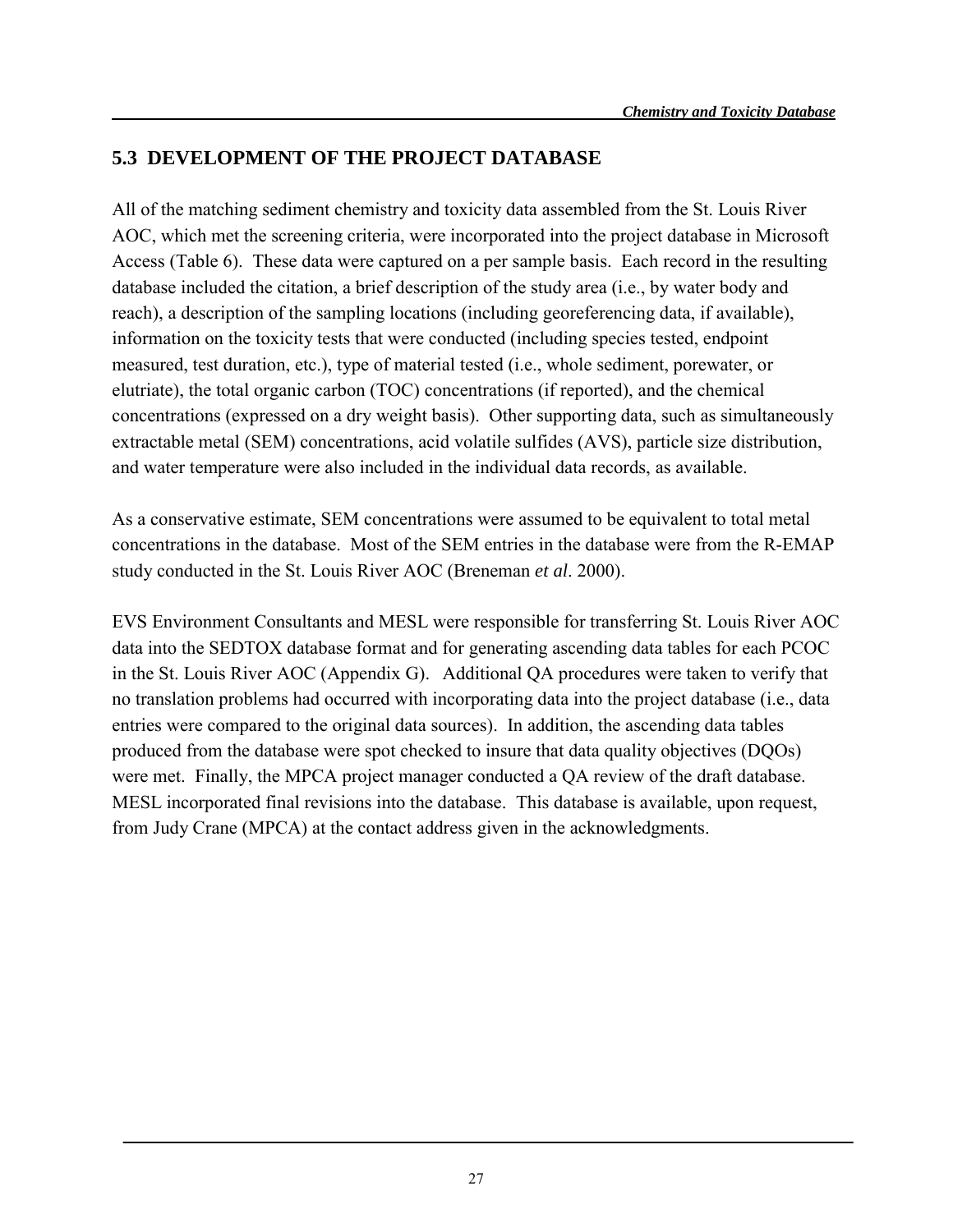### **CHAPTER 6**

# **SEDIMENT QUALITY TARGETS FOR THE ST. LOUIS RIVER AREA OF CONCERN**

### **6.1 INTENT AND APPLICATION OF SEDIMENT QUALITY TARGETS**

Participants in the development of the RAP identified five water uses that need to be protected and/or restored in the St. Louis River AOC. These designated water uses include fish and aquatic life, wildlife, human health, recreation and aesthetics, and shipping and navigation. While it is generally agreed that these water uses should be protected, it may not be possible to provide an uniform level of use protection throughout the St. Louis River AOC. In particular, physical disturbances resulting from seiches, wind-induced waves, ice scour, navigational dredging, prop wash, and other factors can reduce the potential for maintaining productive benthic communities in certain locations. In addition, ongoing nonpoint sources of chemical releases (e.g., upland industrial and commercial activities, spills) have the potential to reduce the long-term effectiveness of any sediment clean-up activities. The TMDL program is one mechanism through which nonpoint sources of COCs (e.g., mercury) will be identified and controlled in the future. Other regulatory efforts by the MPCA and WDNR are needed to ensure that sources of chemical contamination to the St. Louis River will be identified, quantified, and controlled.

In recognition of the challenges that are associated with sediment management in this area, two types of SQTs are recommended. The Level I SQTs identify chemical concentrations which will provide a high level of protection for designated water uses, specifically for aquatic life. By comparison, a lower level of protection for designated water uses will be provided by the Level II SQTs. Higher chemical concentrations are likely to occur at sites that are provided with this level of protection, potentially affecting one or more of the designated water uses at the site. However, substantial off-site migration of PCOCs and COCs should not be permitted in areas that have chemical concentrations approaching the Level II SQTs. The bioaccumulation-based SQTs for the protection of wildlife and human health are intended to provide a high level of protection for these water uses.

The numerical SQTs developed for the St. Louis River AOC are most applicable to soft sediments. These SQTs should not be applied to assessments of upland soils, land-applied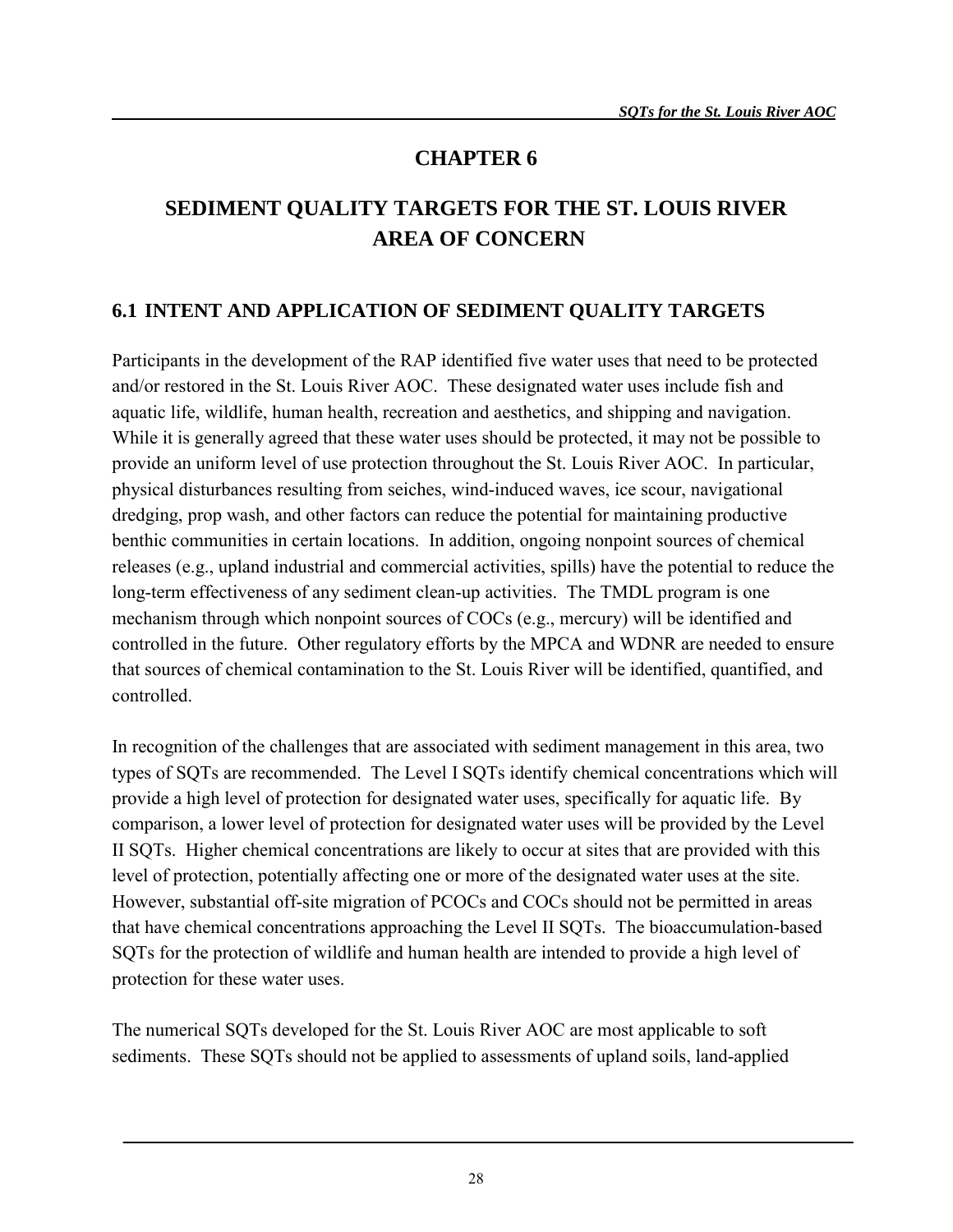sludge, or other land-based materials (e.g., gravel). These SQTs should be used with care for any sediments containing large amounts of gravel, coarse sand, tar, slag, metal ore (e.g., taconite pellets), paint chips, coal chunks, fly ash, or wood chips. The presence of the aforementioned materials may bind up some chemicals so that they are not bioavailable to aquatic organisms. In addition, the SQTs were derived in units of dry weight sediments; therefore, they do not directly account for the potential effects of geochemical factors in sediments that may influence contaminant bioavailability (Long and MacDonald 1998). Guidance on the applications of using SQTs for assessing sediment quality conditions in the St. Louis River AOC is provided in the next chapter.

# **6.2 SEDIMENT QUALITY TARGETS FOR THE PROTECTION OF SEDIMENT-DWELLING ORGANISMS**

The ecosystem objectives that have been established indicate that sediment quality conditions in the St. Louis River AOC should be maintained such that the benthic community, including epibenthic and infaunal species, is protected and, where necessary, restored. Evaluation of the extent to which this objective is being met necessitates the identification of ecosystem health indicators and their associated metrics and targets. The priority indicators of sediment quality conditions in the St. Louis River AOC include sediment chemistry (i.e., for PCOCs and COCs), sediment toxicity, and benthic invertebrate community structure (see Section 4.2.3). While these primary indicators provide a basis for evaluating effects on sediment-dwelling organisms, they do not provide a comprehensive basis for assessing sediment quality conditions. For this reason, a number of additional indicators are needed to support sediment quality assessments in the St. Louis River AOC, including bioaccumulation (i.e., as measured using 28-day laboratory bioaccumulation tests on the oligochaete, *Lumbriculus variegatus*, and on analyses of fish tissues collected in the field), habitat status, porewater and water column toxicity tests, and fish community characteristics.

SQTs provide an important sediment quality assessment tool that can be used to screen sediment chemistry data and evaluate the need to collect additional data on the various indicators to fully assess sediment quality conditions. For the St. Louis River AOC, the narrative objectives for the Level I and Level II SQTs are designated as such for the protection of sediment dwelling organisms:

• *Level I SQTs* are intended to identify contaminant concentrations below which harmful effects on sediment dwelling organisms are unlikely to be observed.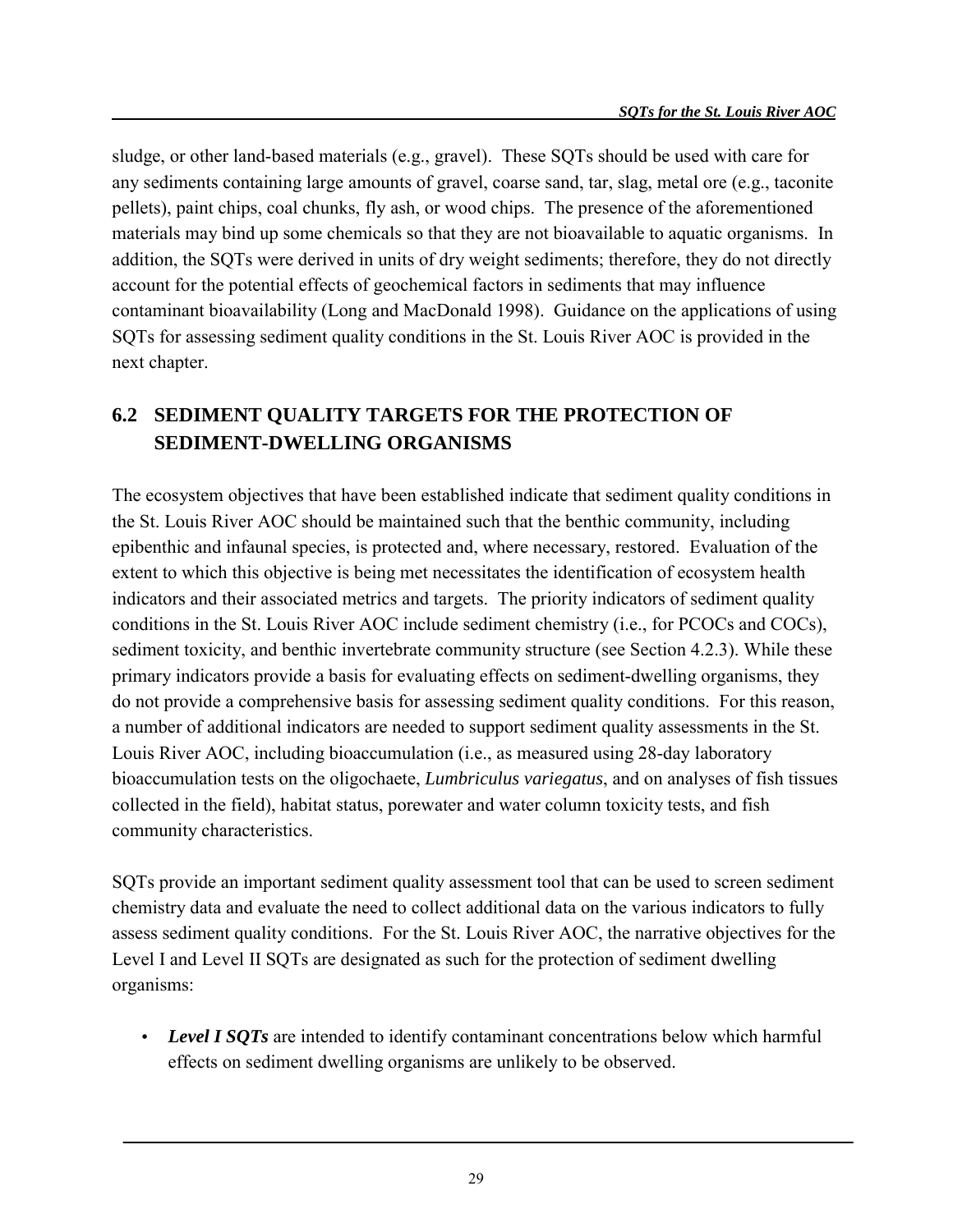• *Level II SOTs* are intended to identify contaminant concentrations above which harmful effects on sediment-dwelling organisms are likely to be frequently or always observed.

These narrative objectives recognize that water-based economic activities (i.e., such as shipping, operation of small craft marinas, waterfront development, tourism-related activities, etc.) are essential to the health and integrity of the communities (especially Duluth, MN and Superior, WI) that are located in the vicinity of the St. Louis River AOC. While these activities contribute significantly to the local economy, they also have the potential to degrade water quality conditions (i.e., through spills or stormwater runoff) and/or reduce the stability of sediments (i.e., through navigational dredging or prop wash). Therefore, the potential for maintaining an unaltered benthic invertebrate community is likely reduced in these areas, even in the absence of chemical contamination in the sediments.

#### **6.2.1 Strategy for Establishing Numerical Sediment Quality Targets**

Both theoretical and empirical approaches have been used to derive numerical SQGs for freshwater ecosystems (see Appendix H). A total of seven distinct approaches were evaluated to support the selection of procedures for deriving numerical SQTs for the St. Louis River AOC (Table 7). At the time that this project was initiated, insufficient data were available on the relationships between sediment chemistry and sediment toxicity in freshwater ecosystems to evaluate regional differences in the responses of sediment-dwelling organisms to contaminated sediments. For this reason, it was thought that the logistic regression modeling (LRM) approach (Field *et al.* 1999), applied to the matching sediment chemistry and toxicity data from the St. Louis River AOC, would provide the most effective means of establishing SQTs. That is, the LRM approach provides a means of utilizing matching sediment chemistry and toxicity data to determine the concentrations of sediment-associated contaminants that correspond to specific probabilities of observing adverse biological effects. Additionally, it was thought that this approach would facilitate the derivation of SQTs that would be directly applicable to the St. Louis River AOC (i.e., by utilizing site-specific data in the development of the logistic regression models and associated T20 and T50 values for each chemical substance). However, the results of preliminary analyses conducted using the entire North American freshwater database revealed that insufficient data were available to generate reliable logistic regression models for any of the toxicity test endpoints that were represented in the database (e.g, *Hyalella azteca* growth or survival in 10-14 day tests). As such, it was apparent that it would not be possible to develop logistic regression models using a portion of the database only (i.e., the data from the St. Louis River AOC).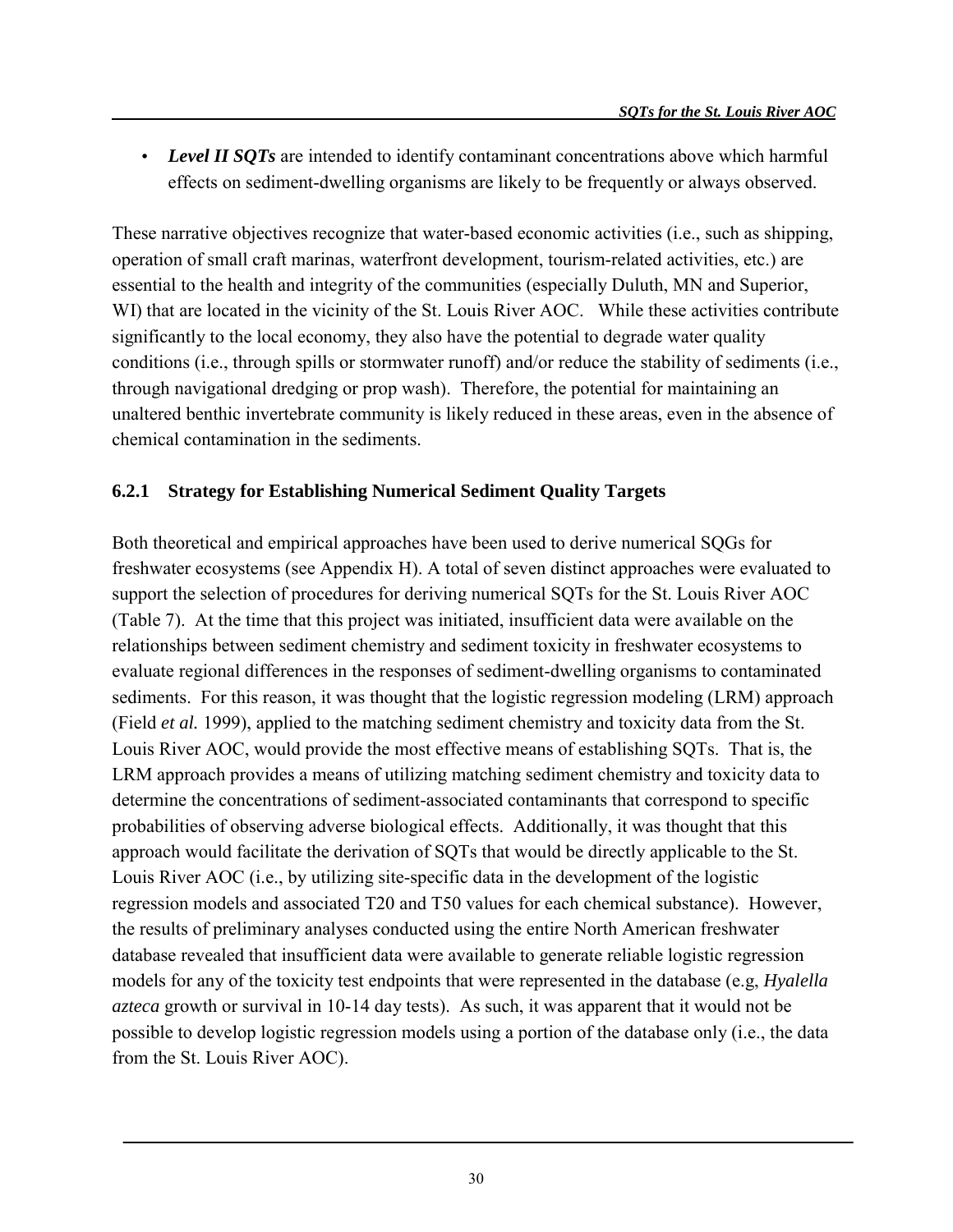In recognition of the potential limitations of the LRM approach for deriving SQTs for the St. Louis River AOC, a number of alternative approaches were considered to support the establishment of numerical SQTs (see Appendix H). The following strategy was used to recommend numerical SQTs for the protection of sediment-dwelling organisms in the St. Louis River AOC:

- adopt the consensus-based SQGs that were derived by MacDonald *et al.* (2000a); and,
- adopt the most reliable of the other effects-based freshwater SQGs that have been published in the scientific literature for those chemicals for which consensus-based SQGs are not available [i.e., Canadian Council of Ministers of the Environment (CCME) 1999 and New York State Department of Environmental Conservation (NYSDEC) 1999].

This strategy was developed to provide a consistent basis for establishing reliable and regionallyapplicable SQTs for PCOCs and COCs in the St. Louis River AOC. The consensus-based SQGs, that were derived by MacDonald *et al*. (2000a) and evaluated by USEPA (2000a), appeared to be the most relevant for establishing numerical SQTs for the St. Louis River AOC for several reasons. According to Swartz (1999) and MacDonald *et al.* (2000a,b), consensus-based SQGs provide a unifying synthesis of the existing SQGs, reflect causal rather than correlative effects, and account for the effects of contaminant mixtures. Therefore, the consensus-based SQGs are likely to provide useful tools for assessing sediment quality conditions in the St. Louis River AOC.

The consensus-based SQGs have additional features that make them relevant for establishing numerical SQTs for the St. Louis River AOC. First, the consensus-based SQGs consist of both threshold effect concentrations (TECs) and probable effect concentrations (PECs), thereby satisfying the need to provide SQTs that allow two levels of protection for sediment-dwelling organisms (i.e., Level I and Level II SQTs). In addition, numerical consensus-based SQGs are available for most of the PCOCs and COCs in the St. Louis River AOC, including metals, PAHs, PCBs, and organochlorine pesticides. The consensus-based SQGs have been evaluated for reliability using matching sediment chemistry and toxicity data from field studies conducted throughout the United States (excluding the St. Louis River AOC data set; MacDonald *et al*. 2000a). The results of this evaluation indicated that most of the TECs (i.e., 21 of 28) provide an accurate basis for predicting the absence of sediment toxicity, whereas over half of the PECs (i.e., 16 of 28) provide an accurate basis for predicting sediment toxicity (MacDonald *et al*. 2000a). Importantly, these SQGs facilitate the evaluation of sediments that contain complex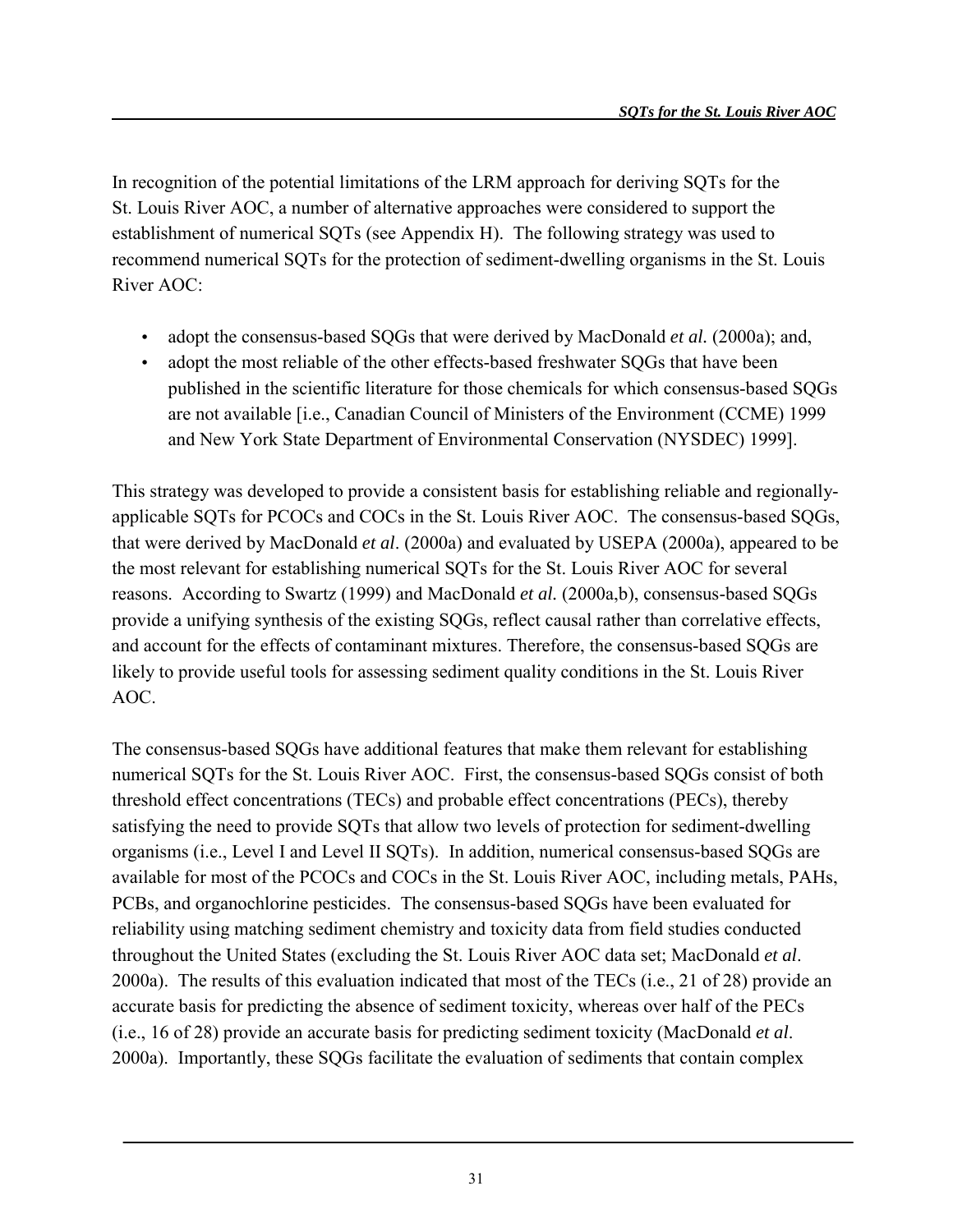mixtures of contaminants [i.e., through the calculation of mean PEC quotients (PEC-Qs); see Section 6.2.2]. Finally, evaluations of the information in the entire North American freshwater database have facilitated the determination of relationships between sediment chemistry and sediment toxicity such that it is possible to identify the concentrations of contaminants that are associated with specific probabilities of observing adverse biological effects. As such, the consensus-based SQGs were considered to directly support the establishment of numerical SQTs for the St. Louis River AOC.

Effects-based SQGs from other published sources also represent relevant tools for conducting sediment assessments in freshwater ecosystems. For this reason, such SQGs were considered for adoption as numerical SQTs in the St. Louis River AOC for those substances for which consensus-based SQGs were not available. Among the freshwater SQGs that have been established in other jurisdictions, the threshold effect levels (TELs) and probable effect levels (PELs), that have been promulgated by the CCME (1999), were considered to be the most relevant for several reasons. First, the TELs and PELs represent numerical SQGs that provide two levels of protection for sediment-dwelling organisms that are comparable to the levels of protection that are afforded by the consensus-based TECs and PECs (MacDonald *et al*. 2000a). In addition, TELs and PELs are available for key PCOCs and COCs in the St. Louis River AOC for which consensus-based SQGs were not available. In contrast to the SQGs that were derived by Environment Canada (EC) and the Ministere de l'Envionnement du Quebec (MENVIQ) (1992) and Long and Morgan (1991), the TELs and PELs are intended to be directly applicable to the Great Lakes region. Finally, the TELs and PELs were derived using information on the effects of contaminated sediments on a wide variety of aquatic organisms and endpoints. Together, these features make the TELs and PELs the most relevant of the other published SQGs for establishing SQTs for the St. Louis River AOC. Therefore the TELs and PELs were selectively identified as candidate SQTs for chemicals lacking consensus-based SQG values.

Neither a consensus-based SQG or a CCME-derived SQG value was available for use as a Level II SQT for toxaphene. However, the NYSDEC has developed a sediment criterion for toxaphene that was protective of acute toxicity (NYSDEC 1999). The NYSDEC used the equilibrium partitioning (EqP) approach, along with established water quality criteria, to develop sediment criteria for nonpolar organic compounds. The NYSDEC (1999) sediment criterion for toxaphene was recommended as a Level II SQT for the St. Louis River AOC.

This strategy for identifying SQTs yielded candidate Level I and Level II SQTs for eight trace metals, 13 individual PAHs, total PAHs, total PCBs, and 10 organochlorine pesticides (Table 8).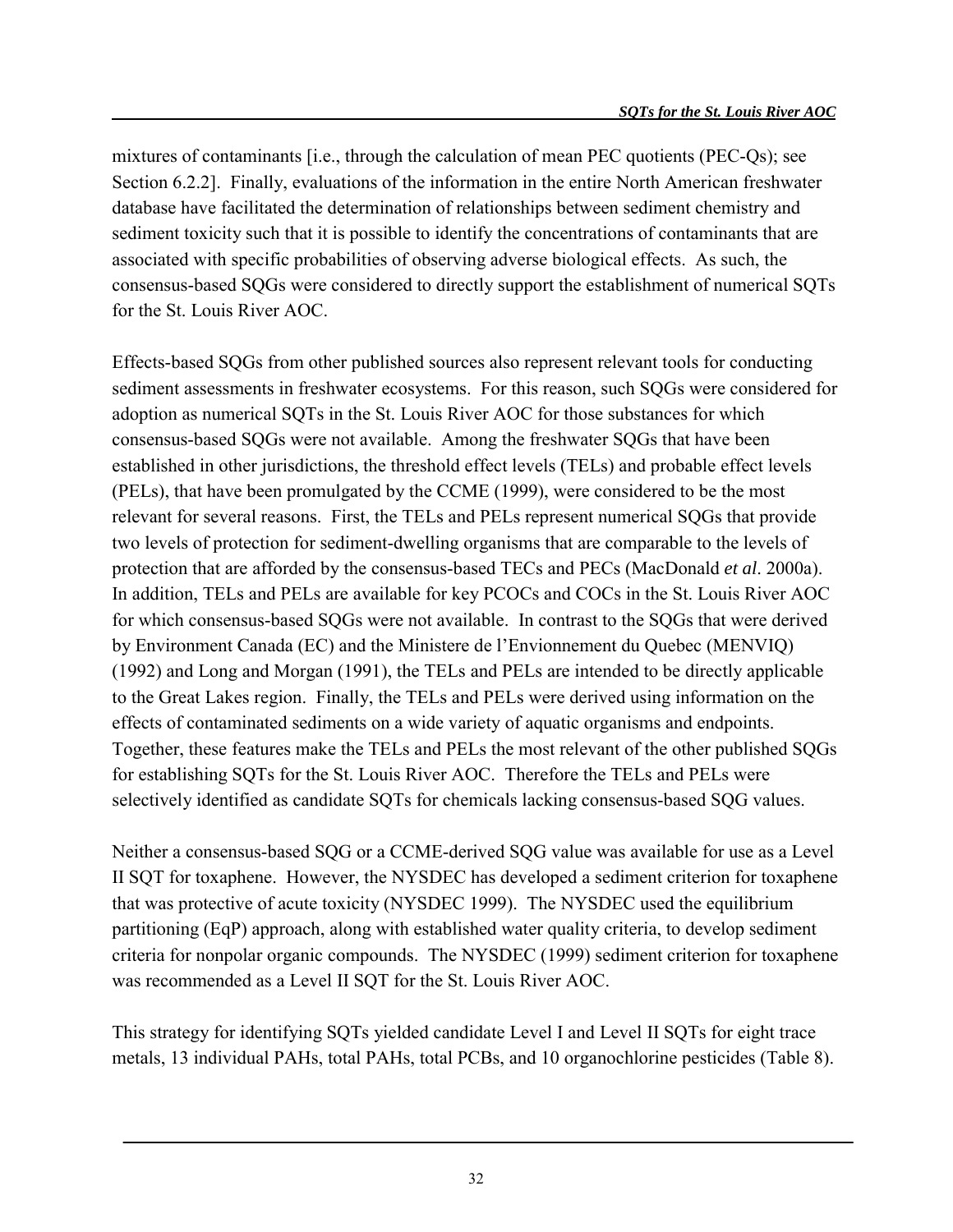In the next two sections, the candidates SQTs were evaluated to determine their relevance to the St. Louis River AOC.

#### **6.2.2 Evaluation of Individual Candidate Sediment Quality Targets**

Following the identification of candidate SQTs, these sediment management tools were evaluated to determine their ability, when used alone, to correctly classify sediment samples as toxic and non-toxic, based on the measured concentrations of chemical contaminants alone (MacDonald *et al*. 2000a). The predictive ability of the candidate SQTs was evaluated using a three-step process.

In the first step of the SQT evaluation process, the St. Louis River AOC sediment toxicity database was used to obtain matching sediment chemistry and toxicity data from the study area. The studies contained in the database provided eight data sets (168 sediment samples; Table 6) with which to evaluate the predictive ability of the candidate SQTs. These studies represented a broad range of sediment toxicity results for which sediment chemistry data were widely available for metals and PAHs. There was little matching sediment chemistry and toxicity data available for total PCBs, and no such data for pesticides. The database included broad geographic coverage of the St. Louis River AOC, as exemplified by the R-EMAP study (110 matching sediment chemistry and toxicity samples; Breneman *et al*. 2000) and by an assessment of hot spot areas in the Duluth/Superior Harbor (38 matching sediment chemistry and toxicity samples; Crane *et al*. 1997).

In the second step of the evaluation, the measured concentrations of metals, PAHs, and/or total PCBs in each sediment sample were compared to the corresponding SQTs for those substances. Sediment samples were predicted to be not toxic if the measured concentration of a chemical substance was lower than the corresponding Level I SQT value. Similarly, samples were predicted to be toxic if the corresponding Level II SQT values were exceeded in field-collected sediments. Samples with contaminant concentrations between the Level I and Level II SOTs were neither predicted to be toxic nor non-toxic (i.e., the individual SQTs are not intended to provide guidance within this range of concentrations). The comparisons of measured concentrations to the candidate SQTs were conducted for a total of 23 PCOCs in the St. Louis River AOC (Table 9).

Finally, the accuracy of each prediction was then evaluated by determining if the sediment sample actually was toxic to one or more aquatic organisms, as indicated by the results of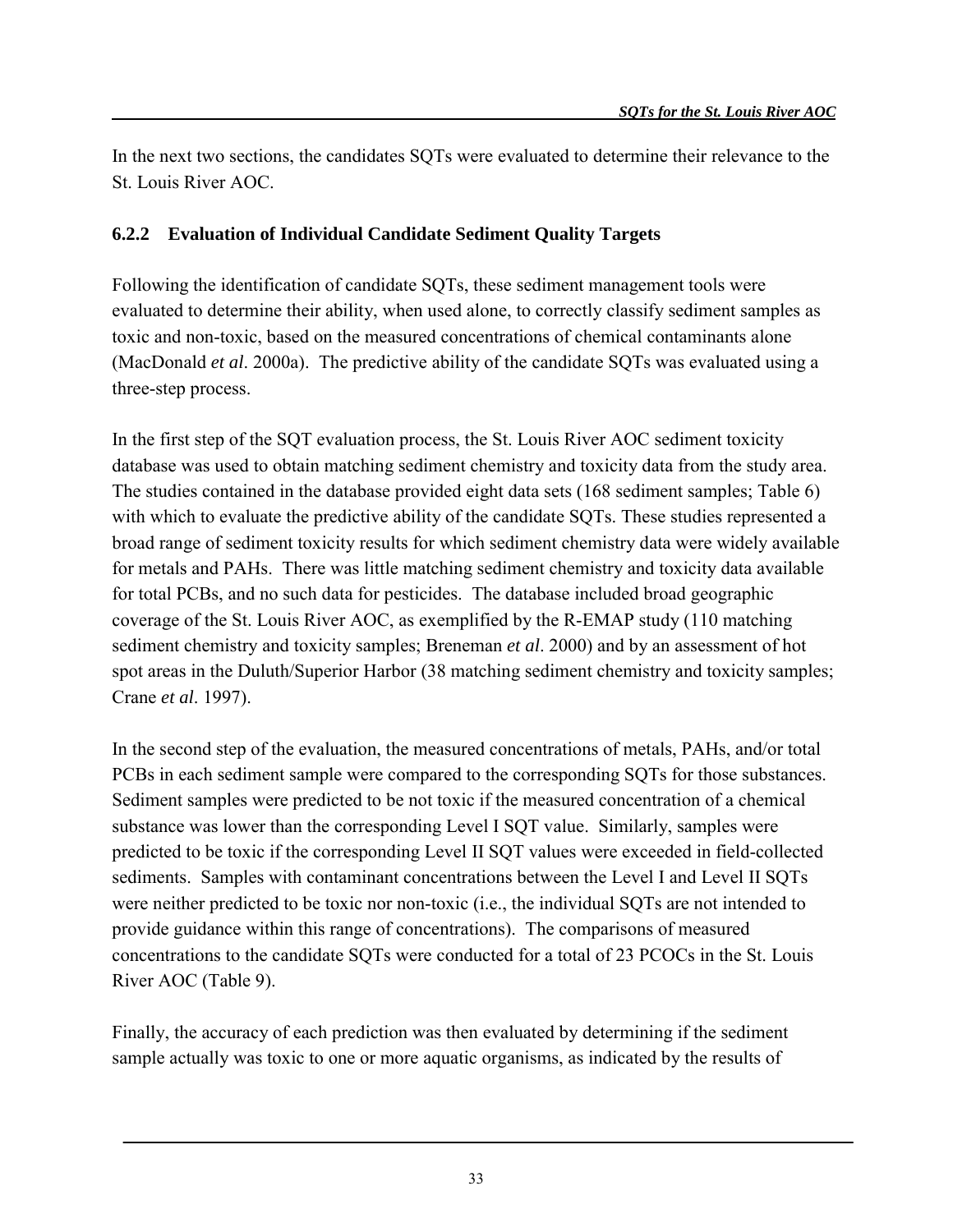various sediment toxicity tests. The following toxicity test endpoints were used as indicators of toxicity in this assessment (i.e., sediment samples were designated as toxic if one or more of the following endpoints were significantly different from the responses observed in the reference or control sediments):

- amphipod (*Hyalella azteca*) survival or growth;
- midge (*Chironomus tentans*) survival or growth;
- oligochaete (*Lumbriculus variegatus*) survival;
- daphnid (*Ceriodaphnia dubia*) survival; and,
- fathead minnow (*Pimephales promelas*) survival.

Microtox $\mathscr P$  was not included as an indicator of toxicity in this assessment because it failed to improve our ability to discriminate amongst sediment samples in the St. Louis River AOC (Table 10). Sediment samples were designated as non-toxic if no significant responses were found in any of the test endpoints.

Since most of the candidate Level I and Level II SQTs were adopted from the consensus-based TECs and PECs, respectively, the published reliability of the TECs and PECs were used in the evaluation of individual candidate SQTs. Based on reliability analyses that were carried out on a nation-wide database (which did not include the St. Louis River data set), the individual consensus-based TECs were considered to provide a reliable basis for assessing the quality of freshwater sediments if more than 75% of the sediment samples were correctly predicted to be non-toxic (MacDonald *et al.* 2000a). In addition, the individual consensus-based PECs were considered to be reliable if greater than 75% of the sediment samples were correctly predicted to be toxic (MacDonald *et al.* 2000a). Consequently, the target levels of both false positives (i.e., samples incorrectly classified as toxic) and false negatives (i.e., samples incorrectly classified as not toxic) were 25% using the TEC and PEC values (MacDonald *et al.* 2000a). The consensusbased SQGs were considered to be reliable only if a minimum of 20 samples were included in the predictive ability evaluation (CCME 1995). Consensus-based SQGs that were determined to be reliable by MacDonald *et al.* (2000a), and recommended for use as SQTs, are noted in Table 9.

With having two types of candidate SQTs for the St. Louis River AOC, three ranges of concentrations can be defined for each chemical substance as follows:

•  $\leq$  Level I SQT;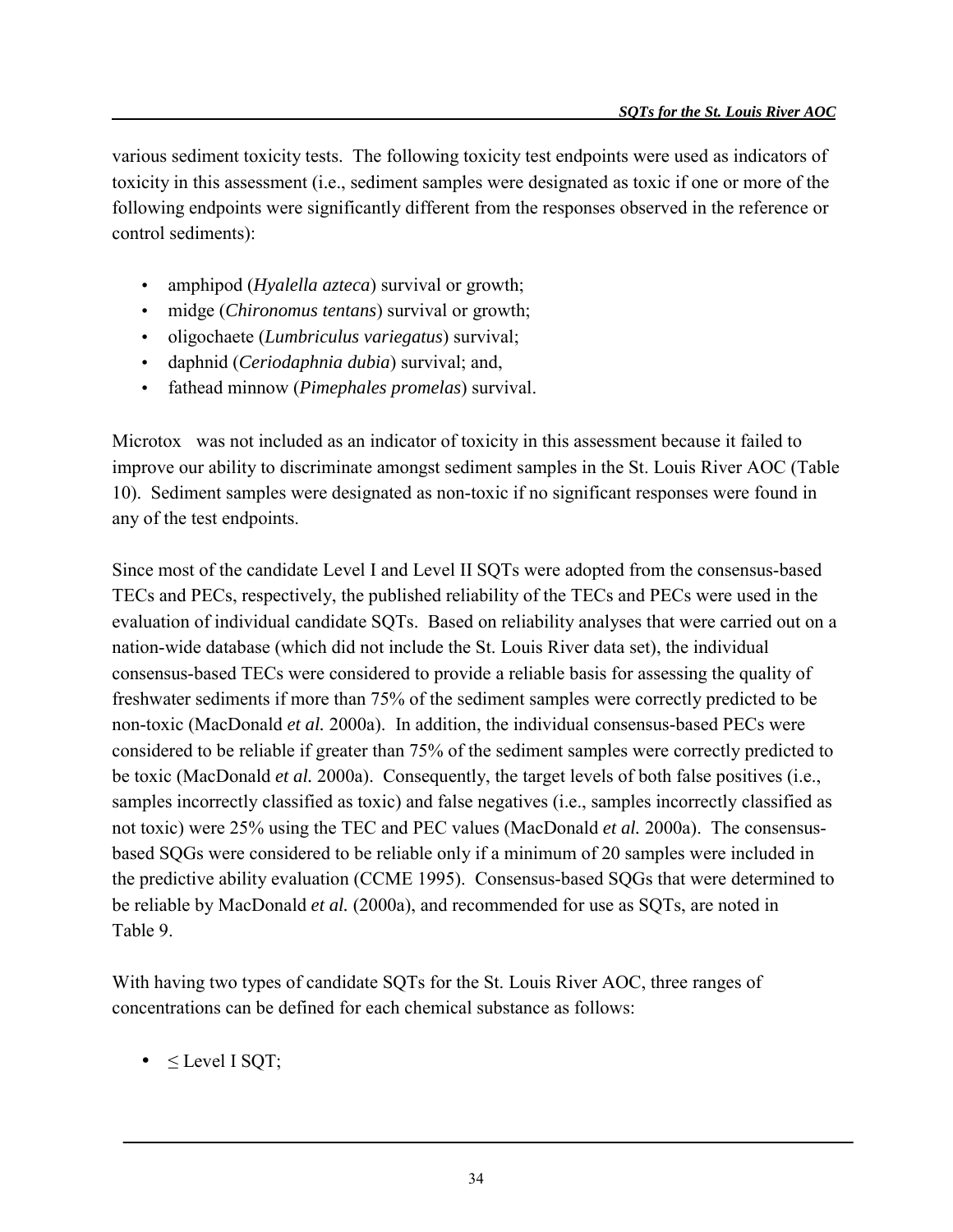- $>$  Level I SOT to  $\leq$  Level II SOT; and
- $\bullet$  > Level II SQT.

The degree of concordance that exists between chemical concentrations and the incidence of sediment toxicity (MacDonald *et al*. 1996) can be assessed by determining the ratio of toxic samples to the total number of samples within each of these three ranges of concentrations for each substance (Table 9). In the St. Louis River AOC, the incidence of sediment toxicity generally increased with increasing concentrations of individual metals and PAHs (Table 9).

For individual chemical concentrations less than or equal to the corresponding Level I SQTs, the incidence of toxicity was low (i.e.,  $\leq 16\%$ ) for those metals and PAHs with reliable TECs (Table 9). In particular, sediment samples containing PAHs with reliable TECs had a lower incidence of toxicity (i.e., 0 to 12%; n= 9) than sediments containing metals with reliable TECs (i.e., 9 to  $16\%$ ; n = 4) at concentrations less than or equal to the Level I SQTs (Table 9). The somewhat higher incidence of toxicity for sediment samples containing metals with reliable TECs may be due to other classes of chemicals (e.g., PAHs) associated with toxicity. For the other chemicals that had more than 20 samples at  $\leq$  Level I SQTs, the incidence of toxicity ranged from 10 to 17% for metals (i.e., mercury and nickel) and from 3.1 to 6.5% for PAHs [i.e., dibenz(a,h)anthracene, acenapthene, and fluorene] (Table 9). These results indicate that the Level I SQTs provide an accurate basis for predicting the absence of sediment toxicity in the St. Louis River AOC.

The results of this analysis indicates that the incidence of sediment toxicity is higher above the Level II SQTs than it was at or below the Level I SQTs. For those metals and PAH compounds with reliable PECs, the incidence of toxicity was generally high for metals (i.e., 60 to 100%;  $n =$ 7) and moderate for PAHs (i.e., 36 to 45%;  $n = 7$ ) (Table 9). While the observed incidence of toxicity was lower than expected for PAHs, the data that were used in this evaluation were primarily based on acute endpoints for short-term toxicity tests. The results of a more comprehensive evaluation of North American data indicate that the incidence of toxicity would have been higher (i.e., >75%) had the results of chronic toxicity tests been used in the assessment (USEPA 2000a).

#### **6.2.3 Evaluation of Grouped Candidate Sediment Quality Targets**

Although the results of evaluations of the predictive ability of individual SQTs are informative, they do not provide the most relevant basis for assessing the applicability of these sediment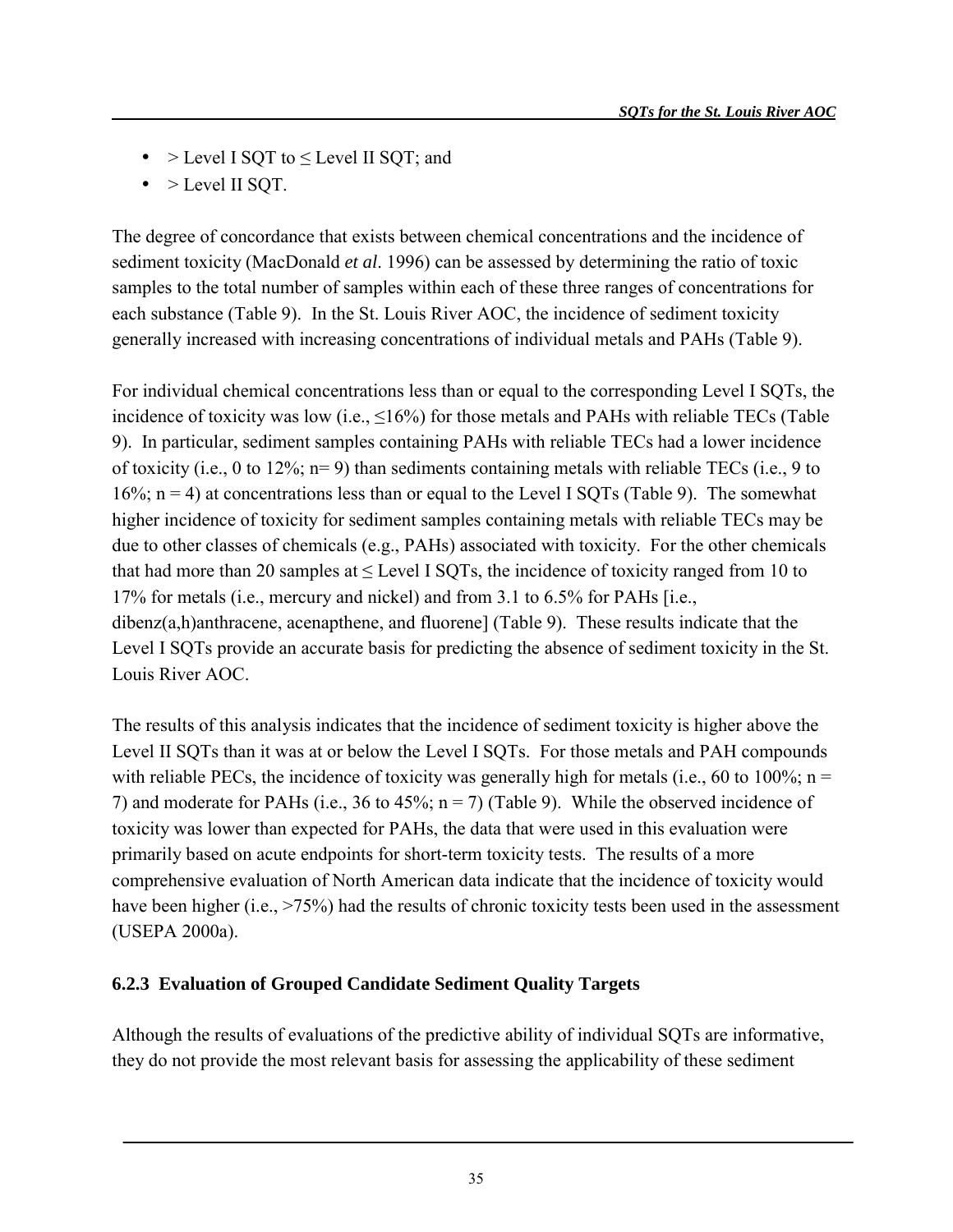assessment tools. Because sediments in the St. Louis River AOC are known to contain complex mixtures of contaminants (Schubauer-Berigan and Crane 1996, 1997; Crane *et al.*1997; Glass *et al.*1998; Breneman *et al*. 2000), the predictive ability of these sediment quality assessment tools is likely to increase when the SQTs are used together to classify these sediments. For this reason, a second evaluation was conducted to determine the incidence of toxicity within the following ranges of mean PEC-quotients (PEC-Qs):  $\leq 0.1$ ,  $> 0.1$  to  $\leq 0.5$ ,  $> 0.5$  to  $\leq 1.0$ ,  $> 1.0$  to ≤5.0, and >5.0. These ranges were analogous to the mean PEC-Q ranges used by Ingersoll *et al*. (USEPA 2000a) and Long *et al*. 1998a to evaluate the predictive ability of freshwater and marine SQGs, respectively. In this evaluation, mean PEC-Qs were calculated using the methods that were recommended by USEPA (2000a) and outlined in the box below.

**Procedure for Calculating Mean PEC-Qs for Chemicals with Reliable PECs (USEPA 2000a)**

**Step 1.** Calculate the individual PEC-Qs for chemicals with reliable PECs (i.e., metals, total PAHs, and total PCBs). Note: the PEC for total PAHs (instead of the PECs for individual PAHs) was used in the calculation to avoid double counting the PAH concentration data.

> $PEC-Q = chemical concentration (in dry wt.)$ corresponding PEC value

**Step 2.** Calculate the mean PEC-Q for the metals with reliable PECs (i.e., arsenic, cadmium, chromium, copper, lead, nickel, and zinc).

> mean PEC- $Q_{\text{metals}} = \Sigma$  individual metal PEC- $Q_{\text{S}}$ n

where n = number of metals with reliable PECs for which sediment chemistry data are available (i.e., 1 to 7).

**Step 3.** Calculate the mean PEC-Q for the three main classes of chemicals with reliable PECs. Note: the average PEC-Q for pesticides was not used in this calculation because no matching sediment chemistry and toxicity data were available for this class of contaminants.

mean PEC-Q = (mean PEC-Q<sub>metals</sub> + PEC-Q<sub>T. PAHs</sub> + PEC-Q<sub>T. PCBs</sub>)

where  $n =$  number of classes of chemicals for which sediment chemistry data are available (i.e., 1 to 3).

n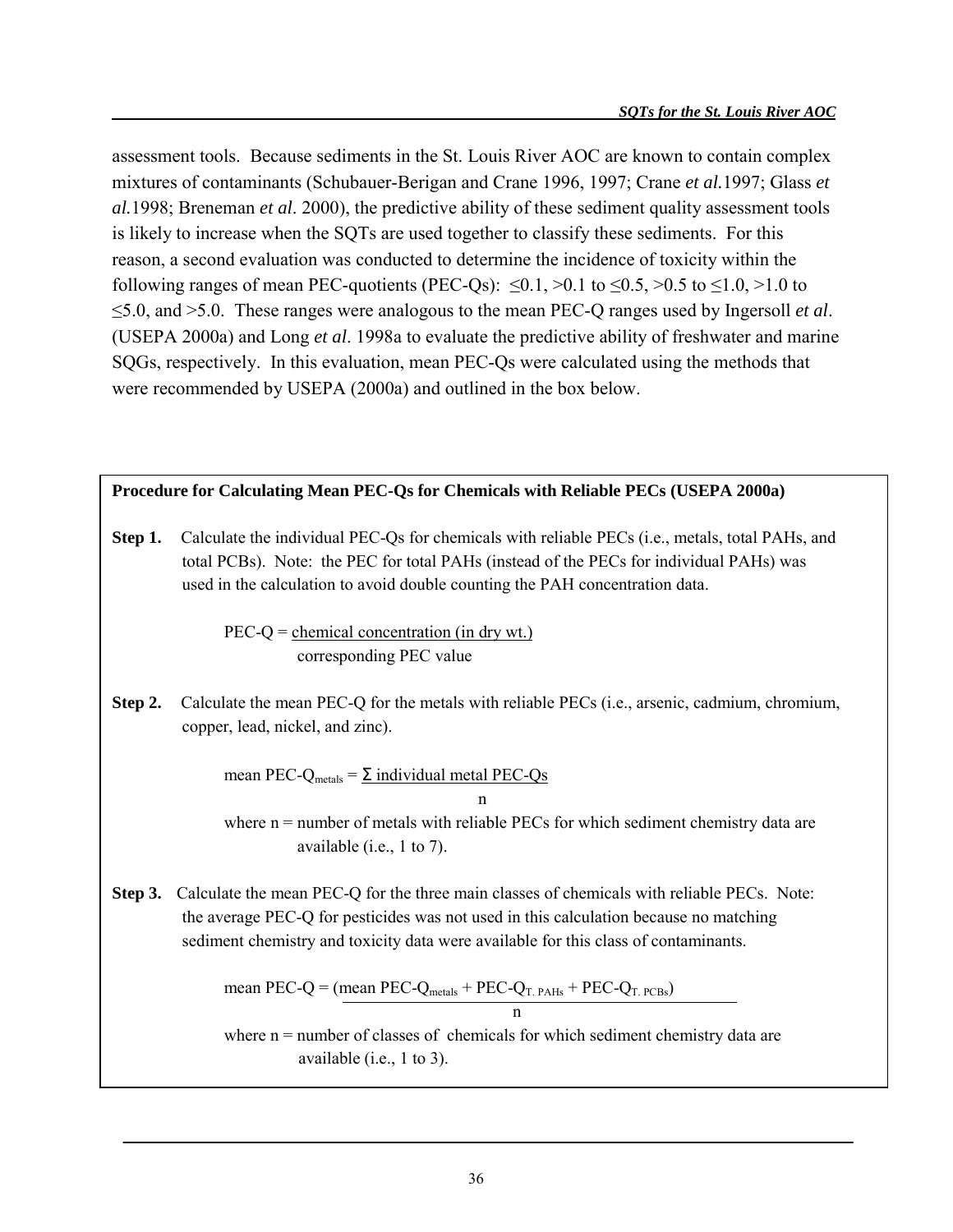The predictive ability of the candidate SQTs, when used together, was evaluated using the information contained in the St. Louis River AOC sediment toxicity database (Table 10). For each type of toxicity test category given in Table 10, the greatest number of matching sediment chemistry and toxicity samples were available for the two lowest mean PEC-Q ranges (i.e.,  $\leq 0.1$ ) and  $>0.1$  to  $\leq 0.5$ ). For the next three higher mean PEC-Q ranges, the minimum data requirements (i.e., 20 samples per category) were not met (Table 10). As such, comparisons of the predictive ability of different toxicity tests in the St. Louis River AOC should be made with caution. Nevertheless, overall trends in the incidence of sediment toxicity can be distinguished in Table 10 with the available data set.

The results of the predictive ability evaluation indicate that the incidence of acute toxicity to amphipods and midges tends to be low (i.e., 6.8% and 6.5%, respectively) when the concentrations of sediment-associated contaminants are low (i.e., as indicated by mean PEC quotients of <0.1; Table 10). Importantly, the incidence of sediment toxicity in St. Louis River AOC sediments increased with increasing contaminant concentrations. For all toxicity tests combined (excluding Microtox<sup>®</sup>), the incidence of toxicity was 53% in sediments with mean PEC-Qs of  $\geq$  1.0 (i.e., 10 of 19 samples). The incidence of sediment toxicity was even higher for this combination of toxicity tests (i.e., 100%; 5 of 5 samples) when the mean PEC-Qs exceeded 5. While these results are useful for assessing the applicability of the SQTs in the St. Louis River AOC, this evaluation was limited by the absence of data at higher contaminant concentrations and from longer-term toxicity tests. This represents an important data gap because the acute toxicity data do not provide an adequate basis for identifying chronic toxicity thresholds for sediment-associated contaminants (USEPA 2000a). Consideration of the results of the Microtox® tests in this analysis failed to improve our ability to discriminate amongst sediment samples in the St. Louis River AOC (Table 10).

Ingersoll *et al*. (USEPA 2000a) assembled matching sediment chemistry and toxicity data from a variety of geographic locations in North America in order to evaluate the predictive ability of the consensus-based SQGs. For this study, the incidence of toxicity in the St. Louis River AOC data set was compared to the Great Lakes and North American data sets for amphipods and midges (USEPA 2000a). This comparison was done to evaluate whether the mean PEC-Qs predicted a similar incidence of sediment toxicity in the St. Louis River AOC as for the Great Lakes region and the rest of North America.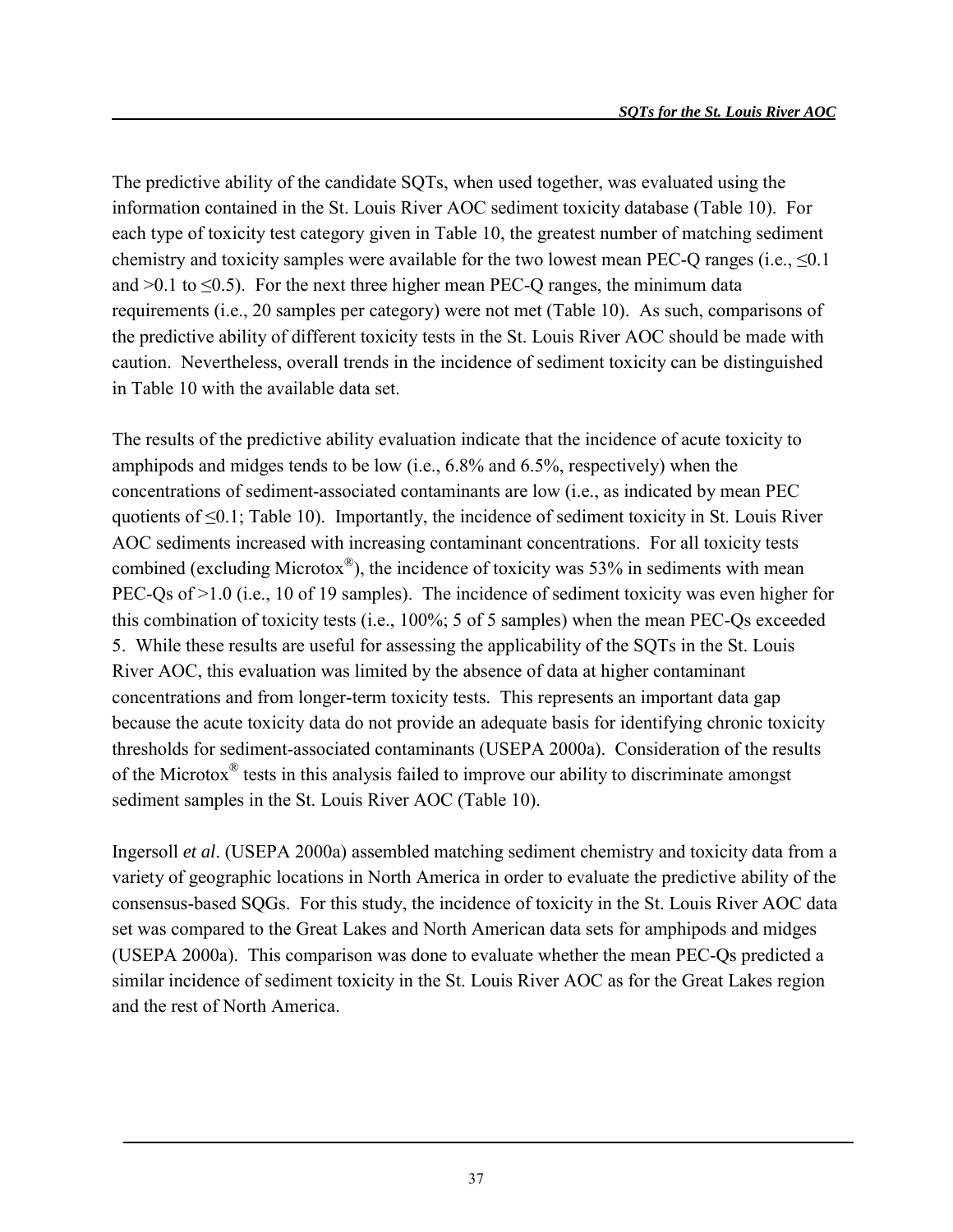The St. Louis River AOC amphipod and midge data comprised a substantial portion of the Great Lakes data set (49% and 32%, respectively) and about 24% of the North American data set (Table 11). The contribution of the St. Louis River AOC data set was even more pronounced at mean PEC-Qs ≤0.1 (Table 11). For example, the St. Louis River AOC data comprised 88% of the Great Lakes amphipod data set and 47% of the Great Lakes midge data set at mean PEC-Qs  $\leq 0.1$  (Table 11). Thus, in making comparisons of the incidence of toxicity between the St. Louis River AOC, Great Lakes, and North American data sets, it is also important to make these comparisons to the portions of the larger geographic data sets that exclude the St. Louis River AOC data. In addition, the Great Lakes amphipod and midge data comprised 47% and 75%, respectively, of the North American data set. This preponderance of Great Lakes sediment toxicity data in North America may be attributed to the IJC's listing of 43 AOCs around the Great Lakes area and subsequent assessments of contaminated sediments in these AOCs, the successful implementation of sediment assessment recommendations from the U.S. EPA's Assessment and Remediation of Contaminated Sediments (ARCS) program (USEPA 1994a), and an increase in funding of sediment-related projects by GLNPO during the 1990s.

The predictive ability of the mean PEC-Qs for 10-14 day amphipod tests is given in Table 12. The incidence of toxicity was calculated for the following freshwater geographic areas:

- St. Louis River AOC;
- Other Great Lakes sites (excluding the St. Louis River AOC data);
- Other North American sites (excluding the St. Louis River AOC data);
- Non-Great Lakes sites in North America:
- All Great Lakes sites (including the St. Louis River AOC data); and
- All North American sites (including the St. Louis River AOC data).

The above categories enabled comparisons of the St. Louis River AOC data set to be made with both independent data sets and with data sets inclusive of the St. Louis River AOC data. These comparisons were most appropriate for the two lowest mean PEC-Q ranges (i.e.,  $\leq 0.1$  and  $\geq 0.1$ ) to  $\leq 0.5$ ), because the minimum data requirements (i.e., 20 samples) were met for the St. Louis River AOC. Any comparisons of the three higher mean PEC-Q ranges must be made with caution due to the small number of sediment samples from the St. Louis River AOC (i.e.,  $\leq 11$ ) samples; Table 12). The incidence of toxicity calculations for the geographic areas described above are given in Appendix I (Tables I-1 and I-2) and are summarized in Table 12. For the two lowest mean PEC-Q ranges, 95% confidence intervals were calculated by using the binomial distribution (i.e., choice of toxic or non-toxic) and applying the Bonferroni correction (Table 12).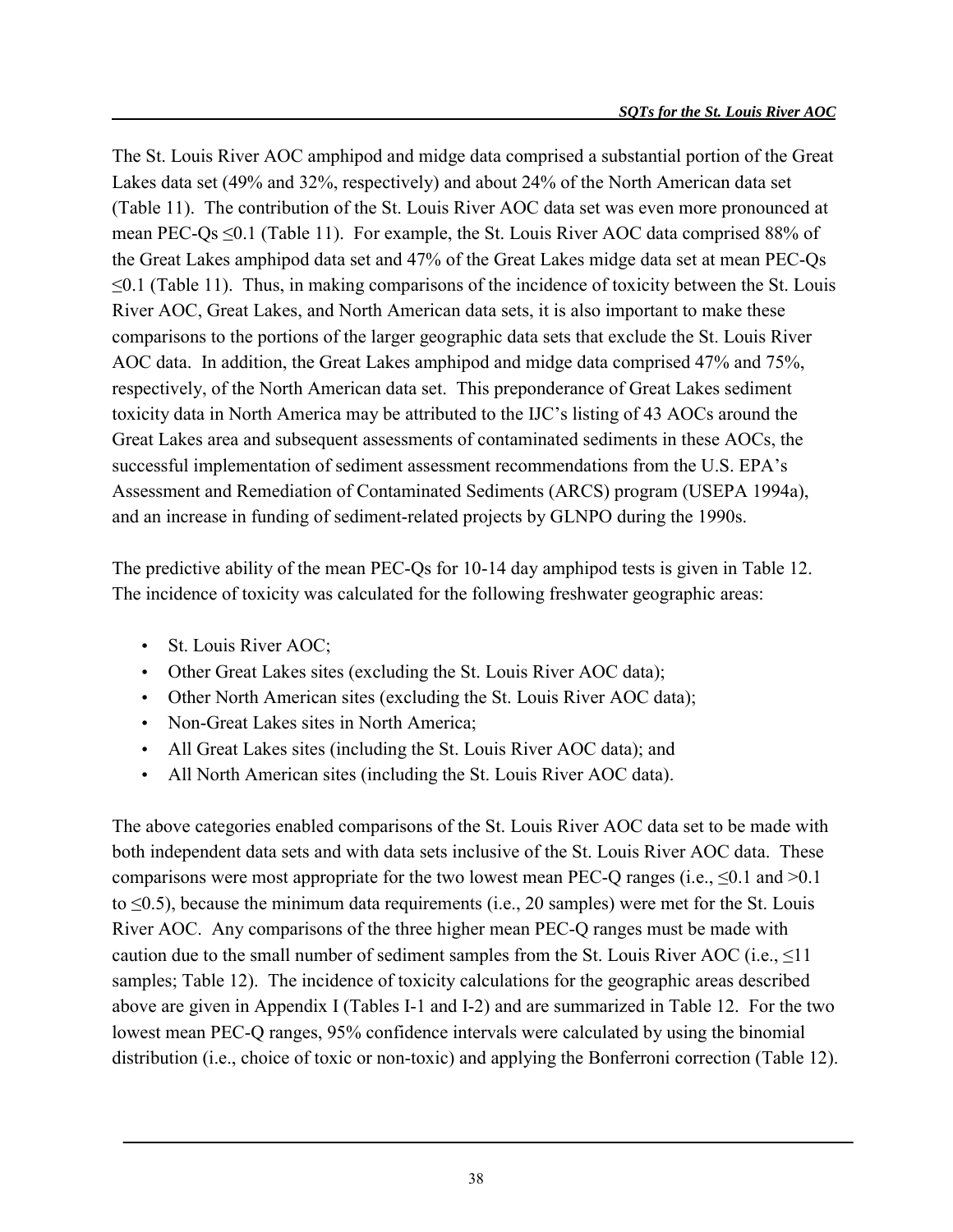Based on the results of the 10-14 day toxicity tests with the amphipod, *Hyalella azteca*, the incidence of toxicity tended to increase with greater mean PEC-Q ranges for the St. Louis River AOC, all Great Lakes, and all North American data sets (Table 12). This pattern was also observed for the other Great Lakes sites, except at mean PEC-Qs ≤0.1 where the incidence of toxicity was 50%. This number was based on a small sample size (i.e.,  $n = 6$ ), and all of the toxic hits came from the Sheboygan River, WI data set (USEPA 2000a). The Sheboygan River samples had high control survival (i.e., 97%), resulting in samples with 88% survival being designated as toxic. As more records are entered into the North American freshwater database, it may be possible to evaluate other ways of designating samples as toxic or non-toxic (i.e., in addition to significance only).

The 95% confidence intervals for the St. Louis River AOC overlapped with the 95% confidence intervals for all the other geographic areas for mean PEC-Q ranges of  $\leq 0.1$  and  $> 0.1$  to  $\leq 0.5$ , thus implying no significant difference in the incidence of toxicity to amphipods. As more matching sediment chemistry and toxicity endpoint data are added to the St. Louis River AOC and North American databases, the 95% confidence intervals can be expected to decrease in size for various geographic areas. Consequently, the ability to discriminate between and within geographic areas will be improved with a larger matching sediment chemistry and toxicity database. Considering the limited number of St. Louis River AOC samples available at mean PEC-Qs  $>5.0$  (n = 4), there appears to be good agreement in the incidence of amphipod toxicity (i.e., 64 to 77%) amongst all geographic areas for this category (Table 12).

The incidence of toxicity in the St. Louis River AOC for short-term amphipod tests can also be compared to the incidence of toxicity in North America for long-term amphipod toxicity tests [i.e., 28- to 42-day survival, growth, or reproduction tests with amphipods (*Hyalella azteca);* Table I-2]. Ingersoll *et al*. (USEPA 2000a) reported that mean PEC quotients of ≤0.1 and >0.1 to ≤0.5 were associated with a low incidence of sediment toxicity (i.e., 10% and 17%, respectively; Table I-2), based on the results of 28- to 42-day tests. In comparison, the incidence of toxicity from these long-term tests was similar to the results from short-term tests (i.e., 6.8 to 11%; Table 12) from the St. Louis River AOC. Survival was the principal endpoint for the short-term amphipod tests. The incorporation of growth as a chronic endpoint is recommended for future 10-day amphipod tests of St. Louis River sediments (Table 5). For St. Louis River sediments with mean PEC-Qs  $\leq$ 0.5, short-term amphipod tests provide a cost-effective metric for assessing the incidence of toxicity when compared to long-term amphipod tests. As the level of sediment contamination increases above mean PEC-Qs of 0.5, more matching sediment chemistry and toxicity data (for acute and chronic endpoints for short-term tests) will need to be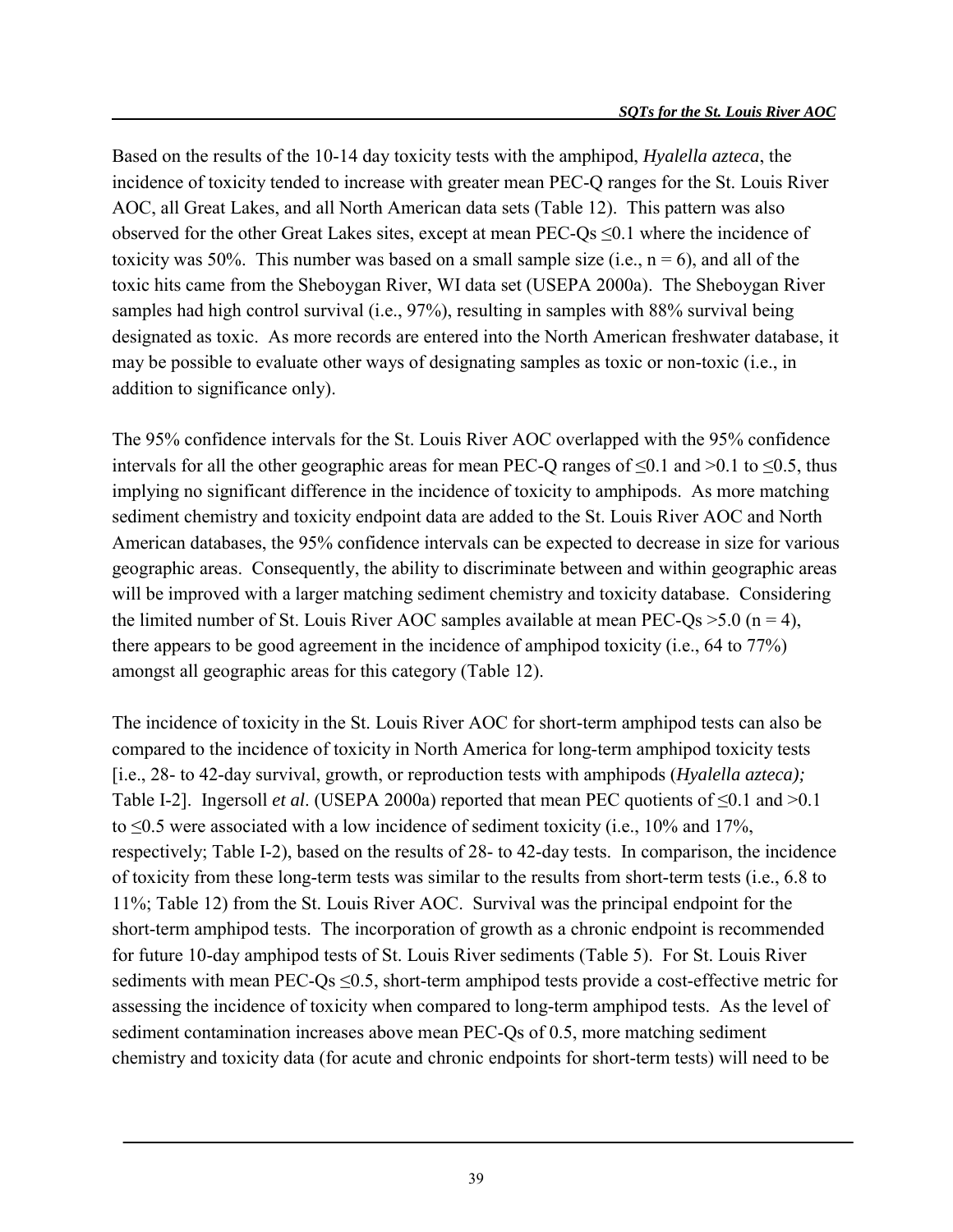collected to more fully assess the predictive ability of these tests in the St. Louis River AOC. By comparison, long-term tests in North America showed a relatively high incidence of toxicity (i.e.,  $56\%$ ; 15 of 27 samples) to amphipods at mean PEC-Os of  $>0.5$  to  $\leq 1.0$ , while mean PEC-Os of  $>1.0$  to  $\leq 5.0$  and  $>5.0$  were usually toxic to amphipods (i.e., 96% and 100%, respectively; Table I-2) (USEPA 2000a). Therefore, long-term amphipod toxicity tests would be a favored metric to use in sediments with mean PEC-Qs > 0.5.

The predictive ability of the mean PEC-Qs for 10-14 day midge tests is given in Table 13. The incidence of toxicity was calculated for the same freshwater geographic areas as for the amphipod, *Hyalella azteca* (see Tables I-3 and I-4). For the St. Louis River AOC, the incidence of toxicity in the midge tests increased exponentially from 6.5% at mean PEC-Qs  $\leq 0.1$  to 100% at mean PEC-Qs >5.0 (Table 13). As for the amphipod tests, 95% confidence intervals were calculated for the two lowest mean PEC-Q ranges (i.e.,  $\leq 0.1$  and  $> 0.1$  to  $\leq 0.5$ ). At mean PEC-Qs  $\leq 0.1$ , the incidence of toxicity to midges was significantly less in the St. Louis River AOC (i.e., 6.5%) than for the non-Great Lakes sites (i.e., 50%). Most of the toxicity at the non-Great Lakes sites was attributed to a study of the Tennessee portion of the lower Mississippi River (USEPA 2000a); this data set was not evaluated to determine possible factors contributing to sediment toxicity. For the other geographic areas at mean PEC-Qs  $\leq 0.1$  and  $> 0.1$  to  $\leq 0.5$ , there was no statistical difference in the incidence of toxicity between these areas and the St. Louis River AOC (Table 13). In addition, the incidence of toxicity for midges and amphipods was virtually the same in the St. Louis River AOC for these lower mean PEC-Q ranges (Tables 12 and 13). Thus, for some sediment studies, it may be more cost effective to do either the short-term amphipod or midge tests at sites with mean PEC-Qs  $\leq$ 0.5 (i.e., sites that have already had the spatial extent of contamination characterized or are suspected to be relatively clean). The minimum data requirements (i.e., 20 samples per category) were not met for the three higher mean PEC-Q ranges in the St. Louis River AOC (Table 13). Thus, limited comparisons can be made to other geographic areas.

At mean PEC-Qs >5.0, 100% of the midge tests were toxic at the St. Louis River AOC sites; most of these sediment samples were collected from the Interlake/Duluth Tar Superfund site that was heavily contaminated with PAHs. For the other geographic areas in the mean PEC-Q range >5.0, a lower incidence of toxicity was observed at the other Great Lakes sites (63%), other North American sites (61%), all Great Lakes sites (68%), and all North American sites (66%) compared to the St. Louis River AOC (100%) (Table 13). The higher incidence of sediment toxicity to midges in the St. Louis River AOC appears to be associated with PAH contamination, based on this small sample size  $(n = 5)$ . At the other geographic areas, there are likely to be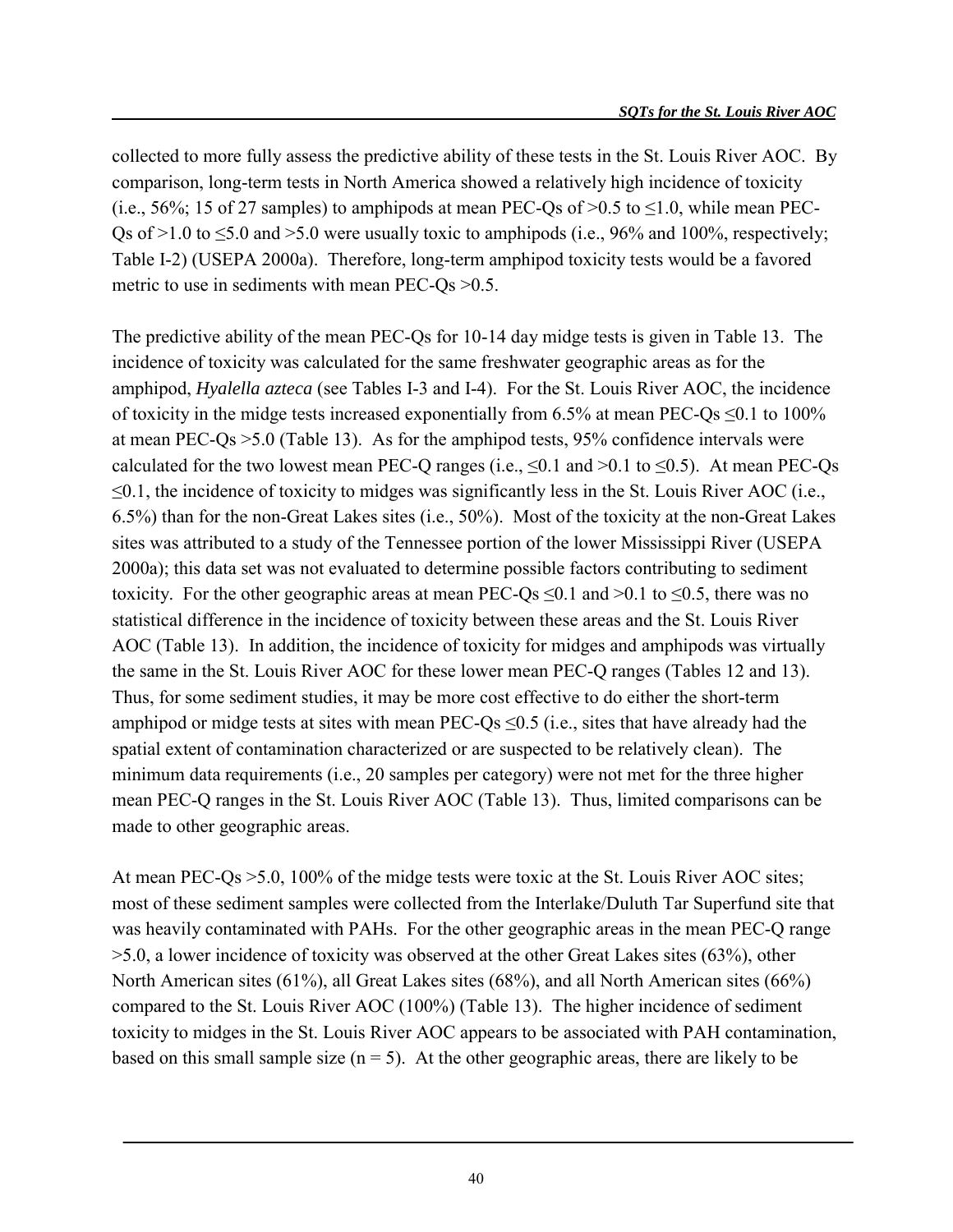other COCs (e.g., PCBs) associated with toxicity at mean PEC-Qs >5.0. For the St. Louis River AOC, the greater incidence of toxicity in the short-term midge tests (i.e.,  $100\%$ ; n = 5; Table 13) compared to the short-term amphipod tests (i.e.,  $75\%$ ; n = 4; Table 12) warrants further evaluation to see if this trend remains stable after the minimum data requirements (i.e., 20 samples per category) have been met. For highly contaminated sites (i.e., mean PEC-Q  $> 5.0$ ), both types of short-term sediment toxicity tests should be used, with additional consideration given to using 28-42 day amphipod tests at these sites.

The results of these predictive ability evaluations indicate that, collectively, the mean PEC-Qs provide a reliable basis for classifying sediments as toxic or not toxic. At the two lowest mean PEC-Q ranges, the results for the St. Louis River AOC were generally similar to those that were generated for different geographic areas for 10-14 day amphipod tests (Table 12) and for 10-14 day midge tests (Table 13). Therefore, the Level I and Level II SQTs for PCOCs and COCs (especially trace metals, PAHs, and total PCBs) are likely to provide a reliable basis for assessing sediment quality conditions in the St. Louis River AOC. The recommended Level I and Level II SQTs for the protection of sediment-dwelling organisms in the St. Louis River AOC are listed in Table 14.

Sediments in the St. Louis River AOC generally contain complex mixtures of contaminants (Crane *et al.* 1997). For this reason, assessments of sediment quality conditions relative to the protection of sediment-dwelling organisms should be conducted using the SQTs together (i.e., through the calculation of mean PEC-Qs). Sediments with mean PEC-Qs of  $\leq 0.1$  should be considered to provide the highest level of protection for sediment-dwelling organisms (i.e., Level I); the probability of observing chronic sediment toxicity is  $\leq 10\%$  in sediments with these chemical characteristics (USEPA 2000a). Sediments with mean PEC-Qs of  $>0.1$  to  $\leq 0.6$  should be considered to provide a moderate level of protection for sediment-dwelling organisms (i.e., Level II); the probability of observing chronic sediment toxicity is  $\leq 50\%$  in sediments with these chemical characteristics (USEPA 2000a). At mean PEC-Qs of >0.6, the probability of observing chronic sediment toxicity is higher (i.e., >50%), indicating that sediment-dwelling organisms would be afforded a relatively low level of protection.

#### **6.3 SEDIMENT QUALITY TARGETS FOR THE PROTECTION OF WILDLIFE**

Sediment-associated contaminants have the potential to adversely affect wildlife species in several ways. First, certain wildlife species can be exposed directly to contaminated sediments through dermal contact (e.g., demersal fish species, such as carp or sculpins) or through ingestion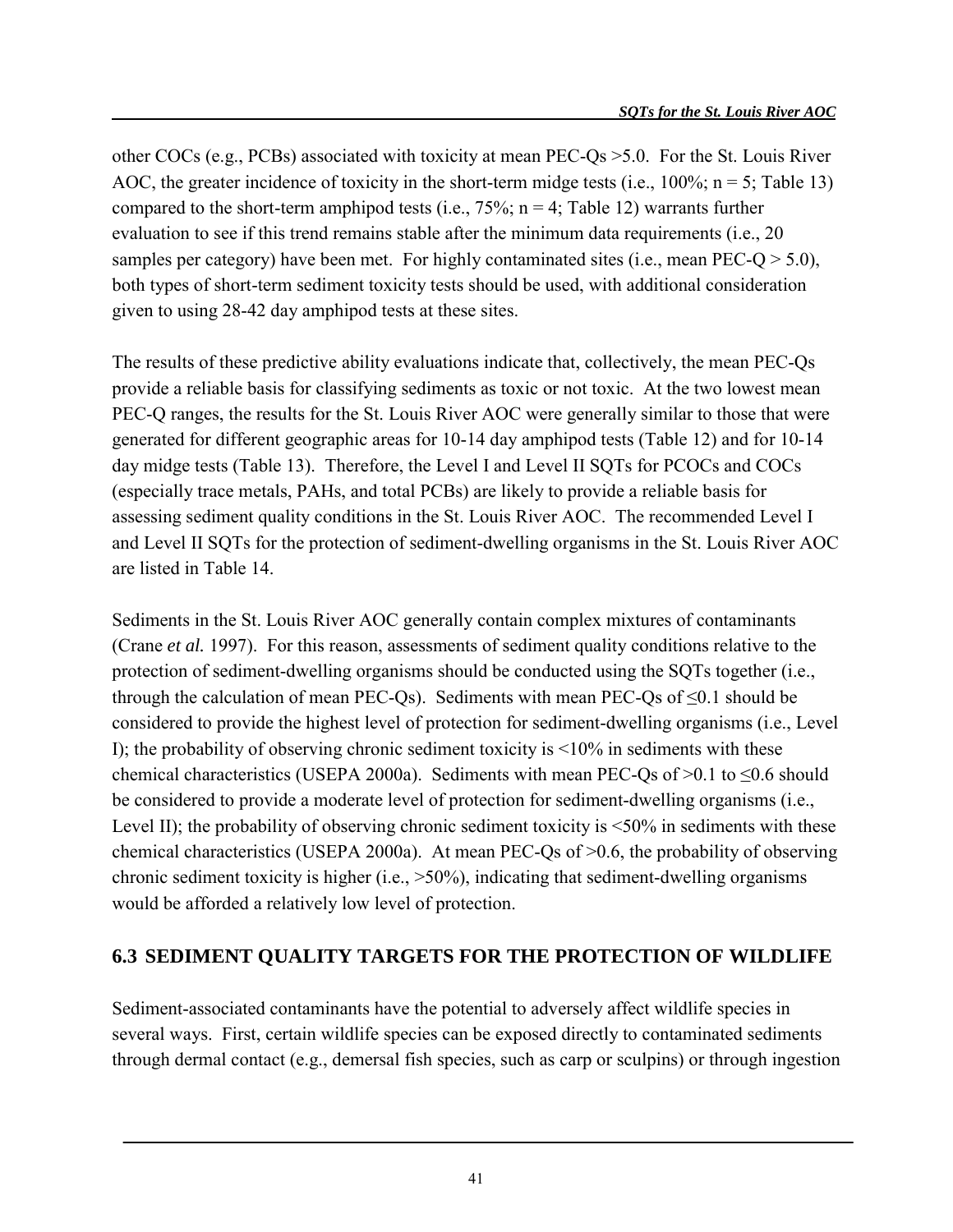pathways (e.g., bottom-feeding fish species or birds that consume sediment-dwelling organisms), potentially resulting in direct toxicity. In addition, many wildlife species may be exposed to sediment-associated contaminants as a result of food web transfers and associated bioaccumulation. The accumulation of toxic substances in the tissues of these species can result in decreased growth, impaired reproduction, reduced survival, or other harmful effects. Finally, sediment-associated contaminants can be toxic to sediment-dwelling organisms and, in so doing, result in decreased abundance of food for higher trophic organisms.

Bioaccumulation-based SQTs represent important tools for conducting sediment quality assessments for several reasons. First and foremost, unlike the effects-based SQTs described in the previous section, the bioaccumulation-based SQTs explicitly consider the potential for bioaccumulation and effects on higher trophic levels in the food web. That is, the bioaccumulation-based SQTs provide a basis for interpreting sediment chemistry data in terms of the potential for harmful effects on wildlife. Because there were a limited number of bioaccumulation-based SQTs, and methods for evaluating the reliability of these SQTs are not readily available, it is recommended that the existing SQTs for the protection of wildlife (NYSDEC 1999; MacDonald 1994) be adopted directly as interim SQTs in the St. Louis River AOC. The available bioaccumulation-based SQTs for PCOCs and COCs in the St. Louis River AOC are presented in Table 15. These SQTs should be used in conjunction with tissue chemistry data and applicable tissue residue guidelines (TRGs) (such as Newell *et al.* 1987) to confirm that contaminated sediments pose a hazard to mammalian and/or avian wildlife species.

## **6.4 SEDIMENT QUALITY TARGETS FOR THE PROTECTION OF HUMAN HEALTH**

While aquatic organisms can be exposed to bioaccumulative substances (such as mercury, benzo(a)pyrene, PCBs, organochlorine pesticides, and dioxins and furans) via a number of exposure pathways, ingestion of contaminated sediments represent the most important pathway for sediment-dwelling organisms (Cook *et al.* 1992). In turn, these bioaccumulative contaminants can biomagnify in the food web, including species consumed by humans. Accumulation of toxic substances in fish tissues beyond specified TRGs [e.g., Food and Drug Administration (FDA) Action Levels] can impair designated water uses (i.e., recreation and human health) through the issuance of fish consumption advisories. Therefore, the accumulation of toxic substances in the tissues of fish, and other aquatic organisms, is an important issue in areas that support subsistence, sport, or commercial fisheries. Subsistence fishing may occur in the St. Louis River AOC, particularly by members of the Fond du Lac Band for whom fish is an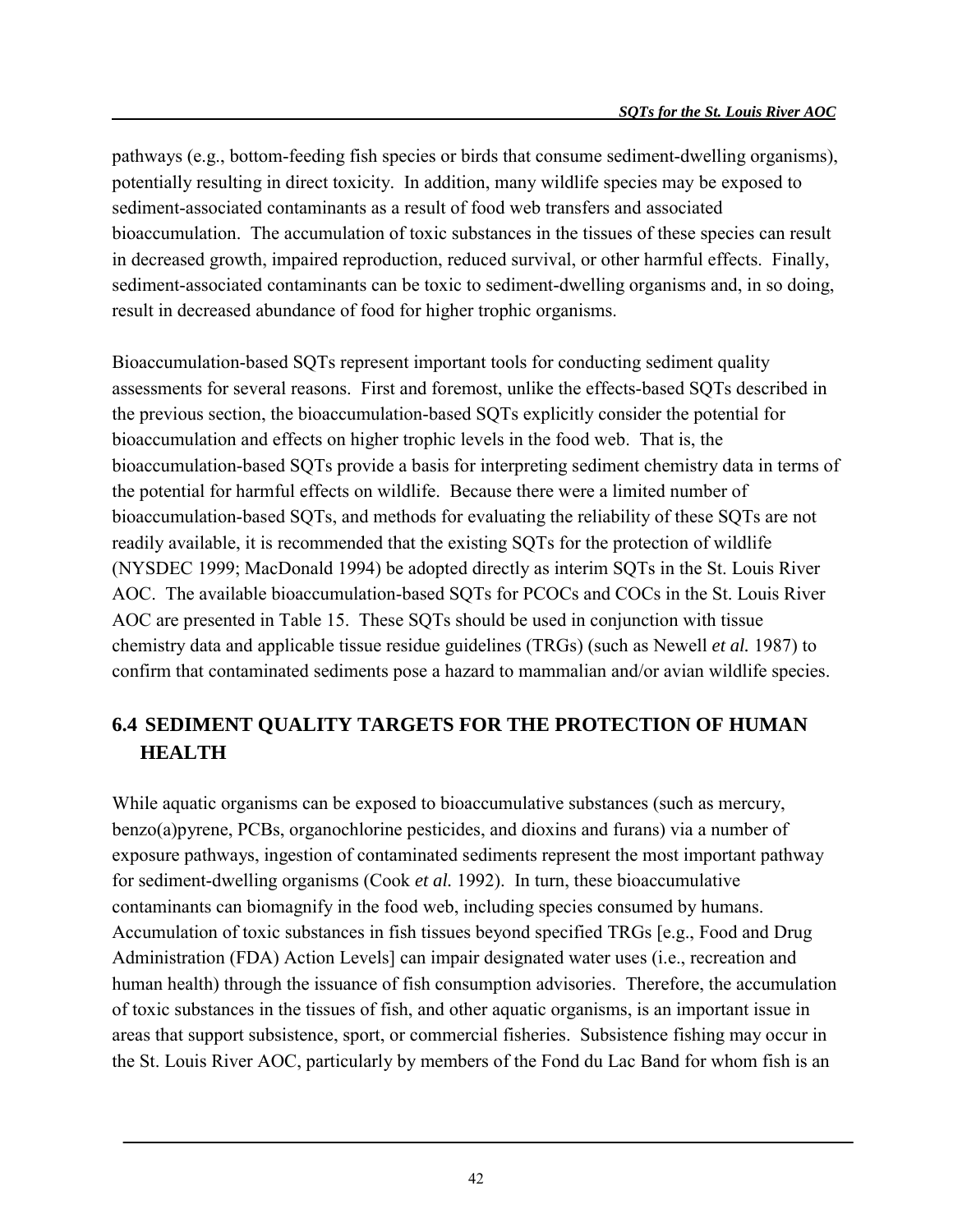important component of their diet. The area is widely utilized for sport fishing (especially walleye). Commercial fishing no longer takes place in the St. Louis River AOC.

Numerical SQTs for the protection of human health have not been previously established in Minnesota. However, the NYSDEC has established criteria for the protection of human health (NYSDEC 1999). NYSDEC's criteria are intended to identify the maximum concentrations of sediment-associated contaminants to prevent harmful levels of bioaccumulation in fish and other aquatic organisms. The recommended SQTs for the protection of human health that are presented in Table 15 were adopted directly from the criteria that were established by NYSDEC (1999). This approach to the selection of SQTs was used because protection of human health is a high priority management goal in Minnesota and Wisconsin and the criteria from NYSDEC (1999) are likely to provide a high level of protection in the St. Louis River AOC. These SQTs should be used in conjunction with tissue chemistry data and applicable TRGs (such as FDA Action Levels; USEPA 1989a; 1997a) to confirm that contaminated sediments pose a risk to human health.

# **6.5 SEDIMENT QUALITY TARGETS FOR THE PROTECTION OF RECREATIONAL AND AESTHETIC WATER USES**

Recreation and aesthetics represent important water uses in the St. Louis River AOC. While certain recreational and aesthetic uses of the aquatic ecosystem in the study area can be affected by sediment quality conditions, SQTs for the protection of recreational and aesthetic water uses have not been established in either Minnesota or Wisconsin. In addition, a comprehensive review of the published scientific literature failed to reveal any SQGs for these water uses (MacDonald *et al.* 1999). Therefore, it is not possible to establish site-specific SQTs for recreation and aesthetics in the St. Louis River AOC. Nevertheless, it is likely that the SQTs for the protection of aquatic life, wildlife, and human health are likely to be provide adequate protection for recreational and aesthetic water uses (CCME 1999).

## **6.6 SEDIMENT QUALITY TARGETS FOR THE PROTECTION OF SHIPPING AND NAVIGATION**

A comprehensive review of the scientific literature failed to identify any SQGs that were specifically intended to protect shipping and navigation in the St. Louis River AOC (MacDonald *et al.* 1999). However, SQGs which define the maximum concentrations of sediment-associated contaminants for unrestricted open-water disposal of dredged materials have been established in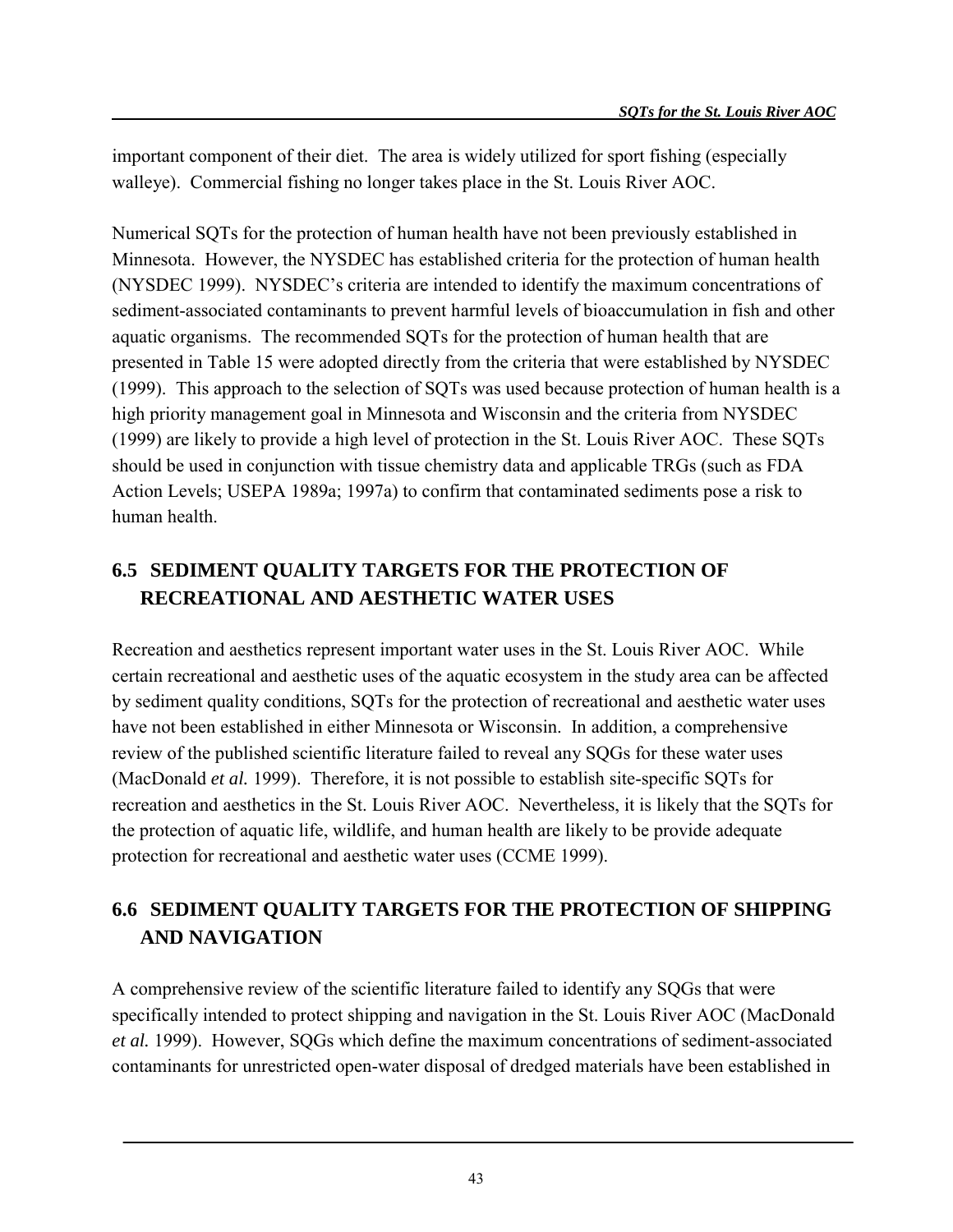certain jurisdictions (e.g., Environment Canada has adopted the Canadian TELs for the protection of aquatic life for this application; Porebski 1999). In addition, Environment Canada has established SQGs which, if exceeded, necessitate special handling of marine dredged materials (e.g., upland disposal; the PELs have been adopted for this application). In Canada, toxicity testing is required when contaminant concentrations fall between the TEL and PEL values.

Open water disposal of dredged materials is prohibited in Minnesota and Wisconsin. However, dredged material in the outer Duluth-Superior Harbor tends to be very sandy and is utilized for many beneficial uses, including beach nourishment, habitat development, and highway construction. The beneficial use of dredged material within the water should be done in such a manner as to not cause further chemical degradation of the environment. For example, chemical concentrations in dredged material should be less than the Level I SQTs if it is to be used for habitat enhancement. Land application of dredged material must comply with the chemical limits specified in the MPCA's rules for land application of biosolids. The WDNR does not have written policies regarding the land application of dredged material (Tom Janisch, WDNR, personal communication, 2000). In Wisconsin, use of dredged material as a topsoil replacement would be considered as a low hazard waste grant of exemption.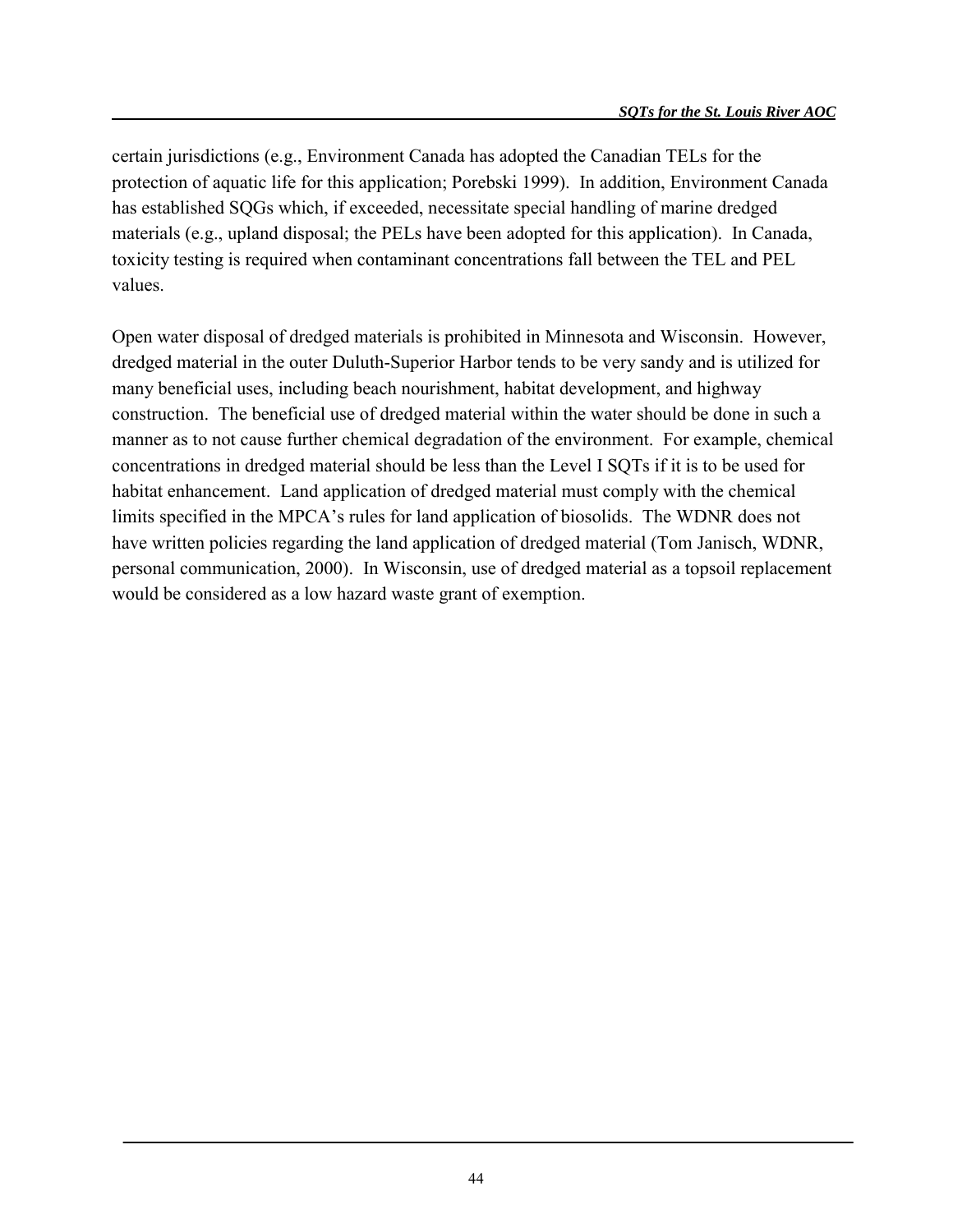### **CHAPTER 7**

# **APPLICATIONS OF SEDIMENT QUALITY TARGETS FOR ASSESSING SEDIMENT QUALITY CONDITIONS IN THE ST. LOUIS RIVER AREA OF CONCERN**

#### **7.1 OVERVIEW**

The long-term vision that has been developed for the St. Louis River AOC articulates the importance of this transboundary watershed to the people who live in Duluth, MN; Superior, WI; and surrounding areas. Based on the ecosystem goals and objectives that have been developed for the St. Louis River AOC, maintaining a healthy, well-balanced ecosystem is an essential element of this vision. Protection of existing water uses and restoration of those uses that have been compromised due to environmental contamination have also been identified as central components of the RAP process. Making progress toward this long-term vision will require the successful implementation of a variety of environmental management initiatives, including those that are focused on the assessment, management, and remediation of contaminated sediments.

Effective management of contaminated sediments in the St. Louis River AOC will require the collection and interpretation of information on the quality of aquatic sediments. The applicability of the SQTs in sediment assessments is increased when used in conjunction with other tools that facilitate determinations of concentrations of PCOCs and COCs, sediment toxicity, bioaccumulation, and effects on *in situ* benthic invertebrates (Chapman *et al*. 1987). The numerical SQTs (i.e., Level I and Level II values) that are recommended in this document are intended to support sediment management initiatives by providing tools that can assist in the collection and interpretation of sediment chemistry data. More specifically, the SQTs provide a basis for classifying sediments relative to their potential to be toxic to sediment-dwelling organisms. The recommended applications of the numerical SQTs for assessing contaminated sediments within the study area include:

- designing monitoring programs;
- interpreting sediment chemistry data;
- assessing the risks to biotic receptors associated with contaminated sediments; and,
- developing site-specific sediment quality remediation targets (SQRTs).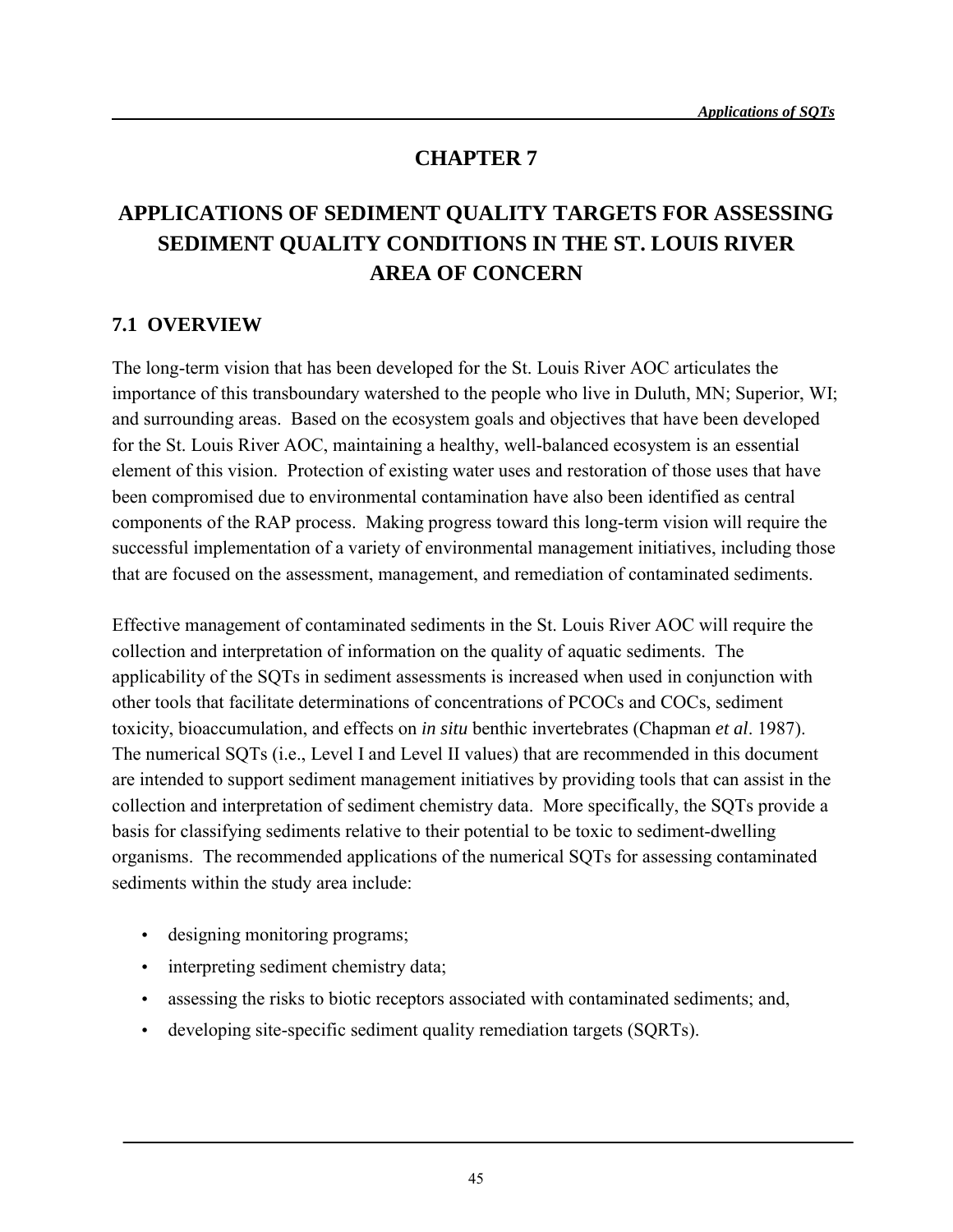Each of these potential uses of the SQTs are discussed in the following sections. An integrated framework was formulated to illustrate the applications of the various assessment tools in the sediment quality assessment process (see Appendix J). The framework provides guidance on the use of information on sediment chemistry, sediment toxicity, benthic invertebrate community status, and tissue chemistry for determining if sediments are contaminated, interpreting the implications of contamination, and identifying use impairments at a site. In addition, roles of remedial action planning and confirmatory monitoring and assessment were described. More detailed guidance on this sediment quality assessment framework is currently being developed for GLNPO.

#### **7.2 MONITORING PROGRAM DESIGN**

Monitoring is an integral component of environmental surveillance programs. While such programs may be undertaken for a number of reasons (e.g., trend assessment, impact assessment, compliance), limitations on available resources dictate that they must be conducted in an effective and efficient manner. For this reason, it is important for sediment quality monitoring programs to be well focused and to provide the types of information necessary to effectively manage contaminated sediments.

The numerical SQTs contribute to the design of environmental monitoring programs in several ways. First, comparison of existing sediment chemistry data with the SQTs provides a systematic basis for identifying high priority areas for implementing monitoring activities such as delineating the spatial extent of contamination and assessing biological effects through sediment toxicity tests, benthological community surveys, and/or bioaccumulation assessments. Second, when used in conjunction with existing sediment chemistry data, the SQTs may be utilized to identify PCOCs and COCs within a study area. By considering the potential sources of these contaminants, it may be possible to further identify priority sites for investigation. The SQTs can also assist in monitoring program design by establishing target detection limits for each substance (e.g., 0.5 x Level I SQT). Determination of the detection limits that are needed to support subsequent interpretation of sediment chemistry data should help to avoid many of the difficulties that have resulted from the use of standard, yet inappropriate, analytical methods (i.e., methods that achieve method detection limits that are greater than the Level I SQTs).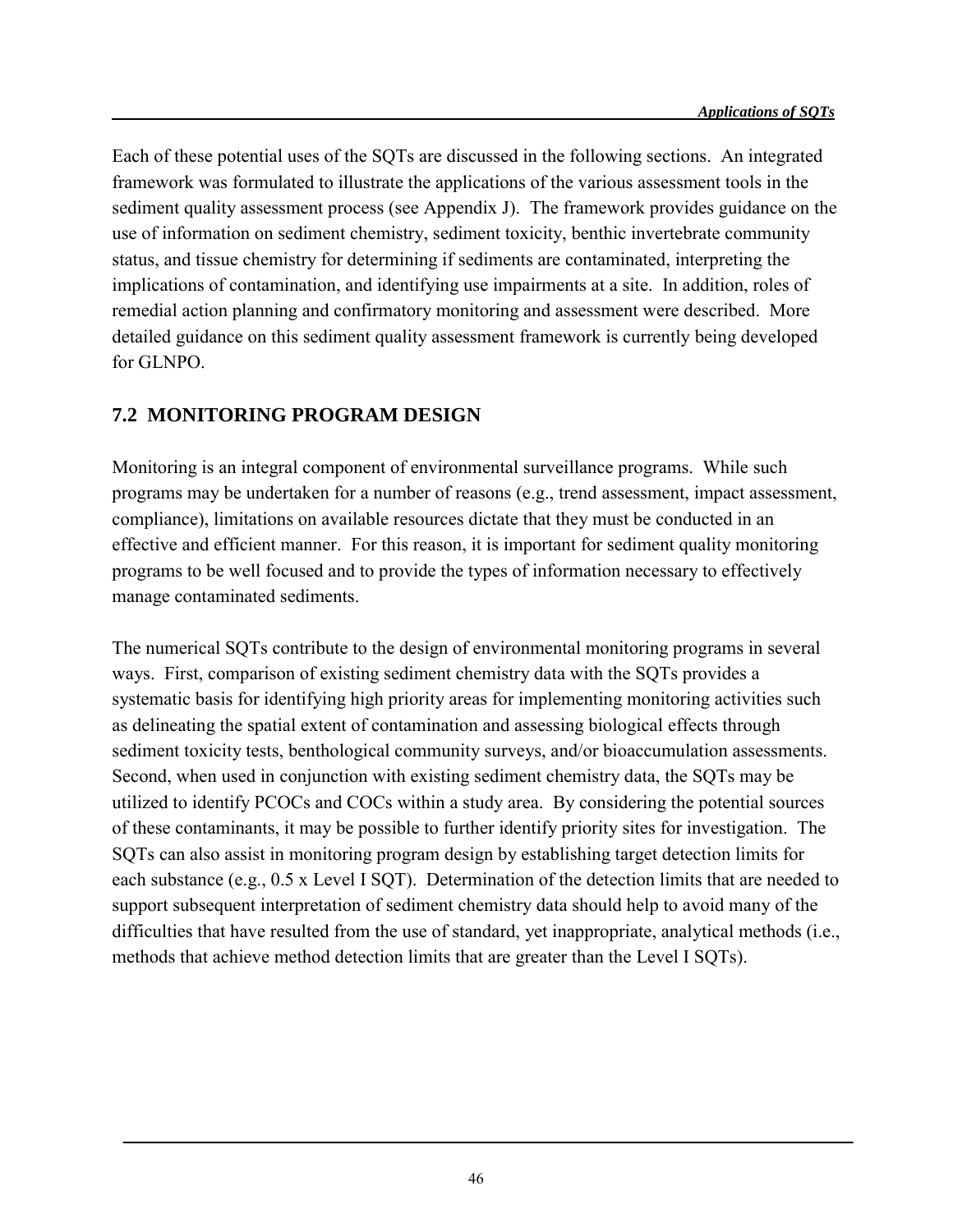### **7.3 INTERPRETATION OF SEDIMENT CHEMISTRY DATA**

Over the past decade, sediment chemistry data have been collected at a wide range of sites in the St. Louis River AOC. While these data can be used directly to assess the status and trends in environmental quality conditions, they do not, by themselves, provide a basis for determining if the concentrations of contaminants represent significant hazards to aquatic organisms. In this context, however, numerical SQTs provide practical assessment tools or 'scientific benchmarks' against which the biological importance of sediment chemistry data can be assessed. In this context, individual SQTs may be used as screening tools to identify areas of contaminated sediments within the St. Louis River AOC.

The numerical SQTs can be used to identify, rank, and prioritize PCOCs and COCs in freshwater sediments. In this application, the concentration of each chemical substance in each sediment sample is compared to the corresponding SQT value. Those substances that occur at concentrations below the Level I SQTs should be considered to be of relatively low priority. Those substances that occur at concentrations above the Level I SQTs but below the Level II SQTs should be considered to be of moderate concern, while those that are present at concentrations in excess of the Level II SQTs should be considered to be of relatively high concern. The relative priority assigned to each chemical substance can be determined by evaluating the magnitude and frequency of exceedance of the SQTs. Chemicals that exceed the Level II SQTs frequently, or by a large margin, should be viewed as the chemicals of greatest concern (Long and MacDonald 1998; MacDonald *et al*. 2000a; USEPA 2000a).

In conducting such assessments, it is important to remember that certain chemicals can be present in relatively unavailable forms (such as in slag, paint chips, tar). The SQTs are not meant to be used for sediment samples that contain a large proportion of these foreign materials. The SQTs can be used for soft sediment samples that have small quantities of these types of materials. Therefore, there is not a 100% certainty that samples with chemical concentrations in excess of the Level II SQTs will actually be toxic to sediment-dwelling organisms. The reliability of the SQTs should also be considered when conducting evaluations of sediment chemistry data, with the greatest weight assigned to those SQTs which have been shown to be reliable (Ingersoll *et al.* 1996; MacDonald *et al.* 2000a).

Collecting ancillary sediment quality information can increase the degree of confidence that can be placed in determinations of COCs. Specifically, data on regional background concentrations of sediment-associated contaminants can be used to identify substances of relatively low concern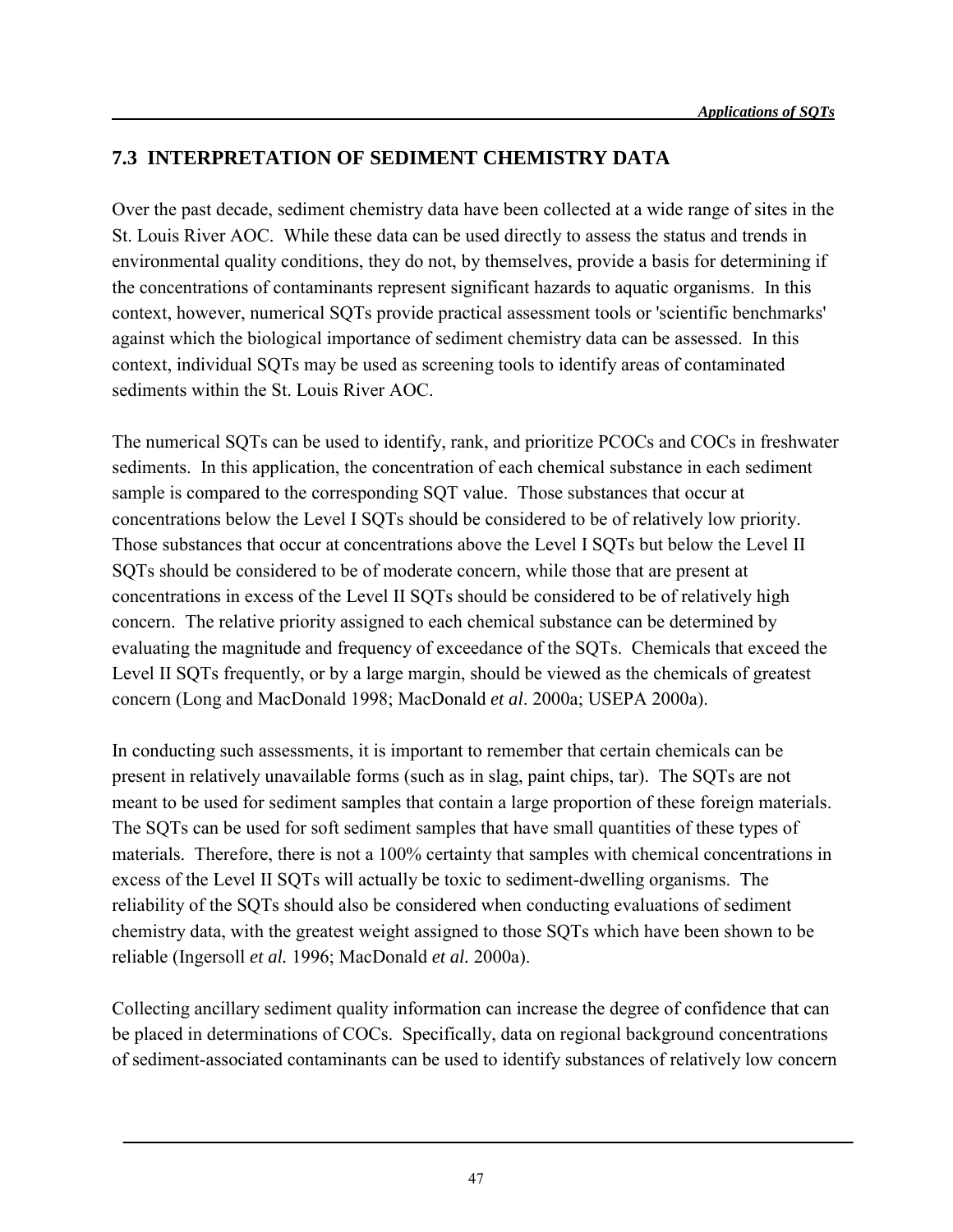with respect to anthropogenic activities (i.e., those that occur at or below background levels). Data from toxicity tests can also be used to support the identification of COCs. More specifically, matching sediment chemistry and toxicity data provide a basis for evaluating the degree of concordance between the concentrations of specific contaminants and measured adverse effects. The degree of concordance between chemical concentrations and sediment toxicity can be evaluated using correlation analyses and regression plots (Carr *et al.* 1996). Those substances that are present at elevated concentrations (i.e., as indicated by exceedances of the Level II SQTs) in toxic samples should be identified as the chemicals of highest concern (Long and MacDonald 1998). Those chemicals that are not positively correlated to the results of toxicity tests should be viewed as relatively lower priority contaminants. These types of analyses need to be conducted on a site-specific basis for hot spot areas in the St. Louis River AOC.

The numerical SQTs can also be used to identify sites of concern with respect to the potential for observing adverse biological effects. In this application, the concentrations of sedimentassociated contaminants should be compared to the corresponding SQTs. Sediments in which none of the measured chemical concentrations exceed the Level I SQTs should be considered to have the lowest potential for adversely affecting sediment-dwelling organisms and could be considered reference areas (Long and Wilson 1997). However, the potential for unmeasured contaminants to be present at levels of toxicological concern cannot be dismissed without detailed information on land and water uses within the water body or the results of sediment toxicity tests. Those sediments which have concentrations of one or more contaminants between the Level I and Level II SQTs should be considered to be of moderate priority, while those sediments with contaminant concentrations in excess of one or more Level II SQTs should be considered to be of relatively high concern. Once again, the magnitude and frequency of exceedances of the Level II SQTs provide a basis for assigning relative priority ratings to areas of concern with respect to contaminated sediments.

Importantly, the numerical SQTs provide consistent tools for evaluating spatial patterns in chemical contamination. More specifically, the SQTs can be used to compare and rank sediment quality conditions among sites located within the St. Louis River AOC. For example, maps showing the mean PEC-Q ranges for sites with matching sediment chemistry and toxicity data in the St. Louis River AOC are given in Figures 5 to 7. Sixteen sites could not be plotted due to a lack of geopositional data. The most contaminated areas included the Interlake/Duluth Tar Superfund site and the USX Superfund site (Figure 5 and 7). Minnesota Slip, Slip C, and the area encompassing WLSSD and the outlets of Miller and Coffee Creeks also rank highly for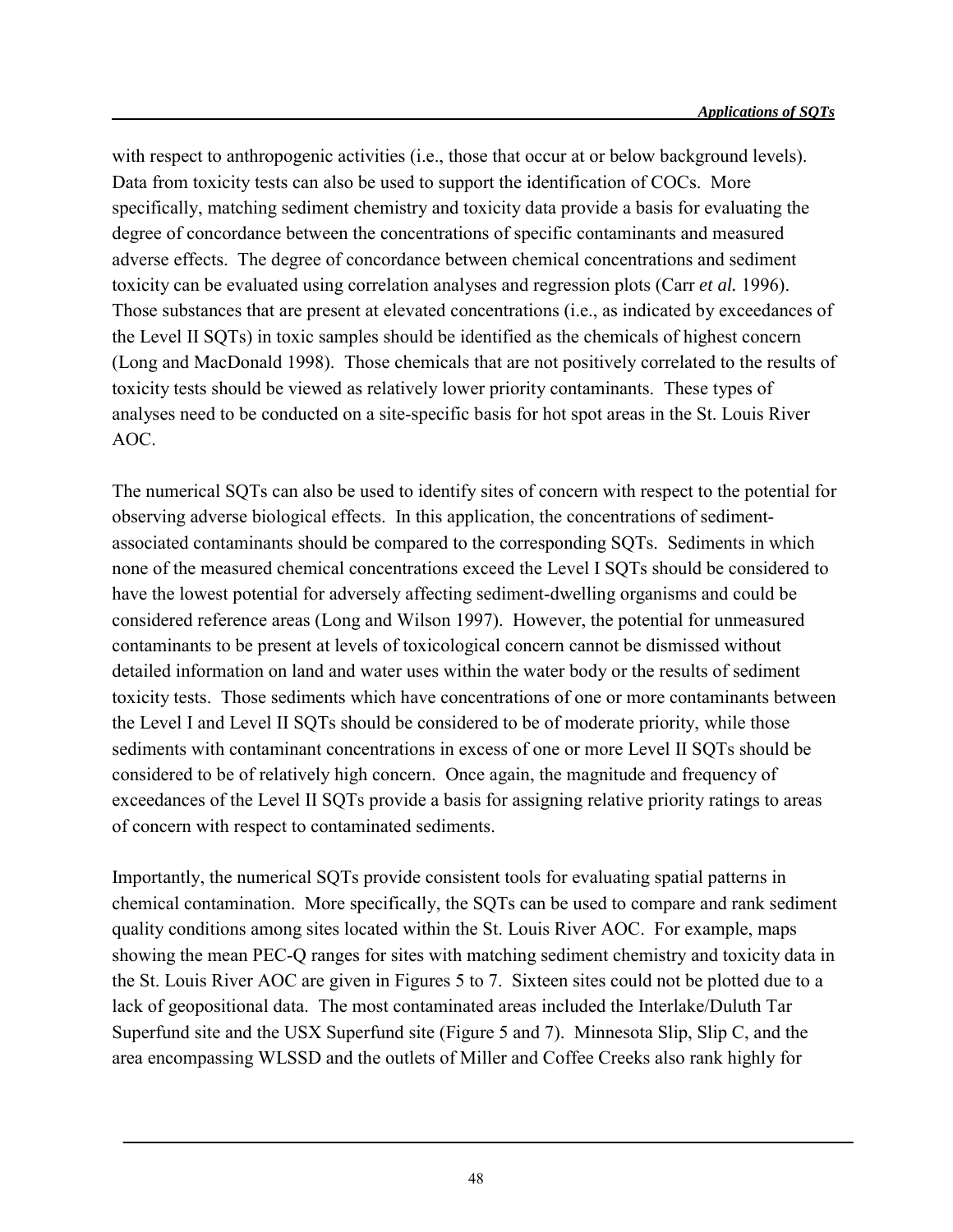surficial sediment contamination (Figure 6). Other hot spot areas (e.g., Howards Bay) also have surficial sediments with elevated mean PEC-Q ranges (i.e.,  $>0.11$  to  $< 0.6$ ) (Figures 5 to 7). If Figure 5 was expanded to include all surficial sediment chemistry, then the Hog Island Inlet and Newton Creek area would rank highly for sediment contamination as well. Similar maps could be generated for deeper core segments to give an indication of the temporal distribution of chemical substances.

If a stratified random sampling design is used in a monitoring program, then the SQTs provide a basis for calculating the spatial extent of potentially toxic sediments. In hot spot areas, further investigations would typically be implemented to identify contaminant sources, assess the areal extent and severity of actual sediment toxicity, evaluate the potential for bioaccumulation, and/or determine the need for source control measures or other remedial measures. The SQTs could also be used to evaluate the efficacy of any regulatory actions that are implemented at the site.

While previous guidance has cautioned against using SQGs as stand alone decision tools, the results of recent evaluations of their reliability and predictive ability substantially increase the level of confidence that can be placed in the consensus-based SQGs. For example, there is a low probability of observing sediment toxicity (i.e., <10%) in North American sediments with mean PEC-Qs  $\leq 0.1$  (i.e., based on the results of 28- to 42-day toxicity tests with amphipods; USEPA 2000a) (Table I-2). In contrast, the probability of observing sediment toxicity increases at mean PEC-Qs of  $>0.5$  to  $\leq$ 1.0 (56% incidence of toxicity) and  $>1.0$  (97% incidence of toxicity) (i.e., based on the results of 28- to 42-day toxicity tests with amphipods on North American sediments; USEPA 2000a) (Table I-2). Therefore, the MPCA and WDNR should consider whether Level II SQTs, when incorporated into mean PEC-Qs, could be used directly to support small-scale sediment management decisions (e.g., implementing source control measures, conducting sediment remediation for small sites such as boat slips). These tools are particularly efficient for evaluating sediment quality at relatively small sites, where the costs of further investigations could approach or exceed the costs of implementing remedial measures. For larger sites, SQTs should be used in a screening approach for preliminary assessments of data. For complex studies in which additional sediment assessment phases are conducted (e.g., the Interlake/Duluth Tar and USX Superfund sites), SQTs are used in conjunction with other tools (e.g., sediment toxicity tests, benthological surveys, bioaccumulation assessments) to make decisions about the spatial and temporal extent of contamination and the need for remediation.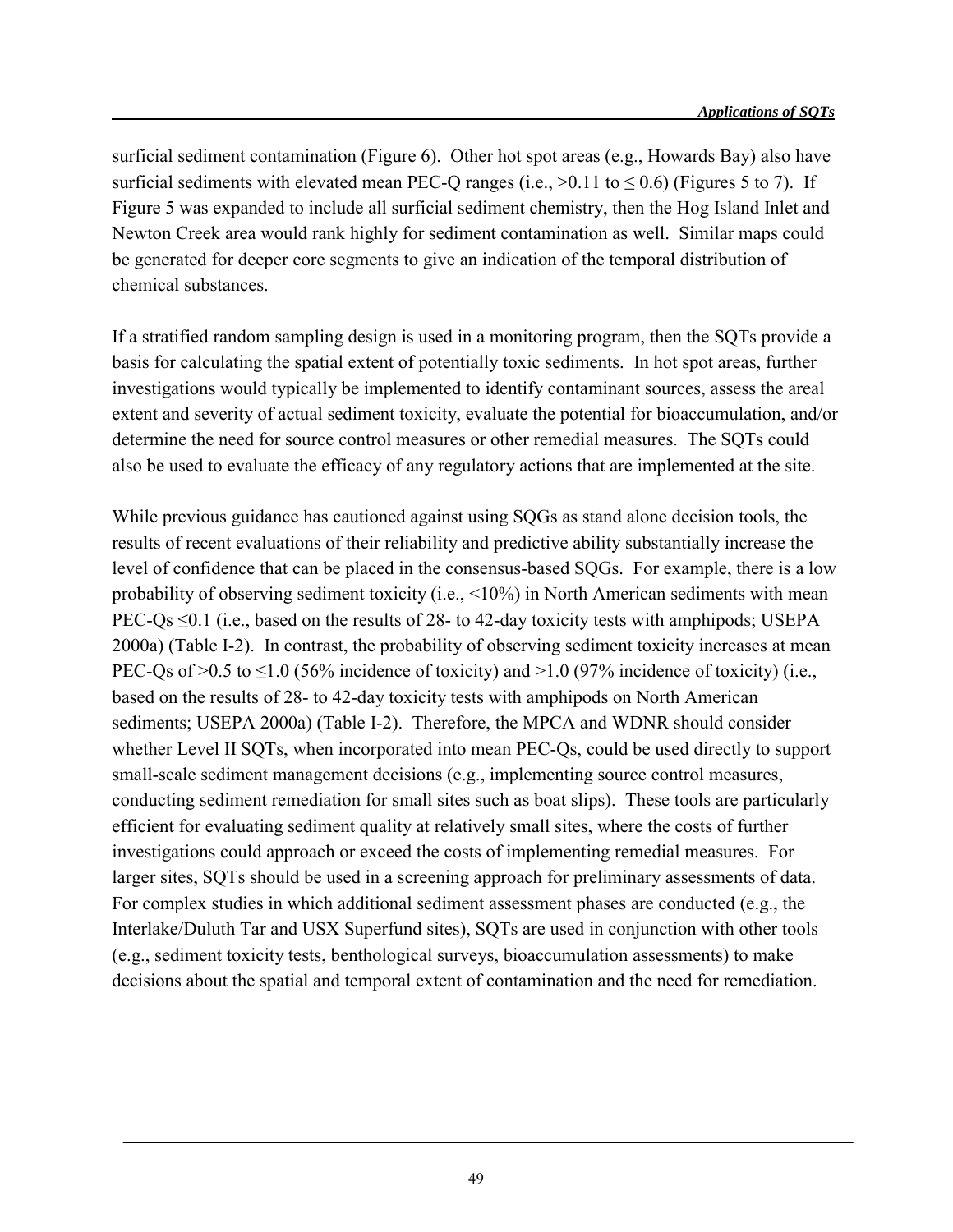### **7.4 ECOLOGICAL RISK ASSESSMENT**

Risk assessment is the process of assigning magnitudes and probabilities to the adverse effects that may be associated with exposure to environmental contamination or other hazards. Ecological risk assessment (ERA) is an evolving process that is designed to provide sciencebased guidance for managing environmental quality, particularly at contaminated sites. Sediment quality guidelines can be used, with sufficient certainty, in ecological risk assessments (SETAC 1997).

Numerical SQGs can contribute directly to several stages of the ecological risk assessment process, including problem formulation, effects assessment, and risk characterization. During problem formulation, background information and preliminary sampling data are used to identify the problem and define the issues that need to be addressed at contaminated sites (Chapman *et al.* 1987). At the problem formulation stage, SQGs can be used in conjunction with existing sediment chemistry data to identify the chemicals and areas of concern with respect to sediment contamination (Long *et al.* 1998a). In turn, this information can be used to scope out the nature and extent of the problem and to identify probable sources of sediment contamination at the site. In addition, the SQGs provide a consistent basis for identifying appropriate reference areas that can be used in subsequent assessments of the contaminated site (Menzie 1997). Furthermore, the underlying data (i.e., the matching sediment chemistry and biological effects data) provide a scientific basis for identifying appropriate assessment endpoints (i.e., receptors and ecosystem functions to be protected) and measurement endpoints (i.e., metrics for the assessment endpoints) that can be used at subsequent stages of the assessment.

Numerical SQGs also represent effective tools that can be used to assess the effects of sedimentassociated contaminants (i.e., during the effects assessment of the ERA). The goal of the effects assessment is to provide information on the toxicity or other effects that are likely to occur as a result of the sediment contamination. In this application, the SQGs provide an effective basis for classifying sediments as toxic or not toxic when used in conjunction with sediment chemistry data (MacDonald *et al.* 1996; Ingersoll *et al.* 1996; MacDonald *et al.* 2000a; USEPA 2000a). The applicability of the SQGs in effects assessments is increased when used in conjunction with other tools that facilitate determinations of background concentrations of contaminants such as, sediment toxicity, bioaccumulation, and effects on *in situ* benthic macroinvertebrates (Chapman *et al.* 1987).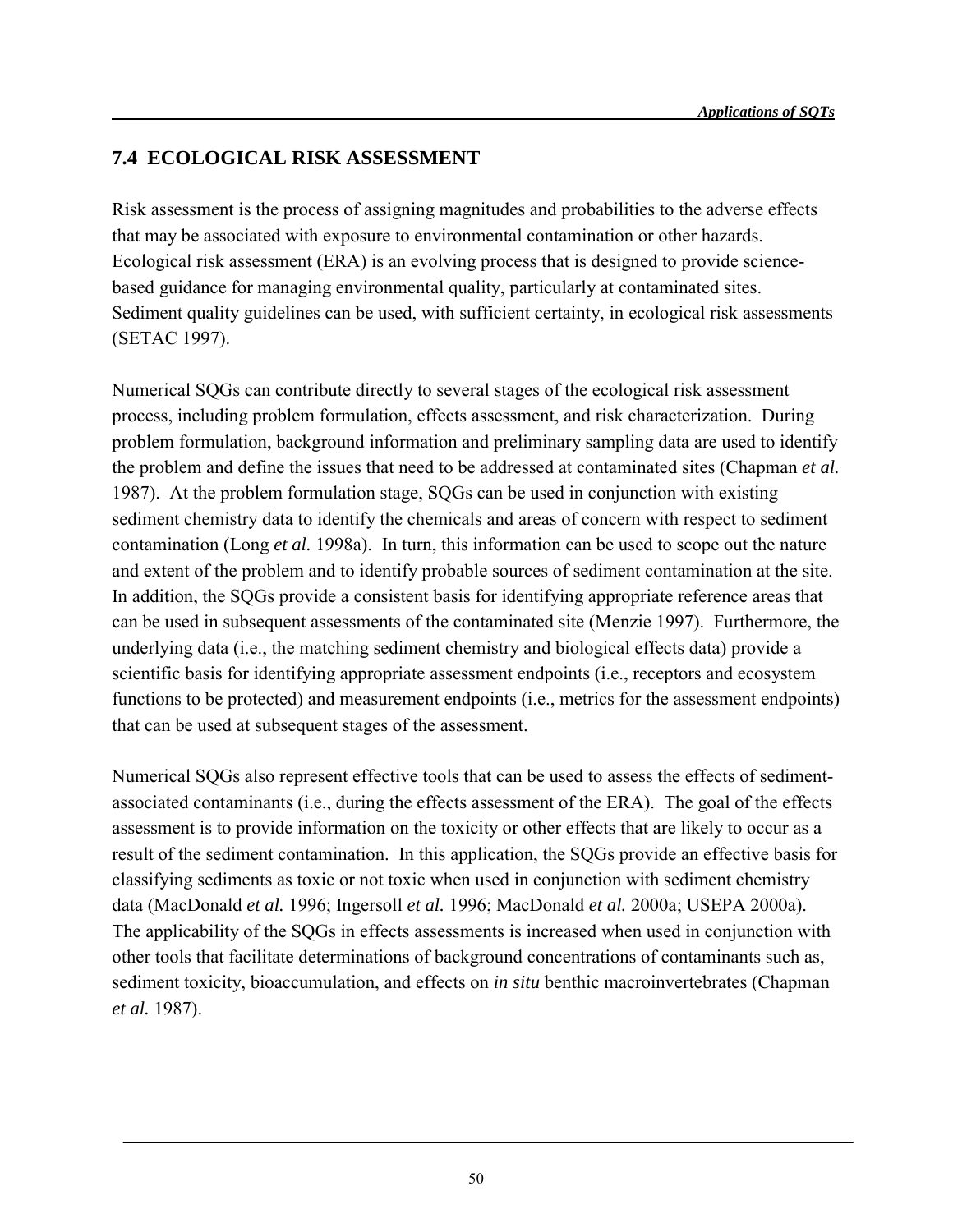The primary purpose of the risk characterization stage of an ERA is to estimate the nature and extent of the risk at a contaminated sediment site and to evaluate the level of uncertainty associated with that estimate (Chapman *et al.* 1987). The SQGs are particularly useful at this stage of the process because they provide a quantitative basis for evaluating the potential for observing adverse effects in contaminated sediments, for determining the spatial extent of unacceptable levels of sediment contamination (i.e., sediments that exceed prescribed limits of risk to sediment-dwelling organisms), and for estimating the uncertainty in the risk determinations (i.e., the potential for Type I and Type II errors). Importantly, calculation of the frequency of exceedance of the upper level SQGs and specified mean PEL quotients (PEL-Qs) enables risk assessors to estimate the probability that contaminated sediments will be toxic to sediment-dwelling organisms (Long and MacDonald 1998). When appropriate sediment chemistry data are available, these procedures facilitate the determination of the cumulative effects of contaminants arising from multiple sources (i.e., in addition to the contaminated site) and the evaluation of the potential for off-site impacts. The uncertainty associated with the application of the SQGs at this stage of the ERA can be effectively reduced by using the SQGs in conjunction with other measurement endpoints, such as results of toxicity tests and benthic invertebrate community assessments. For the St. Louis River AOC, the Level I and Level II SQTs can be applied in ERAs in the same manner that SQGs are used at other sites.

#### **7.5 DEVELOPMENT OF SEDIMENT QUALITY REMEDIATION TARGETS**

Sediment quality issues are rarely entirely the responsibility of one agency or one level of government. For this reason, it may be necessary to establish agreements between various levels of government to define their responsibilities with respect to the prevention, assessment, management, and remediation of sediment contamination. Multi-jurisdictional agreements may include accords on a number of issues; however, establishment of SQRTs is important because they provide a common yardstick against which the efficacy of a range of sediment management initiatives can be measured. These SQRTs should be based on chemical SQTs, as well as biological effects.

Numerical SQTs can be used in several ways to support the derivation of SQRTs. Specifically, SQTs are useful because they provide a means of establishing SQRTs that fulfill the narrative use protection objectives for the site. For example, SQRTs could be set at mean PEC-Qs  $\leq 0.1$  if the site management goal is to provide a high level of protection for sediment dwelling organisms. Alternatively, the SQRTs could be set at a mean PEC-Q of 0.6 if the immediate goal for the site is to reduce the potential for acute toxicity and permit natural recovery processes to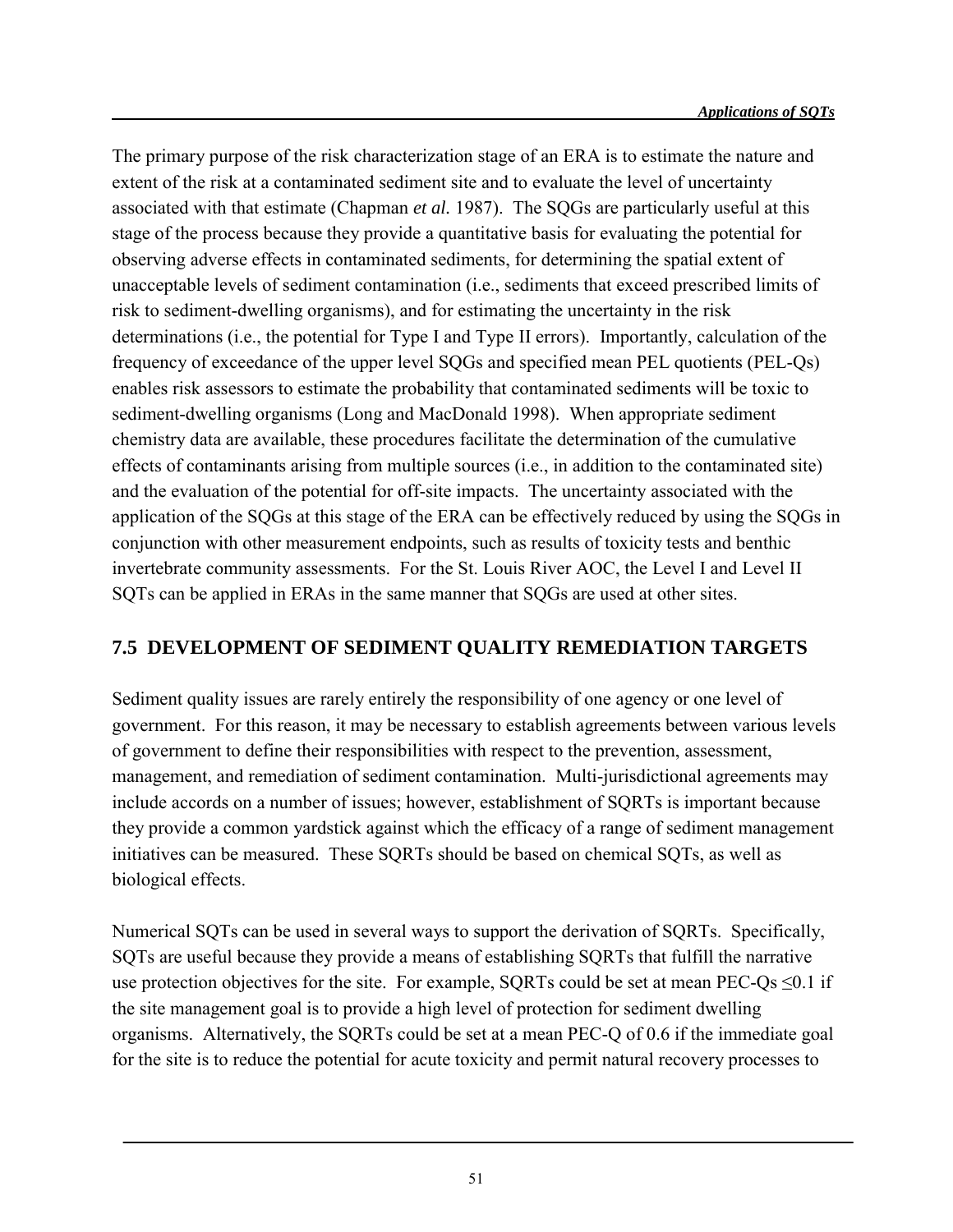further reduce contaminant concentrations. In addition, SQTs and evaluations of their predictive ability provide information that may be used to evaluate the costs and benefits associated with various remediation options.

For the Minnesota portion of the St. Louis River AOC, an internal MPCA group composed of technical, remediation, and policy and planning staff need to formulate a policy for using SQTs for sediment management activities. This policy should be developed with stakeholder input from the Natural Resource Trustees (which includes MPCA, MDNR, WDNR, NOAA, U.S. Fish and Wildlife Service, and Fond du Lac Band staff), St. Louis River CAC, Harbor Technical Advisory Committee, and concerned citizens. Discussions with the WDNR, and perhaps an interagency agreement with them, would be useful to ensure the SQTs are used in a consistent manner throughout the St. Louis River AOC. The MPCA Commissioner and the Citizens Board of the MPCA will make final decisions on the application of numerical SQTs as SQRTs, along the Minnesota side of the St. Louis River AOC.

For the USX and Interlake/Duluth Tar Superfund sites, the remediation requirements for these sites may involve the use of:

- an applicable or relevant and appropriate requirement (ARAR);
- a preliminary remedial action objective; and
- a preliminary remediation goal.

The Level I and Level II SQTs, as well as mean PEC-Qs and biological effects data, may be utilized by the MPCA and Natural Resource Trustees (with stakeholder input) to develop remediation requirements for these sites. Although ARARs have been established based on Minnesota Department of Health (MDH) drinking water criteria, surface water criteria, and acceptable human health carcinogenic risks of one person in  $100,000$  (i.e.,  $10^{-5}$ ), ARARs have yet to be established for ecological risk. As discussed in the previous section, SQTs can be applied in the ERA framework and can contribute to the development of ARARs. In addition, the SQTs can be utilized with bioeffects and tissue residue data to develop preliminary remedial action objectives and remediation goals that are protective of aquatic life (i.e., benthic invertebrates). The process of developing remediation requirements for the Interlake/Duluth Tar Superfund site has recently begun. The ARARs are not negotiable with the PRPs unless they apply for a technical impracticability waiver (e.g., a waiver for meeting mixing zone requirements during remedy implementation). Any development of sediment-based ARARs for PAH compounds will need to take into consideration the phototoxicity of PAHs in shallow water areas.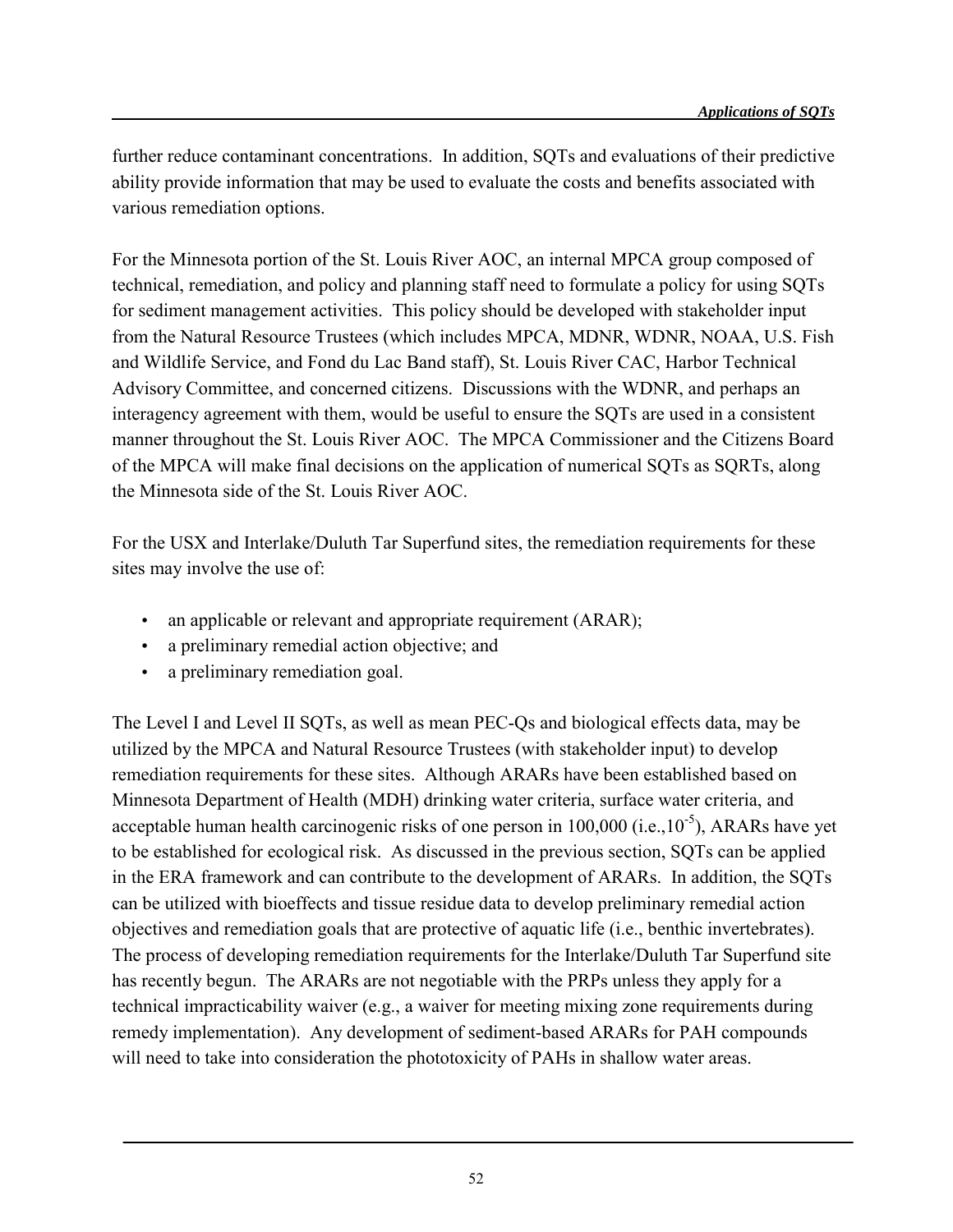# **CHAPTER 8**

# **SUMMARY AND RECOMMENDATIONS**

The St. Louis River AOC provides substantial social, economic, and cultural benefits to the residents of northeastern Minnesota and Superior, Wisconsin. The area also provides important habitats for a wide variety of aquatic organisms and aquatic-dependent wildlife species. Concerns over environmental quality conditions prompted the designation of the lower St. Louis River as one of 43 Great Lakes Areas of Concern, in part due to degraded sediment quality in portions of the watershed. In total, 12 confirmed and possible use impairments have been documented in the study area. Restoration of these beneficial uses will be expedited through the development and implementation of a three-phase RAP for the area.

To support the RAP process, an ecosystem-based approach to the assessment and management of sediment quality conditions is presented in this document. The recommended framework for ecosystem-based sediment quality management consists of four main elements, including:

- identification and assessment of issues and collation of the existing ecosystem knowledge base;
- development and articulation of ecosystem health goals and objectives;
- selection of ecosystem health indicators (including specific metrics and targets); and,
- implementation of directed research and monitoring.

This framework is intended to support sound management decisions to help protect, maintain, restore, and enhance ecosystem health. When applied to sediment quality management, this framework is intended to provide a basis for maintaining and restoring the conditions necessary to protect sediment-dwelling organisms, wildlife, and human health.

Numerical SQTs are required to support the assessment, management, and remediation of contaminated sediments in the St. Louis River AOC. In total, eight distinct approaches to the development of SQTs were evaluated during this investigation. The results of this evaluation were used to recommend a tiered strategy for establishing Level I and Level II SQTs for the protection of aquatic organisms. Using the tiered strategy, SQTs are derived preferentially using the consensus-based approach (MacDonald *et al.* 2000a,b). Sediment quality targets from other jurisdictions are utilized when insufficient site-specific data are available to support the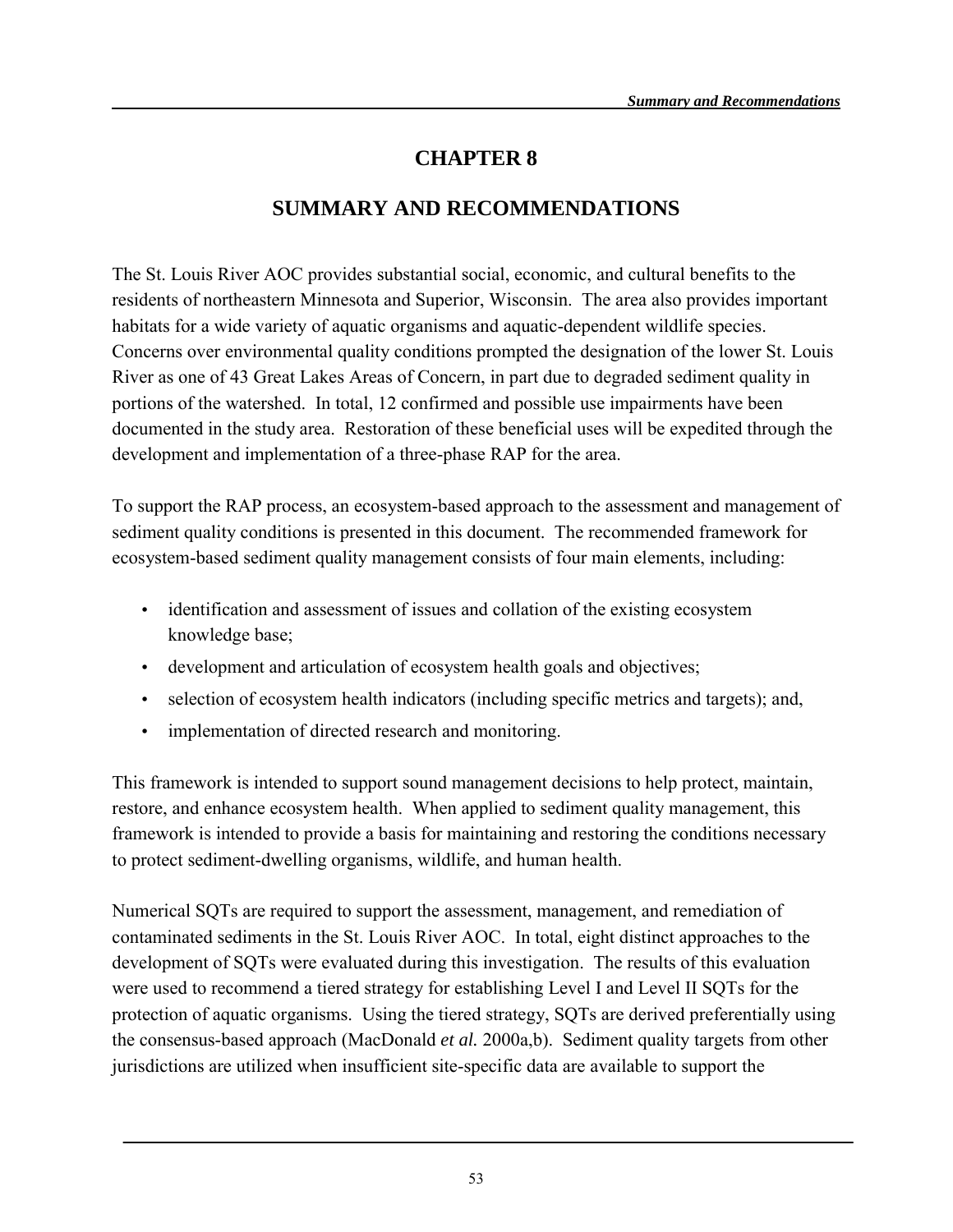consensus-based approach (CCME 1999 and NYSDEC 1999). These SQTs were evaluated and found to provide a reliable basis for classifying sediments as toxic and non-toxic in the St. Louis River AOC. SQTs for the protection of wildlife and human health were adopted from the state of New York (NYSDEC 1999).

Guidance on the uses of numerical SQTs was also developed as part of this investigation. The recommended applications of the numerical SQTs for assessing contaminated sediments in the study area include: designing monitoring programs; interpreting sediment chemistry data, conducting ecological risk assessments, and developing SQRTs. Each of these uses of the SQTs were described in this document.

Based on the results of this investigation, the following recommendations are offered to support sediment quality assessment activities in the St. Louis River AOC:

- Develop indicators, metrics, and targets for the other components (e.g., benthos) of the aquatic ecosystem to support full implementation of ecosystem-based management.
- Determine natural background concentrations of metals and PAHs in sediments from the study area. A reference element approach is recommended for determining background concentrations of total metals (after Schropp *et al*. 1990).
- Determine contemporary background concentrations of the substances that are subject to long-range transport in the atmosphere (i.e., PCBs, organochlorine pesticides, dioxins and furans, mercury, etc.) and in sediments (i.e., at unimpacted sites).
- Further evaluate the recommended SQTs for the protection of sediment-dwelling organisms using the results of longer-term toxicity tests (i.e., 28- to 42-day tests with the amphipod, *Hyalella azteca*), as the data become available for sites in the St. Louis River AOC.
- Conduct an evaluation of bioaccumulation-based SQTs that have been adopted from other jurisdictions.
- Establish tissue residue guidelines for the protection of wildlife and/or critical body burdens in sediment-dwelling organisms for bioaccumulative COCs.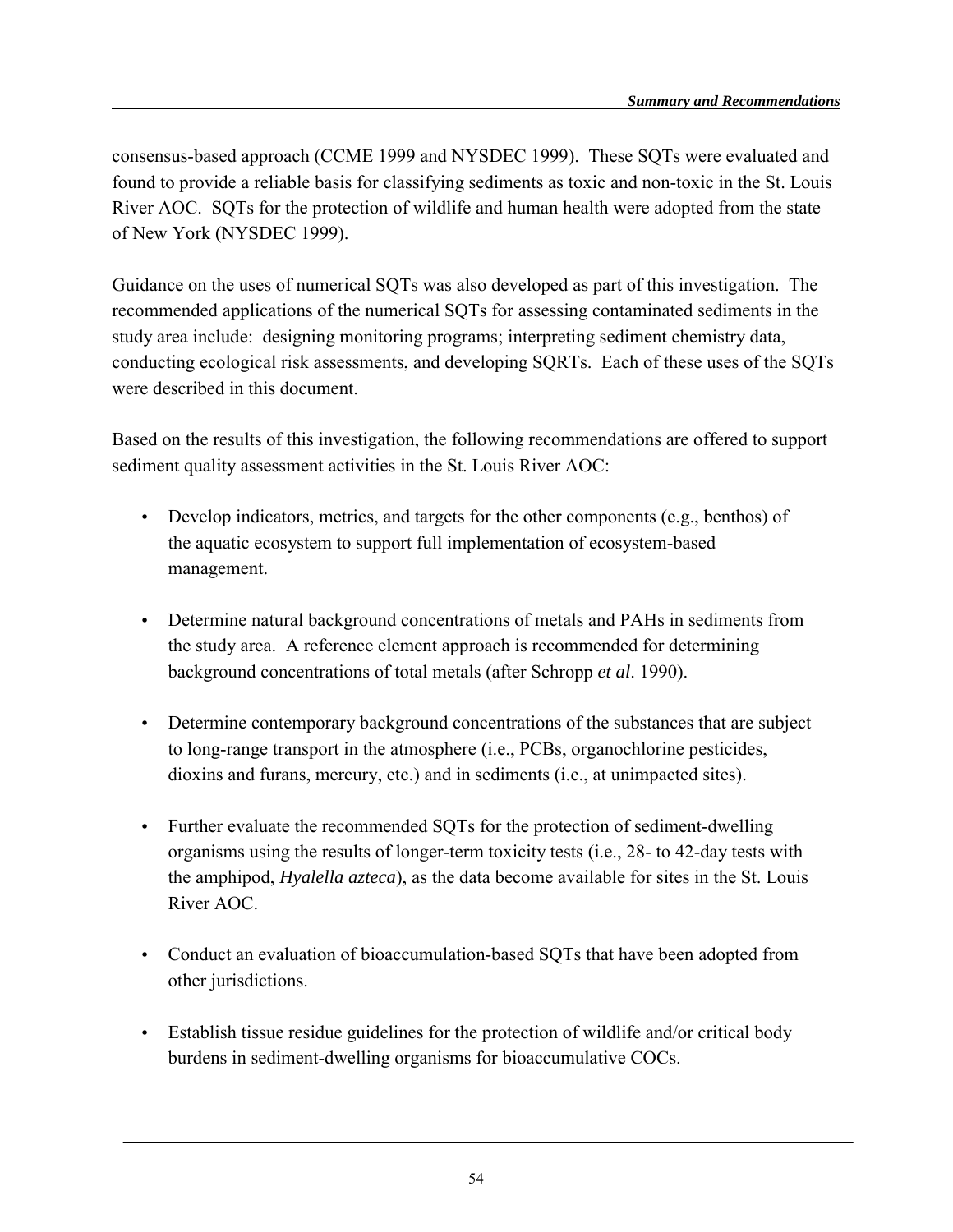- In consultation with the St. Louis River CAC, develop a geographic information system (GIS)-compatible database to support the compilation and use of all available sediment-related information for the study area. The MPCA has obtained GLNPO grant number GL975363-01 to develop a GIS-based contaminated sediment database for the St. Louis River AOC. This new project will be completed by September 30, 2002.
- Incorporate the effects-based and bioaccumulation-based SQTs, as well as the other indicators of sediment quality conditions, into the RAP and other decision-making processes to the St. Louis River AOC.

Implementation of the aforementioned recommendations will depend on MPCA, MDNR, WDNR, and Fond du Lac Band management priorities for the St. Louis River AOC, as well as on securing local, state, and/or federal funds to carry out these recommendations. In addition, input from two other natural resource trustees (i.e., U.S. Fish and Wildlife Service and NOAA) for two Superfund sites in the Duluth Harbor must be taken into consideration for sediment-related actions at these sites.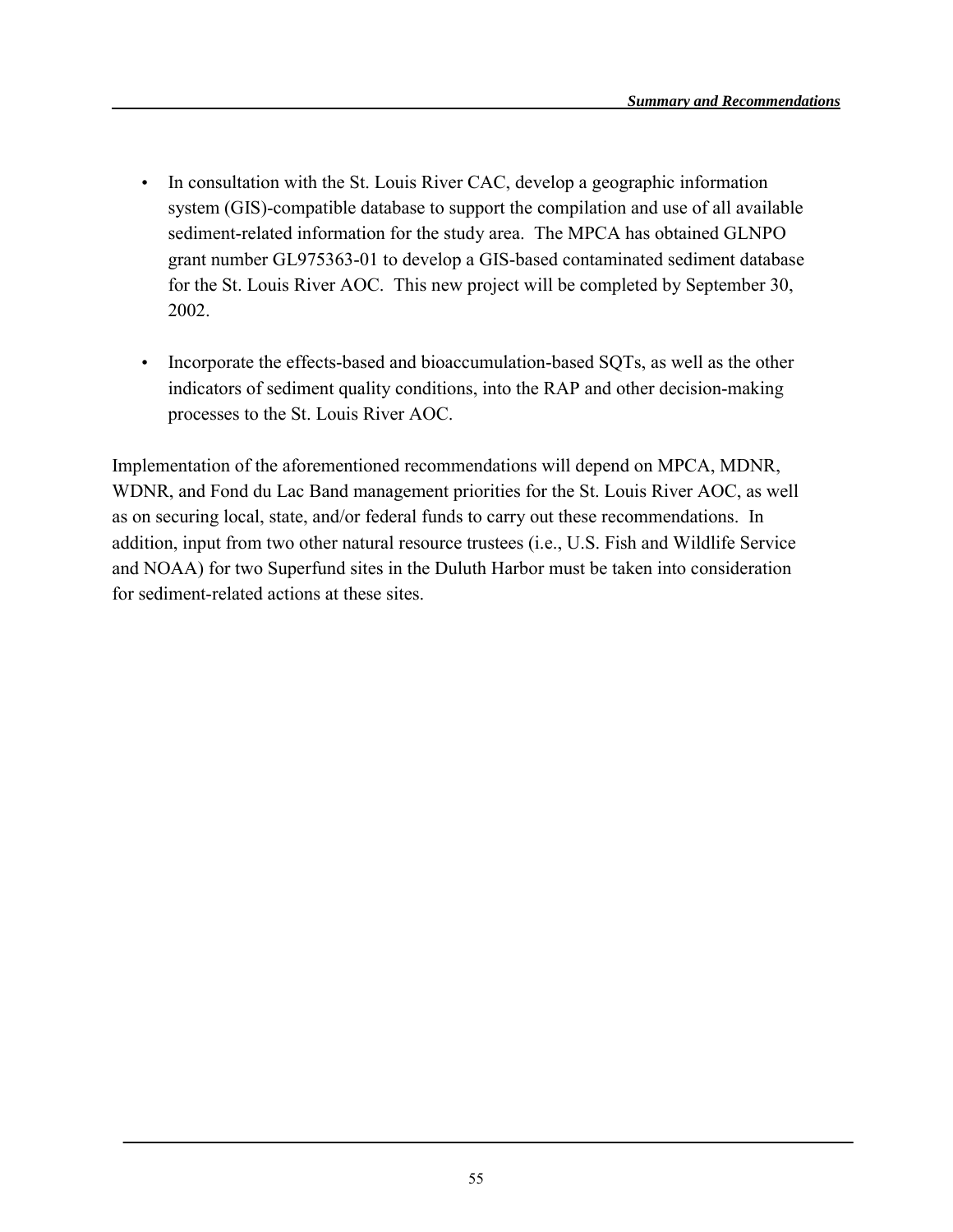## **REFERENCES CITED**

- Ankley, G.T. and M.K. Schubauer-Berigan. 1995. Background and overview of current standard toxicity identification evaluation procedures. Journal of Aquatic Ecosystem Health 4:133-149. (As cited in Ingersoll *et al.* 1997).
- Ankley, G.T., S.A. Collyard, P.D. Monson, and P.A. Kosian. 1994. Influence of ultraviolet light on the toxicity of sediments contaminated with polycyclic aromatic hydrocarbons. Environmental Toxicology and Chemistry 13(11):1791-1796.
- ASTM (American Society of Testing and Materials). 1990. E 1391-90. Standard guide for collection, storage, characterization, and manipulation of sediments for toxicological testing. ASTM 1990 Annual Book of Standards. Philadelphia, Pennsylvania.
- ASTM. 1997a. E 1525-94a: Standard guide for designing biological tests with sediments. ASTM 1997 Annual Book of Standards Volume 11.05. Philadelphia, Pennsylvania.
- ASTM. 1997b. E 1706-95b: Standard test methods for measuring the toxicity of sedimentassociated contaminants with freshwater invertebrates. ASTM 1997 Annual Book of Standards Volume 11.05. Philadelphia, Pennsylvania.
- ASTM. 1997c. E 1688-95: Standard guide for determination of the bioaccumulation of sediment-associated contaminants by benthic invertebrates. ASTM 1997 Annual Book of Standards Volume 11.05. Philadelphia, Pennsylvania.
- ASTM. 1999. E 1391-94. Standard guide for collection, storage, characterization, and manipulation of sediments for toxicological testing. ASTM Annual Book of Standards Volume 11.05. Philadelphia, Pennsylvania.
- Barrick, R., S. Becker, R. Pastorok, L. Brown, and H. Beller. 1988. Sediment quality values refinement: 1988 update and evaluation of Puget Sound AET. Prepared by PTI Environmental Services for the United States Environmental Protection Agency. Seattle, Washington.
- Baudo, R. and H. Muntau. 1990. Lesser known in-place pollutants and diffuse source problems. *In:* R. Baudo, J. Geisy and H. Muntau (Eds.). Sediments: Chemistry and toxicity of inplace pollutants. Lewis Publishers, Inc. Chelsea, Michigan.
- Beak Consultants Ltd. 1987. Development of sediment quality objectives: Phase I Options. Prepared for Ontario Ministry of Environment. Mississauga, Ontario.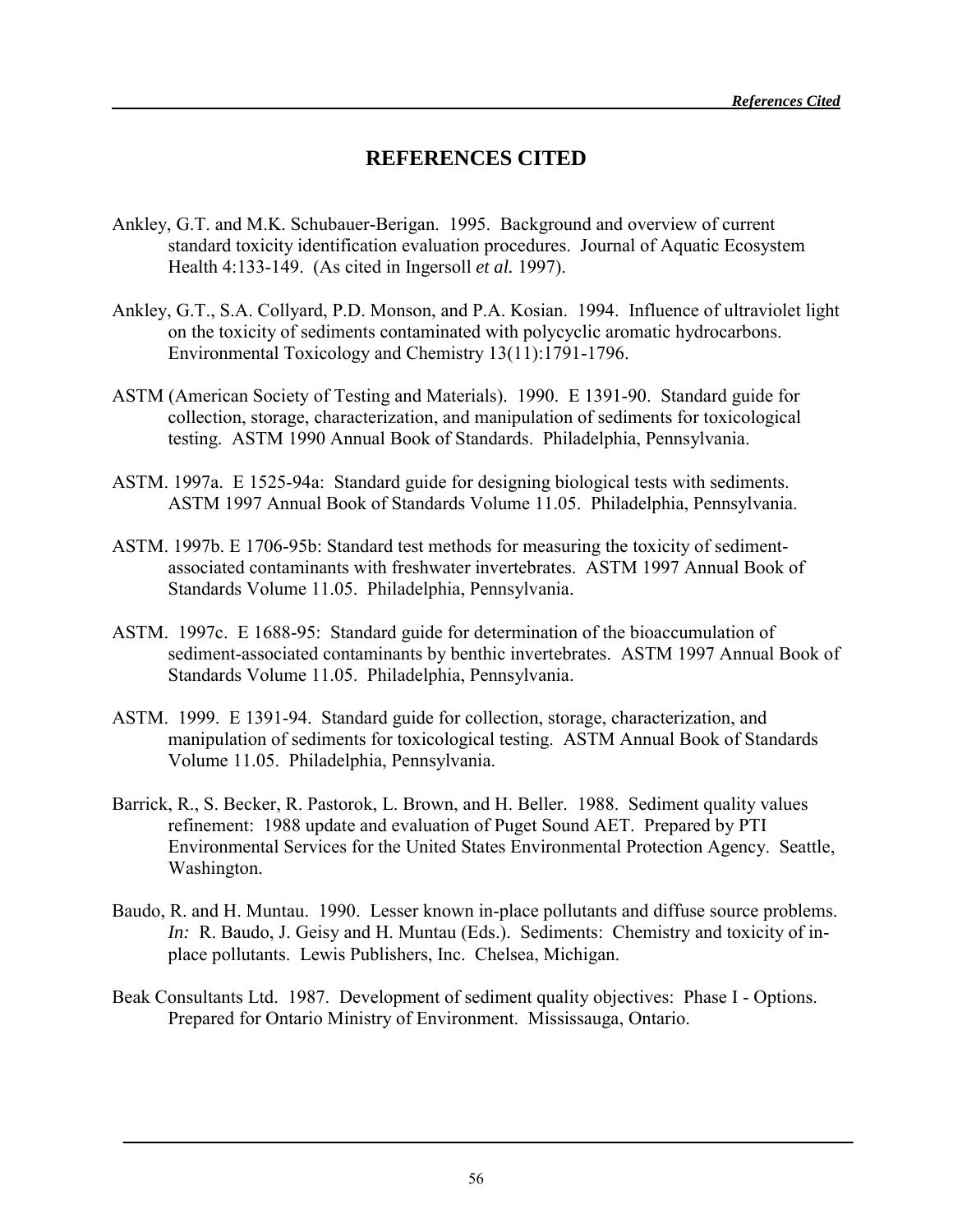- Beak Consultants Ltd. 1988. Development of sediment quality objectives: Phase I Guidelines Development. Prepared for Ontario Ministry of Environment. Mississauga, Ontario.
- Berry, W.J., D.J. Hansen, J.D. Mahoney, D.L. Robson, D.M. Di Toro, D.P. Shipley, B. Rogers, J.M. Corbin, and W.S. Boothman. 1996. Predicting the toxicity of metal-spiked laboratory sediments using acid-volatile sulfide and interstitial water normalizations. Environmental Toxicology and Chemistry 15(12):2067-2079.
- Bertram, P. and N. Stadler-Salt. 1998. SOLEC indicator list and rationale paper. U.S. Environmental Protection Agency and Environment Canada.
- Bolton, H.S., R.J. Breteler, B.W. Vigon, J.A. Scanlon, and S.L. Clark. 1985. National perspective on sediment quality. Prepared by Battelle for United States Environmental Protection Agency. Washington, District of Columbia.
- Breneman, D., C. Richards, and S. Lozano. 2000. Environmental influences on benthic community structure in a Great Lakes embayment. Journal of Great Lakes Research 26(3): 287-304.
- Brunson, E.L., T.J. Canfield, F.J. Dwyer, C.G. Ingersoll, and N.E. Kemble. 1998. Assessing the bioaccumulation of contaminants from sediments of the upper Mississippi River using field-collected Oligochaetes and laboratory-exposed *Lumbriculus variegatus*. Archives of Environmental Contamination and Toxicology 35:191-201.
- Burton, G.A. 1991. Assessment of freshwater sediment toxicity. Environmental Toxicology and Chemistry 10:1585-1627.
- Burton, G.A. and B.L. Stemmer. 1988. Evaluation of surrogate tests in toxicant impact assessments. Toxicity Assessment: An International Journal 3:255-269.
- Canfield, T.J., E.L. Brunson, F.J. Dwyer, C.G. Ingersoll, and N.E. Kemble. 1998. Assessing upper Mississippi river sediments using benthic invertebrates and the sediment quality triad. Archives of Environmental Contamination and Toxicology 35:202-212.
- Canfield, T.J., N.E. Kemble, W.G. Brumbaugh, F.J. Dwyer, C.G. Ingersoll, and J.F. Fairchild. 1994. Use of benthic invertebrate community structure and the sediment quality triad to evaluate metal-contaminated sediment in the upper Clark Fork River, MT. Environmental Toxicology and Chemistry 13:1999-2012.
- Canfield , T.J., F.J. Dwyer, J.F. Fairchild, P.S. Haverland, C.G. Ingersoll, N.E. Kemble, D.R. Mount, T.W. La Point, G.A. Burton, and M.C. Swift. 1996. Assessing contamination in Great Lakes sediments using benthic invertebrate communities and the sediment quality triad approach. Journal of Great Lakes Research 22:565-583.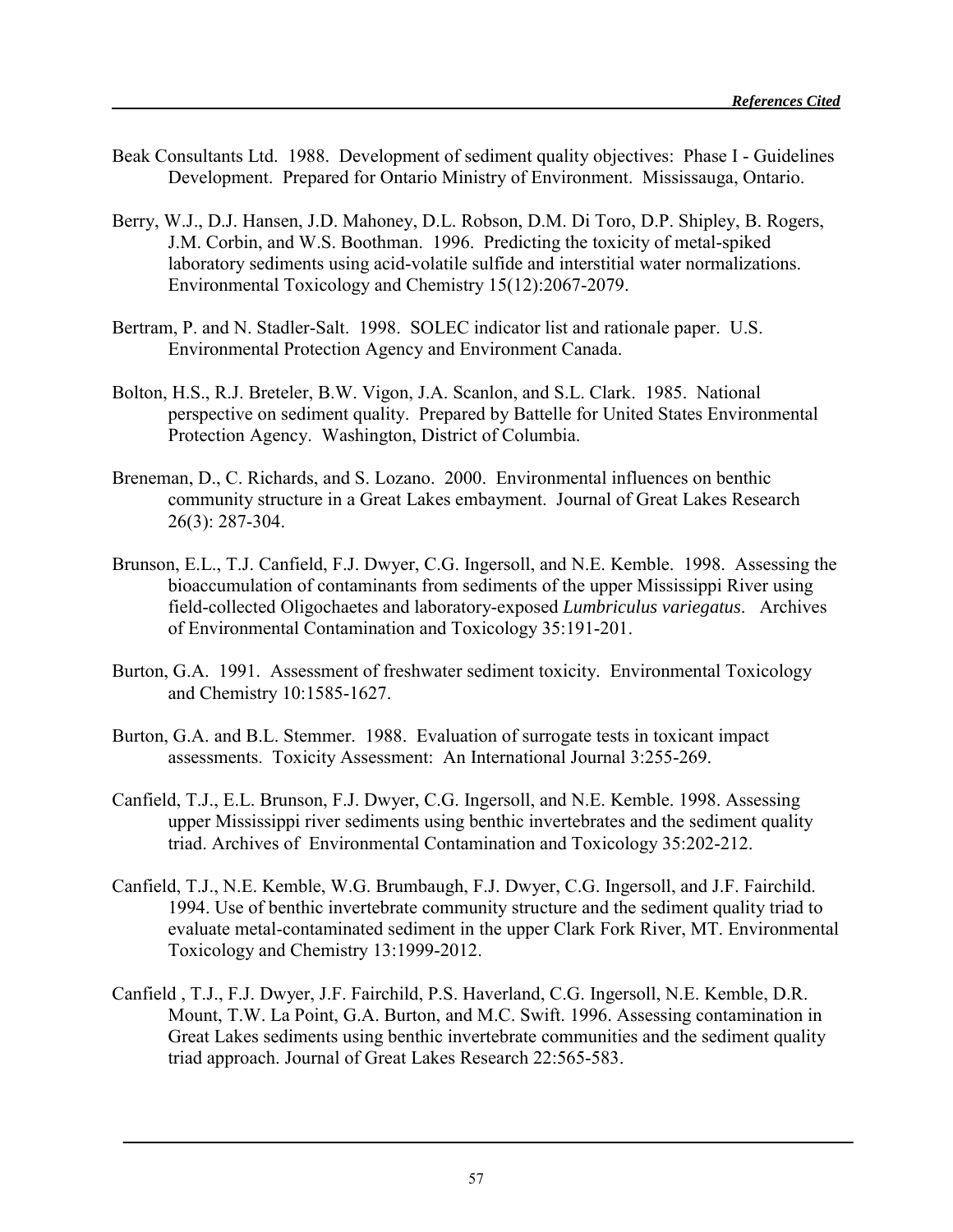- Carr, S.R., E.R. Long, H.L. Windom, D.C. Chapman, G. Thursby, G.M. Sloane, D.A. Wolfe. 1996. Sediment quality assessment studies of Tampa Bay, Florida. Environmental Toxicology and Chemistry 15:1218-1231.
- CCME (Canadian Council of Ministers of the Environment). 1995. Protocol for the derivation of Canadian sediment quality guidelines for the protection of aquatic life. Prepared by the Technical Secretariat of the CCME Task Group on Water Quality Guidelines. Ottawa, Canada.
- CCME. 1996. A framework for developing ecosystem health goals, objectives, and indicators: Tools for ecosystem-based management. Prepared by the Water Quality Guidelines Task Group of the Canadian Council of Ministers of the Environment. Winnipeg, Manitoba.
- CCME. 1999. Canadian Environmental Quality Guidelines. Guidelines and Standards Division. Environment Canada. Winnipeg, Manitoba
- Chapman, P.M. 1989. Current approaches to developing sediment quality criteria. Environmental Toxicology and Chemistry 8:589-599.
- Chapman, P. 1992. Triad approach. *In:* Sediment Classification Methods Compendium. EPA 823-R-92-006. Office of Water. United States Environmental Protection Agency. Washington, District of Columbia.
- Chapman, P.M., R.N. Dexter, and E.R. Long. 1987. Synoptic measures of sediment contamination, toxicity and infaunal community composition (the sediment quality triad) in San Francisco Bay. Marine Ecology - Progress Series 37:75-96.
- Christie, W.J., M. Becker, J.W. Cowden, and J.R. Vallentyne. 1986. Managing the Great Lakes Basin as a Home. Journal of Great Lakes Research 12(1):2-17.
- Connell, D.W. 1990. Bioconcentration of lipophilic and hydrophobic compounds by aquatic organisms. *In*: Bioaccumulation of Xenobiotic Compounds, pp. 97-144. Boca Raton, Florida: CRC Press.
- Cook, P.M., A.R. Batterman, and K.R. Lodge. 1989. Laboratory measurement of lake trout bioaccumulation of  $2,3,7,8$ -TCDD from Lake Ontario sediment.  $32<sup>nd</sup>$  Conference on Great Lakes Research. University of Wisconsin. Madison, Wisconsin
- Cook, P.M., A.R. Carlson, and H. Lee II. 1992. Tissue residue approach. *In:* Sediment Classification Methods Compendium. EPA 823-R-92-006. Office of Water. United States Environmental Protection Agency. Washington, District of Columbia.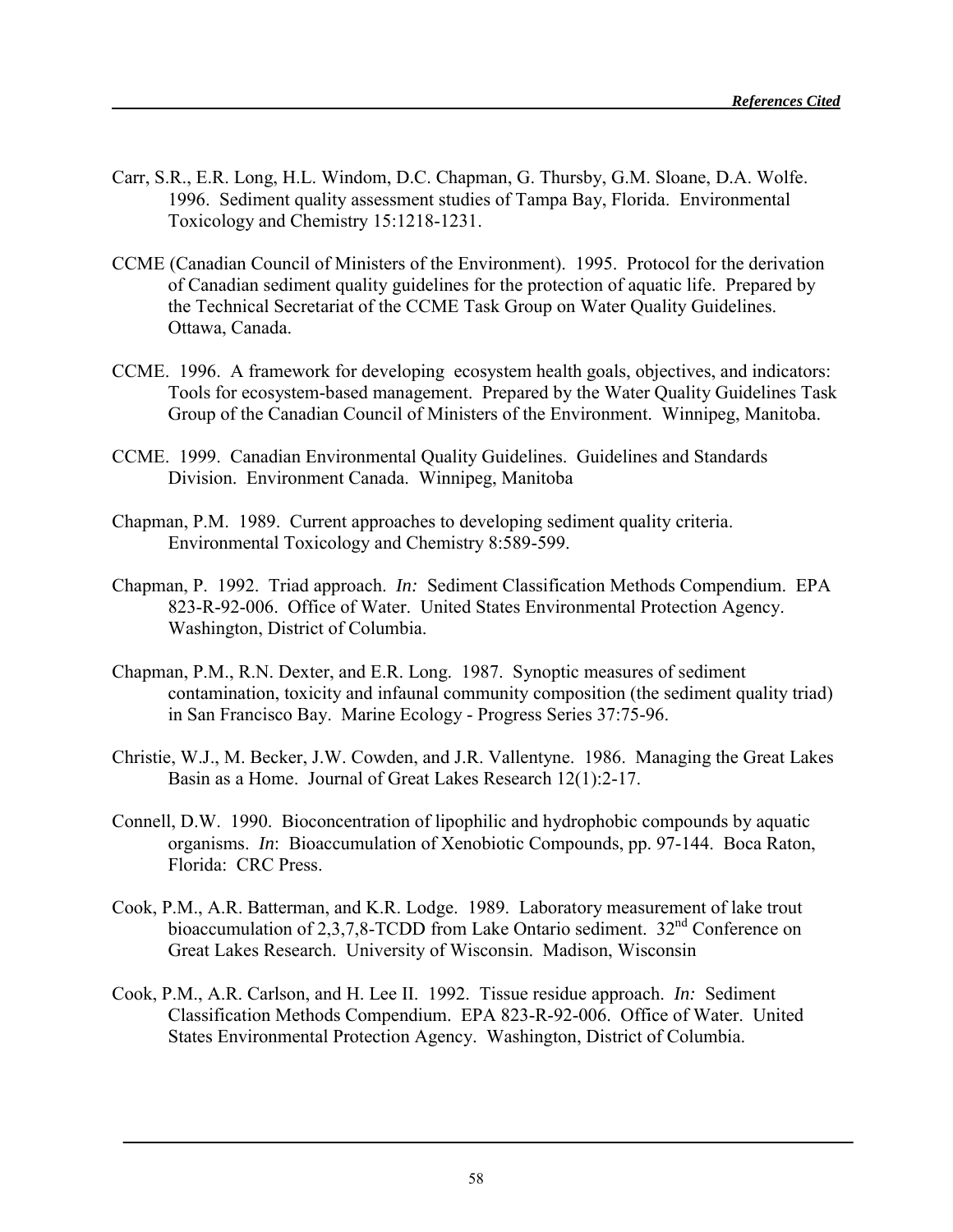- Council of Great Lakes Research Managers. 1991. A proposed framework for developing indicators of ecosystem health for the Great Lakes region. ISBN 1-895085-29-2. Report to the International Joint Commission. United States and Canada.
- Crane, J.L. 1996. Carcinogenic human health risks associated with consuming contaminated fish from five Great Lakes Areas of Concern. Journal of Great Lakes Research 22:653- 668.
- Crane, J.L. 1999a. Assessment of contaminated sediments in Slip C, Duluth Harbor, Minnesota. EPA-905-R-99-007. Great Lakes National Program Office. United States Environmental Protection Agency. Chicago, Illinois.
- Crane, J.L. 1999b. Quality assurance project plan (QAPP): Bioaccumulation of contaminants in the Duluth/Superior Harbor. Revision: 0. Environmental Outcomes Division. Minnesota Pollution Control Agency. St. Paul, Minnesota.
- Crane, J.L. 1999c. Quality assurance project plan (QAPP): Sediment remediation scoping project for Minnesota Slip, Duluth Harbor. Revision: 0. Environmental Outcomes Division. Minnesota Pollution Control Agency. St. Paul, Minnesota.
- Crane, J.L., M. Schubauer-Berigan, and K. Schmde. 1997. Sediment assessment of hotspot areas in the Duluth/Superior Harbor. EPA-905-R97-020. Great Lakes National Program Office. United States Environmental Protection Agency. Chicago, Illinois.
- Cubbage, J., D. Batts, and S. Briedenbach. 1997. Creation and analysis of freshwater sediment quality values in Washington State. Environmental Investigations and Laboratory Services Program. Washington Department of Ecology. Olympia, Washington.
- Davis, W.S. and J.E. Lathrop. 1992. Freshwater benthic macroinvertebrate community structure and function. *In:* Sediment Classification Methods Compendium. EPA 823-R-92-006. Office of Water. United States Environmental Protection Agency. Washington, District of Columbia.
- Di Toro, D.M., J.D. Mahony, D.J. Hansen, K.J. Scott, A.R. Carlson, and G.T. Ankley. 1992. Acid volatile sulfide predicts the acute toxicity of cadmium and nickel in sediments. Environmental Science and Technology 26(1):96-101.
- Di Toro, D.M., J.D. Mahony, D.J. Hansen, K.J. Scott, M.B. Hicks, S.M. Mayr, and M.S. Redmond. 1990. Toxicity of cadmium in sediments: The role of acid volatile sulfide. Environmental Toxicology and Chemistry 9(12):1487-1502.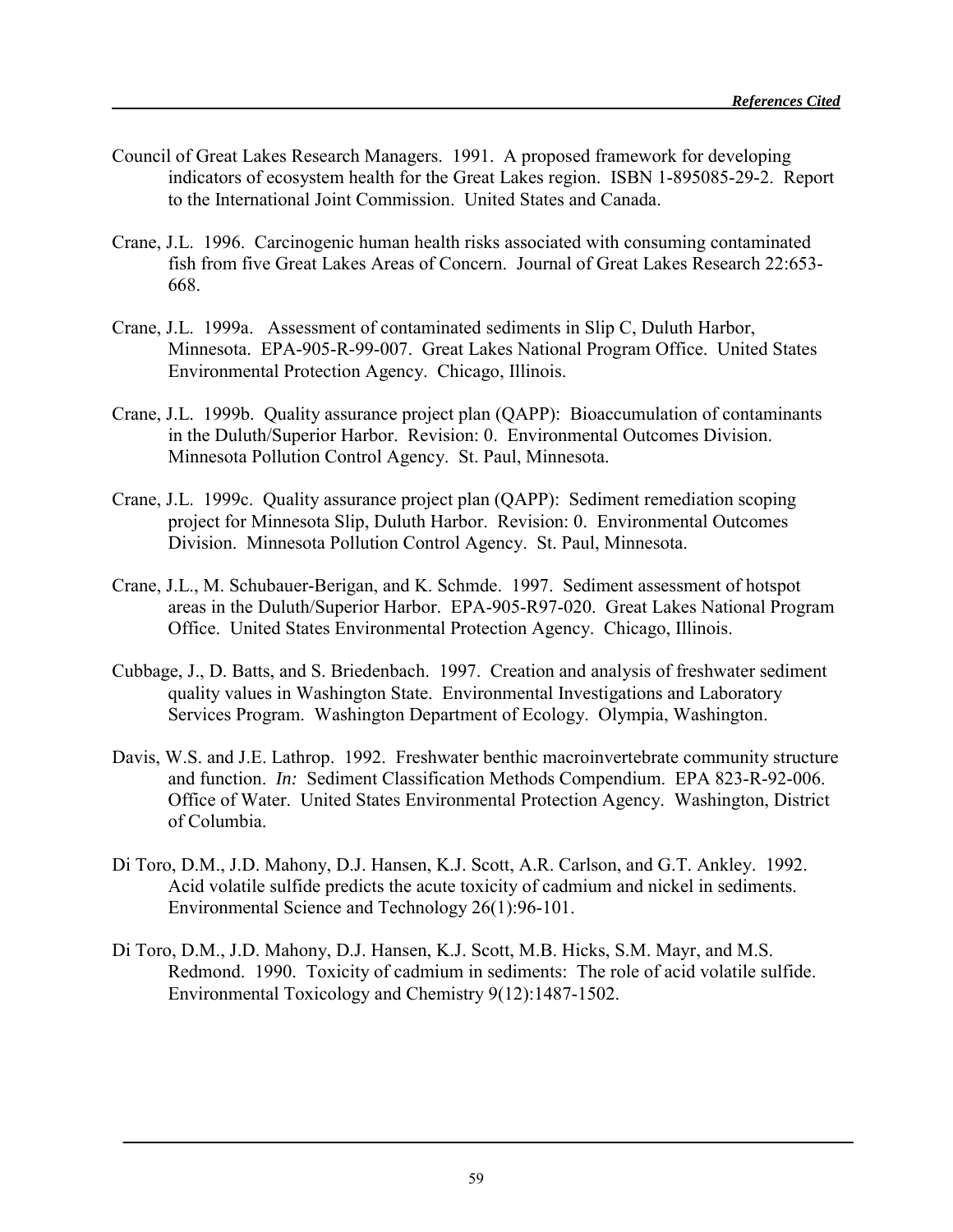- Di Toro, D.M., C.S. Zarba, D.J. Hansen, W.J. Berry, R.C. Swartz, C.E. Cowan, S.P. Pavlou, H.E. Allen, N.A. Thomas, and P.R. Paquin. 1991. Technical basis for establishing sediment quality criteria for non-ionic organic chemicals using equilibrium partitioning. Environmental Toxicology and Chemistry 10:1541-1583.
- EC and MENVIQ (Environment Canada and Ministere de l'Envionnement du Quebec). 1992. Interim criteria for quality assessment of St. Lawrence River sediment. ISBN 0-662- 19849-2. Environment Canada. Ottawa, Ontario.
- Ecosystem Management Task Force. 1992. Toward sustainable ecosystems: A Canadian Parks Service Strategy to enhance ecological integrity. Final report. Environment Canada. Parks Service. Western Region. (As cited in CCME 1996).
- Endicott, D., W. Richardson, and D.M. Di Toro. 1989. Lake Ontario TCDD modelling report. Large Lakes Research Station. Environmental Research Laboratory-Duluth. United States Environmental Protection Agency. Grosse Ile, Michigan.
- ENSR. 1996. St. Louis River July 1995 field investigation. ENSR Consulting and Engineering. St. Louis Park, Minnesota. Document Number 5480-005-400.
- Environment Canada. 1996. The ecosystem approach: Getting beyond the rhetoric. ISBN: 0-662-62473-4. Prepared by the Task Force on Ecosystem Approach and Ecosystem Science at Environment Canada. Prepared for the Environment Canada Long Term Strategic Plan for Ecosystem Initiatives. Ottawa, Ontario.
- Field, L.J., D.D. MacDonald, S.B. Norton, C.G. Severn, and C.G. Ingersoll. 1999. Evaluating sediment chemistry and toxicity data using logistic regression modelling. Environmental Toxicology and Chemistry 18(6):1311-1322.
- Fredrickson, B. 1998. Proposal to designate the St. Louis River as an American Heritage River area. Minnesota Pollution Control Agency. Duluth, Minnesota.
- Glass, G.E., J.A. Sorensen, K.W. Schmidt, and G.R. Rapp, Jr. 1990. New source identification of mercury contamination in the Great Lakes. Environmental Science and Technology 24:1059-1069.
- Glass, G.E., J.A. Sorensen, G.R. Rapp, Jr., M. Balcer, and L. Schwarzkopf. 1998. Mercury subsurface maxima in sediments: A diagnostic for anthropogenic origins. *In:* Mercury contaminated sites: Characterization, risk, and remediation. Ebinghaus, Turner, Lacerda, Vasiliev, and Solomons, (Eds.) pp. 467-486. Springer-Verlag Heidelberg.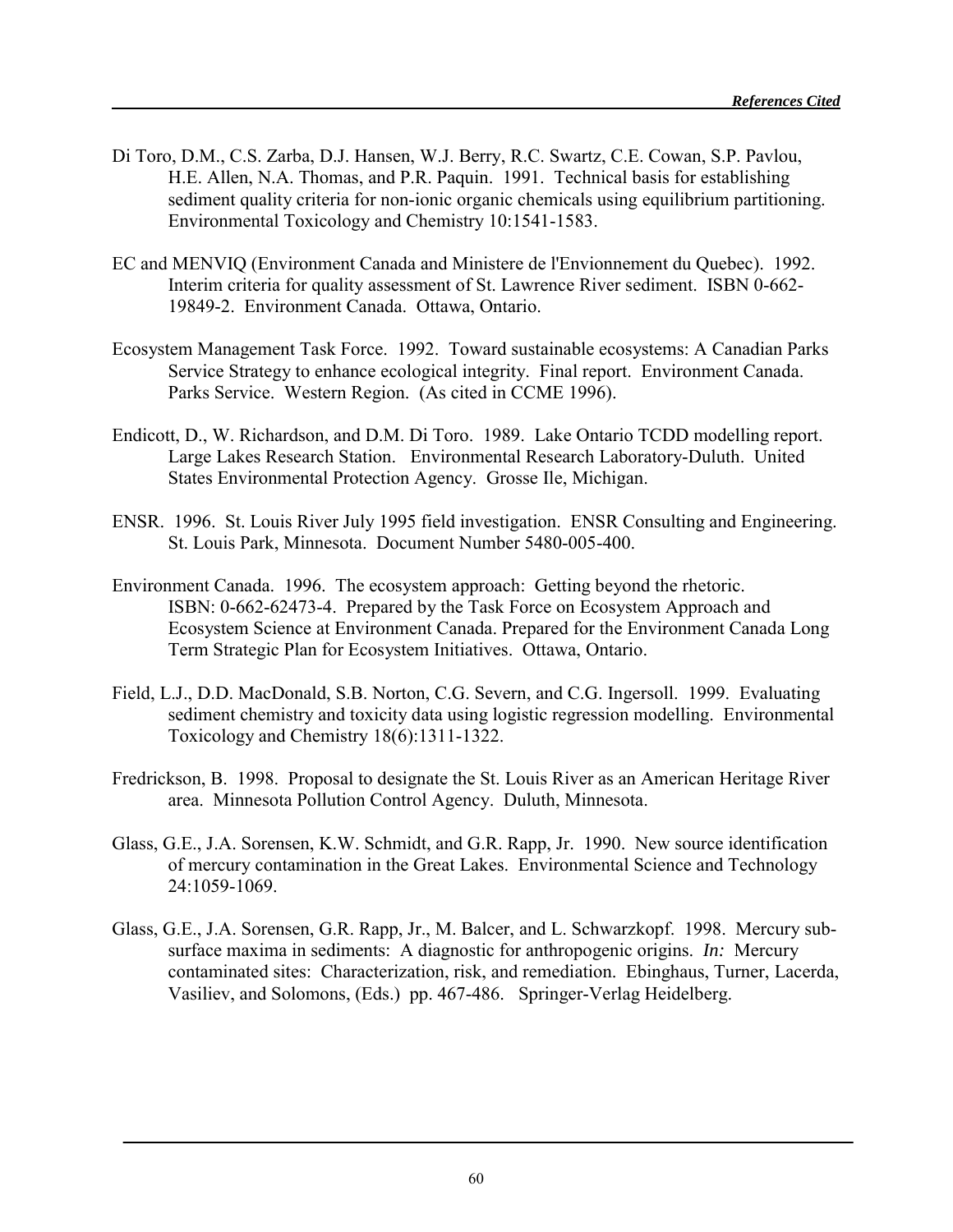- Hansen, D.J., W.J. Berry, J.D. Mahoney, W.S. Boothman, D.M. Di Toro, D.L. Robson, G.T. Ankley, D. Ma, Q. Yan, and C.E. Pesch. 1996. Predicting the toxicity of metalcontaminated field sediments using interstitial concentration of metals and acid-volatile sulfide normalizations. Environmental Toxicology and Chemistry 15:2080-2094.
- Harkey, G.A., P.F. Landrum, and S.J. Klaine. 1994. Preliminary studies on the effect of feeding during whole sediment bioassays using *Chironomus riparius* larvae. Chemosphere 28:597-606.
- Harris, H.J., P.E. Sager, S. Richman, V.A. Harris, and C.J. Yarbrough. 1987. Coupling ecosystem science with management: A Great Lakes perspective from Green Bay, Lake Michigan, USA. Environmental Management 11:619-625.
- IJC (International Joint Commission). 1989. Great Lakes water quality agreement of 1978 (as amended by Protocol signed November 18, 1987). International Joint Commission. Windsor, Ontario.
- Ingersoll, C.G. and D.D. MacDonald. 1999. An assessment of sediment injury in the West Branch of the Grand Calumet River. Volume I. Prepared for Environmental Enforcement Section. Environment and Natural Resources Division. United States Department of Justice. Washington, District of Columbia.
- Ingersoll C.G., T. Dillon, and R.G. Biddinger (eds.). 1997. Methodological uncertainty in sediment ecological risk assessment. *In*: Ecological Risk Assessment of Contaminated Sediment. SETAC Press. Pensacola, Florida.
- Ingersoll, C.G., P.S. Haverland, E.L. Brunson, T.J. Canfield, F.J. Dwyer, C.E. Henke, N.E. Kemble, D.R. Mount, and R.G. Fox. 1996. Calculation and evaluation of sediment effect concentrations for the amphipod *Hyalella azteca* and the midge *Chironomus riparius*. Journal of Great Lakes Research 22:602-623.
- Ireland, D.S., G.A. Burton, and G.G. Hess. 1996. *In situ* toxicity evaluations of turbidity and photoinduction of polycyclic aromatic hydrocarbons. Environmental Toxicology and Chemistry. 15:574-581.
- IT Corp. (International Technology Corporation). 1997. Remedial investigation data report, sediment operable unit, St. Louis River/Interlake/Duluth Tar site. Volume 1 of 5. Prepared for the Interlake Corporation. Lisle, Illinois. Prepared by IT Corp. St. Paul, Minnesota.
- Jordan, J.K. and P.W. Uhlig. 1994. Ecosystem management strategies for the Lake Superior region. Workshop summary and keynote papers. Continuing Education and Extension. University of Minnesota--Duluth. Duluth, Minnesota.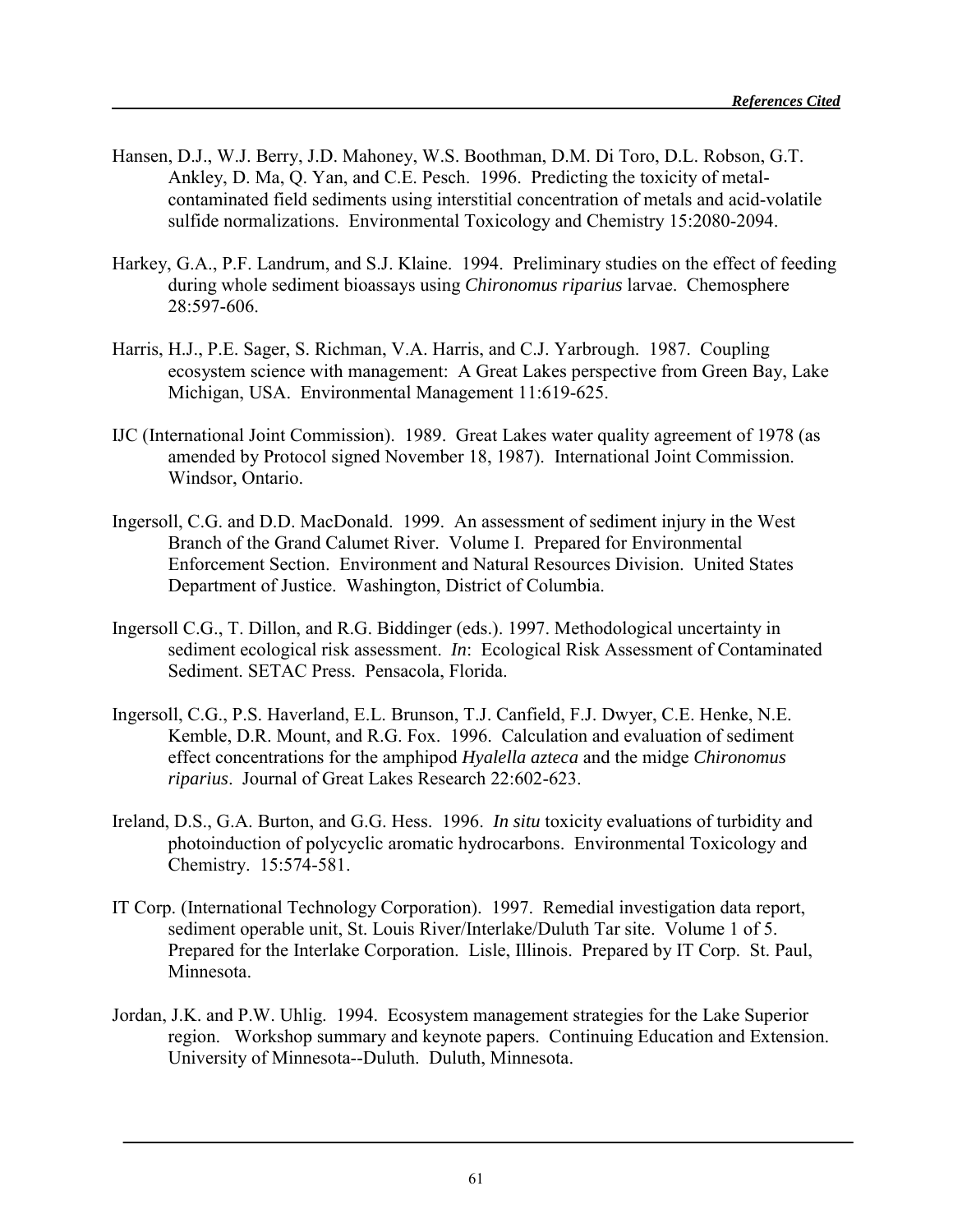- Kadeg, R.D., S.P. Pavlou, and A.S. Duxbury. 1986. Sediment criteria methodology validation: Elaboration of sediment normalization theory for non-polar hydrophobic organic chemicals - Final Report. Prepared for Office of Water Regulations and Standards. United States Environmental Protection Agency. Washington, District of Columbia.
- Kellner, D.K., T. Kroska, and K. Plass. 1999. Historic reconstruction of property ownership and land use along the Lower St. Louis River. St. Louis River Citizens Action Committee. Duluth, Minnesota.
- King, P. 1999a. Lake Superior/Duluth-Superior Harbor toxics loading study. Environmental Outcomes Division. Minnesota Pollution Control Agency. St. Paul, Minnesota.
- King, P. 1999b. Quality assurance project plan (QAPP): Analysis of sediment cores to assess toxaphene in the St. Louis River. Revision: 0. Environmental Outcomes Division. Minnesota Pollution Control Agency. St. Paul, Minnesota.
- Krantzberg, G., J. Hartig, L. Maynard, K. Burch, and C. Ancheta. 1999. Deciding when to intervene. Data interpretation tools for making sediment management decisions beyond source control. Sediment Priority Action Committee, Great Lakes Water Quality Board, International Joint Commission. Windsor, Ontario.
- Long, E.R. 1989. Use of the sediment quality triad in classification of sediment contamination. *In:* Contaminated Marine Sediments - Assessment and Remediation. Marine Board. National Research Council. Washington, District of Columbia.
- Long, E.R. and P. Chapman. 1985. A sediment quality triad: Measurements of sediment contamination, toxicity, and infaunal community composition in Puget Sound. Marine Pollution Bulletin 16:405-415.
- Long, E.R. and D.D. MacDonald. 1998. Recommended uses of empirically derived, sediment quality guidelines for marine and estuarine ecosystems. Human and Ecological Risk Assessment 4(5):1019-1039.
- Long, E.R. and L.G. Morgan. 1991. The potential for biological effects of sediment-sorbed contaminants tested in the National Status and Trends Program. NOAA Technical Memorandum NOS OMA 52. National Oceanic and Atmospheric Administration. Seattle, Washington.
- Long, E.R. and C.J. Wilson. 1997. On the identification of toxic hot spots using measures of the sediment quality triad. Marine Pollution Bulletin 34(6):373-374.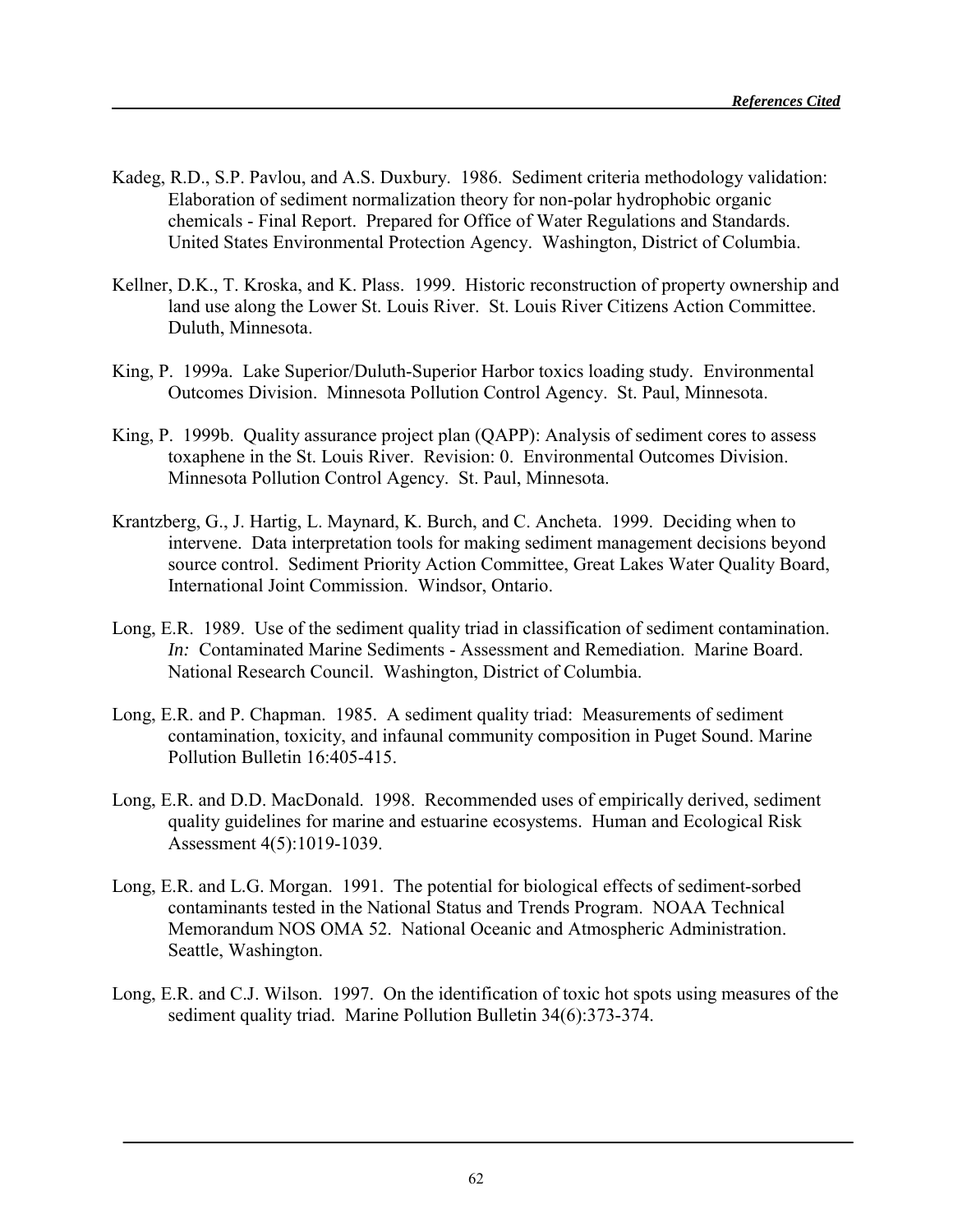- Long, E.R., L.J. Field, and D.D. MacDonald. 1998a. Predicting toxicity in marine sediments with numerical sediment quality guidelines. Environmental Toxicology and Chemistry 17:714-727.
- Long, E.R., D.D. MacDonald, J.C. Cubbage, and C.G. Ingersoll. 1998b. Predicting the toxicity of sediment-associated trace metals with SEM-AVS concentrations and dry weightnormalized concentrations - A critical comparison. Environmental Toxicology and Chemistry 17:972-974.
- Long, E.R., D.D. MacDonald, S.L. Smith, and F.D. Calder. 1995. Incidence of adverse biological effects within ranges of chemical concentrations in marine and estuarine sediments. Environmental Management 19(1):81-97.
- Loring, D.H. 1991. Normalization of heavy-metal data from estuarine and coastal sediments. ICES Journal of Marine Sciences 48:101-115.
- MacDonald, D.D. 1989. An assessment of ambient water quality conditions in the Slave River basin, NWT. Report prepared for Indian and Northern Affairs Canada. Yellowknife, Northwest Territories.
- MacDonald, D.D. 1994. Approach to the assessment of sediment quality in Florida coastal waters. Volume 1 - Development and evaluation of the sediment quality assessment guidelines. Prepared for Florida Department of Environmental Protection. Tallahassee, Florida.
- MacDonald, D.D. 1995. Science advisory group on sediment assessment in Tampa Bay: Summary report. Technical Publication #06-95. Tampa Bay National Estuary Program. St. Petersburg, Florida.
- MacDonald, D.D. 1997a. Tampa Bay sediment quality workshop: Setting targets and defining management strategies - Final Summary Report. Prepared for the Tampa Bay National Estuary Program. St. Petersburg, Florida.
- MacDonald, D.D. 1997b. Sediment injury in the southern California Bight: Review of the toxic effects of DDTs and PCBs in sediments. Prepared for National Oceanic and Atmospheric Administration. Long Beach, California.
- MacDonald, D.D. and J.L. Crane. In Review. Development of an ecosystem-based approach to the assessment, management and remediation of contaminated sediments in the St. Louis River Area of Concern. Archives of Environmental Contamination and Toxicology.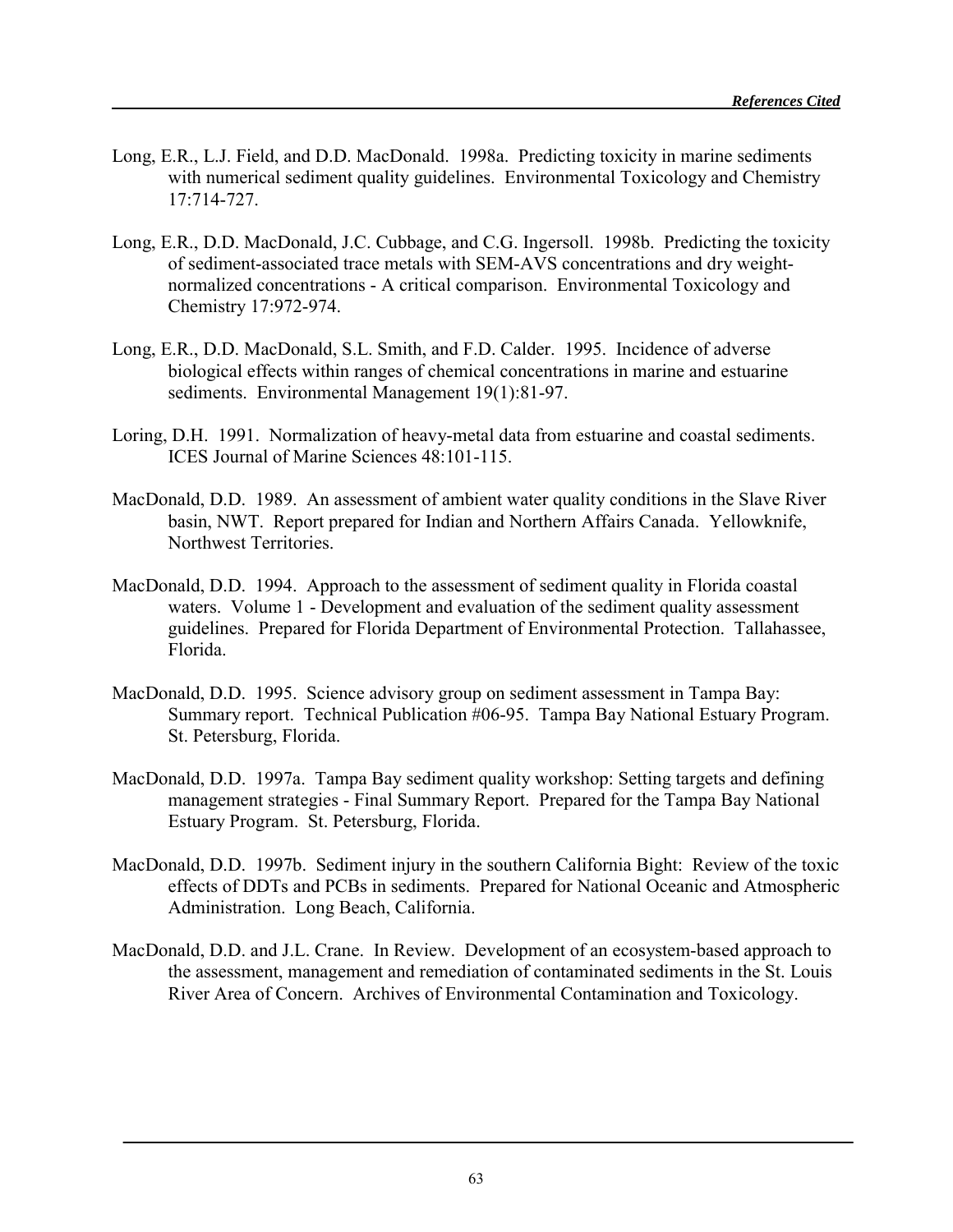- MacDonald, D.D., M.L. Haines, and K. Brydges. 1992. Development of an approach to assessing sediment quality in Florida coastal waters: Supporting documentation. Report prepared for Florida Department of Environmental Regulation. Tallahassee, Florida.
- MacDonald, D.D., C.G. Ingersoll, and T.A. Berger. 2000a. Development and evaluation of consensus-based sediment quality guidelines for freshwater ecosystems. Archives of Environmental Contamination and Toxicology 39:20-31.
- MacDonald, D.D., R.S. Carr, F.D. Calder, E.R. Long, and C.G. Ingersoll. 1996. Development and evaluation of sediment quality guidelines for Florida coastal waters. Ecotoxicology 5:253-278.
- MacDonald, D.D., C.G. Ingersoll, M. Hanacek, D. Smorong, and R. Lindskoog. In preparation. A guidance manual to support the assessment of contaminated sediments in the Great Lakes Basin. Prepared for Great Lakes National Program Office. U.S. Environmental Protection Agency. Chicago, Illinois.
- MacDonald, D.D., L.M. DiPinto, J. Field, C.G. Ingersoll, E.R. Long, and R.C. Swartz. 2000b. Development and evaluation of consensus-based sediment effect concentrations for polychlorinated biphenyls (PCB). Environmental Toxicology and Chemistry 19:1403- 1413.
- MacDonald, D.D., T. Berger, K. Wood, J. Brown, T. Johnsen, M.L. Haines, K. Brydges, M.J. MacDonald, S.L. Smith, and P. Shaw. 1999. A compendium of environmental quality benchmarks for priority substances in the Georgia Basin. Volume I. Prepared by MacDonald Environmental Sciences Ltd. Nanaimo, British Columbia. Prepared for Environment Canada. North Vancouver, British Columbia.
- McFarland, V.A. 1995. Evaluation of field-generated accumulation factors for predicting the bioaccumulation potential of sediment-associated PAH compounds. Technical Report D-95-2. U.S. Army Corps of Engineers Waterways Experiment Station. Vicksburg, Mississippi.
- MDH (Minnesota Department of Health). 1999. Minnesota fish consumption advisory. Minnesota Department of Health. Health Risk Assessment Unit. St. Paul, Minnesota.
- MDNR (Minnesota Department of Natural Resources). 1997. Directions for natural resources. An ecosystem-based framework for setting natural resource management priorities. Minnesota Department of Natural Resources. St. Paul, Minnesota.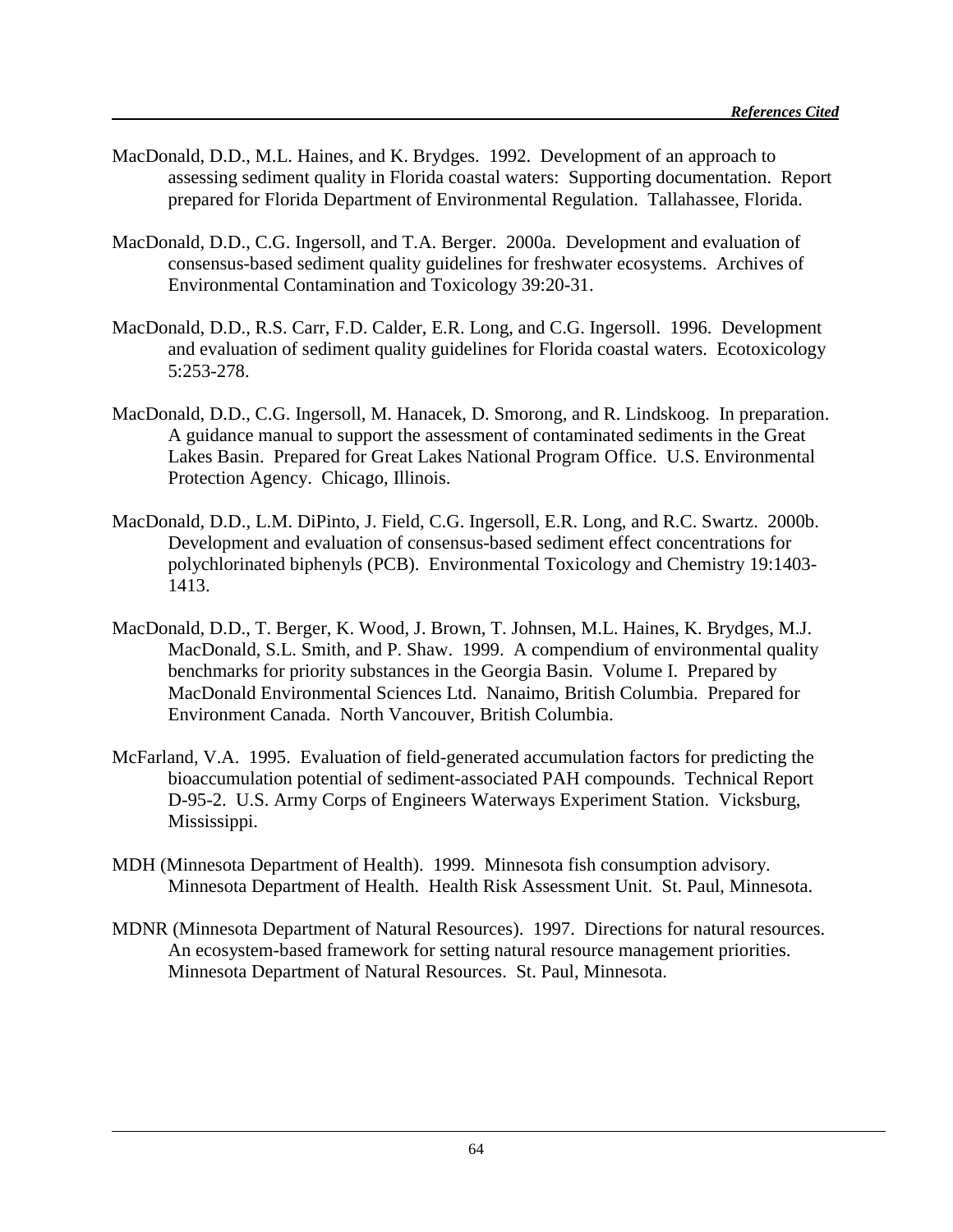- MDNR and NOAA (Minnesota Department of Natural Resources and National Oceanic and Atmospheric Administration). 1997. Draft Minnesota's Lake Superior coastal program. Coastal Management Program. DNR Waters. Two Harbors, Minnesota. Office of Ocean and Coastal Resource Management. National Oceanic and Atmospheric Administration. Silver Spring, Maryland.
- Menzie, C.A. 1997. Perspectives on sediment ecological risk analysis for hazardous waste sites. *In*: C.G. Ingersoll, T. Dillon, and G.R. Biddinger (Ed.). Ecological Risk Assessment of Contaminated Sediments. SETAC Press. Pensacola, Florida.
- Mosello, R. and A. Calderoni. 1990. Pollution and recovery of Lake Orta (Northern Italy). *In:* R. Baudo, J. Geisy, and H. Muntau (Eds.). Sediments: Chemistry and toxicity of inplace pollutants. Lewis Publishers, Inc. Chelsea, Michigan.
- MPCA (Minnesota Pollution Control Agency). 1994. Investigation of the impacts of storm water to Miller Creek, Duluth, Minnesota. Water Quality Division. Minnesota Pollution Control Agency. St. Paul, Minnesota.
- MPCA. 1996. Data file for sediment sites sampled in 1993 in the vicinity of the Interlake/Duluth Tar and USX Superfund sites. Water Quality Division. Minnesota Pollution Control Agency. St. Paul, Minnesota.
- MPCA. 1997a. Lake Superior basin information document. Water Quality Division. Minnesota Pollution Control Agency. St. Paul, Minnesota.
- MPCA. 1997b. Results of the 1995 St. Louis River Area of Concern Regional Environmental Monitoring and Assessment Program. Ten-day toxicity test reports with *Hyalella azteca* and *Chironomus tentans.* Monitoring and Assessment Section. Minnesota Pollution Control Agency. St. Paul, Minnesota.
- MPCA. 1997c. Results of the 1996 St. Louis River Area of Concern Regional Environmental Monitoring and Assessment Program. Ten-day toxicity test reports with *Hyalella azteca* and *Chironomus tentans*. Monitoring and Assessment Section. Minnesota Pollution Control Agency. St. Paul, Minnesota.
- MPCA. 1998. Current agency environmental strategies. Minnesota Pollution Control Agency. St. Paul, Minnesota.
- MPCA. 1999. Report on the Governor's forums: Citizens speak out on the environment and the statewide citizen survey. Environmental Outcomes Division. Minnesota Pollution Control Agency. St. Paul, Minnesota.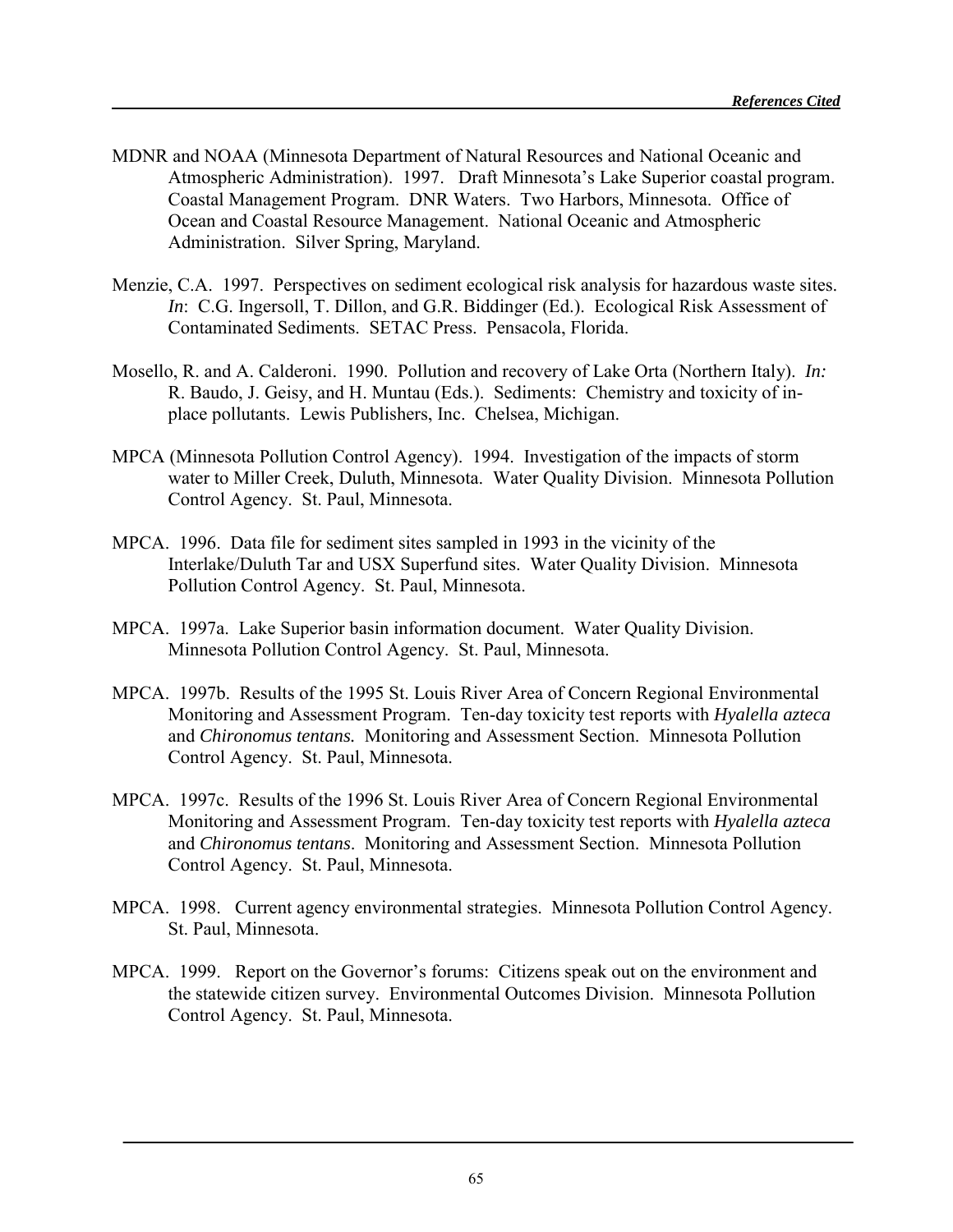- MPCA and WDNR (MPCA and Wisconsin Department of Natural Resources). 1992. The St. Louis River system remedial action plan. Stage One. Minnesota Pollution Control Agency. St. Paul, Minnesota. Wisconsin Department of Natural Resources. Madison, Wisconsin.
- MPCA and WDNR. 1995. The St. Louis River system remedial action plan. Progress report. Minnesota Pollution Control Agency. St. Paul, Minnesota. Wisconsin Department of Natural Resources. Madison, Wisconsin.
- Mudroch, A. and S.D. MacKnight. 1991. Handbook of techniques for aquatic sediments sampling. CRC Press, Inc. Boca Raton, Florida.
- Mueller, S.J. 1997. 1993 land acquisition project abstract. Water Recreation Section. Trails and Waterways Unit. Department of Natural Resources. St. Paul, Minnesota.
- Neff, J.M., D.J. Bean, B.W. Cornaby, R.M. Vaga, T.C. Gulbransen, and J.A. Scalon. 1986. Sediment quality criteria methodology validation: Calculation of screening level concentrations from field data. Prepared for Washington Environmental Program Office. United States Environmental Protection Agency. Washington, District of Columbia.
- Newell, A.J., D.W. Johnson, and L.K. Allen. 1987. Niagara River biota contamination project: Fish flesh criteria for piscivorous wildlife. Technical Report 87-3. Division of Fish and Wildlife. Division of Marine Resources. New York State Department of Environmental Conservation. New York, New York.
- NRCS (Natural Resources Conservation Service). 1998. Erosion and sedimentation in the Nemadji River basin. Natural Resources Conservation Service. United States Forest Service. Duluth, Minnesota.
- NYSDEC (New York State Department of Environmental Conservation). 1999. Technical guidance for screening contaminated sediments. Division of Fish, Wildlife and Marine Resources. Albany, New York.
- Pavlou, S.P. 1987. The use of equilibrium partitioning approach in determining safe levels of contaminants in marine sediments. *In:* Fate and effects of sediment-bound chemicals in aquatic systems. K.L. Dickson, A.W. Maki, and W.A. Brungs (Eds.). Proceedings of the Sixth Pellston Workshop. Florissant, Colorado, August 13-17, 1984. Pergamon Press. New York, New York.
- Pavlou, S.P. and D.P. Weston. 1983. Initial evaluation of alternatives for development of sediment related criteria for toxic contaminants in marine waters (Puget Sound). Phase I: Development of conceptual framework. Final Report. JRB Associates. Bellevue, Washington.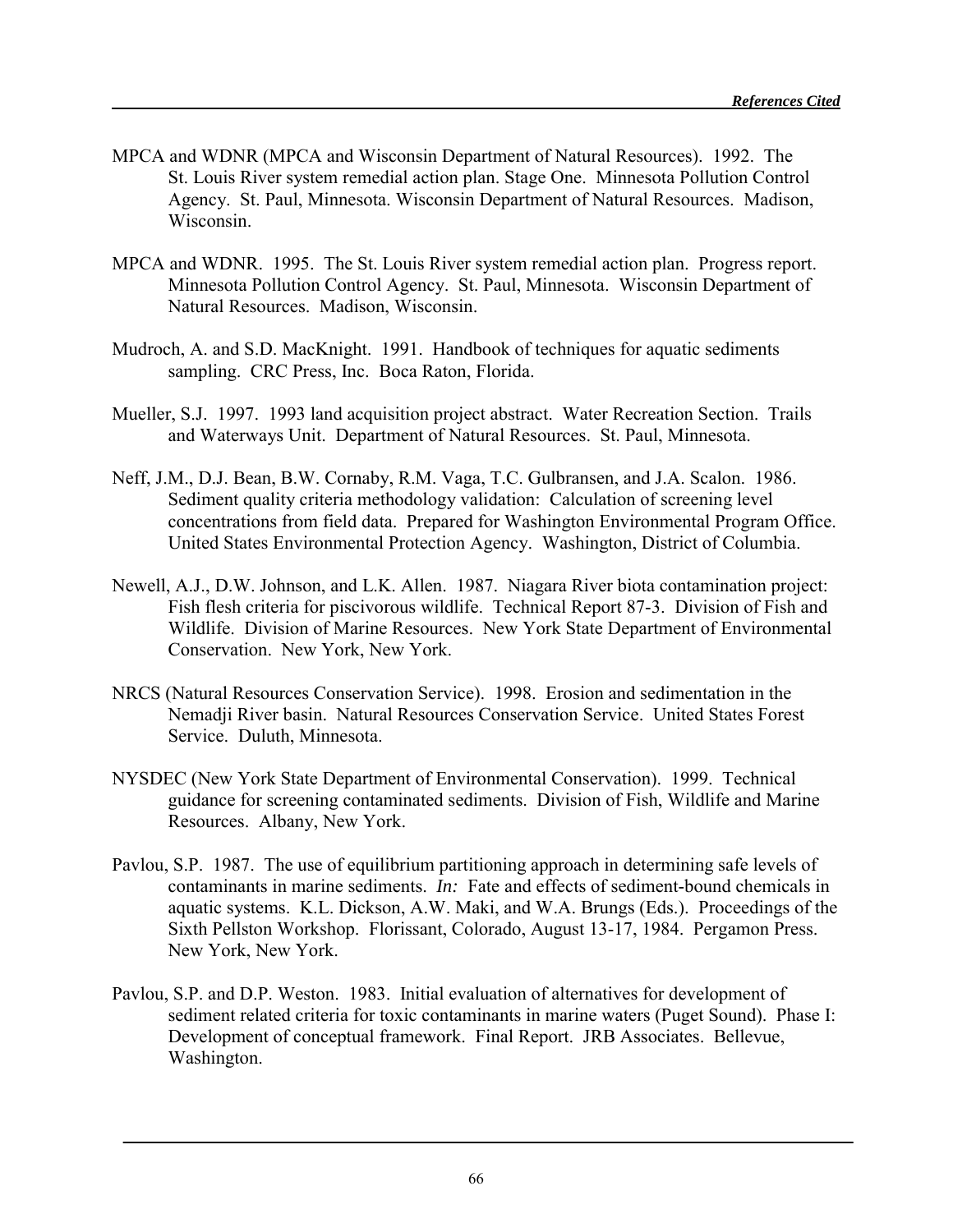- Persaud, D., R. Jaagumagi, and A. Hayton. 1989. Development of provincial sediment quality guidelines. Water Resources Branch. Ontario Ministry of the Environment. Toronto, Ontario.
- Persaud, D., R. Jaagumagi, and A. Hayton. 1993. Guidelines for the protection and management of aquatic sediment quality in Ontario. Standards Development Branch. Ontario Ministry of Environment and Energy. Toronto, Ontario.
- Porebski, L. 1999. Using sediment quality guidelines—A case study in Belledune Harbour, Canada. *In*: A Short Course on Collection, Analysis, and Interpretation of Sediment Quality Data: Applications of Sediment Quality Guidelines (SQGs) and Various Companion Tools. U.S. Environmental Protection Agency. Athens, Georgia.
- Prater, B. and M. Anderson. 1977. A 96-hour sediment bioassay of Duluth and Superior Harbor basins (Minnesota) using *Hexagenia limbata, Asellus communis, Daphnia magna*, and *Pimephales promelas* as test organisms. Bulletin of Environmental Contamination and Toxicology 18:159-169.
- Redman, S. and T. Janisch. 1995. Newton Creek system sediment contamination site characterization report. Sediment Management and Remediation Techniques Program. Wisconsin Department of Natural Resources. Madison, Wisconsin.
- Reynoldson, T.B., R.H. Norris, V.H. Resh, K.E. Day, and D.M. Rosenberg. 1998. The reference condition: A comparison of multimetric and multivariate approaches to assess water-quality impairment using benthic invertebrates. Journal of the North American Benthological Society 16:833-852.
- Royal Commission on the Future of the Toronto Waterfront. 1991. East Bayfront and Port Industrial Area: Pathways: Towards an ecosystem approach. Royal Commission on the Future of the Toronto Waterfront. Toronto, Ontario.
- Royal Commission on the Future of the Toronto Waterfront. 1992. Regeneration: Toronto's waterfront and the sustainable city: Final report. Royal Commission on the Future of the Toronto Waterfront. Toronto, Ontario.
- Schiewe, M.H., E.G. Hawk, D.I. Actor, and M.M. Krahn. 1985. Use of a bacterial bioluminescence assay to assess toxicity of contaminated sediments. Canadian Journal of Fisheries and Aquatic Science 42:1244-1248.
- Schropp, S.J., F.G. Lewis, H.L. Windom, J.D. Ryan, F.D. Calder, and L.C. Burney. 1990. Interpretation of metal concentrations in estuarine sediments of Florida using aluminum as a reference element. Estuaries 13(3):227-235.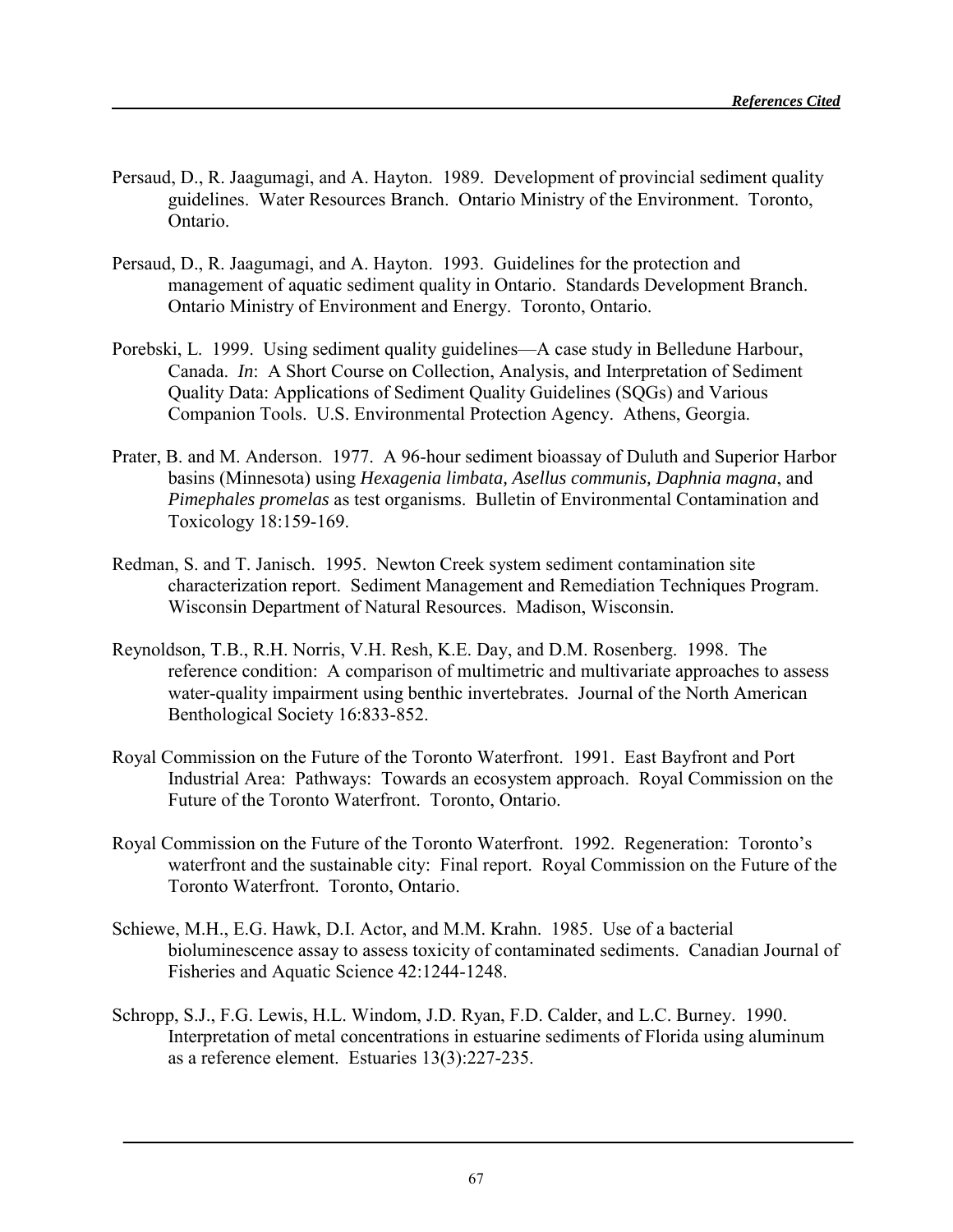- Schubauer-Berigan, M. and J.L. Crane. 1996. Preliminary contaminant assessment of the Thomson, Forbay, and Fond du Lac Reservoirs. Water Quality Division. Minnesota Pollution Control Agency. St. Paul, Minnesota.
- Schubauer-Berigan, M. and J.L. Crane. 1997. Survey of sediment quality in the Duluth/Superior Harbor: 1993 sampling results. United States Environmental Protection Agency. Great Lakes National Program Office. Chicago, Illinois. EPA 905-R97-005.
- Sediment Criteria Subcommittee. 1989. Review of the apparent effects threshold approach to setting sediment criteria. Report of the Science Advisory Board. United States Environmental Protection Agency. Washington, District of Columbia.
- Sediment Criteria Subcommittee. 1990. Evaluation of the sediment classification methods compendium. Report of the Science Advisory Board. United States Environmental Protection Agency. Washington, District of Columbia.
- SETAC (Society of Environmental Toxicology and Chemistry). 1997. Ecological risk assessment of contaminated sediments: Proceedings of the Pellston workshop on sediment ecological risk assessment. Ingersoll, C.G., T. Dillon, and G.R. Biddinger (Eds). Special Publication of the Society of Environmental Toxicology and Chemistry. Pensacola, Florida.
- Smith, D.L., L.M. Talbot, and C.K. Campbell. 1992. Contaminated sediment bioassay (toxicity tests). Study of Wisconsin Great Lakes coastal harbors and tributaries: Draft. Wisconsin Department of Natural Resources. Madison, Wisconsin.
- Smith, S.L., D.D. MacDonald, K.A. Keenleyside, C.G. Ingersoll, and L.J. Field. 1996. A preliminary evaluation of sediment quality assessment values for freshwater ecosystems. Journal of Great Lakes Research 22:624-638.
- Sprague, J.B. 1970. Measurement of pollutants toxicity to fish. 2. Utilizing and applying bioassay results. Water Research 4:3-32.
- Striplin, B., G. Baun, and G. Bilyard. 1992. Marine benthic community structure assessment. *In:* Sediment Classification Methods Compendium. EPA 823-R-92-006. Office of Water. United States Environmental Protection Agency. Washington, District of Columbia.
- Swartz, R.C. 1999. Consensus sediment quality guidelines for PAH mixtures. Environmental Toxicology and Chemistry 18:780-787.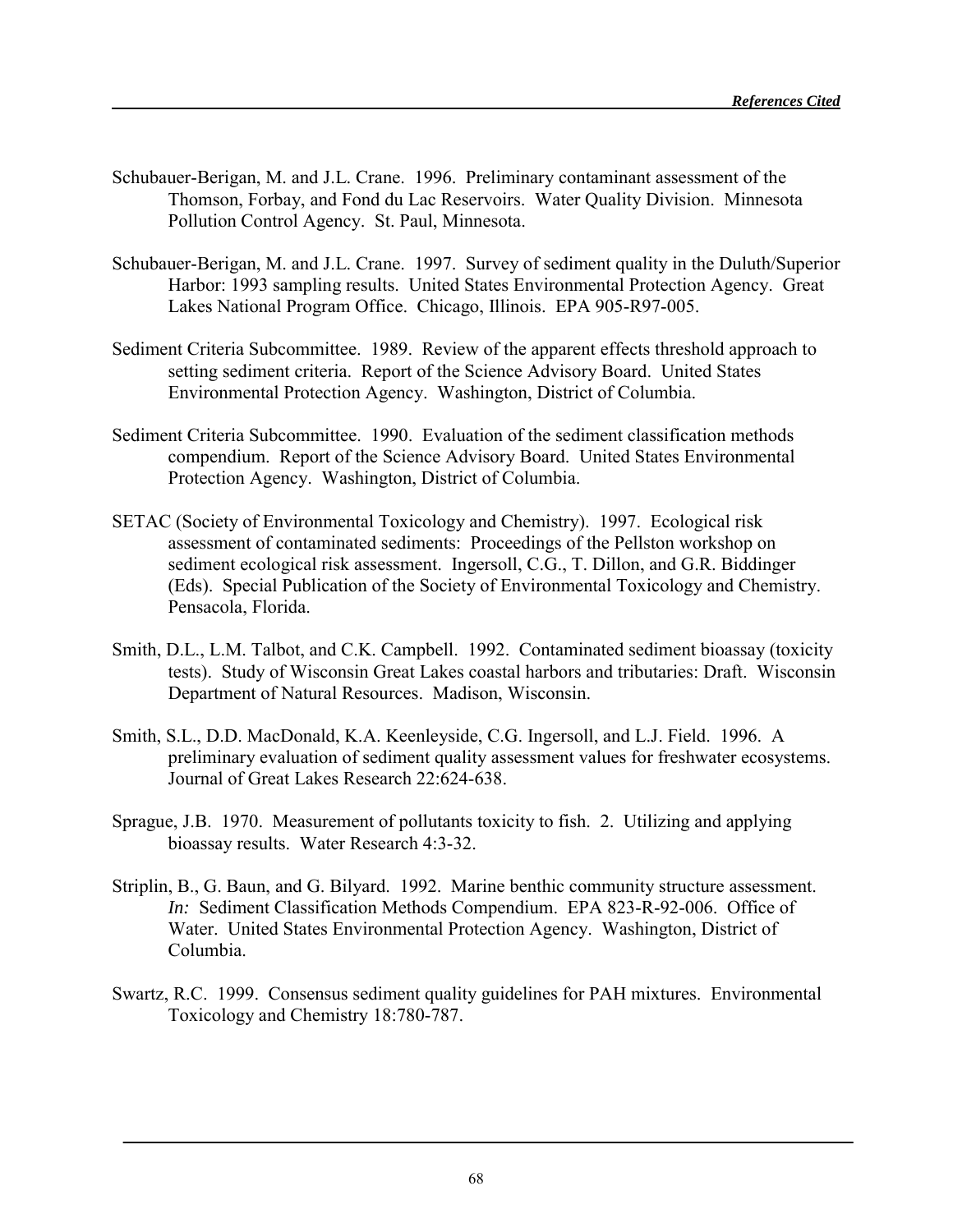- Swartz, R.C. and D.M. Di Toro. 1997. Sediments as complex mixtures: An overview of methods to assess ecotoxicological significance. *In*: C.G. Ingersoll, T. Dillon, and G.R. Biddinger (Eds.). Ecological Risk Assessment of Contaminated Sediments. SETAC Press. Pensacola, Florida.
- Swartz, R.C., D.W. Schults, T.H. DeWitt, G.R. Ditsworth, and J.O. Lamberson. 1987. Toxicity of fluoranthene in sediment to marine amphipods: A test of the equilibrium partitioning approach to sediment quality criteria. 89th Annual Meeting, Society for Environmental Toxicology and Chemistry. Pensacola, Florida. November 1987.
- Tetra Tech Inc. 1986. Evaluation of statistical relationships among chemical and biological variables using pattern recognition techniques. Appendix D. Prepared for the Puget Sound Dredged Disposal Analysis and Puget Sound Estuary Program. Bellevue, Washington.
- Thomas, R.L., J.R. Vallentyne, K. Ogilvie, and J.D. Kingman. 1988. The ecosystems approach: A strategy for the management of renewable resources in the Great Lakes Basin. *In:* Perspectives on Ecosystem Management for the Great Lakes. Lynton Caldwell (Ed.). State University of New York Press. Albany, New York. (As cited in Environment Canada 1996).
- TMA (Thermo Analytical). 1996. Sampling and analysis of sediments from the Duluth-Superior Harbor: September 1995 – April 1996. Thermo Analytical. Ypsilanti, Michigan.
- USACOE (U.S. Army Corps of Engineers). 1997. Phase II report. Draft dredged material management plan study and environmental impact statement. Detroit District. United States Army Corps of Engineers. Detroit, Michigan.
- USEPA (United States Environmental Protection Agency). 1988. Water quality standards criteria summaries: A compilation of state/federal criteria: Organics. EPA 440/5- 88-006. Office of Water Regulations and Standards. United States Environmental Protection Agency. Washington, District of Columbia.
- USEPA. 1989a. Assessing human health risks from chemically contaminated fish and shellfish: A guidance manual. EPA-503/8-89-002. Office of Water Regulations and Standards. United States Environmental Protection Agency. Washington, District of Columbia.
- USEPA. 1989b. Briefing report to the EPA Science Advisory Board on the equilibrium partitioning approach to generating sediment quality criteria. EPA/440/5-89-002. United States Environmental Protection Agency. Washington, District of Columbia.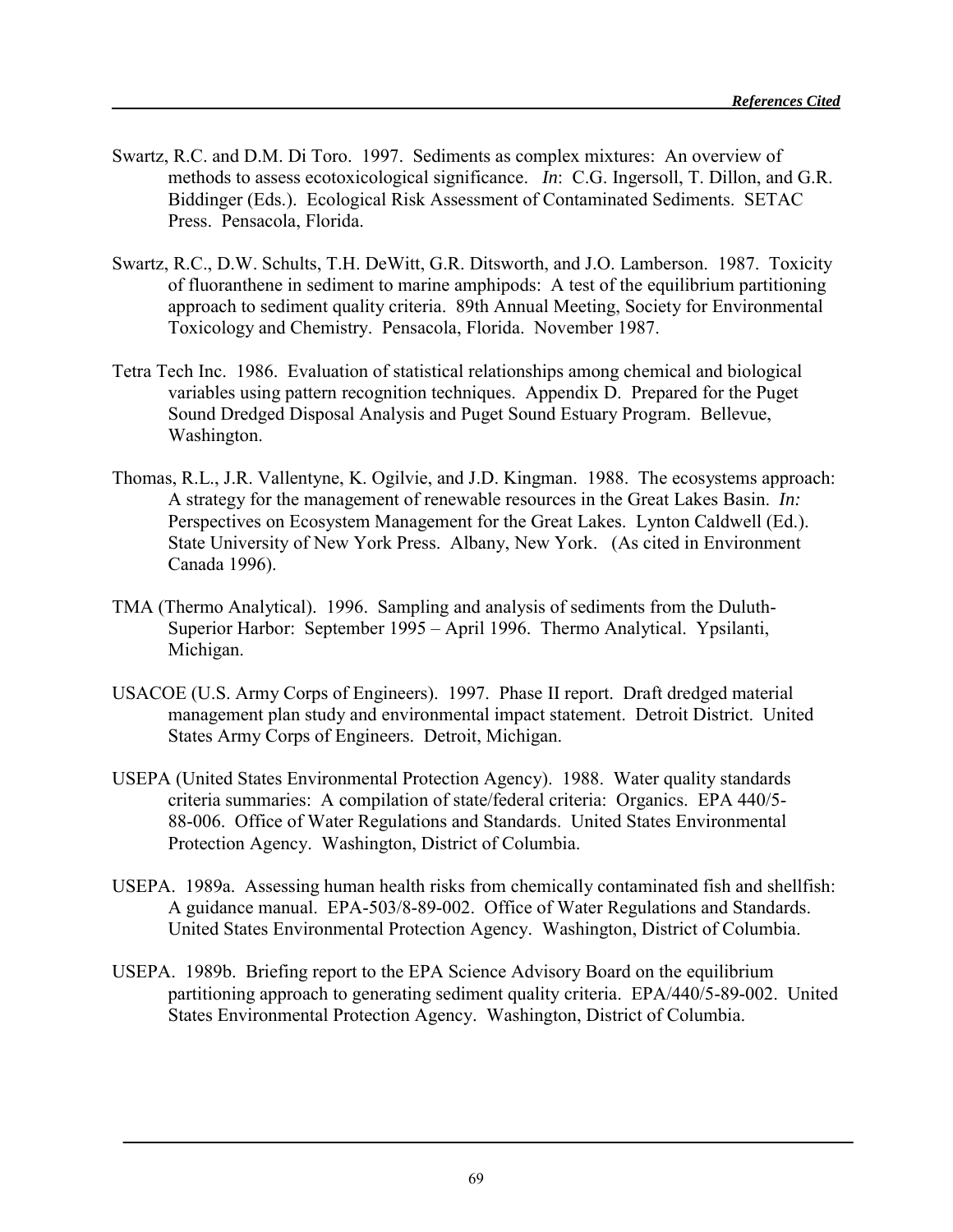- USEPA. 1990. Macroinvertebrate field and laboratory methods for evaluating the biological integrity of surface waters. EPA/600/4-90/030. U.S. Environmental Protection Agency.
- USEPA. 1991. Amendments to the water quality standards regulation that pertain to standards on Indian Reservations; Final Rule. Federal Register 56:64876-64896.
- USEPA. 1992a. Sediment classification methods compendium. EPA 823/R-92-006. United States Environmental Protection Agency. Washington, District of Columbia.
- USEPA. 1992b. Proposed sediment quality criteria for the protection of benthic organisms: Fluoranthene. Office of Science and Technology. United States Environmental Protection Agency. Washington, District of Columbia.
- USEPA. 1994a. Assessment and remediation of contaminated sediments (ARCS) program. Final summary report. EPA 905-S-94-001. United States Environmental Protection Agency. Great Lakes National Program Office. Region V. Chicago, Illinois.
- USEPA. 1994b. Assessment guidance document. EPA 905-B94-002. United States Environmental Protection Agency. Great Lakes National Program Office. Chicago, Illinois.
- USEPA. 1996. Calculation and evaluation of sediment effect concentrations for the amphipod *Hyalella azteca* and the midge *Chironomus riparius*. EPA 905-R96-008. United States Environmental Protection Agency. Great Lakes National Program Office. Region V. Chicago, Illinois.
- USEPA. 1997a. The incidence and severity of sediment contamination in surface waters of the United States. Volume 1: National sediment quality survey. EPA 823-R-97-006. Office of Science and Technology. United States Environmental Protection Agency. Washington, District of Columbia.
- USEPA. 1997b. Water quality standards: Establishment of numeric criteria for priority toxic pollutants for the State of California - Proposed rule. Federal Register 62:42160-42208.
- USEPA. 1997c. Revision to rapid bioassessment protocols for use in streams and rivers. EPA841-D-97-002. U.S. Environmental Protection Agency.
- USEPA. 1998. EPA's contaminated sediment management strategy. EPA-823-R-98-001. Office of Water. U.S. Environmental Protection Agency. Washington, District of Columbia.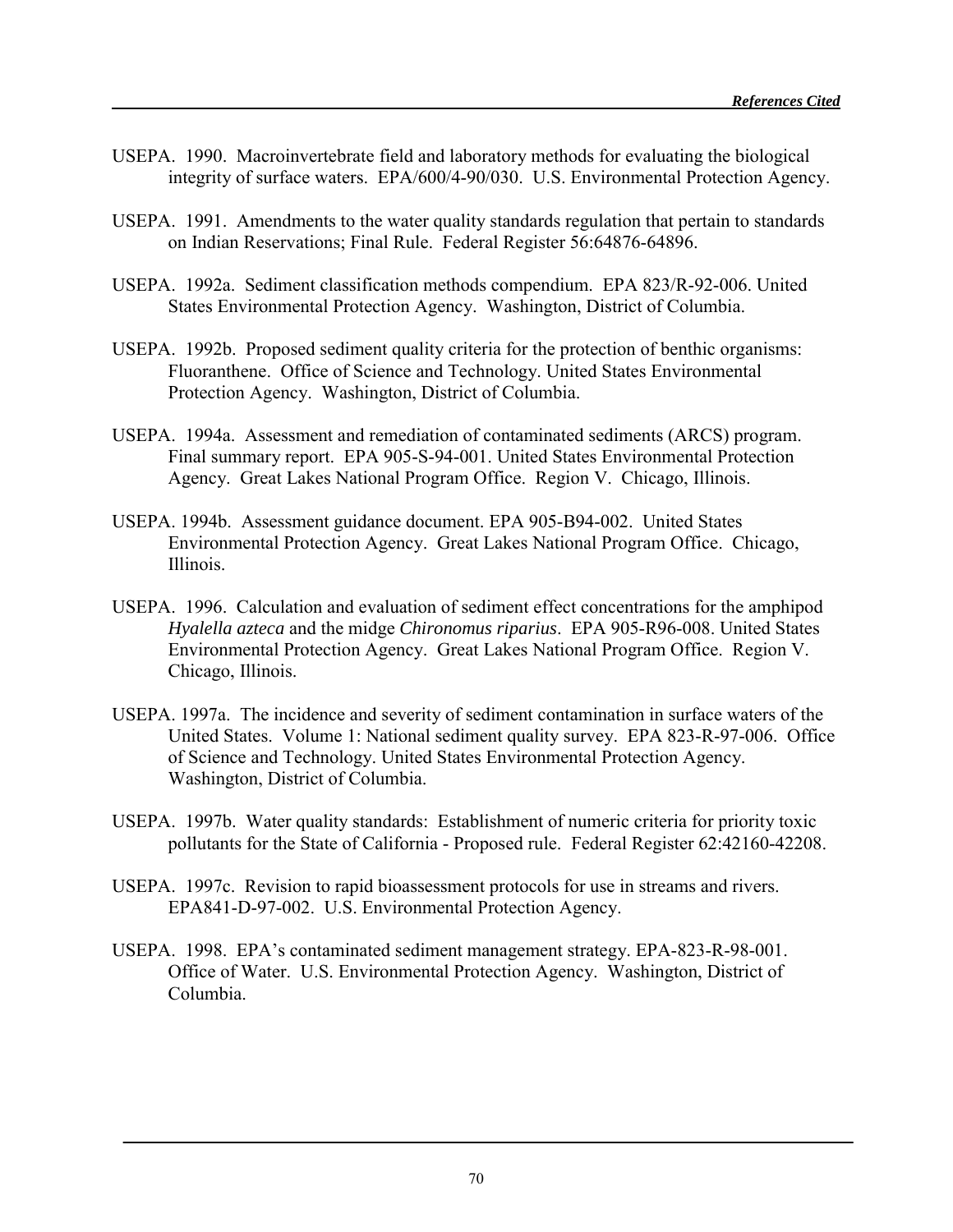- USEPA. 2000a. Prediction of sediment toxicity using consensus-based freshwater sediment quality guidelines. EPA 905/R-00/007. United States Environmental Protection Agency. Great Lakes National Program Office. Chicago, Illinois.
- USEPA. 2000b. Methods for measuring the toxicity and bioaccumulation of sedimentassociated contaminants with freshwater invertebrates. Second edition. EPA/600/R-99- 064. Office of Research and Development. United States Environmental Protection Agency. Washington, District of Columbia.
- USEPA. In preparation. Regional Environmental Monitoring and Assessment Program (R-EMAP) surveying, sampling, and testing: 1995 and 1996 sampling results. Office of Research and Development. United States Environmental Protection Agency. Duluth, Minnesota.
- USEPA Bioaccumulation Analysis Workgroup. 2000. Bioaccumulation testing and interpretation for the purpose of sediment quality assessment. Offices of Water and Solid Waste. United States Environmental Protection Agency. Washington, District of Columbia.
- USEPA and USACOE (U.S. EPA and United States Army Corps of Engineers). 1998. Evaluation of dredged material proposed for discharge in waters of the U.S.--Testing manual. Inland testing manual. EPA 823-B-98-004. United States Environmental Protection Agency. Washington, District of Columbia. United States Army Corps of Engineers. Vicksburg, Mississippi.
- Vallentyne, J.R. and A.M. Beeton. 1988. The "ecosystem" approach to managing human uses and abuses of natural resources in the Great Lakes Basin. Environmental Conservation 15(1):58-62.
- Walker, D.A. and S.P. Hall. 1976. Duluth-Superior Harbor cultural resources study. Archeology Department. Minnesota Historical Society, St. Paul, Minnesota.
- Washington Department of Ecology. 1990. Sediment management standards: Chapter 173-204 WAC. Olympia, Washington.
- Waterfront Regeneration Trust. 1998. 1997/1998 annual report. Waterfront Regeneration Trust. Toronto, Ontario
- Wenck Associates, Inc. 1995. Harbor sediment sampling documentation report. Prepared for Lakehead Pipe Line Company. Duluth, Minnesota. Prepared by Wenck Associates. Maple Plain, Minnesota.